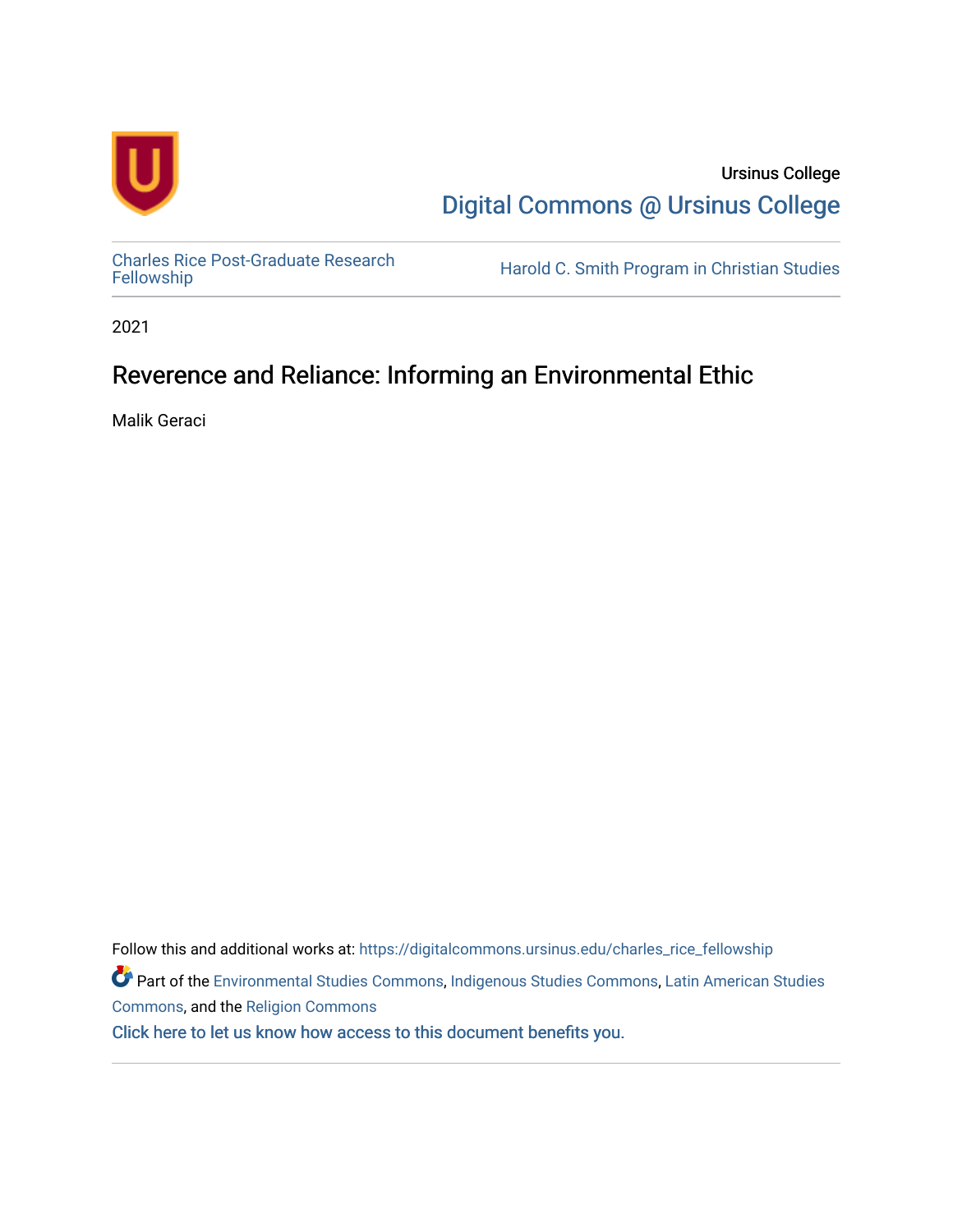# **Reverence and Reliance: Informing an**

# **Environmental Ethic**

**Malik Geraci**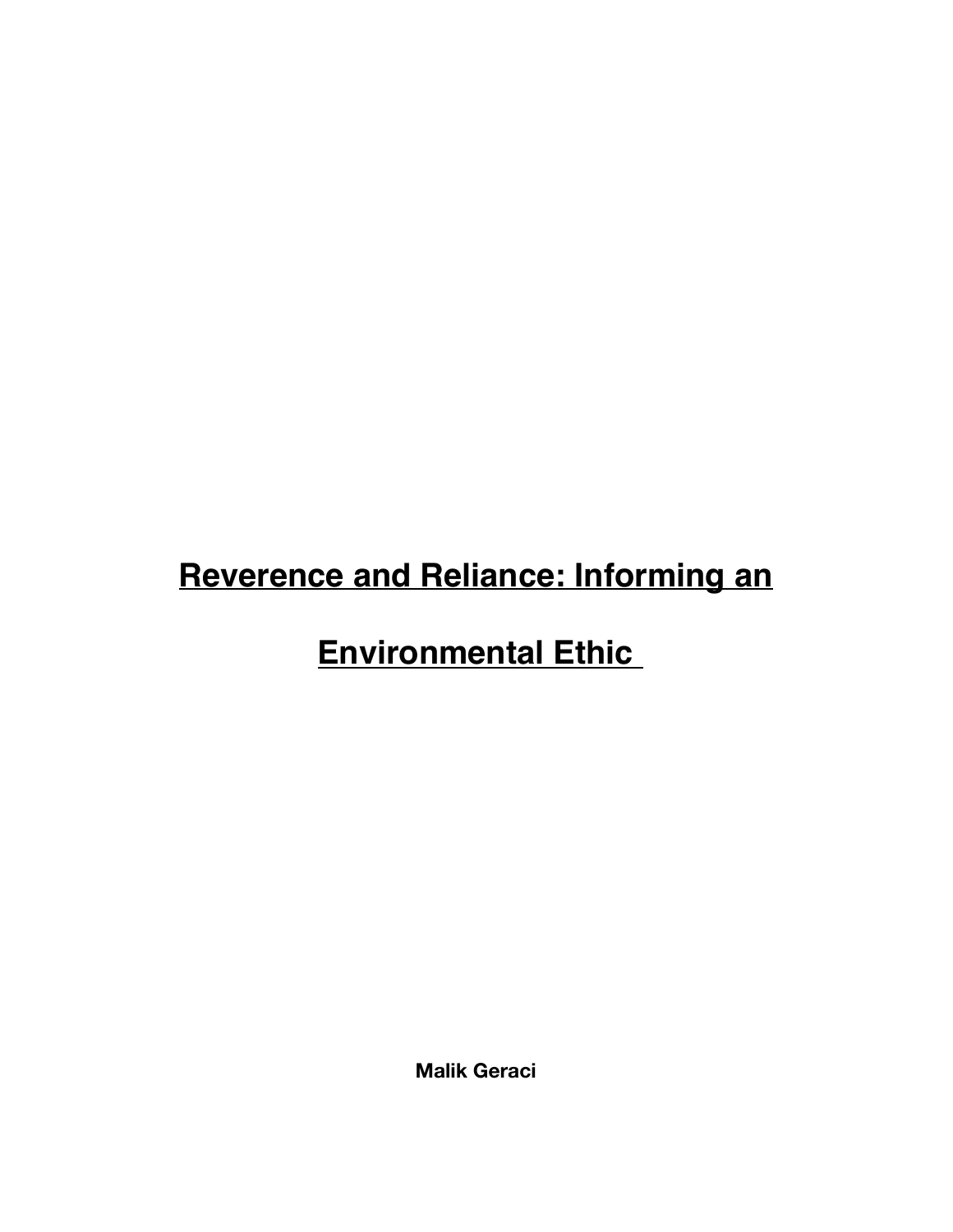For Angela Upright and the Rice Fellowship team, who encouraged me to start and finish this project.

For Nativo and the people of Huama, who gave me community far from home.

For mom, who showed me the world.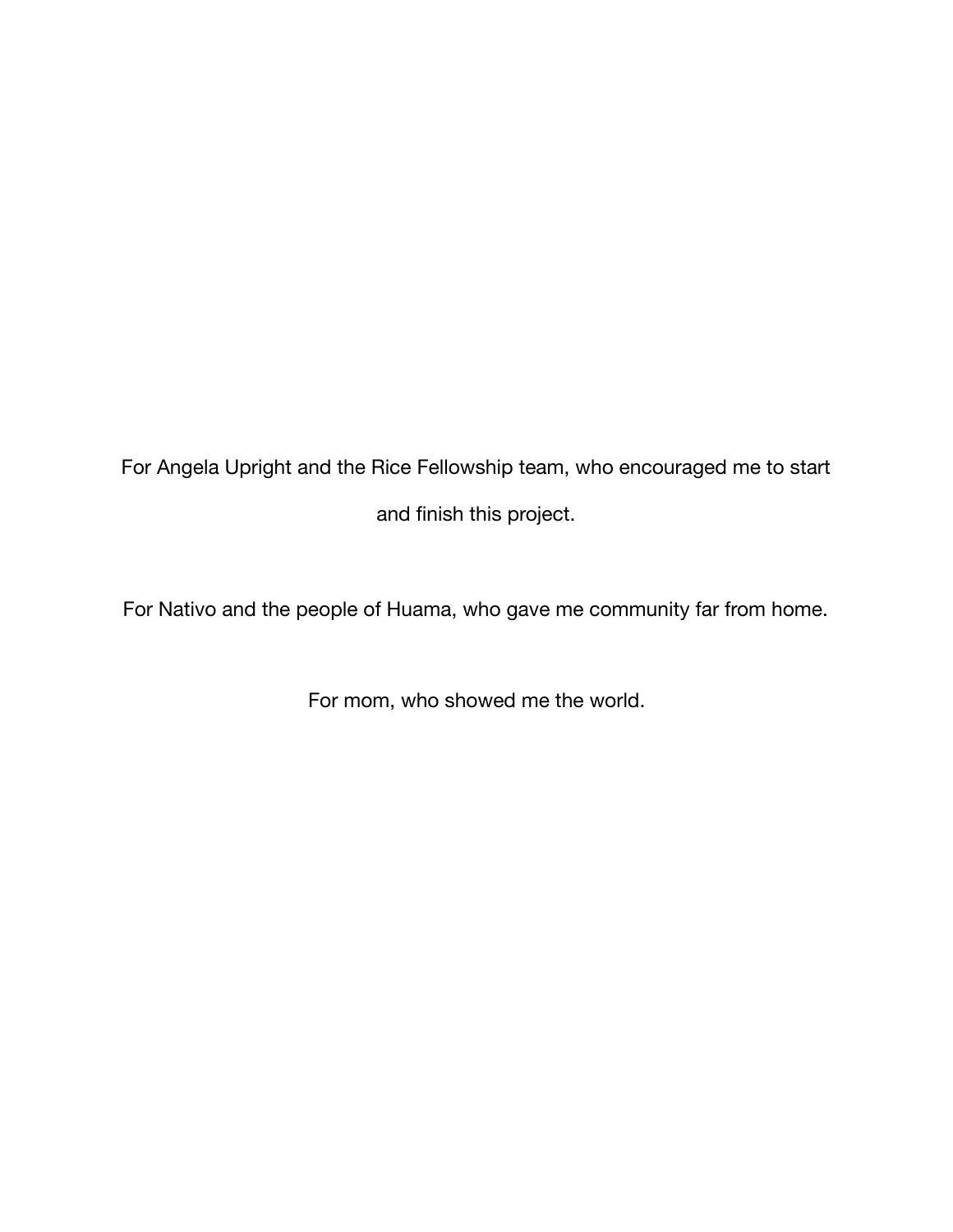### **Table of Contents**

| 56 |
|----|
| 62 |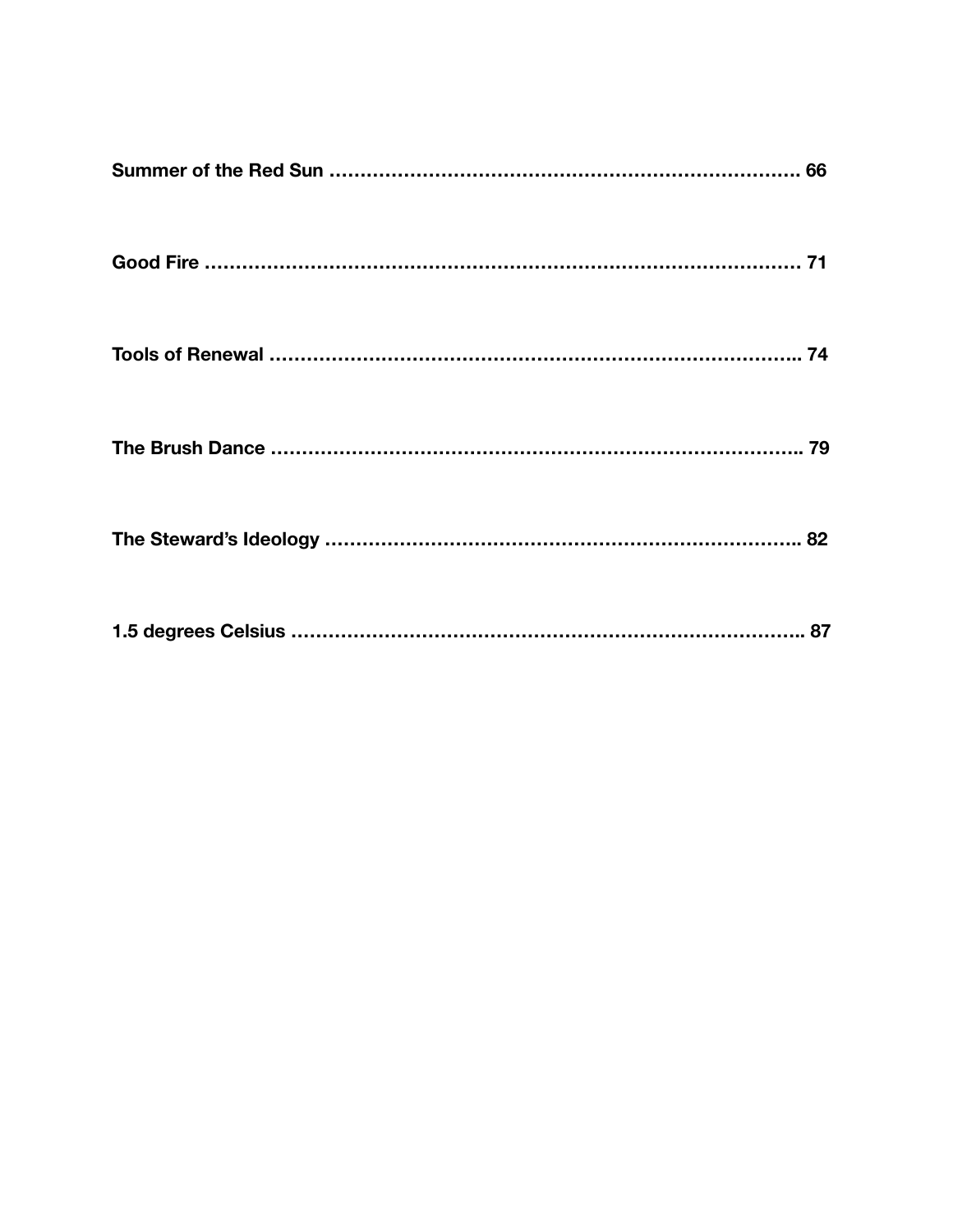#### **Clean Energy and the Spirit of the Sacred River**

This story begins on the banks of a river, running deep in the heart of Naso territory in the forests of Panama. When I first came to this primitive boat dock in 2017, the river never looked like anything special. It bowed and curved and flowed consistently, but without rapids to make it fearsome or falls to make it sublime, this stretch presented as a fairly average, albeit beautiful river. It was my luck and my privilege that I would return to this dock, and spend the subsequent weeks truly getting to know this river. Swimming its waters, walking its shores, running its lengths and learning its intricate and sacred history from the people who have lived at its grace and mercy for hundreds of generations.

When I first arrived in Naso territory, one of the first things I was told is that the river was sacred. It was of the upmost cultural and spiritual significance to the people who lived there, and was thus not to be desecrated in any way. This concept of a holy site is something I am familiar with. It is commonplace for temples, churches, and other locations of spiritual significance to be held to a higher standard than the things around them and protected as such. In the world I came from, these sites were almost always man-made. Buildings as places of worship, statues or monuments to holy figures are all commonplace in cities around the Western world. What struck me about the reverence of the Naso for the Rio Teribe at first came from a mostly environmentalist perspective. To designate "holy" status to a running river that predates human influence and achievement would make conservation of such an important natural resource an easy appeal to whichever branch of government was in charge of that sort of thing in this area. At this time, I would be remiss to not mention that my heart was in the right place. Even so many years ago, I still held a fairly ecocentric view that held the environment and its protection in priority above almost everything, save for perhaps human need. I would soon realize however, that even this view of the world was missing something that would later come to seem obvious; that I was still seeing the river from my seat on the dock.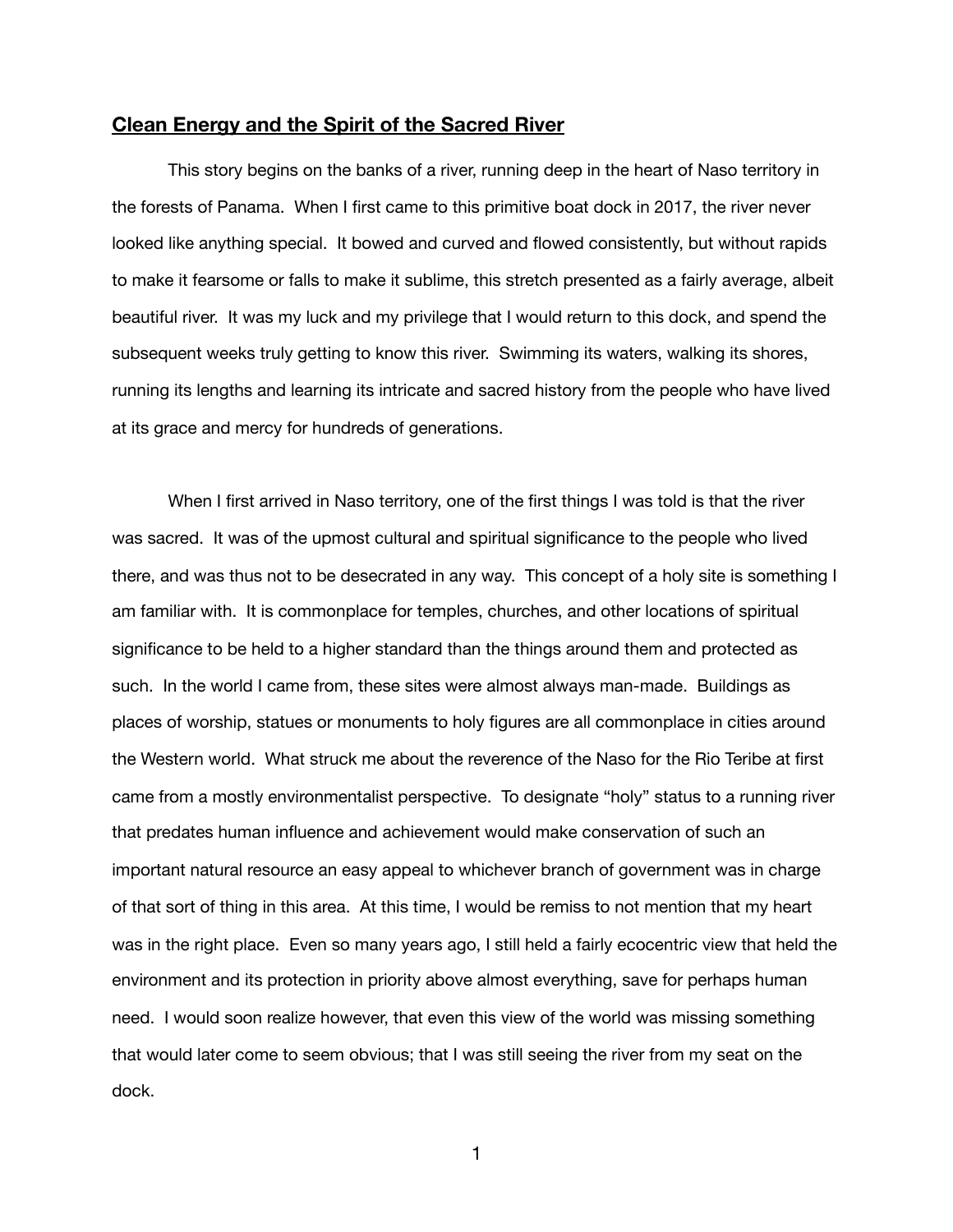I spent the next few weeks immersed in the culture of the Naso people. I lived with a local family and spent my days learning and participating in the tasks of daily life in the community. There were elements of it that felt very familiar, such as playing soccer with my younger host brothers after they had finished school. They were 10, 8 and 5, but somehow always managed to best me when it was my turn to act as goalie. I ran errands with my host father and sometimes helped him with the work on their family farm parcel. The crops were all new to me, but the process of hard labor and dirt under my fingernails after a long day were the same as anywhere else. There were also aspects of my time in the community that felt strange and foreign. It was wet season in the tropics, which meant heavy rainfalls and even monsoons were commonplace. Despite this, umbrellas and rain jackets were extremely scarce. We would make plans for a day, but those plans were like pennies in a fountain. If the rains came that morning we would simply put the plans aside and spend the day in shelter, knowing that the sun would shine again and we would resume work whenever it did.

While working with my host father and other members of the community, I asked many questions about their methods. The monoculutre farming that was so common back home was nearly absent from their culture, and most of the people in Naso practiced some form of agroforestry. Many had simply learned to farm this way from their parents; this was the way that things were done in Naso. The traditions they practiced around farming were absolute. Some of those I spoke with did have experience with the monoculture I was used to, and had spent time on the factory farms outside of their ancestral territory. But I noted that even those who had the knowledge and ability, however, did not choose to bring these methods back to their community. They spoke of the damage to the air and water when the forest was not cared for properly. They urged me to understand that this was the water they drank, the water their families lived on. To pollute it with the chemicals found in the valley would be to pollute themselves.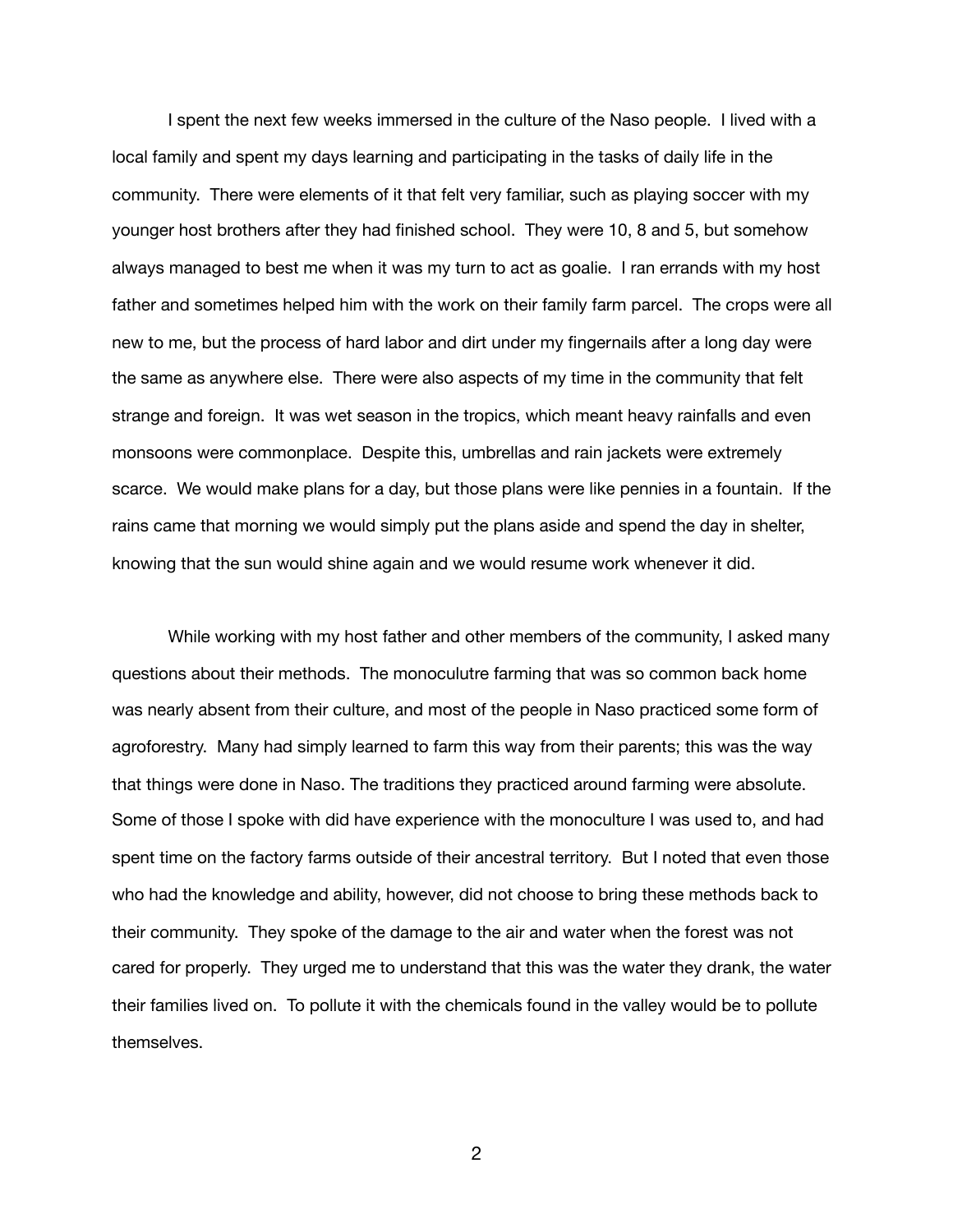When we weren't working, more often than not we were in or on the river. My host brothers and I would go for swims on hot days, and my youngest brother Johan was so adept I knew the river had been a way of life since birth for them. Some days my host mother would leave in the morning to visit her family in the village of Bonjiic a ways down the river, taking the family canoe as there are no roads between many of the Naso communities. On one occasion my host father even took us night fishing for *bocachica*, a native fish that we ate and traded for two days after a successful fishing trip. After all of these aquatic activities it seemed we alway found ourselves quietly sitting on a sandbar or a rock on the shore, making small talk about the day we had or the weather that was coming in, staring into the churning waters as if hoping to let them speak through us.

On one of these bankside communes, while the sky filled with cold clouds, my host father told me the story of Tjer-Di. I had long known of the river's sacred status to the community and its important historical role for the Naso people. I understood after spending time living by it that they harbored gratitude towards its flowing body and all that it provided for them. In the story of Tjer-Di I came to realize just how much I had missed in my understanding. My host father had always spoken highly of the Rio Terribe and of the need to protect it for the sake of the community. We sat shirtless in the sand, the nearby canoes stacked neatly, cut and crafted from the fallen trees that grew along the river's banks.

"There is a god that lives in this river." He said, his gaze never breaking from the rolling water. "We all learn the story of Tier-Di when we are young, because it is important to understanding how we got here." He went on to tell me of a great serpent god who is said to have made a home in the deepest bed of the channel. Once its place was established, the serpent brought forth the water to flood the river and keep itself hidden within the water's depths. My host father considered himself Catholic. He wore a cross around his neck and hung photos of the virgin Mary in his home above the table where he ate dinner with his family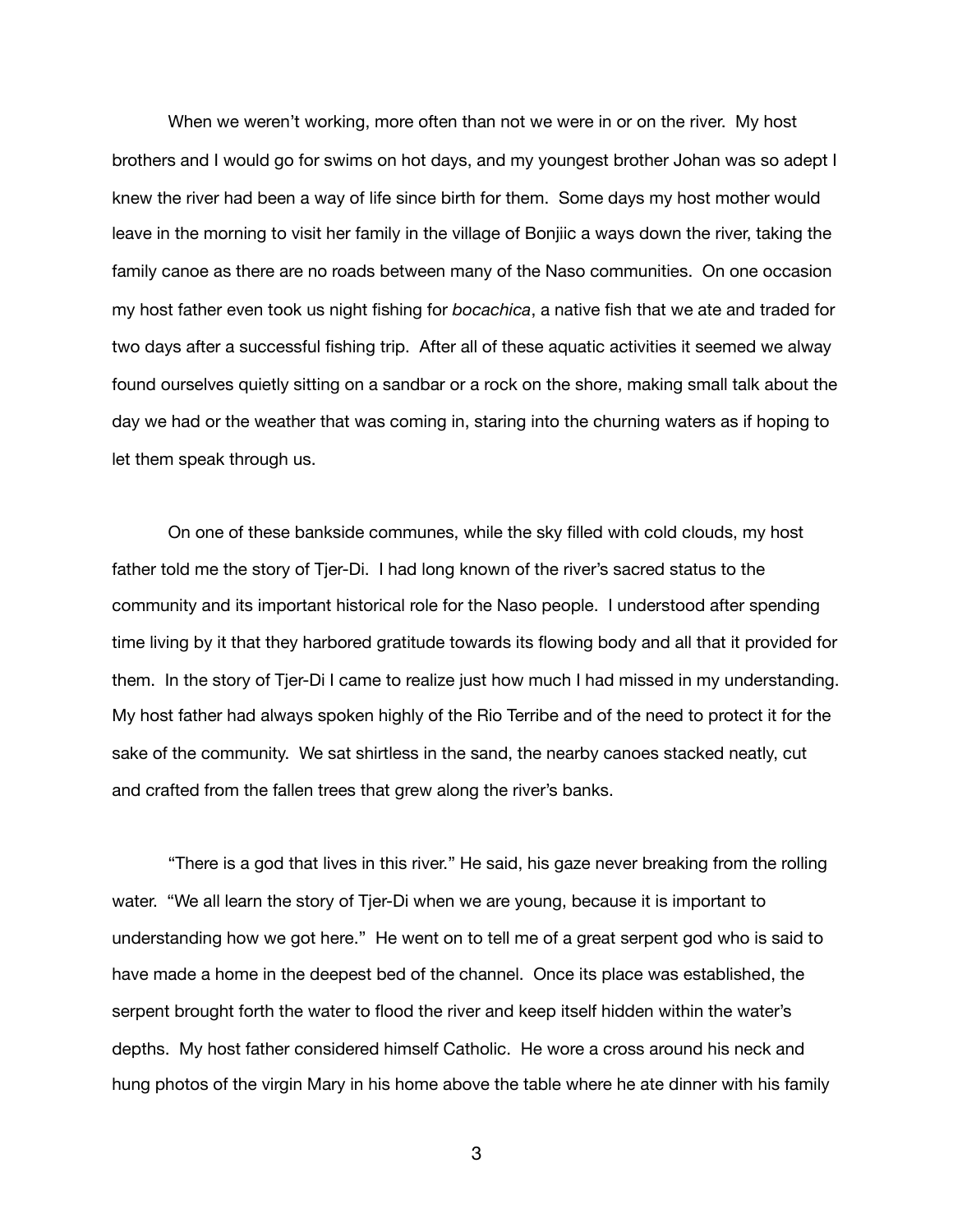every night. In the eyes of Catholicism, talk of serpent gods giving life and power to humanity would be heresy of the highest degree. But for the Naso people of the Rio Teribe, they were able to coexist. There were elements to his life and experience that modern Catholicism was missing completely, values of environmental connection and stewardship that could not be reproduced through Western faith alone. To this day I don't know if he believed that Tjer-Di took a physical form, that if one dove deep enough into the river they would find the snake sleeping. What I do believe is that my host father's belief in this being and the community's retelling of it despite the Catholic church standing proudly a the epicenter of town means that for them it is necessary. Theirs is an existence dictated largely by the environment around them. Their food comes from the land, their water comes from the streams, and in the tale of their origin, their lives come from the river. In many ways, the Naso people have maintained an unbroken connection with their ecosystem the likes of which has been completely erased from the world I came to them from. The reverence and retelling of the serpent god living beneath the river not only maintained their cultural heritage, but gave spiritual form to the intimate relationship they held with the river and the land.

I sat on the bank of the Rio Terribe, a stone's throw away from the dock I had viewed the river as average from just weeks before. I was reeling from the story I had just heard, in some ways I would not come to understand until years later. Staring into the same river under that same cold sky, my host father told me about the proposed future of their sacred river. The king of their people had been in conversation with a Canadian company for the last year as they proposed various damn projects along the home of Tjer-Di and the people who lived by it. These projects were opposed by some and encouraged by others. They would bring jobs and wealth to the otherwise impoverished community. The companies planned to build roads into the villages, easing transport for their machines to build the dams more efficiently. This could bring commerce and resources like medicine to the community that it so desperately needed. The children would have more opportunity for education. The women would have more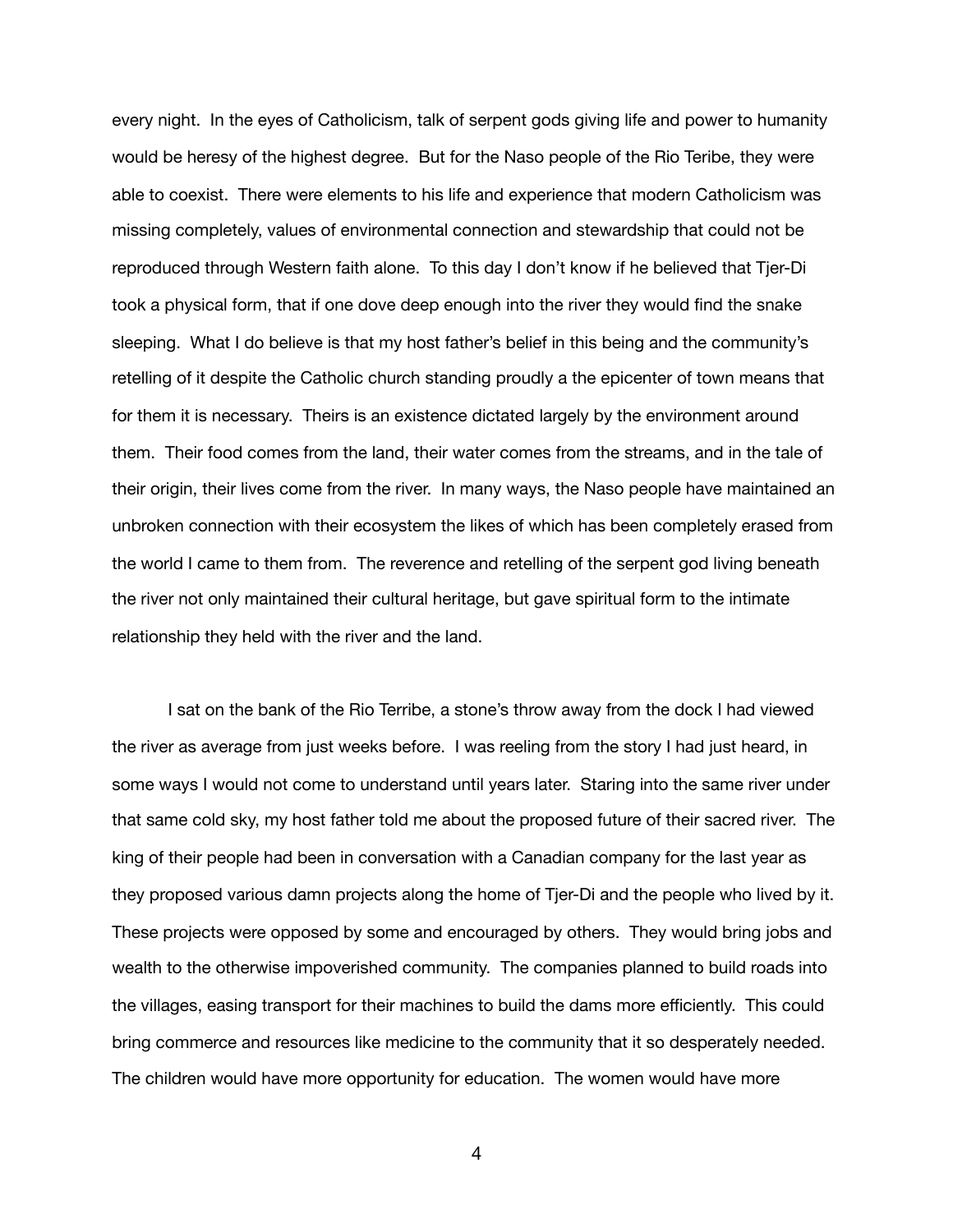opportunity for employment and autonomy. These dam projects were not unique to the Terribe, and they had been proposed and implemented throughout the densely forested regions of Panama and Costa Rica. These projects were growing in popularity, and propositions had been emerging in areas as remote as the lands of the Gaucho in Patagonia. Even with all of these proposed benefits, I could tell my host father was unconvinced. Having worked construction on one of these dam projects in the past, he was all too familiar with the disasters found in the fine print of these miracle contracts. He had seen valleys flooded, people displaced, environments ruined by an immediate and unprecedented change in an areas ecosystem. These projects would leave farms barren and trusted environmental resources extinct from the area, bringing work to communities but leaving them with no alternatives as their previous sources of livelihood were destroyed.

The Naso are people of the river. They rely on their Rio Terribe as much as they revere it and if it were ever to stop flowing, their way of life and centuries of environmental stewardship would likely go with it. In disbelief I asked him why a Canadian company would go through such trouble for such a destructive act. Did they not have their own rivers that they could put dams on? He responded simply, "They do it for power. The dams here are hydroelectric projects. They need to generate power for the electricity and everything, and I think their rivers are all dammed already."

A month later I was back in my own world and my time in Naso had faded into what felt like some vivid fever dream. I had returned to my parent's home in Maryland for the summer, and had landed an internship position with an advocacy group for clean energy in Washington, D.C. Throughout my life I have found that returning home from expeditions to places in which I was a stranger was more shocking than leaving in the first place. This time around was no exception and although I had only been away from home for a few months, the smooth surfaces and sharp corners of my city were already feeling unfamiliar and foreign. I felt good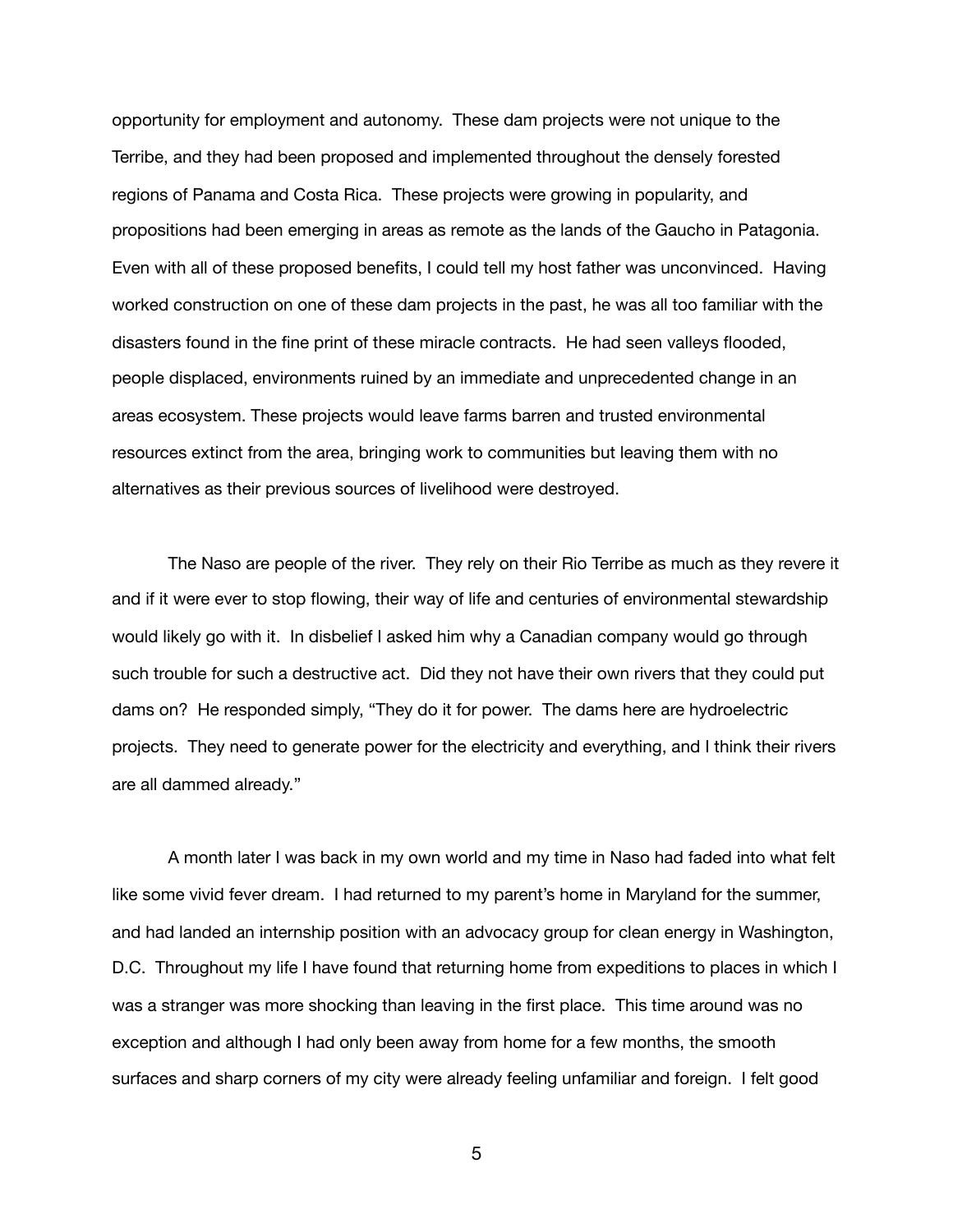about the work that I was doing with my internship. Being at the center of political power in the United States, being able to advocate for a cleaner energy grid to those who had the position to make real change felt like the definition of "the good fight." Despite this warm feeling for the work I was a part of, something always felt off as I rode the Metro into the heart of downtown every day. I was lost in a sea of people drowning in their own personal narratives without more than a glance towards the world around them. Washington D.C. is a city blessed with a proud river running through it, and even the times that I did make it to the Potomac it felt wrong. The river was there, shinning in the summer sun and flowing as strong as ever. But the reverence was not. There was no god in this river; it was admired by thousands of people from all over the world every day, but seemingly none of them held any connection to it. It did not provide them with water to drink or a place for their children to learn to swim, or with transport to their families far away. Thus most simply walked by, the occasional tourist stopping to take a photo with the Jefferson Memorial in the background. Unaware of the river, they continued about their busy urban lives and pretty soon I followed suit.

I had spent the summer back home in the various pockets of my modern life. I took the train into Downtown every morning and back out every afternoon. I meshed with my sea of people until those sharp corners of my city began to soften and eventually blur into the background. I enjoyed the amenities of urban life, as I aways had before. It was a welcome change to get my food from a grocery store and wash my clothes in a machine. I spent my days working towards the advocacy group's goals and my afternoons in the comfort of my home or out to eat and drink with friends. I was no longer at the mercy of the elements, and on days when it rained I brought a jacket along with me and continued about my schedule. This is how life was meant to be, how it had always been for me. After my brief stay in Naso, I came to see that there was intention behind living this way. Modern life was a constant choice. Every day we chose to cozy up to the comforts of indoor living, and in turn moved a step further from the world outside. Surely there was a balance to be found between the harsh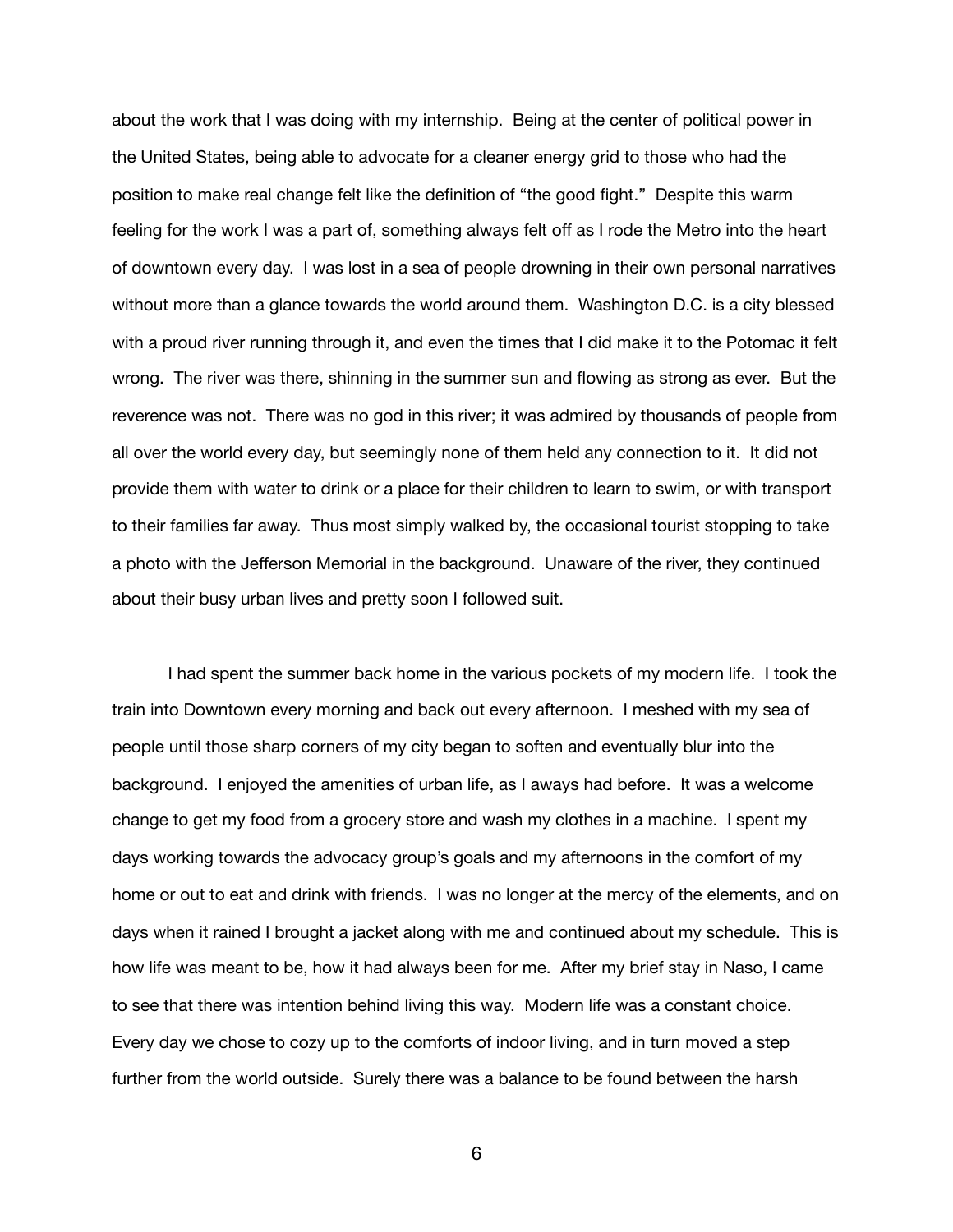concrete of the city and the harsh living of the jungle, but from where I stood they seemed all too separate. I thought about these separate worlds often while I made my daily subterranean commute. For the first time, I thought about the familiar Metro from a different perspective. What would my host father think of this underground bullet as it tunneled its way downtown? Would he welcome its convenience, or prefer to walk and watch the world as he went? When we went underground, everyone was forced to look up, and this made the walls of the train prime real estate for advertisements of all kinds. The latest model of Nissans, the new exhibit at the art gallery, an urge to share the bike lane; any and every message to and from humanity had its turn on the curved walls of public transport. One day I found myself across from an advertisement for water. A nouveau riche rebrand of the oldest substance known to mankind had been meticulously photographed advertising perfect mineral balance. I stared at that giant plastic water bottle just across the aisle from me. I examined its minimalist design and remembered how it felt to drink from the waters of the Rio Terribe. I pictured myself wading out past the bank, pants rolled up past my knees and hands cupped just below the surface. I thought about bringing my hands up to my face and taking a drink, but I could not remember the taste. I could not feel the current flowing around my bare shins, below me I could only feel the weathered wood of the dock, its chipped paint bending beneath my palms. Still staring at that giant water bottle, I could feet my feet hanging off the dock's edge, just inches from Tjer-Di's cool waters.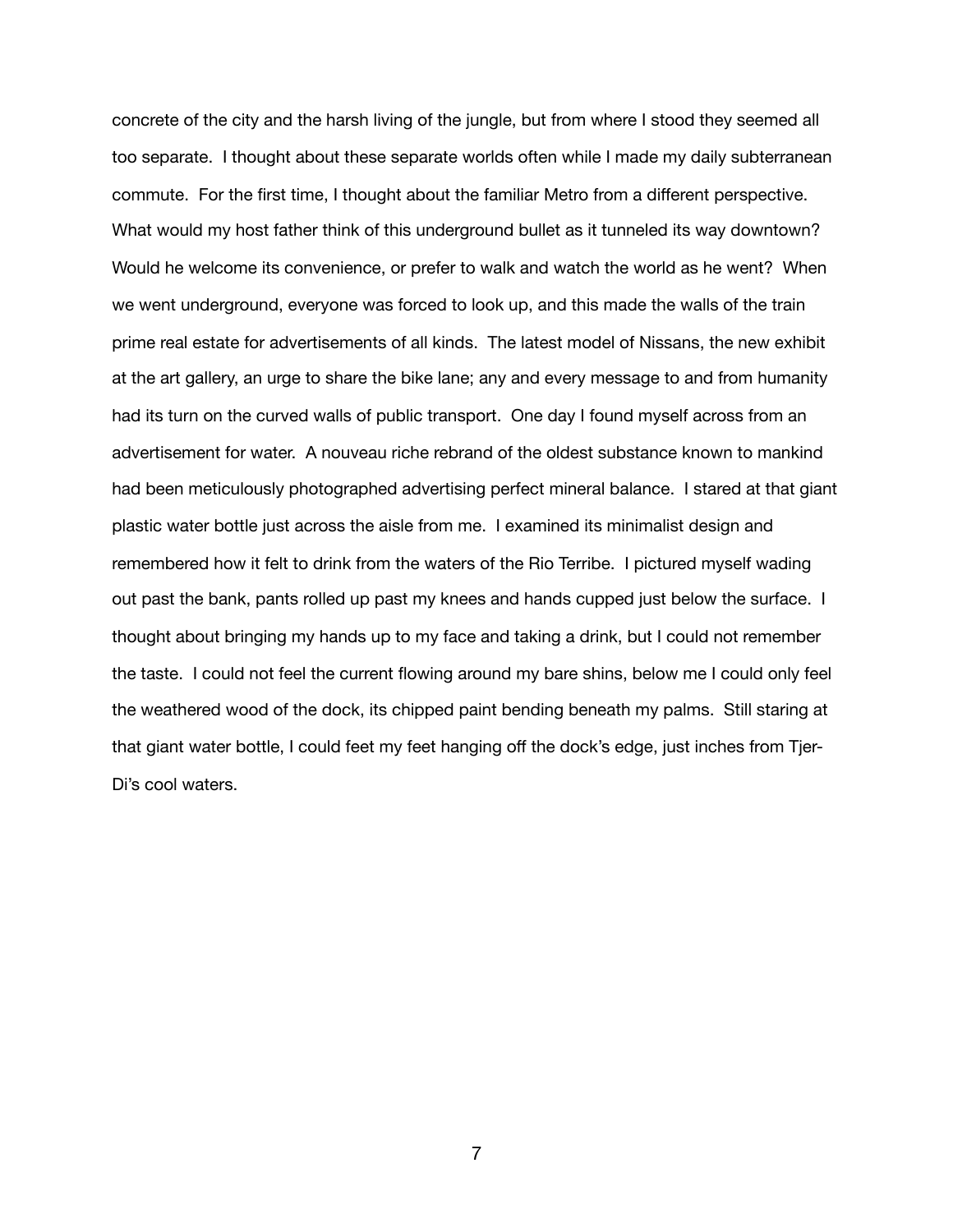#### **Classroom's Closing Days**

I returned to my role as a student for my 4th and final year at Ursinus College. Coming back to sleepy Pennsylvania after such a formative experience abroad made the little campus feel smaller than ever. I had completed most of my Environmental Studies major by the start of my last year, and filled my schedule with classes that simply piqued my interest. I had fallen into a routine throughout my time at Ursinus; a routine that Naso had shaken irreversibly. I spent time with my friends, stayed active in the greater Collegeville community, and generally bided my time until graduation. Panama was always on my mind, and there was a part of me that knew it wouldn't be long before I was once again filling my backpack full of necessities and embarking into a new unknown. When a friend approached me about a year-long fellowship that she had just returned from, I was immediately excited by the prospect. That excitement, however, was quickly followed by a wave of apprehension, as I had never considered myself to be "fellow material." This friend was an overachiever to say the least, having involved herself in nearly every opportunity taking place on campus. I was also aware of some of the other applicants for the 2019-2020 fellowship year, and felt outcasted by their long list of achievements while studying at Ursinus. In contrast to these academic superstars, I believed my time in college to be humble and unimpressive. I was a good student and engaged with my studies, but never believed that I held the indefinable qualities that made these other students stand out. After some light pushing from my recently repatriated friend, I agreed that I had nothing but time on my hands, and would apply for the position in the following weeks.

My mind would not stray from questions still left unanswered in Naso. I had only spent a few weeks in the area, and it was just enough time to split a crack in my perspective from which curiosity flowed through. I wanted to know more about the many people living secluded from the wills of the world I knew. I was interested in their experience, but more so, I was interested in how they could surpass us in the goal of living sustainably despite the huge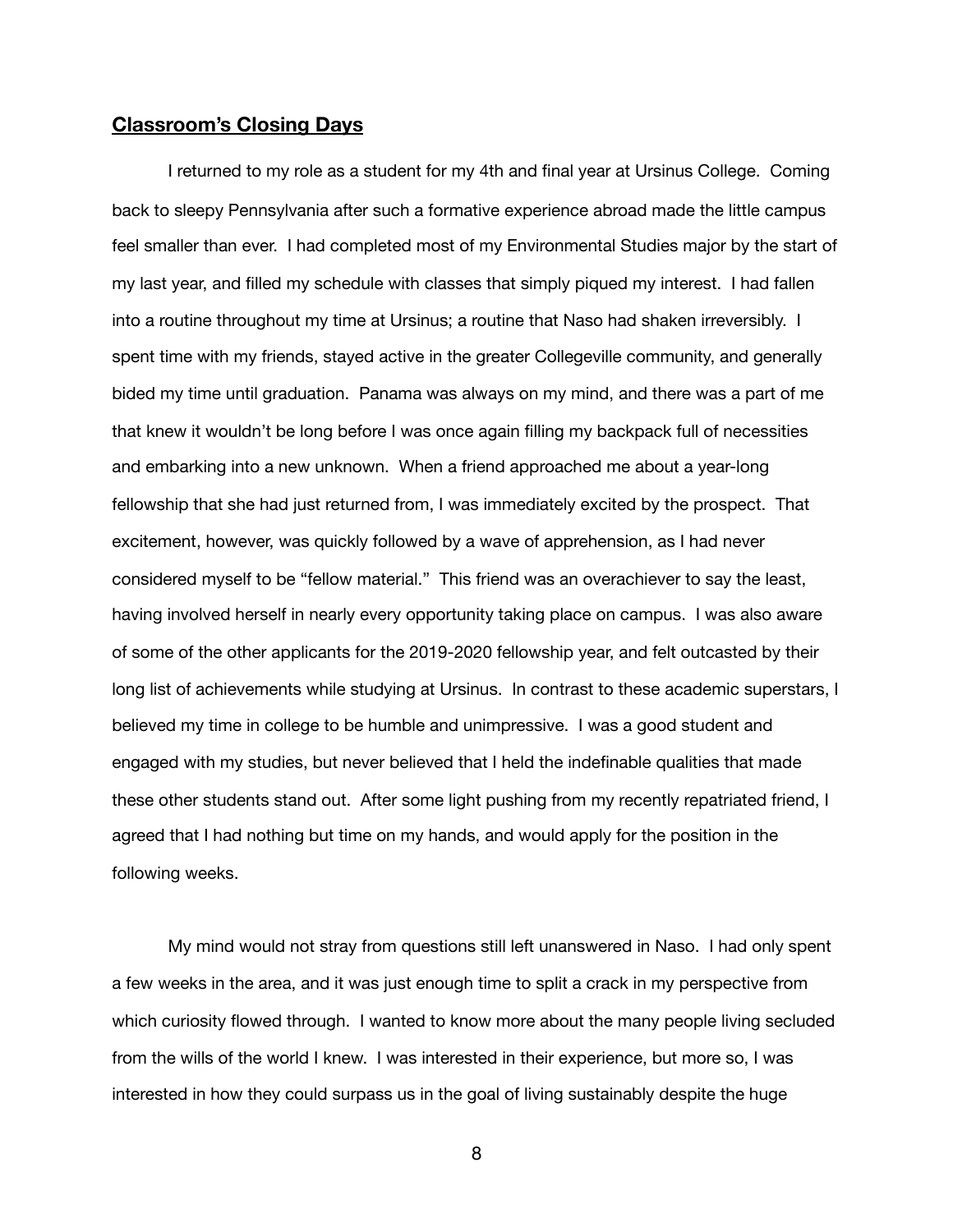disparity in resources between us. My Spanish was still quite strong from my many months in Panama, and I felt I could achieve a level of true fluency if I dedicated my time on this project to the Latin world. With these parameters and curiosities in mind, I put together a proposal with no expectation of hearing anything back.

My senior year continued to crawl on, as the fateful graduation date grew ever closer. Long had I complained about the dull lifestyle of the rural Pennsylvania hills, always claiming to prefer the eclectic concrete of the city. In those waning days of my last year of school, something shifted in my relationship with the bland agrarian landscape. Maybe it was my time spent following the theme of the outdoors. I had focused my academic pursuits on the environment, and a community farm had been my most consistent community service site for 3 years running. Maybe it was the simple fact that I knew I was leaving soon, and the open spaces I had stubbornly refused to call home would soon be far away from me. Either way, my final spring in college saw the world look softer, the grass feel fuller, and the budding trees smell sweeter. I had grown to truly love this place, and as it turns out, leaving it would send me much farther than I anticipated. I had chosen drawing as the art elective that would bring my time on campus to a close, and in its dusty studio I found immense peace in my final days as an undergraduate. During a free period, in a trance of artistic expression, I received a shocking email that would change the trajectory of my young life. I had been reviewed and accepted as a Charles Rice Fellow, and would be able to live out the project that I had proposed as a pipe dream.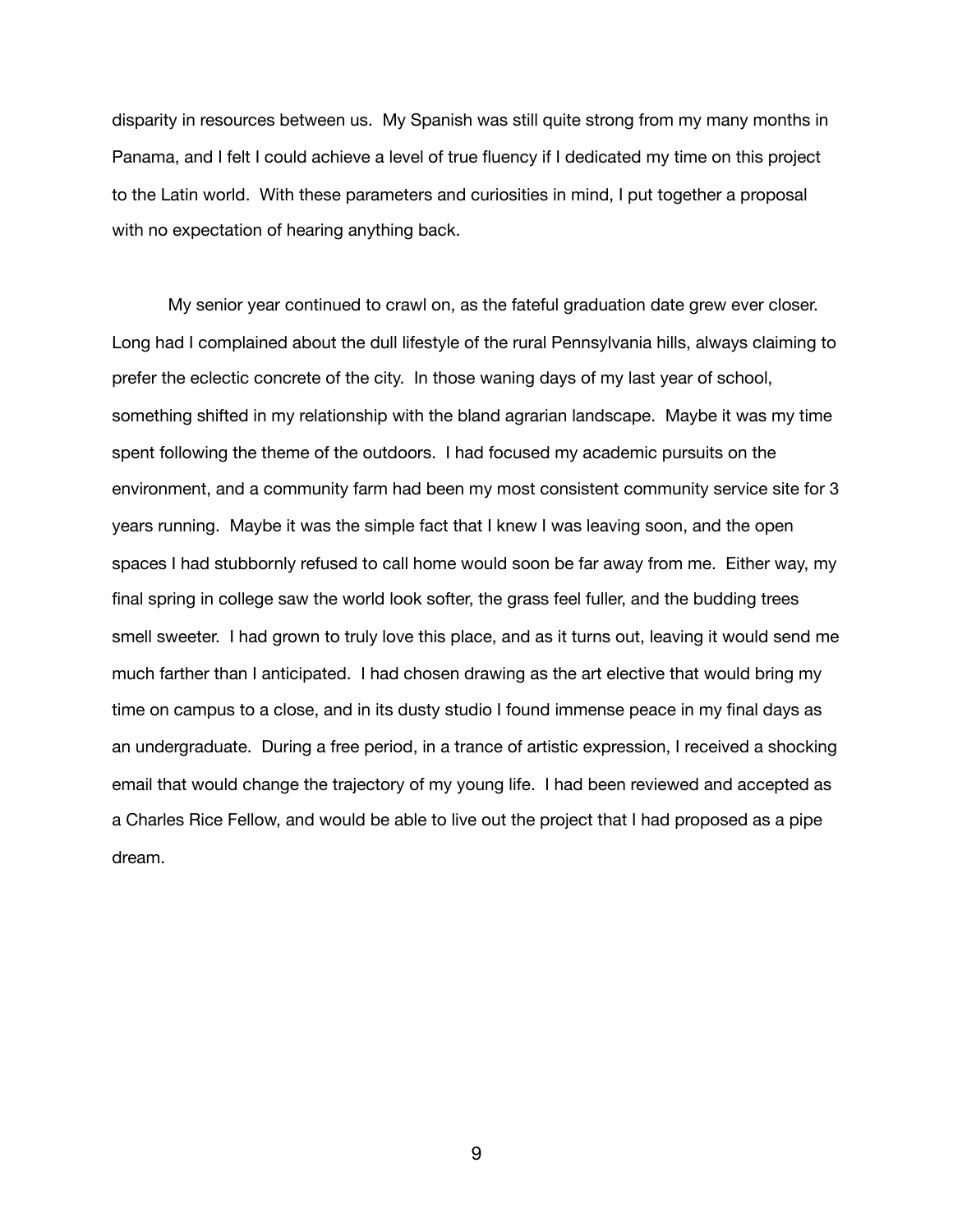#### **Three Kings of the Sacred Valley**

What struck me most when I first arrived in Peru was the prevalence of indigenous influence even in the bustling city center of Lima. Peru's various indigenous groups make up about 25% of the country's total population. As I would quickly learn from experience, this number was incredibly skewed. This number only accounts for those formally demarcated within an indigenous community, meeting the long list of requirements in place for primarily census and government funding reasons. The number of people who identify as indigenous is astronomically higher, as there is a strong sense of indigenous pride in the country and any amount of native heritage usually brings strong affinity with it. This was overwhelmingly the case in the province of Cuzco, where I would spend most of my time while in the mountainous country.

Cuzco is home to the former capital city of the Inkan empire. This City is the epicenter of indigenous culture and heritage in the sacred valley, and its effects are truly tangible. By the time I arrived in the ancient city, I felt strong and confident in my Spanish speaking ability. I had spent the months leading up to my departure brushing the rust off of my sentence structure and conjugations, which I had already honed to a near fluent level during my time in Panama. My time spent practicing was validated in Lima, where I was able to hail taxis, converse with locals, and generally understand the world around me. In Cuzco, I had not yet made it outside of the airport before I overheard two pharmacy attendants making casual conversation in a language so unique I could not even guess what it might be. This language was Quechua, spoken widely in the city, and almost exclusively in the more rural communities of the surrounding mountains.

This prevalence of the native tongue contrasted with the lands along the Rio Teribe. In the case of the Naso, the disappearance of their language was seen as one of the most existential threats to their culture. The Naso language is scarcely written, and the parents and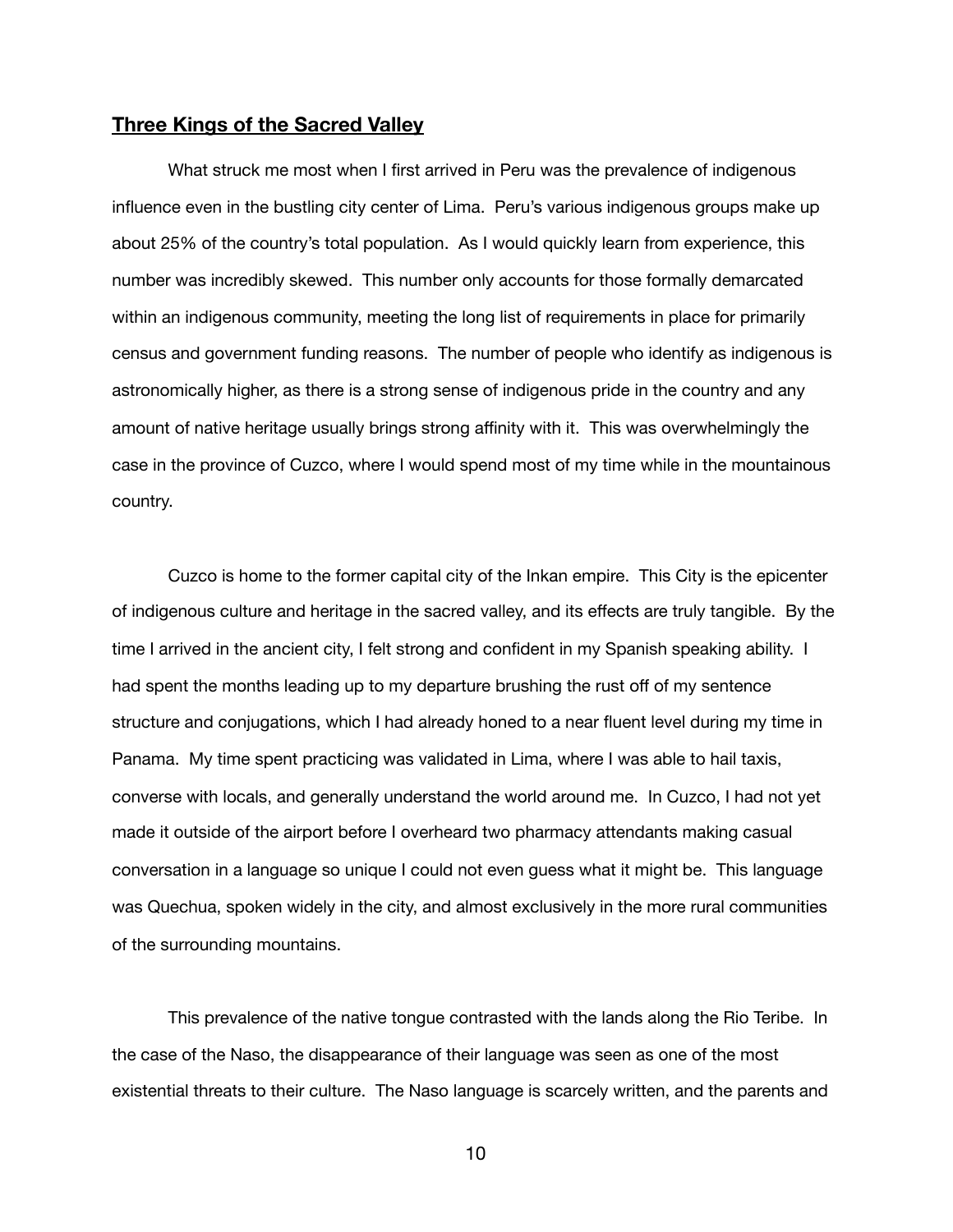elders of the community feared that a loss of the language would lead to a total loss of the culture's history. In the United States, the government reeducation program for Native Americans is one of the most sinister atrocities committed in the nation's history. As a part of this ethnic cleansing, native children were sent to boarding schools, often taken or bought from their parents, where they were forced to assimilate to rapidly developing American culture. Many accounts of this system include the prohibition of native tongues in the schools, where children were chastised and beaten if caught communicating in the languages of their people. This silencing of native language in the U.S. is regarded as one of America's most effective strategies of historical erasure, and many organizations today are dedicated to reteaching what was lost in this period of linguistic silence. In contrast, the language of Quechua was alive and thriving in the sacred valley, and its resonant effects on culture, tradition, and history were immediately perceptible.

As with any Latin American city, flags to the nation's pride and heritage could be seen flying openly throughout the city's skyline. Often next to these flags however, was something far more intriguing and unique to the Cuzco. Flags depicting vibrant pixelated rainbows often neighbored the Peruvian flags above houses, in shops, and even flying above government buildings. This colorful symbol denotes the many nations of the Quechua people, and it would continue to make its presence known regularly over the course of my time in its ancestral territory. So strong is the indigenous influence in Cuzco that the same flag's likeness has been mimicked in the provincial flag of the region, modifying slightly to a more horizontal rainbow pattern as an homage to the original. These vibrant symbols waved in the mountain air above a city that wore its history on its sleeve. I spent my first days in Cuzco enthralled by the sheer age of the city itself. The Inka were masters of stonemasonry and as such, built their prominent capital city with the skill and care to outlast war, conquering forces, and the unstoppable march of time. Many of the streets were built from cobblestone, puzzled together in a ceaseless weaving of granite pieces. Above these streets rose the buildings. Many of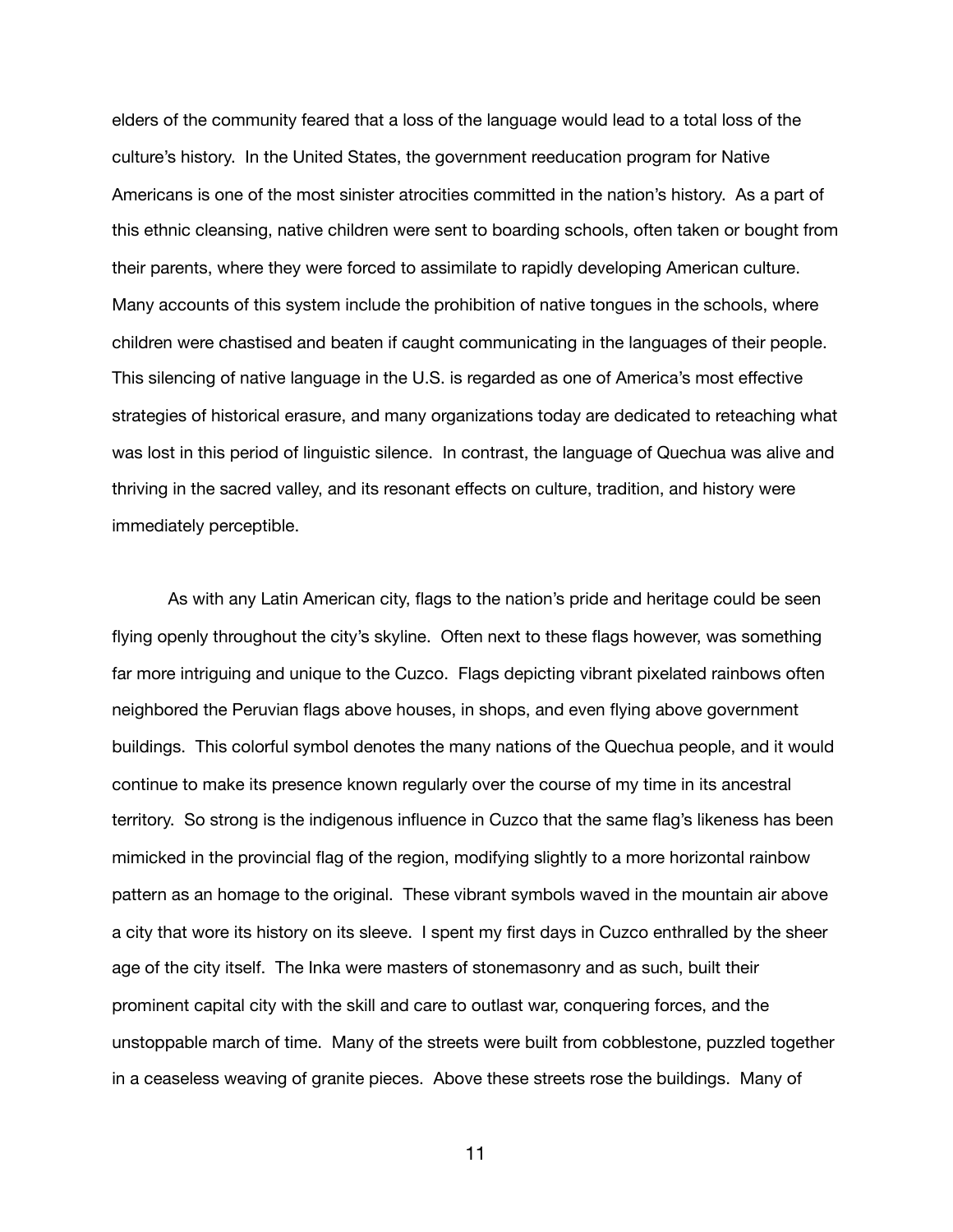them took the form of more modern structures, housing stores and built in styles reminiscent of any tightly packed urban center. Interspersed among these modern structures were monoliths of stone, seemingly sealed together with only the perfect geometric unions between each stone and its adjacent building blocks. These ancient buildings, once temples and royal living quarters, had been repurposed into everything from bars to banks to museums. Every few blocks the buildings would open up, revealing European style plazas, equip with benches and parks that might seem more at home in Madrid or Florence.

Sitting at the city's center was the regal Plaza de Armas, a gathering place for events and communities for centuries. In this central location, the many faces of the city's history could be felt staring back at you all at once. Catholic cathedrals, museums housing Inkan artifacts, Irish style pubs, and a prominently featured McDonald's stand equally dominant as pillars to the ruling empires that have influenced the city since its ancient conception. Like the rings in the trunk of a tree, the architecture of the ancient Inkan city reveals its history in eras and dynasties, the latest one exemplified in the swirling masses throughout great plaza. Any time of day or night, any season of the year, foreign tourists swarm the Plaza. From all corners of the globe, they bring with them a veritable rainbow of international bills. They come bearing cameras and cash, and the locals indigenous meet them dressed in traditional garb to subject their photos in exchange for tips. The tourists engage in this dance, enthralled by the sheer abundance of this strongly preserved showing of ancient culture. This keeps the tourists entertained while they pass through, but many of them are on their way to somewhere even older.

Machu Picchu is a site on any antiquarian's bucket list, and rightfully earns a spot as one of the seven wonders of the new world. Being such a proud testament to the achievements and iron will of the Inka, one would think that the site would emirate the same heritage as the former capital city of Cuzco. However, the Lost City of the Inka emanates the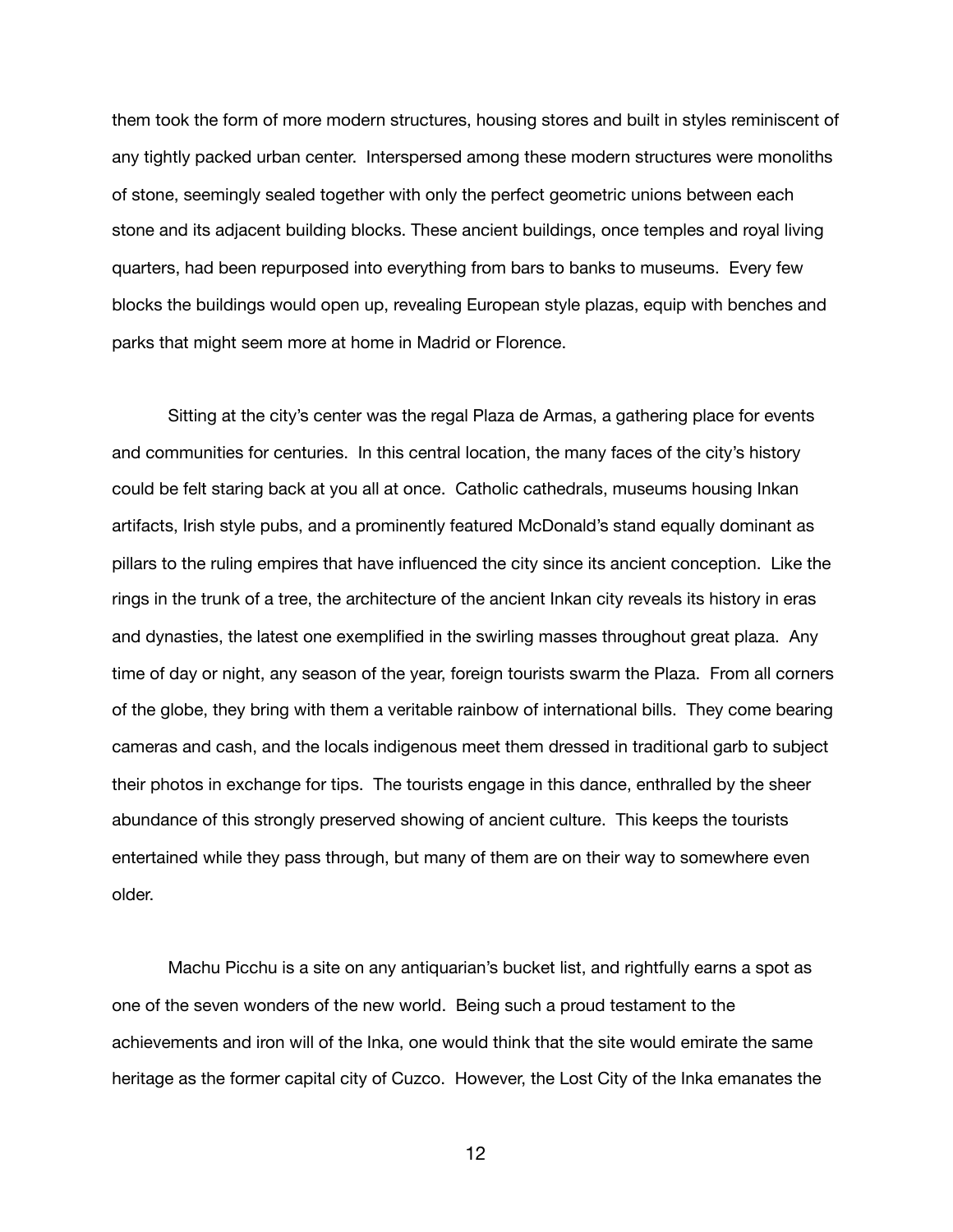source of a very different dynasty that reaches its way throughout the sacred valley. As if twisting from the cracks between the stonework, the tendrils of capitalism spread their way like a vascular network throughout Peru's sacred valley. These tendrils follow the money through every major historical, cultural, and archeological site back to the Cuzco airport, creating what tourists and locals alike refer to as the "Gringo Trail." The dynamics of the Gringo Trail and the effects that it produces throughout the sacred valley are something I still grapple with years later. From an optimists perspective the trail and resources that it brings have an undeniable role in preserving the ancient customs, architecture, and dress of the Andes. On the other hand, tourism accelerates environmental and archeological degradation in this unique and sacred place. In seeing this ancient history and the modern market that it creates, I often found myself asking if the cost outweighed the benefits; and if they did not, could anything be done to stop what had already been established? It was at this confluence of culture, colonial conquest, and capitalism that I found myself as I stood in Cuzco's Plaza de Armas for the first time.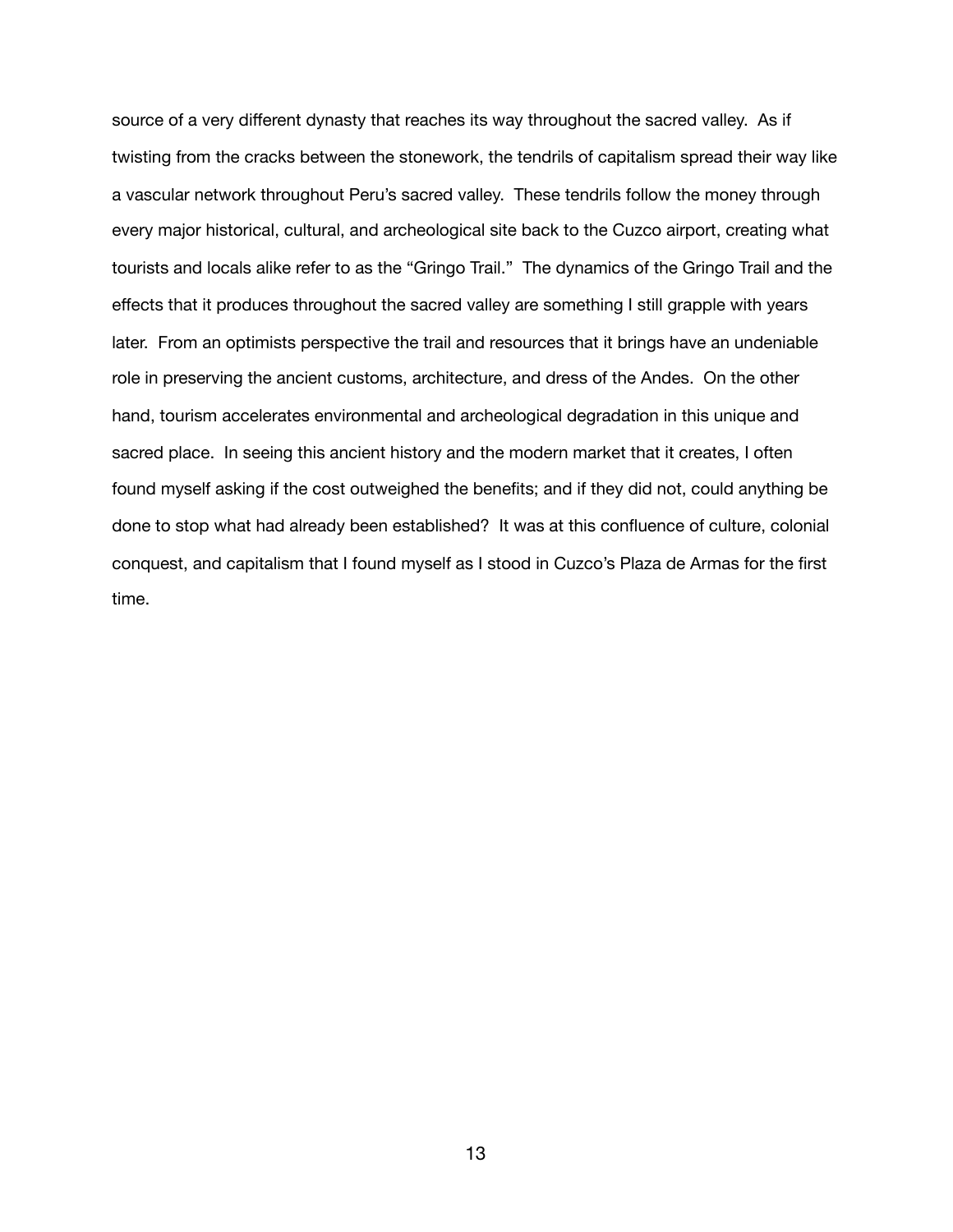#### **Pachamama**

I boarded a *collectivo*, as the local buses are known, bound for a town an hour to the northwest where I would be working for the next month. In contrast to Cuzco, the small town of Ollantaytambo had a much less overarching Spanish influence. This was immediately apparent in its lack of European style churches, giving the town a far more ancient and untouched feel. The streets were entirely stone, and along their sides ran water from the nearby mountain stream; an Inkan aqueduct system predating even those found in Rome. Even more impressive, was the fact that these waterways were still full. While most of the town's residents got their water from much more modern in-home water systems, the aqueducts themselves were still fulfilling their delegated function hundreds of years after their creation.

The heritage of the Inka flowed just as unbroken through the narrow streets of the town, and could be felt around every corner. The women who worked the market stalls were adorned in the leather Yanqui sandals and intricately woven *mantas* that had been in use since the walls of the city were erected over a millennia ago. Around the town square people of all ages could be heard chattering in a dizzying mix of Spanish and Quechua, with even signs around town displaying the vibrant language of the Inka in its semi-familiar characters. The outskirts of town held the secret to the prosperity of the Inka for so many years. Tiered terraces of ancient stone climbed up the hill into town, only stopping when Ollyantaytambo's insurmountable city walls allowed them to rise no further. This tiered system is what allowed cities like Ollyanta to produce sufficient and even abundant crop yields even in the area's dry season. As I would shortly learn, much of the viable agricultural land within the mountains was found on steep slopes covered with high altitude native grasses, some of the highest growing of their kind. If these grasses were removed to make way for agriculture, the steep incline of the slopes combined with the heavy rainfalls of the wet season would cause uncontrollable erosion and even dangerous landslides without ground cover to hold the soil in place. In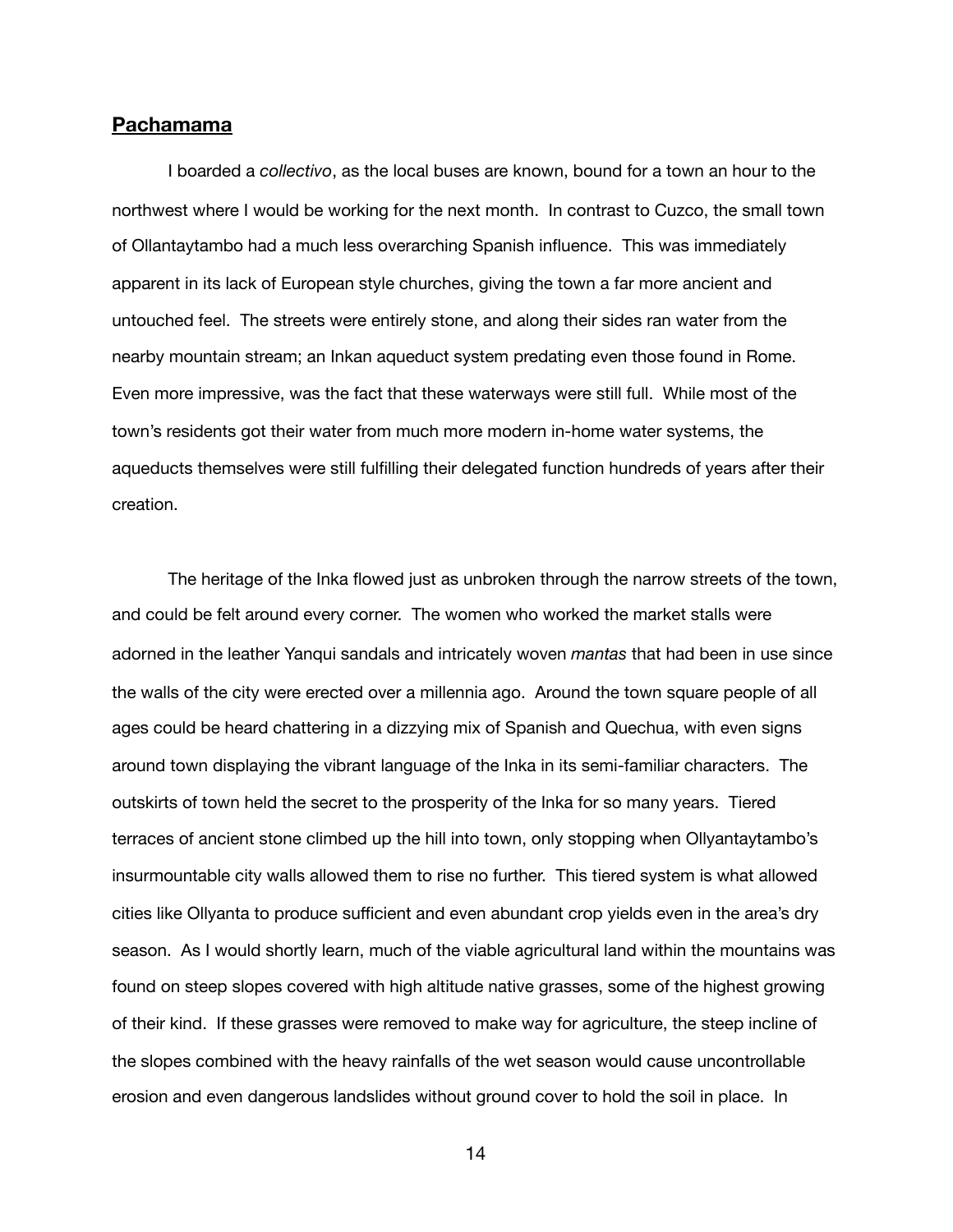response to this, the Inka developed a tiering system in which they could flatten the mountain slopes in leveled rows, preventing erosion, easing gravity-fed irrigation, and creating defined layers in which to experiment with different crops at different altitudes. This innovation, along with a strictly ordered work ethic, would allow the Inka to develop a rotation of crop diversity at altitudes normally reserved for fairly homogenous agriculture. Most notably it would allow them to cultivate over 4,000 varieties of potato which would be passed down to their Quechua descendants and serve as a staple of the northern Andean diet to this day.

The daunting walls and strategic position of Ollyantaytambo kept the Spanish conquistadors at bay for almost 50 years after the most of the Inkan empire fell. For a long time, the small military outpost city stood as a symbol of the determination of an ancient civilization to never fall to those who would try to take it. The city's lack of Spanish influence is a testament to the strength of its constitution as well as its people, but even an unbreachable fortress is far from invincible. When the next wave of conquistadors came knocking at the city's gates, they came not bearing spears and rifles, but credit cards and cash. A city that had held its own against some of the most brutal and fearsome conquerors that history had ever seen opened its gates gladly to the new dynasty and the incredible things that it promised.

Ironically, the introduction that would have the greatest impact on the town was the same that had just tamed the uncontrollable American west. A railroad built with the goal of connecting Cuzco to Macchu Picchu through the ancient mountain towns of the Inka would make Ollyantaytambo the portal that it is today. The Inka Rail, which would pass directly through the impenetrable town, turned the journey to the Lost City of the Inka from a perilous two week trek to a leisurely day-long tram ride, opening up the gem of the Sacred Valley to anyone with the money for a ticket. Although Ollyanta's walls had largely kept the Spanish influence from the city's culture and architecture, the Inka Rail created a main line from which modern Western influence spread through the town. Gift shops and pizza parlors occupied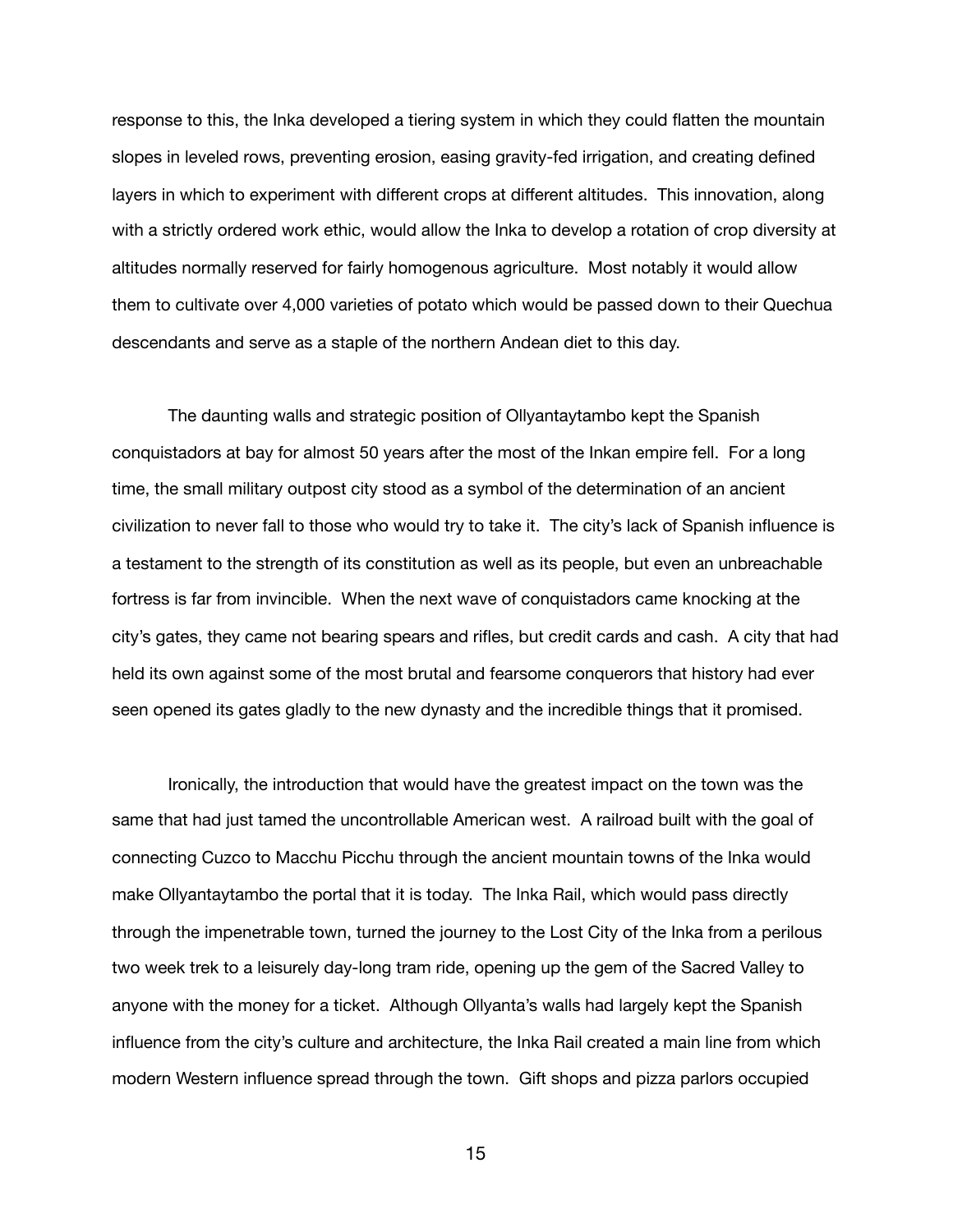many of the ancient residences that lined the town square, with signs and menus written in English. Day and night, taxis circled the edges of the square ready to ferry outsiders to or from their next cultural destination. Every hour the Inka Rail station deposited a new wave of tourists by the river, and they crawled their way uphill towards the square in search of pizza, outsourced trinkets, and an authentic cultural experience.

I had come to Ollyantaytambo to partner with an organization called Awamaki. Awamaki was founded by an American woman with the goal of empowering women in the surrounding native communities by bringing a market to their traditional weaving practices. Weaving is a timeless and coveted cultural practice among Quechua women, and Peruvians from the Sacred Valley are known for their mastery of the craft and the intricacy of their designs. Like many traditions of the Quechua, the deep-rooted practice of weaving is at risk of being lost. As Westernization stretches through the sacred valley, more cost-effective market alternatives have been taking the place of this time-consuming practice. Many of the things traditionally woven by the native women are now factory made in other parts of the world, and can be bought cheaply at markets in Cuzco. In attempt to combat this, Awamaki was formed to highlight the traditional process of Quechua weaving and add market value to the continuation of the cultural practice. They hoped to develop a market for sustainable tourism in attempt to protect the traditions of the scared valley while simultaneously benefiting from the million dollar industry that is Peruvian tourism. My role in Awamaki's mission was as a tour guide and translator for the visitors who wished to learn more about the tradition of weaving as well as life in the mountain communities. Armed with an ever growing Spanish vocabulary and a notebook full of fun facts, I spent the next month doing just that.

My first tour was without question my most important, as it would start me down the path to understanding the complex relationship that the Quechua shared with their environment. I had to be trained before I was allowed to lead tours on my own, and this first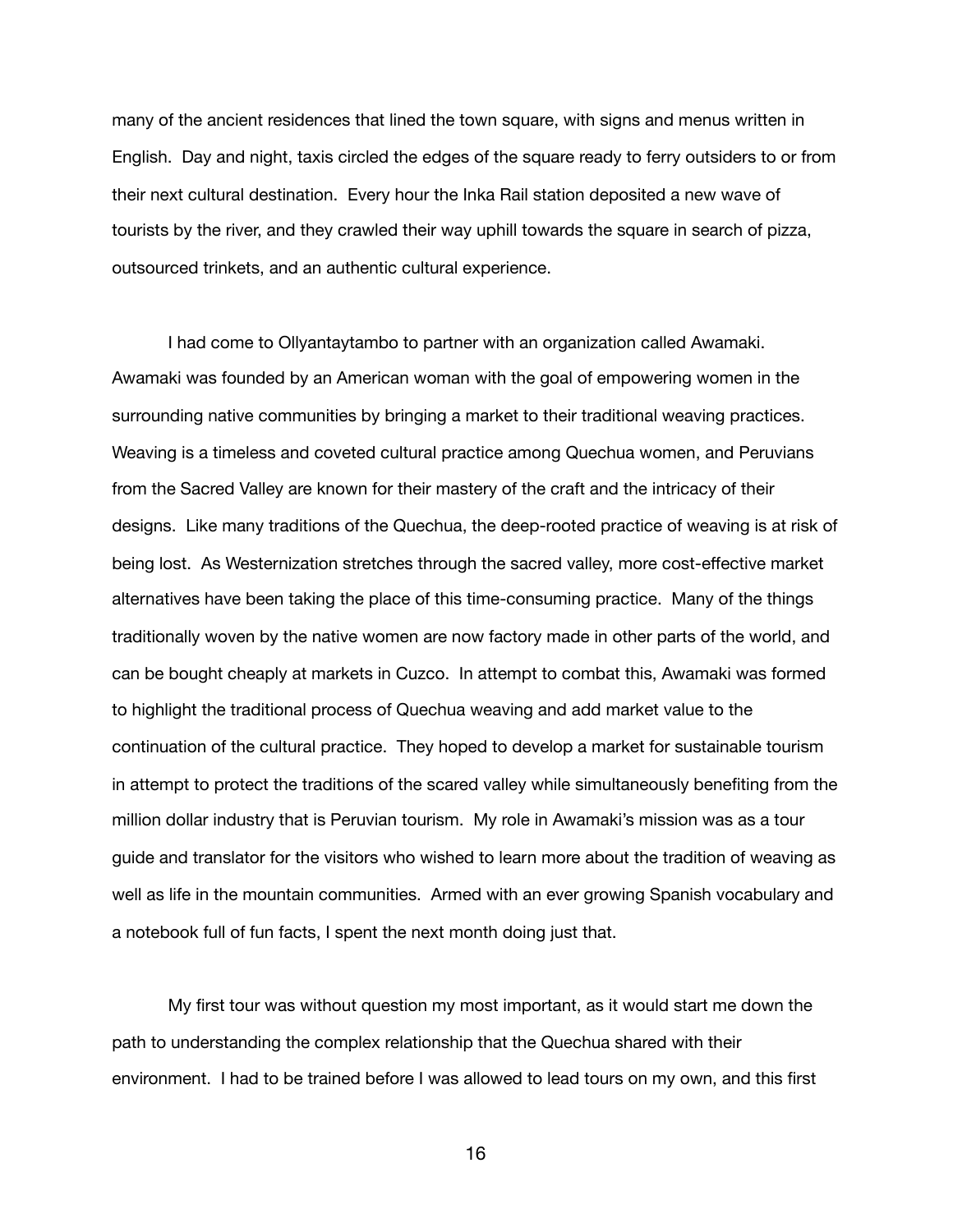tour would have me assisting a veteran guide while also learning from their process. The lead guide Anna and I set off for the community of Huioc Bajo along with our two clients for the trip. We chatted about their lives and their time in Peru so far. The women on the tour were both named Rachel and had met working for SpaceX, the commercial space travel endeavor headed by notorious techno-capitalist Elon Musk. Elon had recently become the second richest person in the world and had his sights set on humanity's expansion to Mars in the next 100 years. As an environmentalist, I take issue with this goal and what it stands to promote. In the wake of irreversible climate change, a potential escape to a "planet B" would allow continued destruction of the earth without fear of human extinction. I believe this fear to be a huge driver of environmental reform, and a necessary evil if we ever hope to encourage sustainability in a capitalist world. But these women were not the global supervillain that I believe Elon Musk to be, they just worked for him.

When we arrived in the community we were treated with tea and traditional Quechua clothing to wear during the weaving lesson that would follow. This traditional dress was not just a part of the tourists experience, as it was worn by most other members of the community; including those not involved with Awamaki's tours. The lesson took place in the courtyard of a home belonging to a woman named Marta, who had been working with Awamki for several years. She greeted Anna with a hug and the familiar laughter reserved for an old friend. The space was a rustic mixture of indoor and outdoor, lacking any of the grandeur and stonemasonry that was iconic to Ollynataytambo in the valley below. Chickens would periodically weave their way out of the house, strutting through the grassy courtyard before hopping over the entryway back into the house. Through the open doorway to the courtyard, sheep, dogs, and even the occasional alpaca could be seen accompanying their guardians as they went about their daily tasks. This was far from the bustling life in Cuzco; this was a place where human, plant, and animal still lived largely in occupation of one another's space.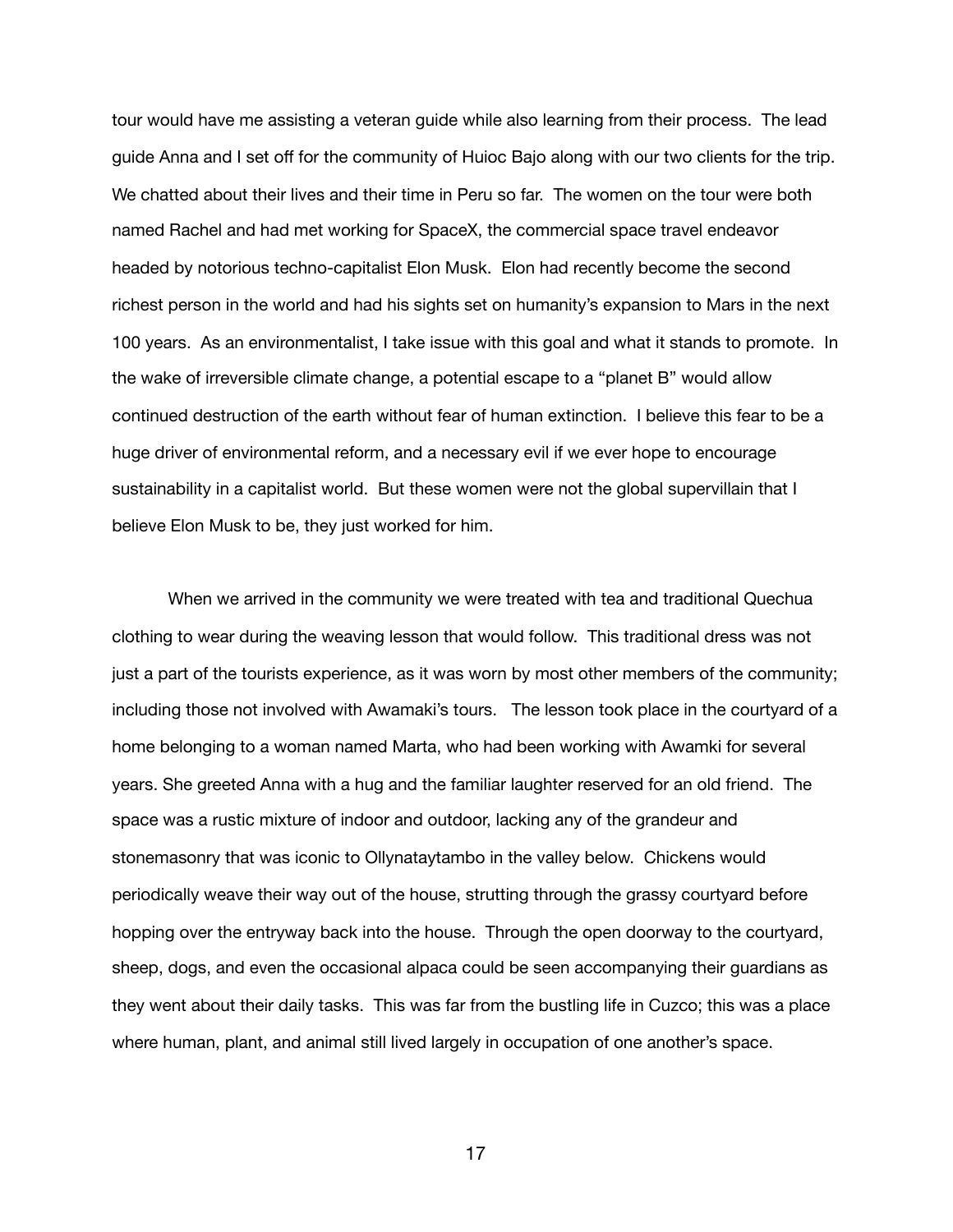When the weaving demonstration began it turned out to be not just a lesson teaching us a skill, but a crash course in human ecology. The weaving practices that ultimately provided clothing to almost every Quechua in the sacred valley could not be possible without the environment that birthed it. The wool is sheared from sheep and alpaca, both of which could be seen roaming the hills above the community. It is then spun and washed in clay basins hand crafted by the women who wove with them. These clay pots are then fired with an earth oven method that has been used to cook food long before the introduction propane, now common to the region. The spun wools are dyed various colors using a variety of ingredients. To achieve a green hue, the wool is steamed above boiling leaves from the native *chilca* (*Baccharis latifolia*) plant. For a yellow hue, buds from the *q'olle* (*Buddleja coriacea*) plant are crushed and boiled in with the wool. For red hue, *cochinillia* grubs found in the fruit of the prickly pear cactus (*Opuntia ficus-indica*) were dried and crushed into a grey powder. This powder creates a deep red color when mixed with water and added to the wool. Chunks of limestone that can only be found at altitudes over 12,000 feet can be crushed and added to any of these hues to deepen their color. As the demonstration went on, the roots of the Quechua people's connection to their environment seemed to dive deeper and deeper. Looking around the courtyard, it became clear that everything from the bench we sat on to the clothes on our backs to the tea in our cups would not be possible without this environmental connection. Everything around us was made possible only by the hills, streams, and valleys that surrounded the village like cupped hands, sheltering the community from the usual inhospitality of such high altitude climates.

The next morning we were greeted by Marta's husband to more tea. We listened with tired eyes as he informed us that sheep breeding season had just begun. In order to ensure a strong crop of new lambs, we would be taking two of his paired sheep to a sacred site to preform a fertility ritual. The five of us hiked outside of the community and up a short grassy path with the two sheep in tow. We walked for a half an hour until the grassy hillside began to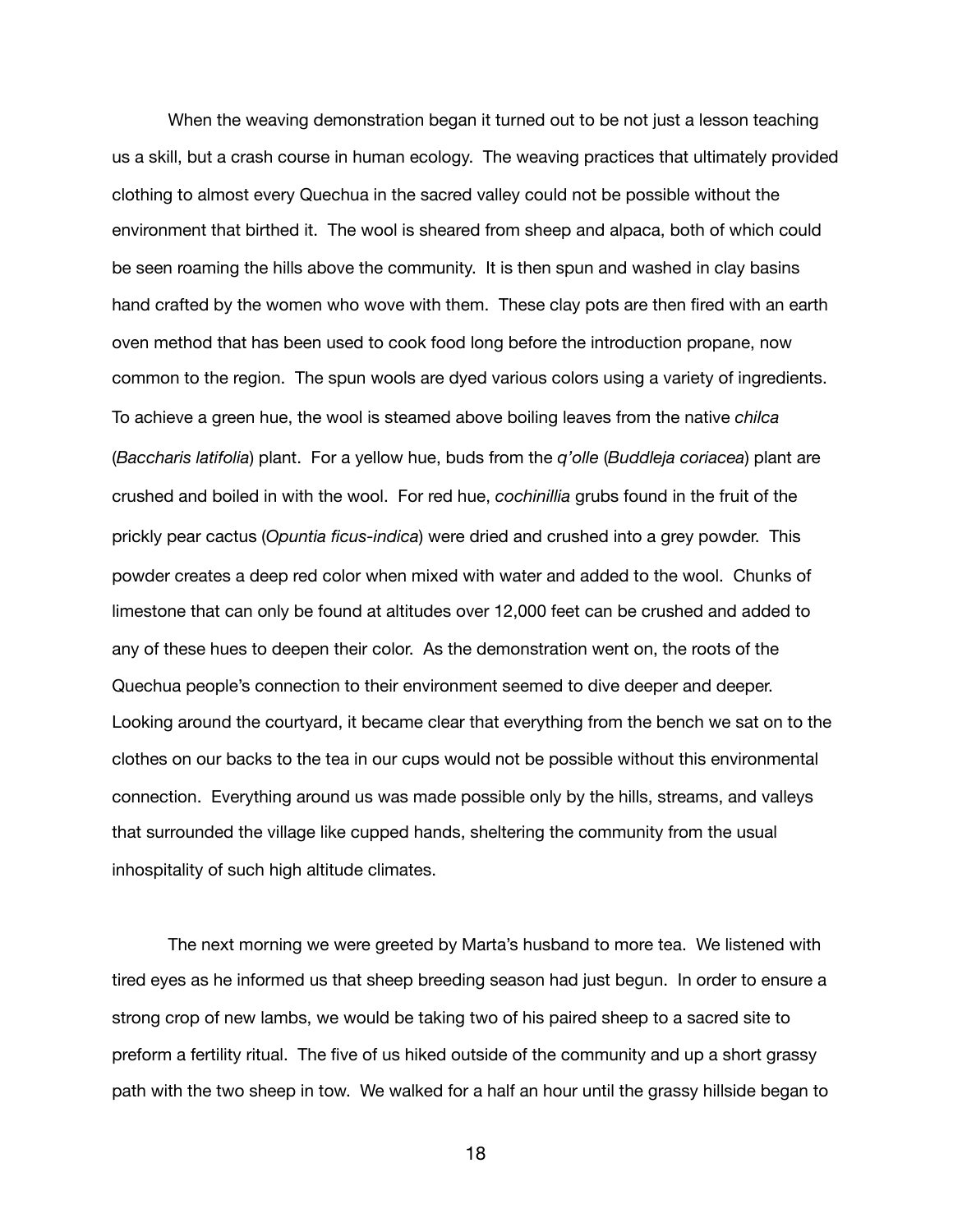spring up with stone ruins. These were the remnants of a ritual site from the time of the Inka, still considered a sacred place despite the dilapidated condition of the walls. I asked Marta's husband why. He explained that it was the land itself that was sacred, and the structures had been built to honor that. From the center of the site he turned and pointed to the mountain peaks in the ranges beyond the valley. They were not carpeted in grass like the smaller mountains around us, but jagged and blanketed in snow. He pointed out three different peaks to the north, south, and west as the sacred mountains for which the site was built.

These peaks were categorized as Apu; a term denoting the peaks as well as their sacred status for which there is no exact English or Spanish translation. The Inka believed these peaks to be gods residing in the spaces where the heavens met the earth, and continued to be of utmost spiritual significance to the Quechua. Ceremonies often took place in these revered ruins so that these rituals could be witnessed by the Apu, and the prayers they sent to them could be heard more clearly. The ceremony began with *q'antu* flowers tied around the necks of the sheep. These flowers have spiritual significance to the Quechua and, as an homage to this divine connection, are now used as the national flower of Peru. A prayer was spoken in Quechua for the fertility of the sheep, and within the prayer thanks was given. This thanks was first given to God. Despite the strong cultural continuation of the Inka way of life in the valley, most people in Peru are Catholics. This included the community members of Huioc Bajo, and a gracious thank you was given first to the Christian God introduced by the Spanish so many years ago. The next thank you was given to the Apu, along with a request to protect and watch over his flock and family. Finally, a thank you was given to the Pachamama. The Patchamama is a holy entity that doesn't occupy the same role or realm as the Apu, but instead one closer to humanity.

During my time in Peru, Pachamama was described as everything from the hills and mountains in the distance, the earth below our feet, the trees and streams from which life flows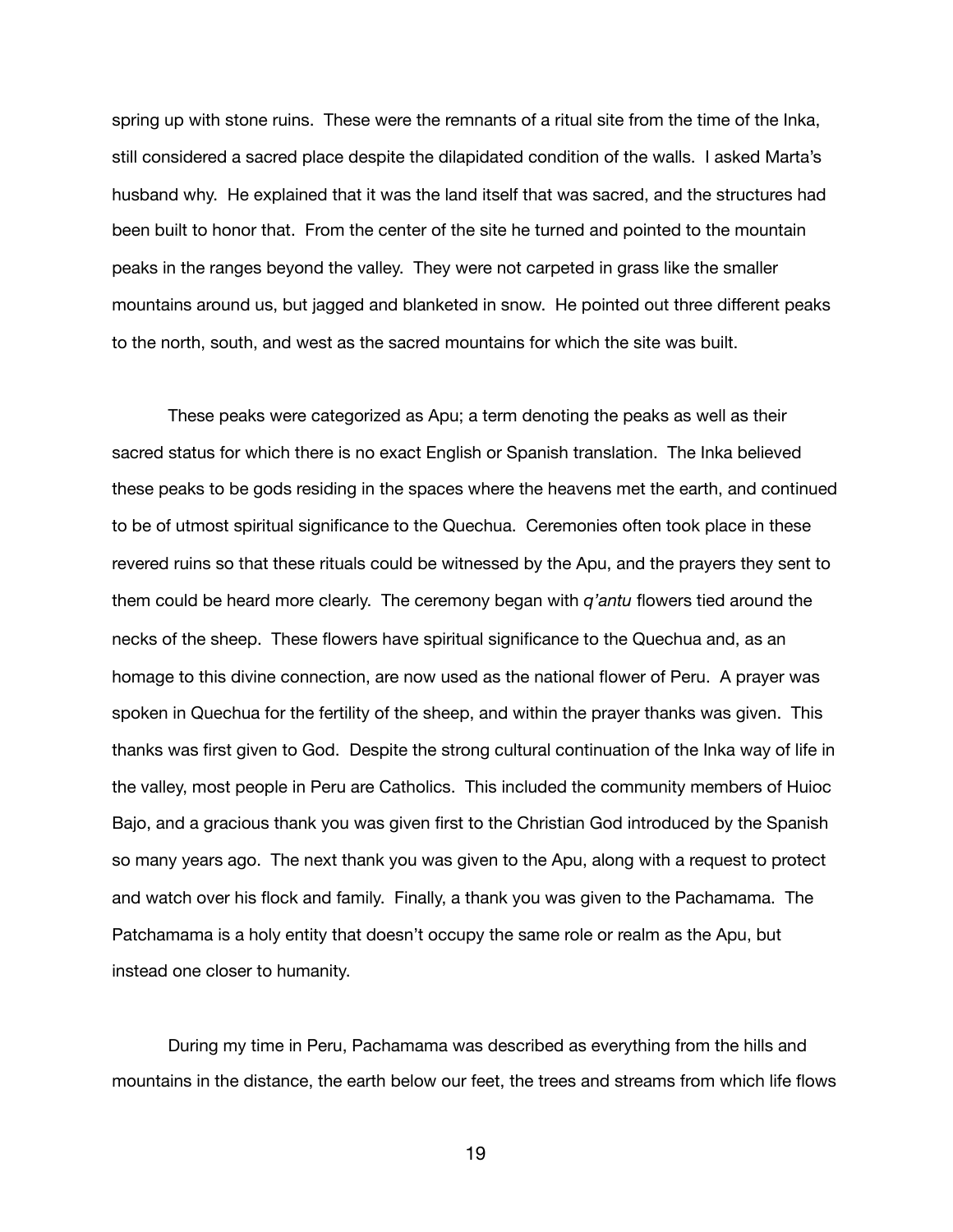in the valley, and life force from which the crops are able to grow. To this day I have no one exact definition that Pachamama falls into, but I understand it to occupy somewhere between the mother earth and the holy spirit. The thank you to the Pachamama was different from the other two. For God and the Apu, it was more of a request that we be cared for in the future. To the Pachamama, the prayer seemed more like an understanding and vocalization of all the ways we were being cared for already; from the dawn of man to the moment we were in right now. To the Pachamama we gave thanks, and a bundle of sheep fat, *agua rosada*, gold flakes and *muña* were burned at her altar.

I spent the next three weeks guiding tours to Huioc and learning from the women who lived there. Beyond the processes and natural resources utilized in traditional weaving, I learned about the nuances of the ancient art in a changing world. Weaving as it was done by the women in Huioc demonstrated a highly interdependent relationship with the the surrounding ecosystem and the spirit of Pachamama. Even weavers within that community feared for the future of their practice as a whole. Traditional weaving is extremely time consuming, and there is no piece that demonstrates this more than the Peruvian *manta*. The *manta* is an iconic and versatile piece used by most native women in the sacred valley, boasting intricate patterns that often relate to the flora and fauna that hold important cultural significance to the Quechua. Essentially a large blanket, this item is tied around a woman's shoulder's similar to a heavy wool shawl. From this resting position, it can be used to cary harvested crops, securely hold babies while the women weave or work in their fields, or be laid out like a picnic blanket to eat lunch outdoors without one's food touching the ground. Just one of these *mantas* can take up to a year to make using a traditional method, and this was worrisome to the women who hope to keep tradition alive. A *manta* was originally given as a gift, with a woman receiving one after marriage or the birth of a child. A new *manta* would only be gifted once every few years, giving the weaver ample time to put the time and care in that it takes to spin, dye, and weave the intricate piece. Tourism has brought the market to even the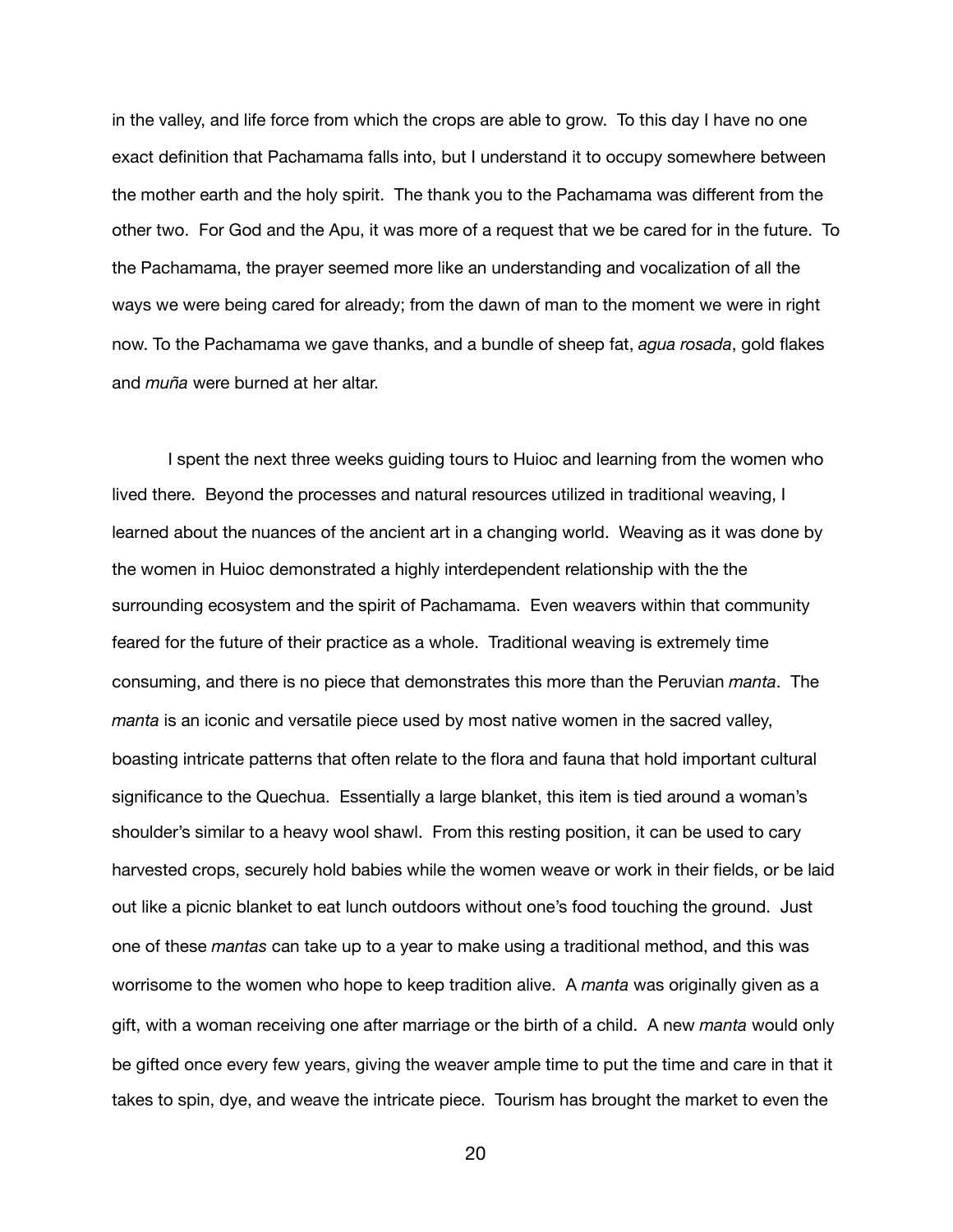farthest reaches of the sacred valley, and many *mantas* are now made to be sold as souvenirs to foreigners passing through the country. While this does provide a new source of income and potential livelihood to those dedicated to the craft, it is also effecting how the weaving is done. In order to cut costs and time on the spinning and dyeing, many weavers are now buying synthetic thread from the markets in Cuzco. While this allows them to churn out *mantas* and other woven artisanal products quickly enough to meet demands, it removes the material connection to the ecosystem and its services that it promotes. The traditional method requires a certain degree of biodiversity in a community's ecosystem to provide the various colors needed for a complete *manta*. Furthermore, alpaca are raised in many cases for their wool exclusively, and their grazing and subsequent fertilization is an essential component to keeping the fragile Andean mountain ecosystems healthy. As weavers make the transition to synthetic fibers, the need for these natural resources is declining. In some communities weavers are hard pressed to find the resources that once grew abundantly. This loss of biodiversity acts in cyclical nature with the loss of traditional weaving, as those women who no longer have access to the dyeing plants that they require in their community then have no choice but to turn to the markets for synthetic alternatives.

In speaking with the women about the market-based future of weaving, my faith in Awamaki's mission began to waver. It is undeniable that they are doing a good thing by encouraging traditional weaving practices in the sacred valley. However, Awamaki works with three communities in the Ollyantaytambo area out of the hundreds that dot the sacred valley. While those communities that they work with saw undeniable economic benefit to the introduction of cultural tourism, I eventually began to feel as though I was selling these women to the tourist market. What had originally amazed me about the women and their ancient practice was its reliance on the strength of their ecosystem rather than the strength of its market connections. The art of traditional weaving was ultimately made possible by a deep connection to the Pachamama and all that she provides, revealing an existential connection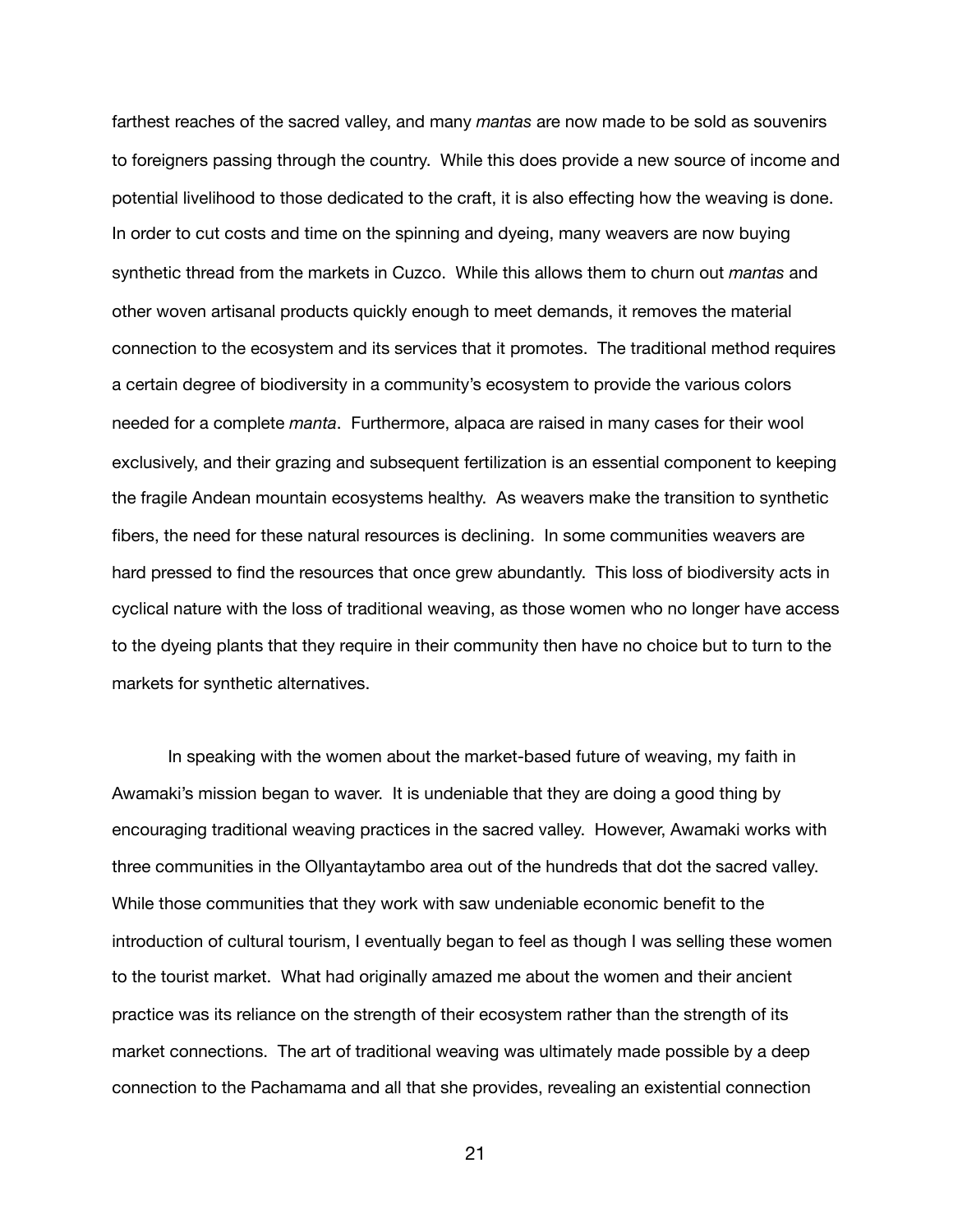and informing a cultural value of ecosystem health. By marketing a cultural experience and converting the strength of these traditions into dollars, the act of weaving would likely stay alive longer, but the important values of subsistence and ecosystemic dependence through the practice would inevitably fall away. The longer I stayed with Awamaki and the more I spoke with the women they worked with, the less convince I was that "sustainable tourism" could actually exist in practice.

As I grappled with feelings of dissonance in my position at Awamaki, I was also seeking to further my understanding of Pachamama, the Apu, and the Quechua ideas of the sacred as it exists on earth. These concepts felt like they came from a similar cultural place as the Naso's relationship to Tjer-Di and their sacred Rio Teribe, and they were ideas that I was absolutely burning to explore. This curiosity led me to connect with an agency called ECOAN, a natural science collective who were Peruvian and indigenous led. They had worked on conservation and restoration projects all throughout the sacred valley, and demonstrated an outspoken understanding of the importance of human-environmental relationships. On a free weekend I boarded another *collectivo*, and headed for the small community of Huayafara, located 65 Km from Cuzco. At a lake above this village ECOAN was hosting a communitydriven reforestation event, where I would have my first introduction to *Polylepis rosaceae;* the Andean q*ueña* tree.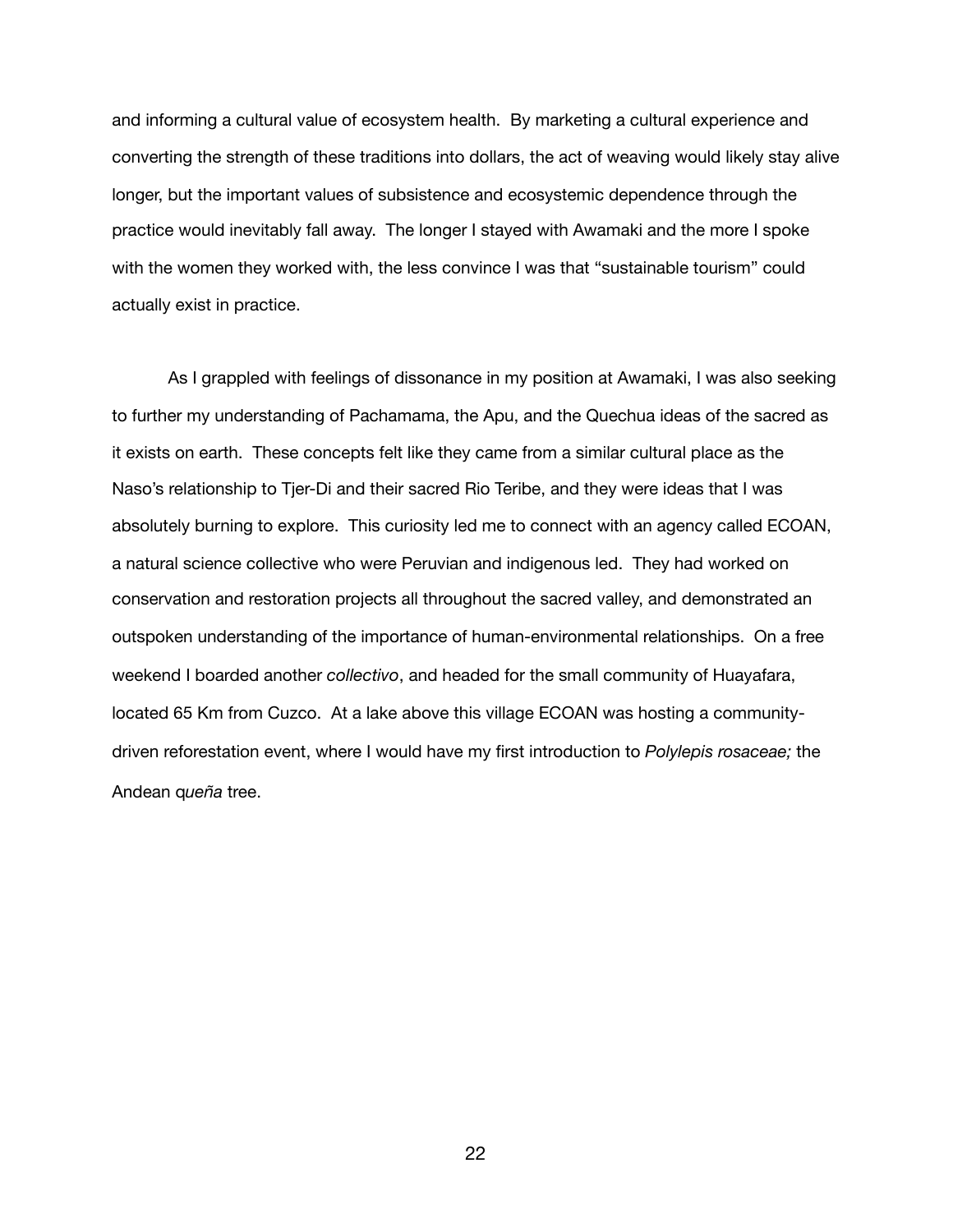#### **The Tree of Life**

The *Polylepis rosaceae* or Queña tree as it's known in Quechua, is an unmistakable redbarked tree found in the high Andes of Peru, Bolivia, and Chile. It is able to survive at higher altitudes than any other tree in the world, and is largely responsible for making the high Andes hospitable for human life above 14,000 feet. Like most endemic tree species in the 21st century, this species is critically endangered. Initially I believed that the tree's endangered status was enough to prompt ECOAN's relentless reforestation projects within higher altitude communities, but upon arriving at their Huayafara planting I doubted this to be the case. The endangerment of endemic species is and extremely niche concern that is usually only enough to rally environmentalists who promote things like biodiversity for biodiversity's sake. At this tree planting however I found myself to be among very few in the former category, with the vast majority comprised of Huayafara community members as well as natives from surrounding villages. During my time in Huayafara and the surrounding communities I would quickly learn two things: The first is that the *queña* tree was responsible for an entire way of life to the Quechua people, and the second is that the Quechua had been devout environmentalists for hundreds of years before the term was even coined.

After a demonstrative dance and an offering to the Pachamama, we set about planting the saplings provided by ECOAN. Our planting site covered a large semi-circle around the alpine lake, and went all the way down to the very banks of that lake. Preparing my first hole for the sapling, I could immediately feel the crushing effects of the altitude. I had come from Ollyantaytambo which rested at 9,000 ft, higher than any point on the east coast of the United States where I had lived previously. The lake above Huayafara sat at just below 13,000 ft, and just the simple act of walking uphill with my shovel left me utterly winded. Still I pushed on and worked hard, motivated by the scene playing out around me. Along the length of the planting section and halfway up its incline were vibrant dots of unified action. Still dressed in their traditional *mantas*, ponchos, and leather sandals, the Quechua of the high Andes attacked the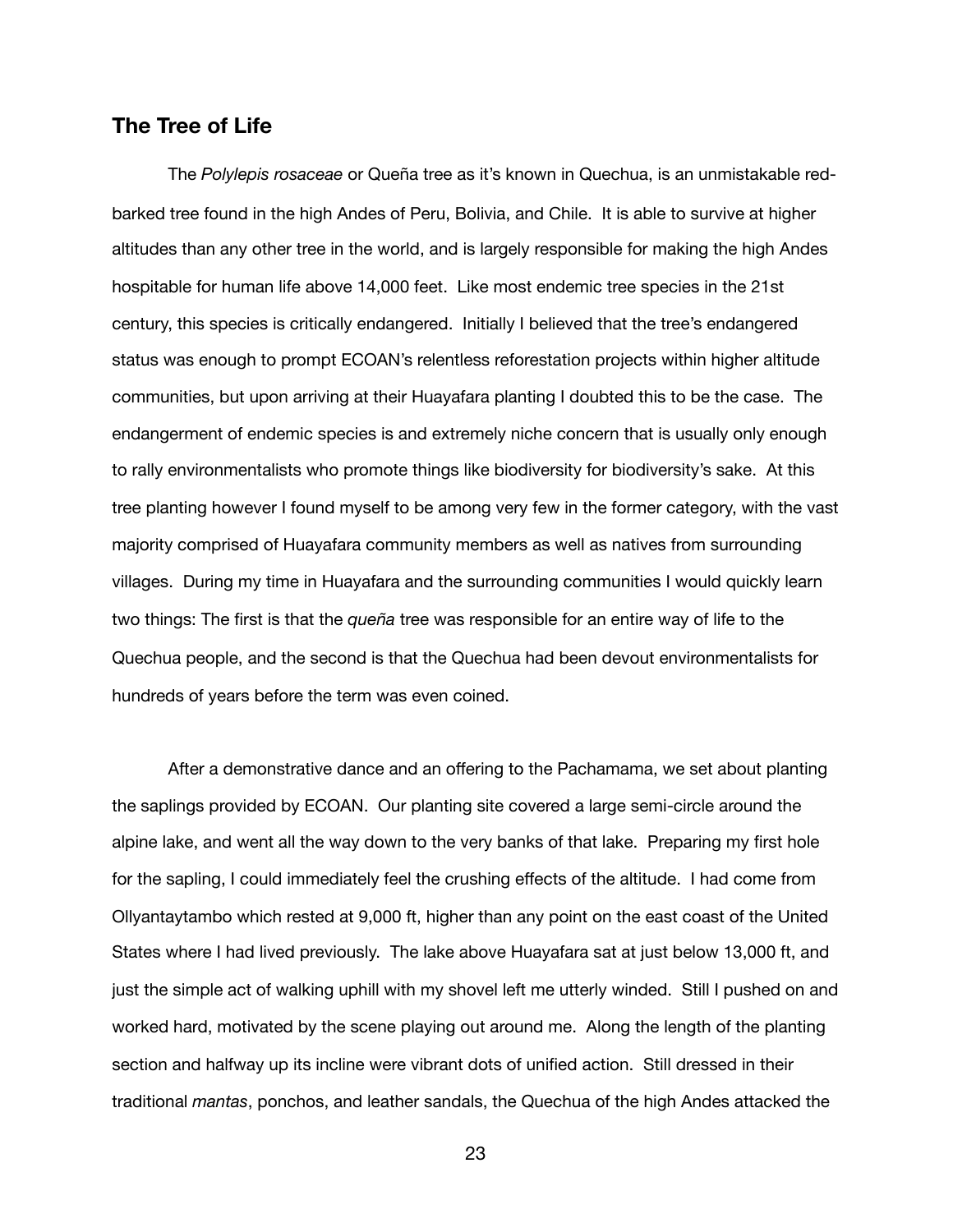task as if one coherent mass. This was the first real example of the Inkan system of reciprocity I would later come to know as *ayni*. This ideal puts almost all work done in Inkan society into a communal pot. Translating loosely to "today for you, tomorrow for me," this ethic of reciprocity built the once thriving Inkan empire and is still alive in Quechua culture today. In most cases, agriculture is designated to plots of land owned and reaped by a single household or family. The work that is done to produce on these fields however, is much more often done with the work of several members of a village or community. If a community member was ready to till their field one day, they would bring with them a cohort of friends and neighbors to spread the work among more hands. These helpers may be fed or offered corn beer (called *chicha* in Quechua) while the work is completed, but they are never paid for their efforts. Instead, the community works under an unspoken ethical contract that when any of them inevitably needs a helping hand in return, it will be extended without question. This was the dynamic at play for the duration of the tree planting. Work that would have taken the ECOAN staff over a week was completed in just a few short hours.

After the planting, I had a chance to speak with a Huayafara native named Secundino about his community and the importance of queña to his people. He relayed to me that he was indeed aware of its endangered status, and that he felt it was of the upmost importance to save it from extinction. He did not speak of biodiversity for biodiversity's sake, but instead aimed his focus at the health of his people. He explained to me that the *queña* tree provided water for high Andean settlements like his. Peru does not experience the four seasons that are standard to more temperate latitudes. Proximity to the equator provides it with a two season weather cycle of "wet" and "dry" seasons. The *queña* tree is so well adapted to its environment that it is able to optimize itself to these seasons, not only to its own benefit, but to the benefit of the greater ecosystem around it. During the wet season the tree's roots act as straws, drawing as much of the excess moisture in the soil to the plant as it can. This water is stored in the trunk and root system until the dry season, where it not only has enough stored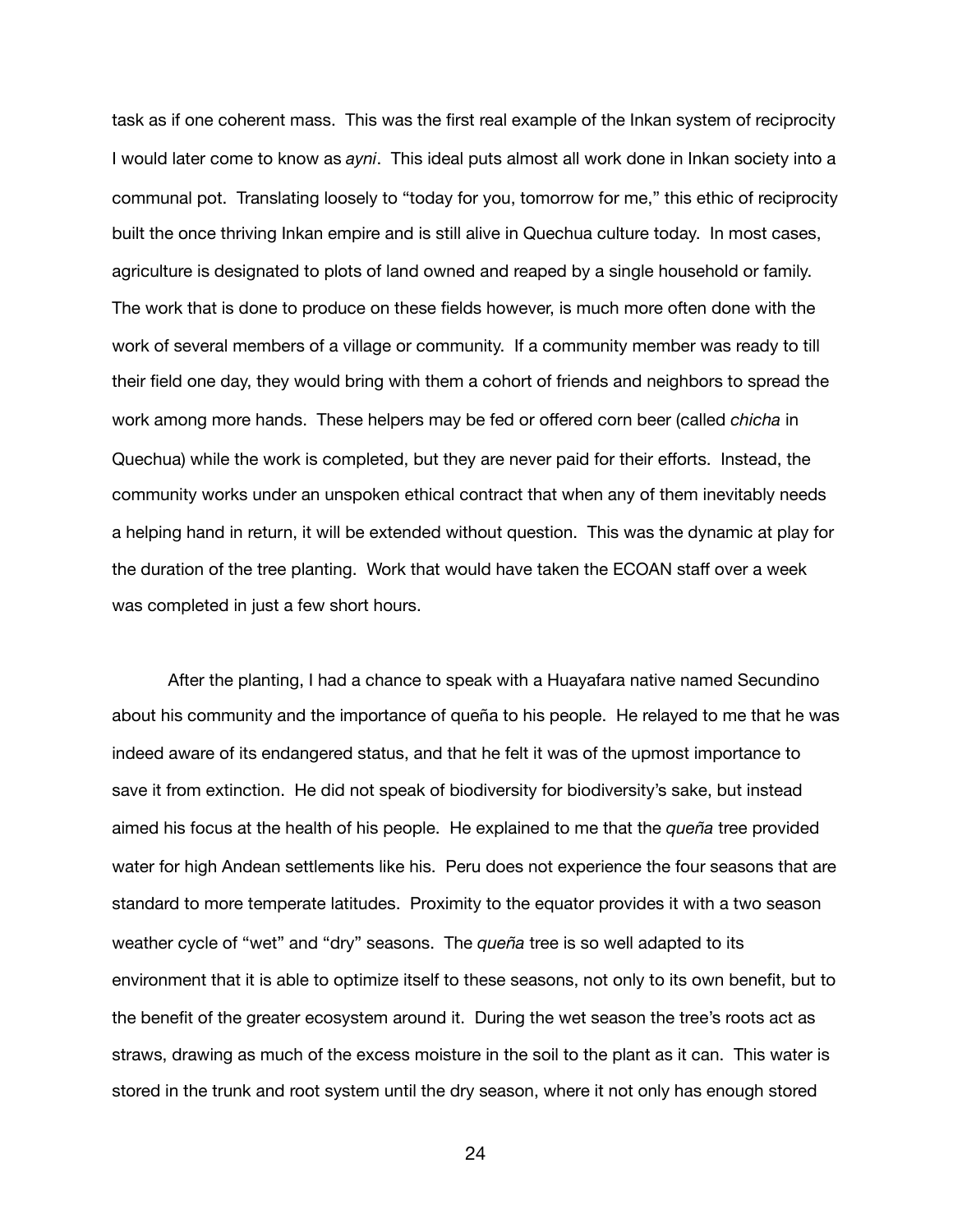for itself, but enough to release any excess water not used by the tree out into the soil around it. This provides the grasses, shrubs, and most importantly crops that surround *queña* groves with much needed hydration during periods of low precipitation.

Secundino spoke not only of the need for water for the community's crops, but of its benefit to the ecosystem as a whole. He spoke of clean air, clean water, and enough abundance of both for the plants, animals and humans alike. In this conversation I could see that the Quechua were true environmentalists; they prioritized environmental health for existential reasons, at depth that I did not yet truly understand.

After the tree planting, the volunteers from the communities made their way down the mountain to the valley town below. I was offered a ride in the bed of a pickup truck with an Australian man named Scott who had been living in the Sacred Valley for the last two years. It was his first time volunteering with ECOAN, but he noted that the owner of the cafe in which he had been working partnered with the organization often. When we arrived in Lamay, food and drinks were provided by Huayafara for the neighboring community members who had helped with the planting that day. We ate and drank in the field near town while the community members danced and played instruments as a celebration of a hard days work. Scott introduced me to Franco, the owner of his cafe, and we spoke at length about conservation in valley. Franco was born in Lima but, like many Peruvians from the larger cities, identified as ethnically indigenous. He spoke to me about his problems with the capital city, many of which were mirrored in my own bittersweet relationship Washington D.C.

I told him about my dilemma with my current organization, and how I wondered if their model was of "sustainable tourism" was truly culturally aware in the ways that it needed to be in order to mesh the ends of its mission that seemed at odds with each other. I told him about my project and my desire to understand the connection between Quechua culture and how it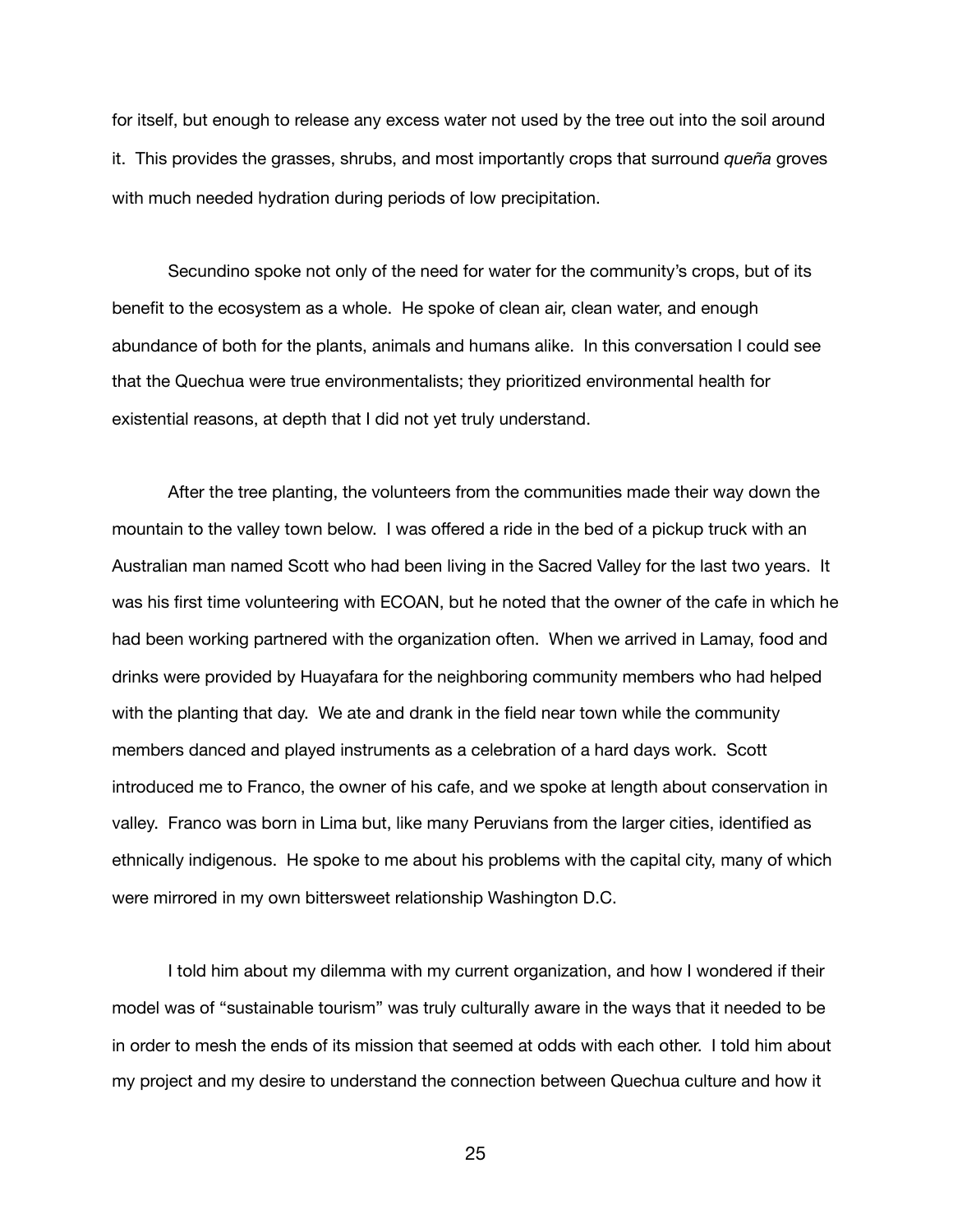seemed to lead naturally to a strong conservation ethic. I mentioned Segundino and my interest in knowing more about the community we had just come from, to which Franco responded that the two of them had a long standing relationship. Franco had been leading trips in adventure tourism, and was hoping to expand his ventures to include ecotourism as well. He was familiar with Awamaki and agencies like them. He appreciated the work that they were doing to advance communities economically, but believed they were lacking in the ecological aspect of Quechua culture which he agreed was pivotal.

We agreed on a partnership in which he could connect me to communities for my project if I agreed to compile the natural resource guide I was developing into a medicinal plant guide to use for his ecotours. Medicinal plant use was something of great interest to me, as I hypothesized that they shared a similar role as plants used for dyes in traditional weaving. I believed that the reliance on medicinal plants within a community would encourage biodiversity in much the same way that reliance (or lack thereof) in weaving materials had effected abundance of certain plant species in Huioc Bajo. With this new connection I made a plan to end my work at Awamaki and begin answering my burning questions, the answers to which would take me far from the safety and familiarity of the gringo trail.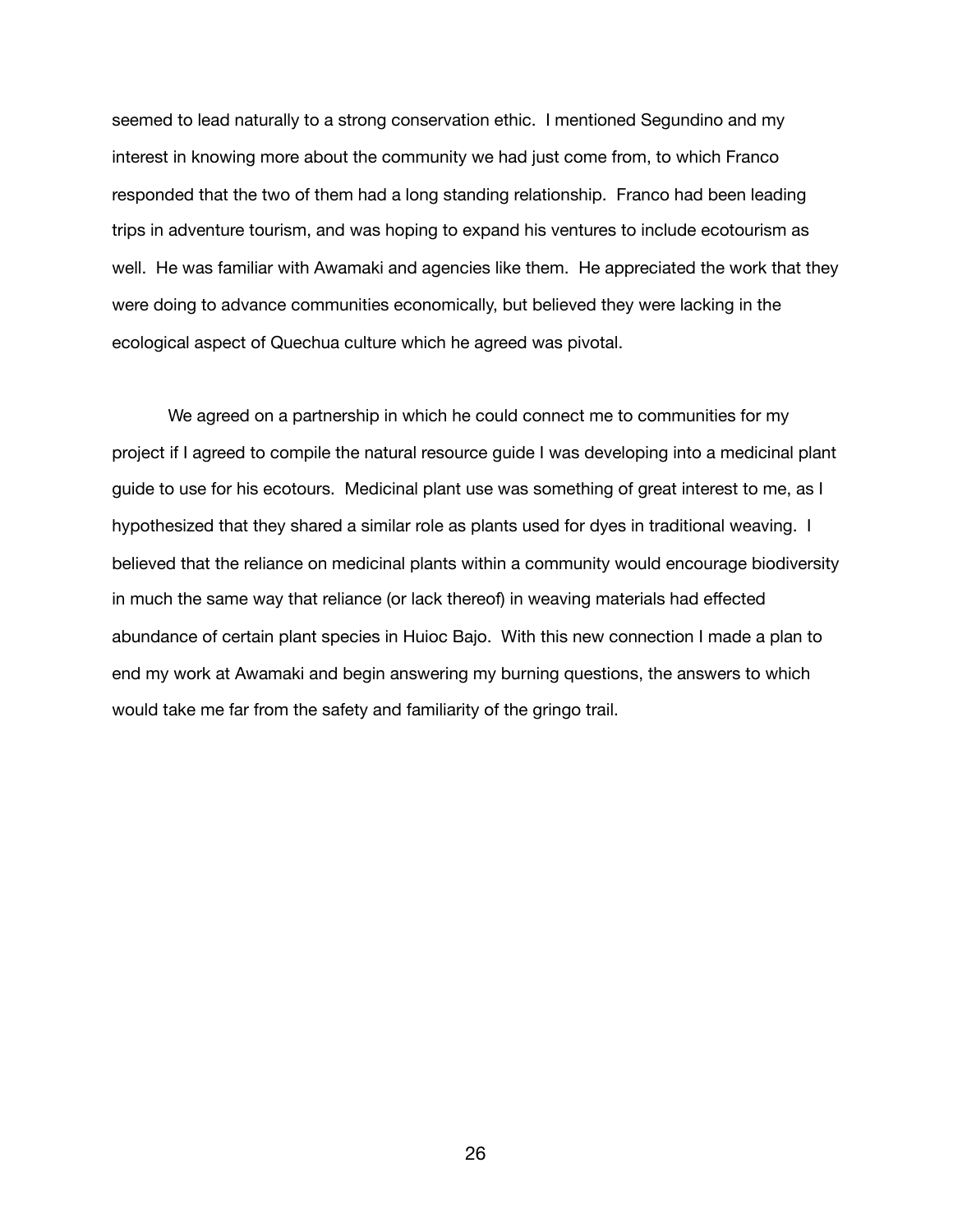#### **Growing Medicine**

My first homestay would take place in Huayafara, the village directly below the lake of the *queña* planting. The village itself was lower in elevation, and thus was not able to grow *queuña* where most of the residences were constructed, but the agriculture of the community would still benefit from the reforestation project. The town was rural, and there was not a *collectivo* that would take me as far up the mountain as I needed to go. I was dropped off at a fork in the road and instructed to continue upwards until I found myself in small settlement. I hoisted my large backpack onto my shoulders while the rusty *collectivo* sputtered around the mountain bend and eventually out of sight. I continued up the hill as instructed, taking in my surroundings as I went. Huioc Bajo was a rural community, but it's proximity to the tourist hub of Ollyantaytambo had afforded it many improvements in infrastructure. Making my towards Huayafara on foot, it was clear that this town did not share such influences. As I climbed up from the valley I could see ridges along the slopes of the surrounding mountains, like green waves blown by the wind across a still lake. I may not have known what to make of these ridges had they not also been cutting across the mountain that I was climbing. From such a close angle I could see that they were terraces; a much less developed system than the stone terraces that surrounded Ollyantaytambo, but serving the same agricultural purpose.

As I climbed higher, I saw the agricultural microclimate technology of the Inka still in full effect, beginning with corn and rising into quinoa and other leafy crops. As I continued higher still, the diversity of the crops tampered off, and past this point the terraces were filled with nightshade blooms at various stages which I could only assume sprouted from potatoes growing beneath the soil's surface. In the distance I saw herds of sheep roaming freely in the highest and unterraced reaches of the mountains. It was this level I began to see simple stone structures, and was greeted by a pair of small, friendly dogs. After being sniffed out by the pair, I filled them into the small settlement and arrived at a larger structure marked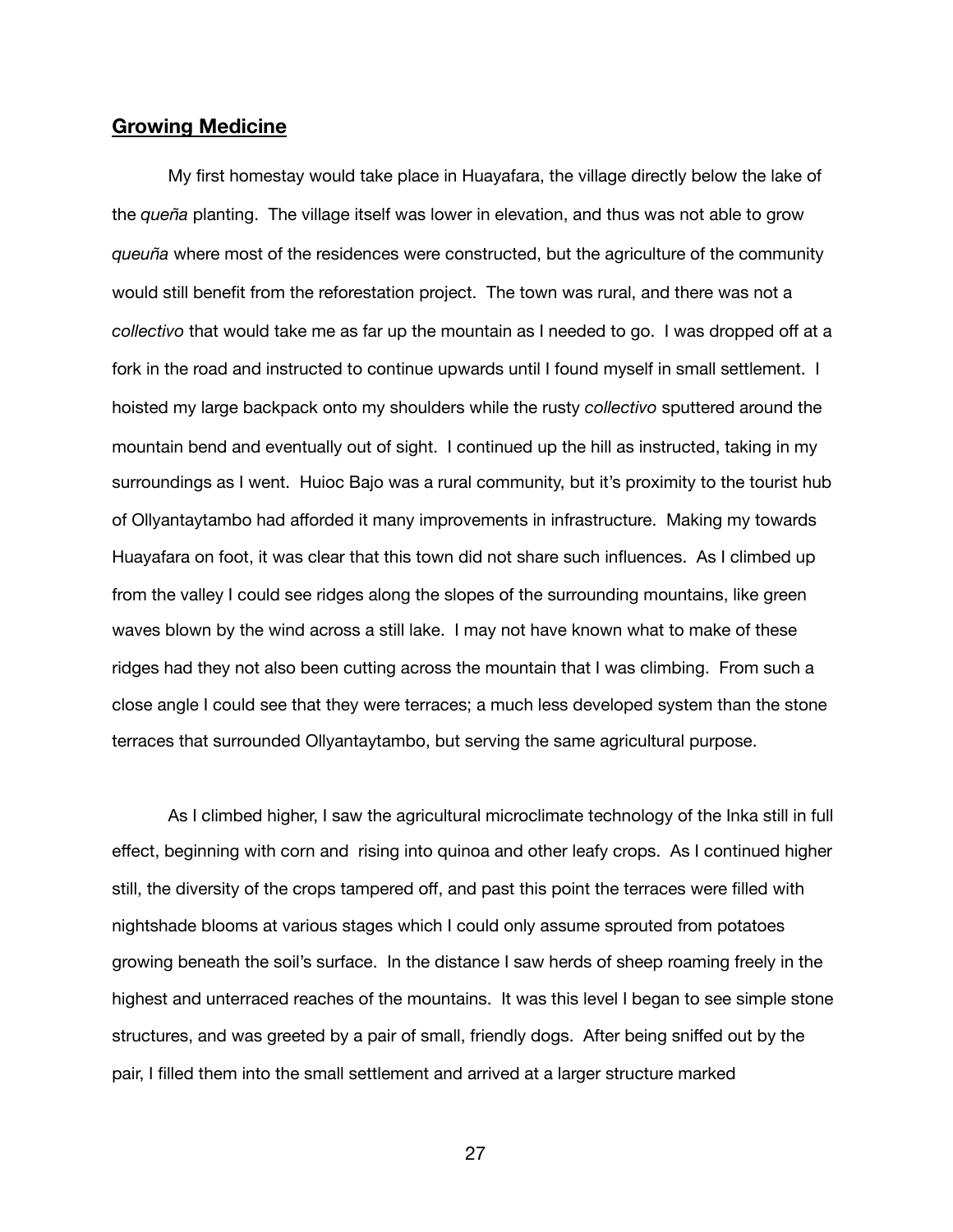"*Hospidage*." This was the home of Benigno, a Huayafara community member who I would be staying with for the next few days while learning about medicinal plants in the area. Benigno's family had been expanding his home for generations, and rented the spare rooms to mountain trekkers once his children moved away. The room I was provided was humble, including a mattress atop a raised platform of clay and mud. I would be spending most of my time outdoors, and as far as sleeping arrangements, this was more than sufficient.

Benigno and I sat down for *muña* tea as was customary when receiving a guest in the valley, and our conversation began immediately. I asked him if he grew the *muña* himself since he was situated so remotely from any market in town. He informed me that he did not grow it, but rather that it simply grew here. When he or his wife were out walking they would often find it on the side of the trail and harvest it for later. I asked him if that was the case with other medicinal plants as that they used, as I'm sure some would be less common than others. He told me that it varied. In some cases he encouraged growth where plants would naturally be found, in some cases he transplanted plants he found on the mountain closer to home. He also spoke of some plants that were only able to grow in certain places and for those he had learned over the years where to find those resources, and would go out to harvest them as needed.

As we finished our tea, he let me know that he planned to take me on a walk to see the community. We left from the back of his house and were immediately immersed in a forest of eucalyptus. This is a species of tree that I had become very familiar with during my time in Peru. I knew that it was not native to the Andes, and that it had been introduced from Australia in the early 1900's. Their leaves have menthol-like properties when steamed, and work well to relieve congestion and ease breathing. I was interested to see how the Quechua people had adapted uses for the invasive species, and wanted to know more about its relationship as a relatively new natural resource to the communities that utilized it. He responded that this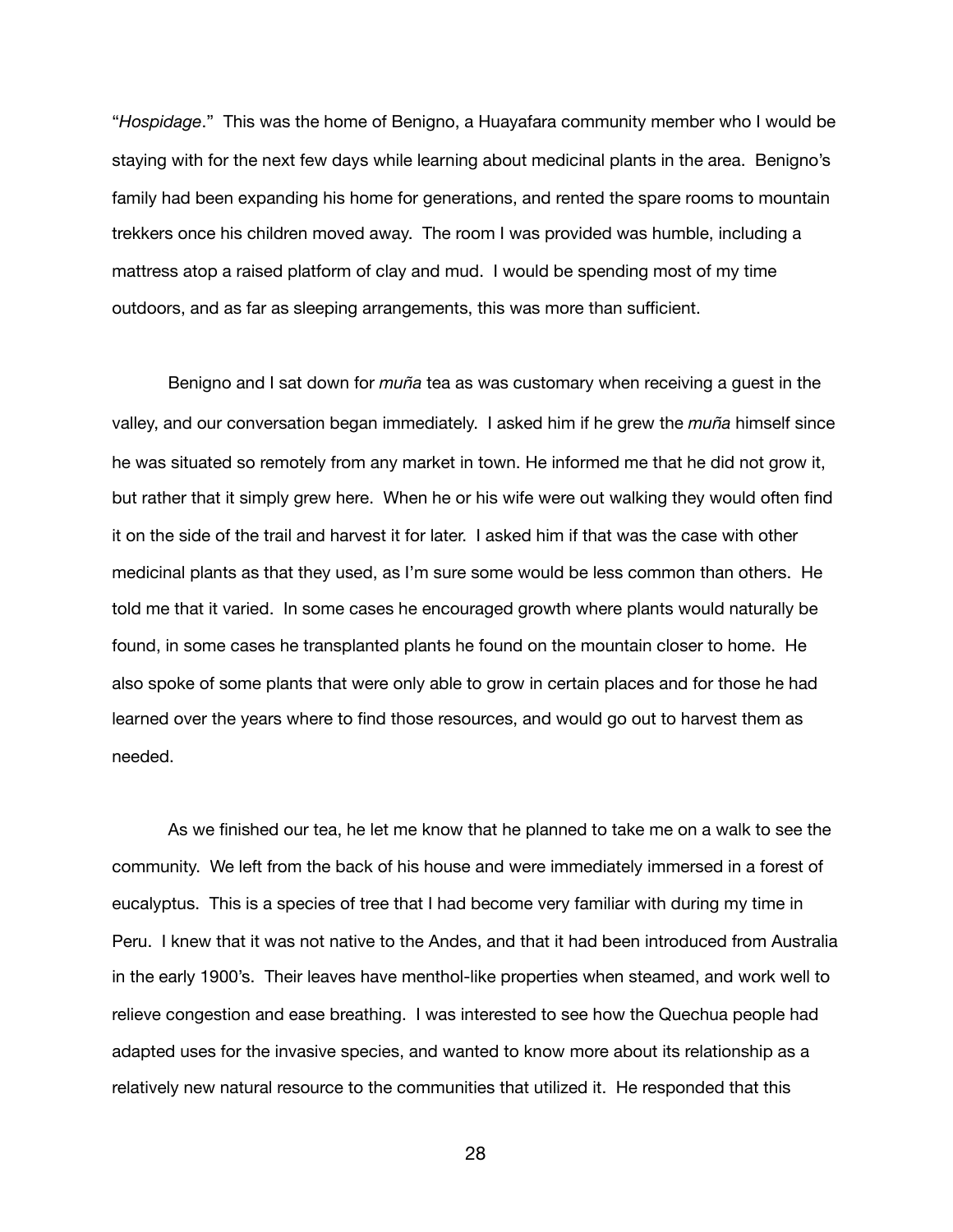particular plot belonged to all of the members of the community. It was a public plot, and anyone in Huayafara who wished to utilize the stand for lumber or leaves was free to do so.

Benigno explained that there had been a time when the introduction of eucalyptus was highly regarded; it grew fast and straight and made for an ideal renewable building material in this rural setting. In more recent years, the tone towards the trees in the community had changed. He described eucalyptus as "too thirsty for these mountains," and noted that at this point many members of the community had seen its effects on the potency of streams and health of the native plants. Furthermore, many of the existing eucalyptus stands had been *queña* stands previously, and were cleared to make room for this new perceived miracle species. Because of its short maturation period in relation to the *queña*, eucalyptus was chosen as the new source material to make tools and houses. This became the case for most communities in the sacred valley. While it increased the valley's capacity for development, they would learn with time that this came at the cost of access to water in the dry season and overall ecosystem health.

Along with the current push to reforest *queña* groves, there was a movement to replace eucalyptus with pine as a primary building material. Although it doesn't grow with the same ferocity as the eucalyptus, it grows straight and produces harder lumber than eucalyptus, making it a more sustainable alternative for new development. Most importantly, pine uses a fraction of the water as its Australian counterpart, which is incredibly appealing to the Quechua from an ecological health perspective. Telling the Quechua people that they have to stop using a natural resource is an uphill battle. Use of eucalyptus has become a part of the culture in the sacred valley, and for such a naturalistic society, it has become essential to their way of life. He explained that for some Peruvians, telling them not to plant eucalyptus is like telling them not to drink *muña*. Pine projects in the valley are only 20 years old at even their earliest sites of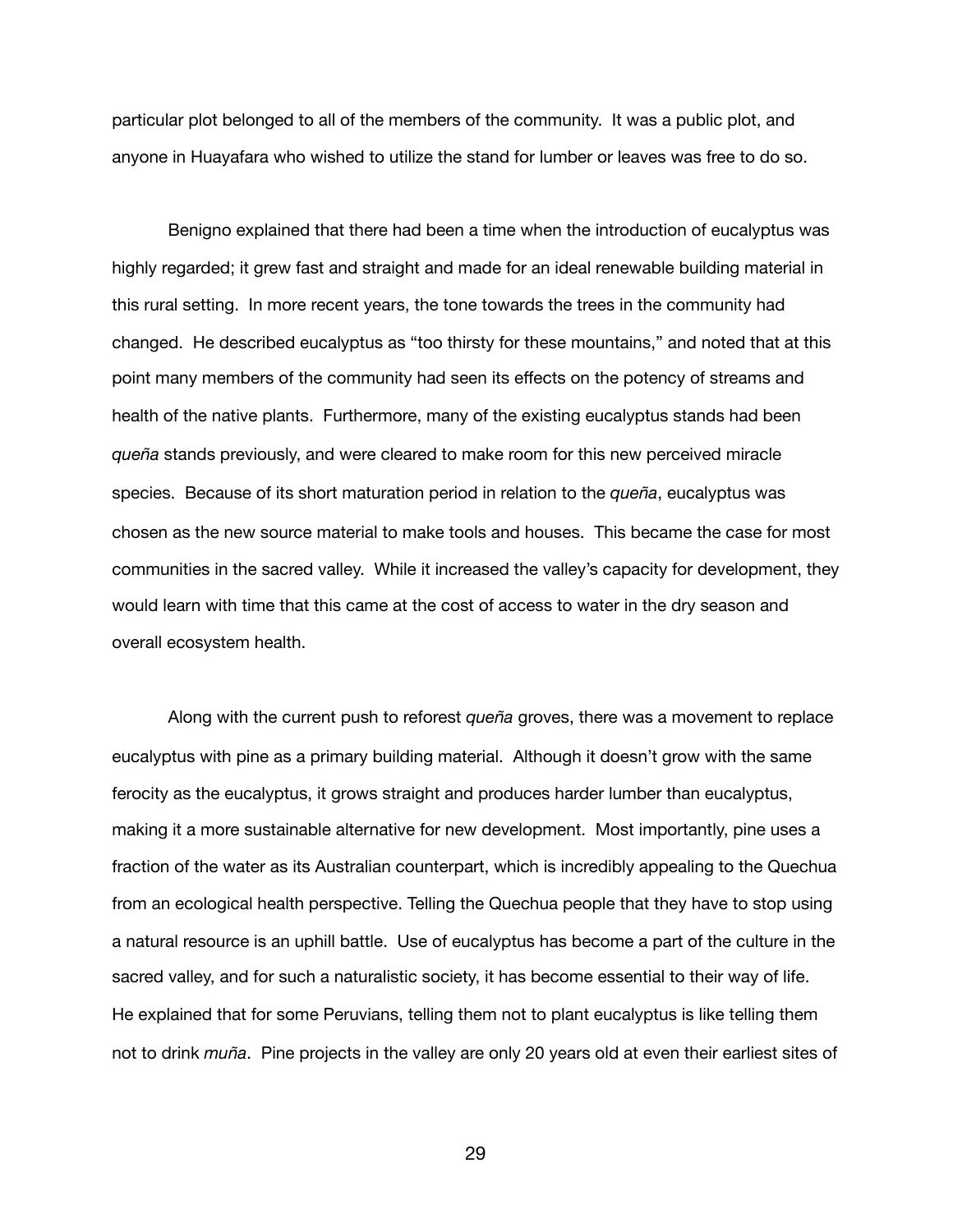introduction, and Benigno believes that once they can rival the eucalyptus in abundance the community will be more open to this shift.

 We exited the eucalyptus grove and headed out a lightly beaten trail up the ridge leading out of the town. The grove had felt congested and unnatural. Apart from the eucalyptus, there were not canopies at this altitude. The trees had been planted by the community, and they stood in equidistant lines that felt at odds with the rest of the environment. They grew straight and uniform from the ground, which gave the forested section a strangely transplanted feeling. Even the few remaining endemic *queuña* groves in the high Andes grew shrubby and twisted, seeming to come up from the soil at random intervals. Even those that were supplemented by large-scale community plantings took on a wild demeanor with the passage of time. Along the ridge we could see all the way down to the valley and straight across to the mountains on the other side. Shrubs, bushes, and taller grassy plants grew randomly above the carpet cover of coarse alpine grasses that reached up past even the highest peaks in the range. The natural biodiversity created a muddled green camouflage from afar, with ancient and modern settlements strewn throughout the valley. Other taller eucalyptus groves could be seen from this perspective shading areas in a taller, darker green than the rest. From a distance these structures and groves were the only breaks in the sea of mountain green, and stood out identically from the ecosystem at large.

About halfway up the ridge traverse, Benigno bent down and plucked what I recognized as *muña* from the side of the trail. He held the tiny textured plant between his weathered fingers, and my education into the medicinal plants of the andes began. *Muña* (*Minthostachys mollis*) is a plant that I had become very familiar with after living in the valley for over a month. This mint-like herb was used primarily in tea, but its usage was extremely widespread. It was not sold in the typical tea bags that I was used to being from the west, but rather steeped in hot water as it was plucked from the earth. This was the case not only in the Quechua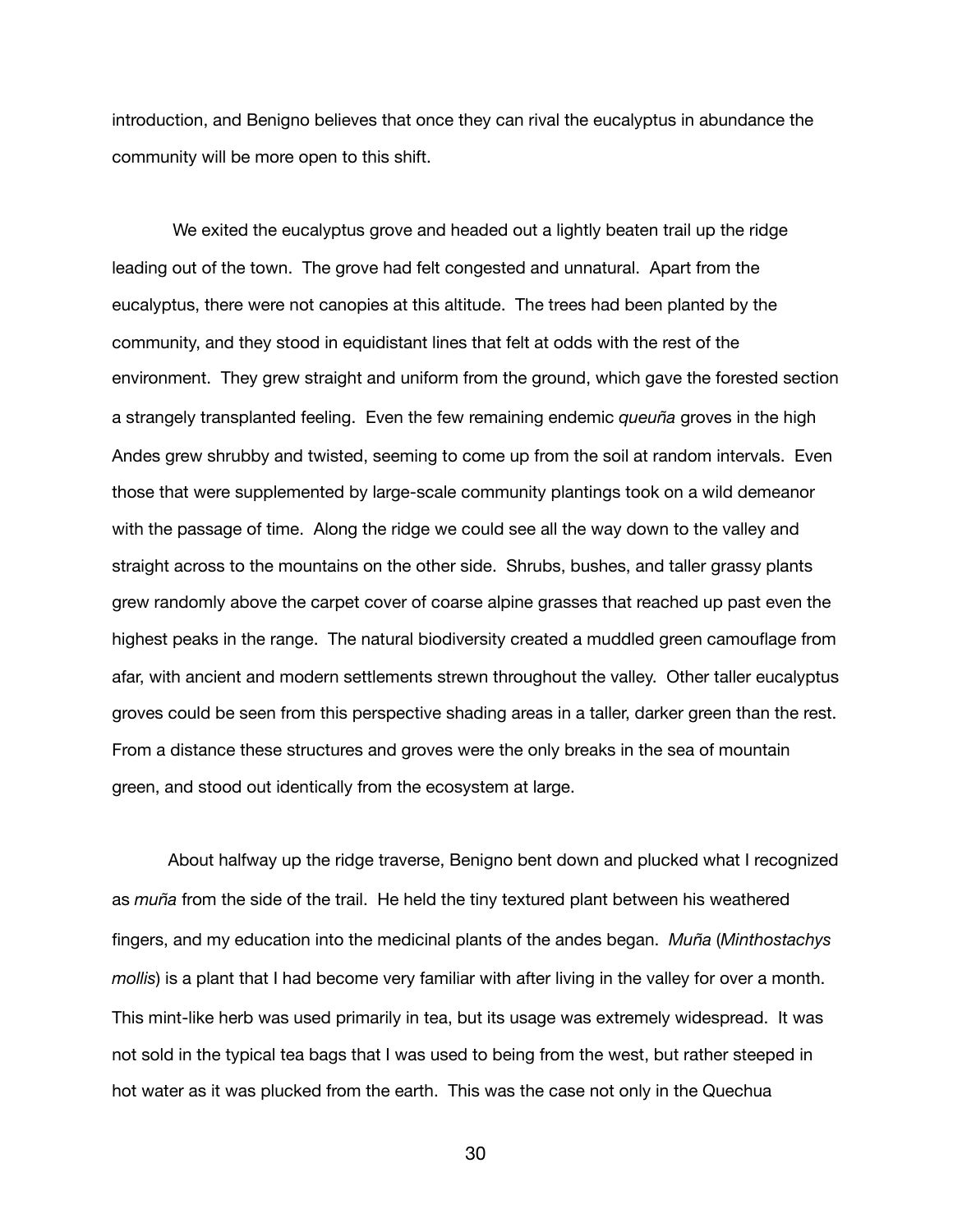communities of the high Andes, but in every cafe and restaurant I had eaten in from Cusco to Ollyantalltambo to Lamay. Had it not been for the deep historical significance of *chicha*, *muña* tea would likely be the most popular drink in the valley.

Benigno explained that, like the mint I was familiar with, *muña* had appetite suppressant properties and was able to quell stomach aches temporarily. He told me that it always grew abundantly and in his lifetime had never been in short supply. Thinking back to the dyeing plants of Huioc, I asked him if he believed that *muña's* popularity might contribute to its natural abundance in the valley. He believed it did. He explained that it was customary among the Quechua to never finish a beverage, but to instead leave the last dregs in their cup before splashing what was left in the bottom onto the ground in a sweeping motion. His next words lit me up with a newfound curiosity for the thesis that had brought me to this remote village to begin with.

This custom, he said, evolved from an offering act to Pachamama. He explained that returning this last bit of one's meal or drink to the earth from which it came acted as a showing of gratitude to the Pachamama, so that she may continue to stay healthy and provide for her people. Looking at this from an ecologist's perspective filled me with joy and wonder. In the same act of offering thanks to this spiritual entity, the Quechua people cast the last of their tea (and more importantly the leave and sprigs in it) to the earth. Not only would this allow any remaining organic material to biodegrade back into the earth and fertilize the soil, but this custom could theoretically act as a form of seed dispersal. Through this symbiotic relationship, the *muña* would be able to spread its influence throughout the sacred valley in much the same way that a fruiting tree species uses predation by tropical birds to spread itself throughout the jungle. Through the offering at the sheep fertility ceremony, I had seen how the spiritual significance of Pachamama could create an ethic of conservation and natural health. In this simple act and the spiritual significance behind it, I had seen for the first time how the religious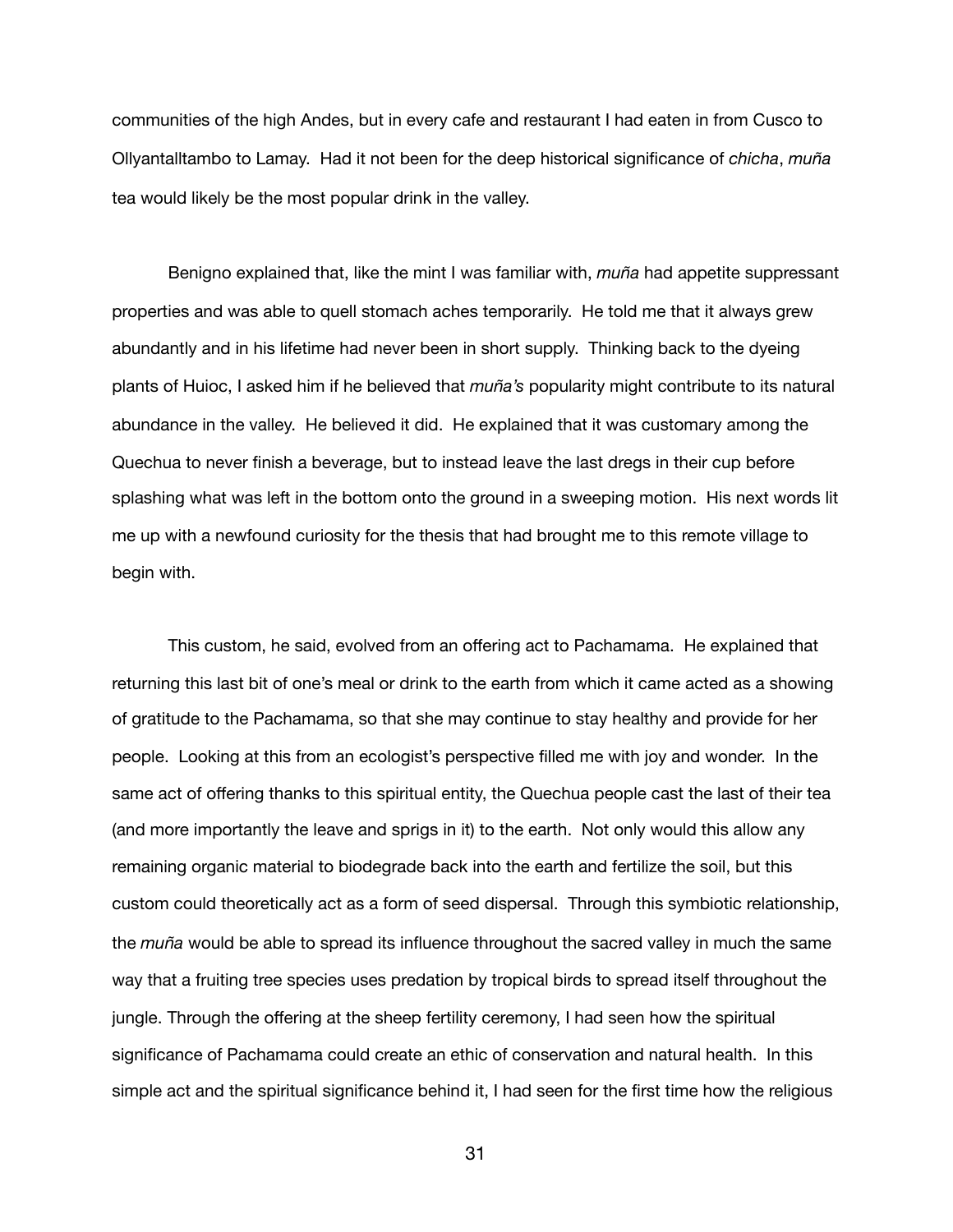traditions of the Inka could effect ecosystemic health in a functional and objective way. How this ethic that had evolved through the Quechua people had a real effect on their environment.

From this elucidating introduction to the free-growing *muña*, I was shown the incredible diversity that Quechua use of medicinal plants was able to promote. Just a short walk later, Benigno knelt down and pointed out an herb called *mola huacatay* (*Tagetes minuta*), a potent diarrhetic used to cleanse the stomach of those who had eaten bad or poisonous foods. He showed off the thistle-esque *chiri chiri* (*Grindelia boliviana*), which was crushed and mixed with *callia ucho* plant to help heal burns and cuts. The later of these plants was made up of pods that excreted a gelatinous substance when broken from the main body. Later research identified this strange plant as *Autrocylundropuntia subulata,* falling in the same order as the aloe vera, which is commercially sold around the globe as a treatment for sunburn.

We continued up the hill until our path became flanked on the mountain side by a rocky face. Without hesitation, Benigno began to scramble up the rocks, which were still covered in moisture from low clouds that had moved in that morning. He arrived at his objective, and began picking a cluster of pink flowers that grew from the vegetated cracks in the face. Standing on small wet nubs jutting out form the rock, it never ceased to amaze me what the villagers were able to accomplish in the humble leather sandals that were almost unanimously worn among them. He descended the short face just as easily, and returned to me bearing two handfuls of pink flowers. The *ach'carai* (*Begonia rubricaulis*) and *flor de pannie* (*Cosmos peucedanifolius*), were some of the rarer medicinal plants that could only be found at the higher altitudes. He explained that both varieties were coveted for their fever-reduction properties in a tea, which was often given to sick children in the community due to limited access to pills like acetaminophen.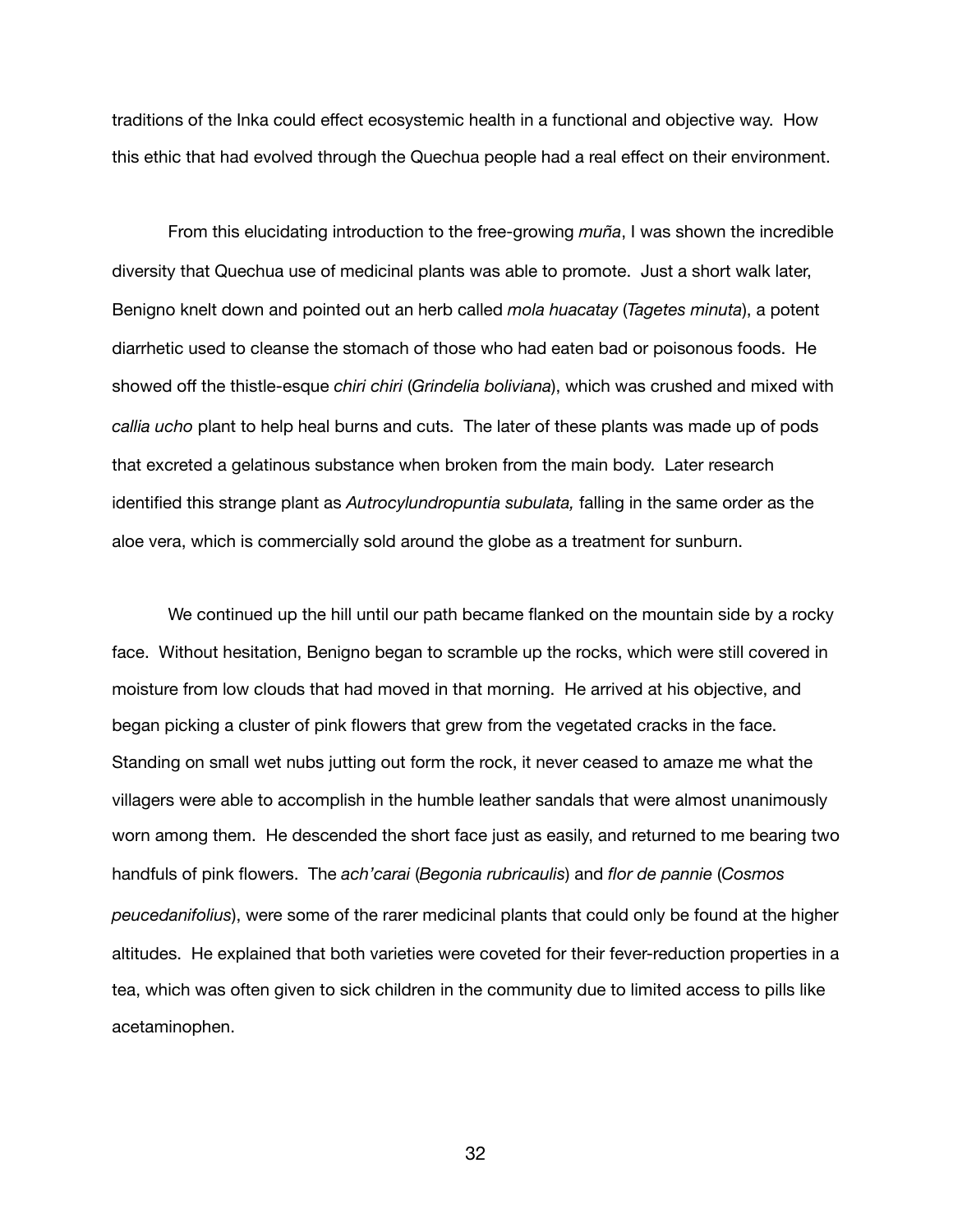We reached the top of the ridge and sat down to eat lunch. The clouds that rolled in during the morning had given way to a light rain, and Benigno unwrapped the *manta* from his shoulders to lay on the wet grass as a blanket. Wrapped inside lay our lunch for the day. It was simple, a few pieces of bread and some Peruvian sweet corn, but would treat us well after our hike up the ridge. We sit and share the food while I offered him some water from the large bottle in my backpack. As we sat and ate he told me about his community. He told me that the traditional ways of agriculture and living with the land are still intact in Huayafara, and he believes that this is largely due to their remoteness from the more modernized towns. He takes a lot of pride in the traditions of his people, and shows particular fondness for the organic methods with which they raise crops here. The crops are grown without the chemicals that are becoming popular farther down in the valley. He attributes this lack of chemicals to the good health of the people and the animals in his community. He spoke with excitement when I asked him about the terracing system of agriculture and expressed my curiosity for this organic style; he is an expert agrarian and was glad that someone my age expressed interest in his craft. He explained that the crops here are grown on a cyclical system, in which different crops such as potatoes, quinoa, corn, tarwi, fava, and various tubers are planted and harvested for a period of five to six years before lying fallow for another three to four years. These first planting cycles are often overlapping, and provide benefits to one another.

The corn for example, is planted along with the quinoa, and acts as a nursery for the crop as it matures through its fragile seedling phase. The fava is planted in the years after the corn harvest, as the legumes fix nitrogen into the soil that the corn seeps out while it grows. I think it is important to point out that in his explanation, Benigno does not use most of this technical terminology; these are concepts that I learned while pursuing a college-level degree in environmental science. But Benigno and his family have been working the same plots of land for generations, and have learned the concepts behind these cyclical scientific processes through time committed and a reliance on the land they work with. He explains that he does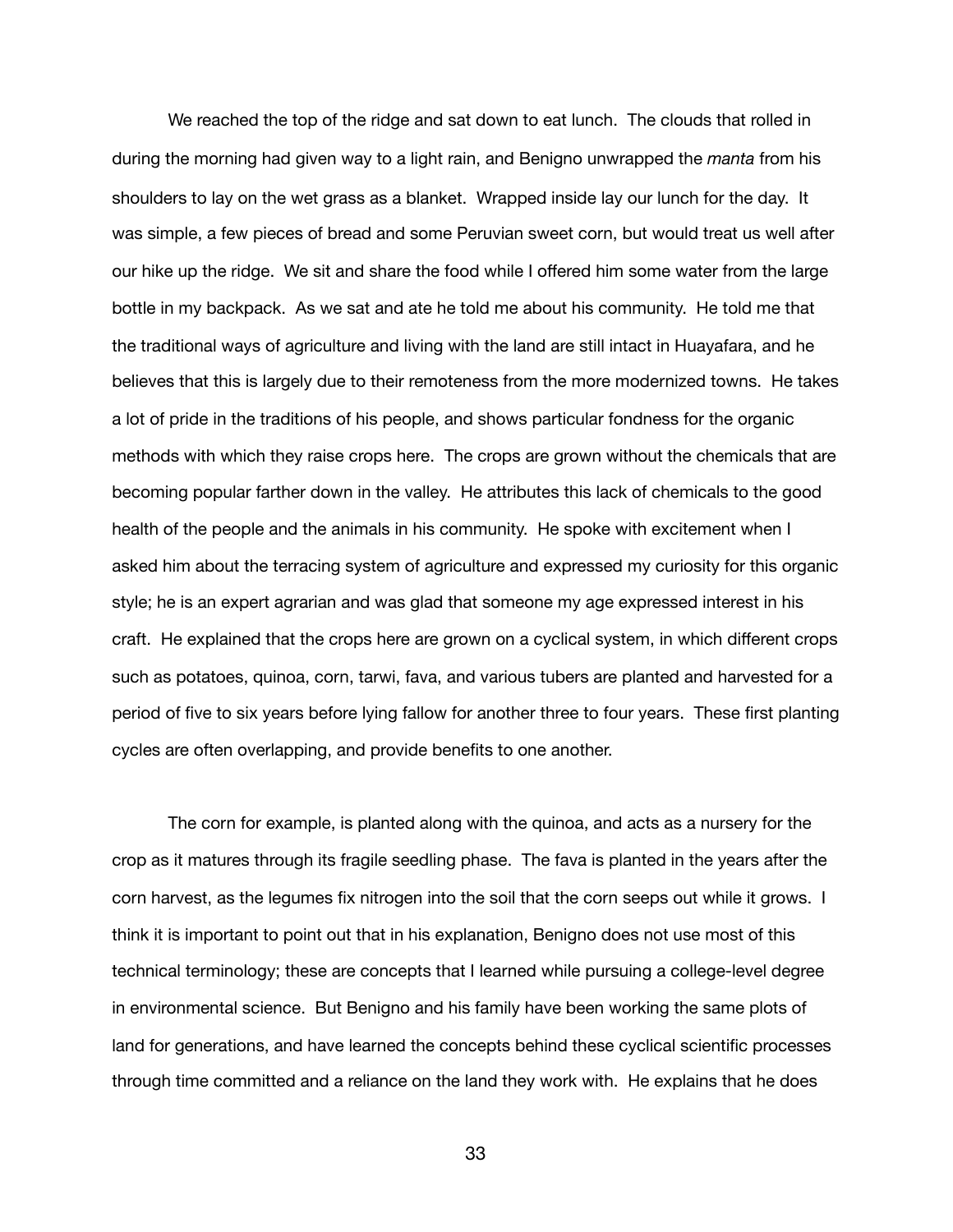not have much of an education, and left school after the 4th grade to work with his father in agriculture. It is clear that through a lifetime of working and mentorship from his community's wealth of knowledge, His family has achieved a sustainable means of agricultural production. Many of these concepts that he claims to have been utilizing since he was a child are agricultural techniques that have only recently been recognized and implemented by western farmers on small scale farms in places like the U.S. and Europe.

This generational knowledge is something that brings a lot of anxiety to Benigno's life. He explains that it is paramount to pass down these practices so that the people of the community will not have to resort to the chemical practices of the valleys below. The younger generation is becoming increasingly uninterested in traditional agriculture, and he worries that it will become lost with time. Throughout my time in Huayafara, I noticed that any community members within my young adult age range were almost completely absent from the community. Most people I saw in the village were over 50, like Benigno and his wife. Along with them were a few children, but none of them seemed any older than grade school age. Benigno told me that many of the young people in the community leave Huayafara once they finish school, which only goes through 9th grade at the school in the nearby town of Huama. After this, many leave for Cuzco to find work or continue their education. While he values the importance of education, he is sad to see that not many of them return, and those who do bring with them a more urban mindset that he believes is incompatible and even detrimental to the traditional way of life that he holds dear.

The next day we gathered some tools and went to meet Benigno's friend for the day. The tools were primitive hand picks made from wood and steel, both of which had noticeable inconsistencies letting me know they were most likely made by hand. Benigno explained that the wood in these simple tools were made from eucalyptus branches, and I could see the similarities in the tightness of its grain. The owner of the plot we would be working in came out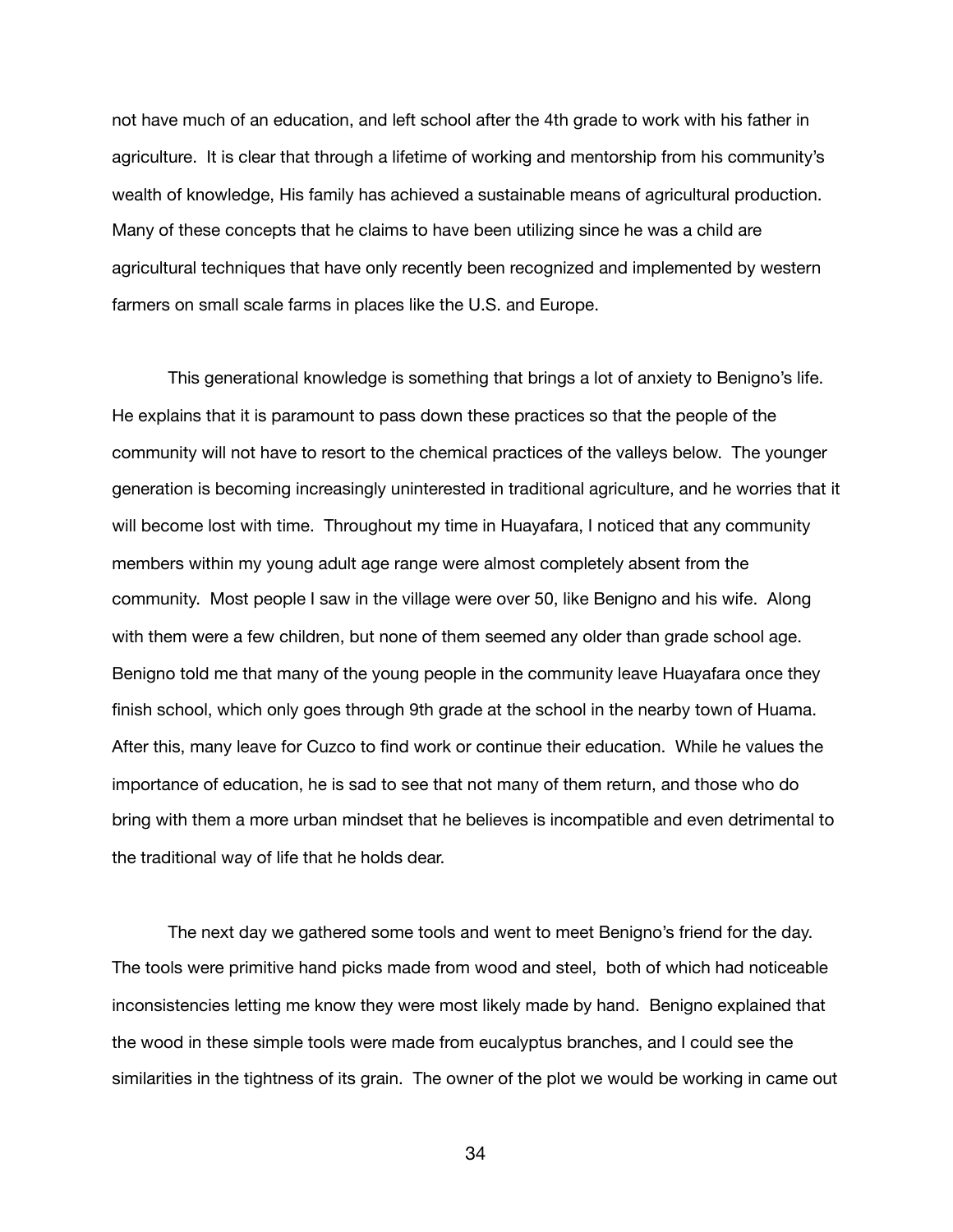of his house with two friends and his son, who had visited from outside the community. After an initial meeting over *muña*, the five of us set out the grassy walking path towards his plot. After about two miles of ridge walking, we came to a large square plot of sloping exposed soil where we would be working for the day. We set about creating rows with our simple hand picks, digging out the loose soil and dropping it to the side. This created thin gulleys where we dug out the soil, and raised beds from the linear piles where we relocated the soil. About halfway through we took a break to drink *chicha*, and the plot's owner explained that this format was a very intentional decision. The slope of the plot meant that irrigation would be required so as to not drown the potatoes in the rainy season. The gullies that we dug would help the water run down the hill during the wet season without pooling, and the raised beds would house the planted potatoes so that their roots could access the surplus of water in the gullies without damaging the tubers themselves.

We finished our *chicha* and continued our work in the field. I was excited to be learning about their methodology in agriculture, as well as participating once more in the ethic of *ayni*. However, I began to feel a fatigue come over me as we reached the end of the process that I could tell was unrelated to the physicality of our current labor. By the time we sat down to eat lunch, this fatigue had grown to slight delirium and a full blown fever. We returned to Benigno's house, and by the end of our hike back I was stopping every 10 feet to regain my energy. I decided it was in my best interest to retreat to Lamay and deal with whatever was going on in a less remote environment, in case it turned out to be persistent. This would mean making the walk back down the mountain to the nearest stop on the route of the *collectivo*, and for this I no longer had the strength. I decided to rest and drink water in hopes that my energy would return.

I was sitting in the dining room of Benigno's home when his wife came into the room bearing a cup of tea. I received the tea with gratitude and looked inside to see the floating pink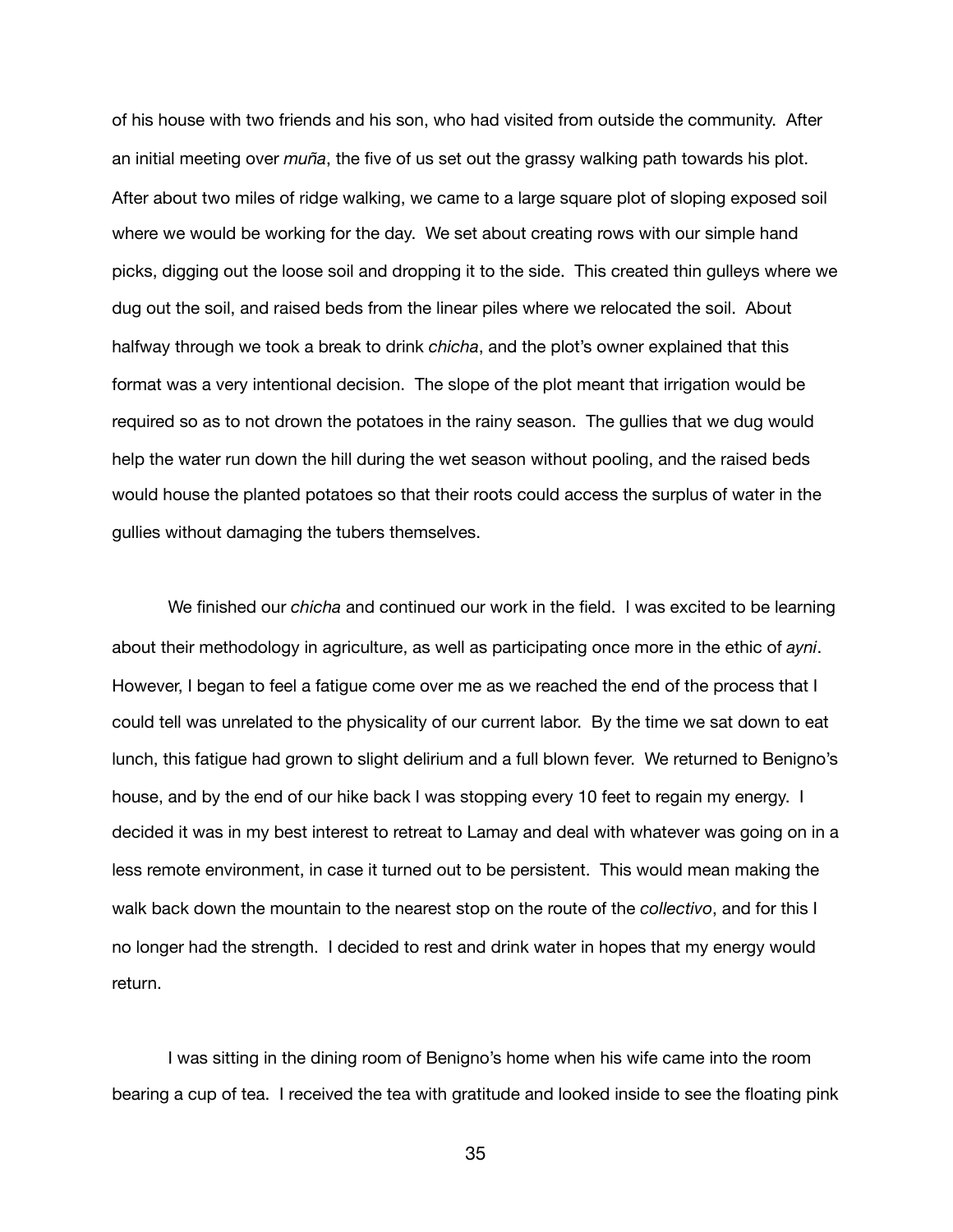petals of the *ach'carai* flower we had picked the day before. In a moment I gained a real insight into the level of reliance that the Quechua still held with their environment. In my brief stay in Huayafara, not only had I learned about and worked to cultivate the natural resources that were vital to the Quechua of this village, but I had benefited directly from them as well. The potatoes I had eaten with my dinner came from the field we had worked or one like it. The wood from the tools we swung came from the eucalyptus groves that we walked through. Most poignantly, the medicine that allowed me to safely return to the valley below could only be harvested in these Andean wilds. None of the things we had accomplished during my stay, and life itself for the Quechua people on the mountain, would not have been possible without the health and prosperity of the surrounding environment. When I descend the trail and finally boarded the *collectivo*, I stared out the window in my fevered haze at the world around me. As I watched the mist curl around the ridges of the mountain, I gave quiet thanks to the Pachamama, as I finally knew how much I truly owed her.

I spent a few days recovering from my fever and restocking my supplies before heading up to my second, much longer homestay in the town of Huama. I had found a house with a spare room in the nearby town of Calca with two local women and their cat. The house was a simple two story building with a small backyard, where I would often spend my time reading and writing in my journal. It wasn't extravagant by any means, but the perspective I would gain in the surrounding Quechua communities up the mountain would leave a fond imprint of contextual luxury on the humble abode.

The town of Calca sat just a few miles west of Lamay and although developed, was primarily absent of tourist influence. It boasted a central town square and a few block around it with shops, restaurants, lodging, and an open air covered market at which I would become a regular. The market opened at 7:00 every morning and its vendors remained in their stalls until nightfall. Many of the vendors came from the villages on the mountain, selling the excess from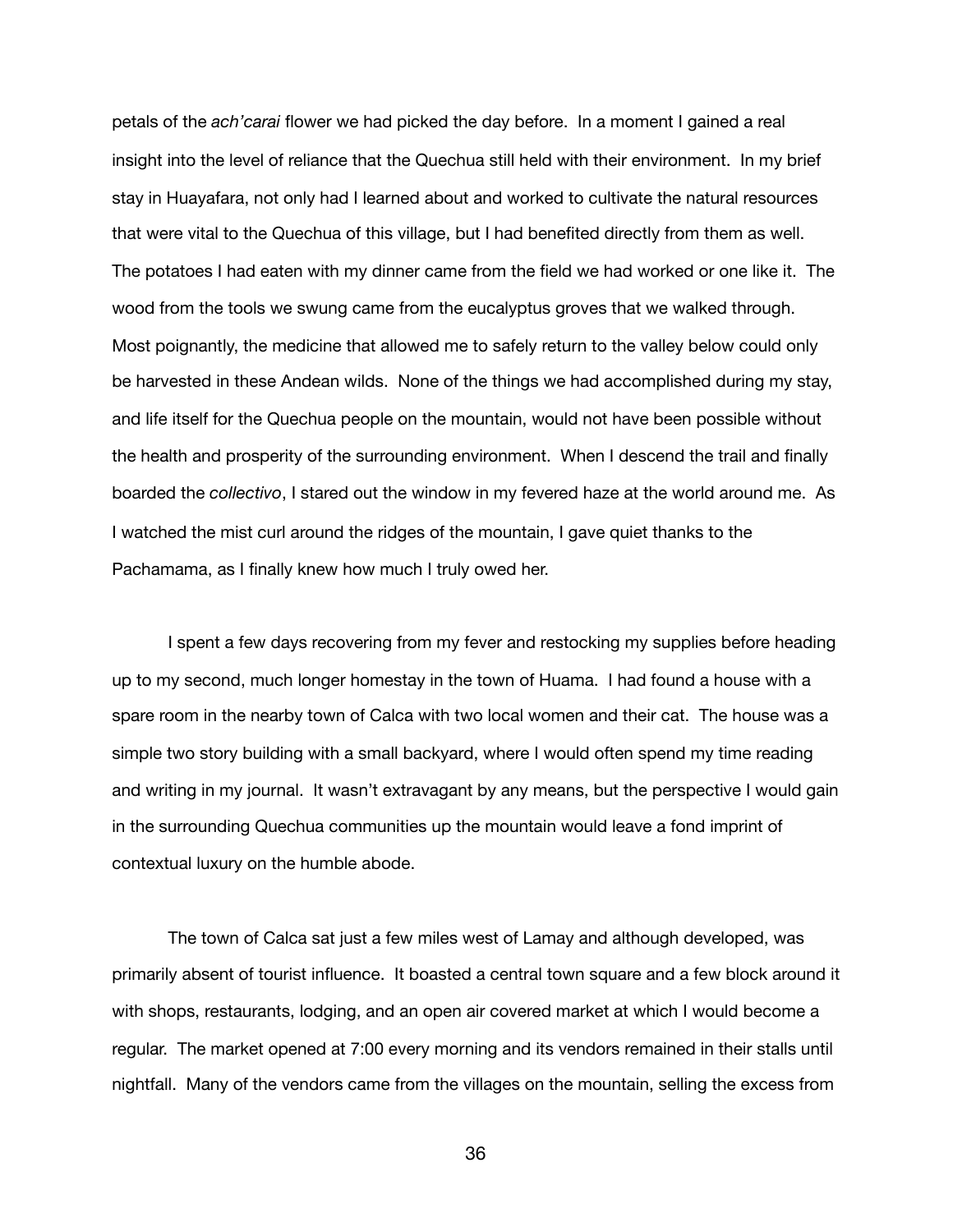an abundant harvest to those in the valley who lacked the land or knowledge to farm on their own. There was no grocery store in town, and my diet changed drastically as the market became my primary source of sustenance during my time in Calca. I ate what could be grown in the valley, which was essentially the same as what the Quechua who brought their food down to sell ate. Occasionally a truck would arrive with things commodities like milk, chocolate, and cans of soup from Cuzco, but these were rare and in time I stoped buying them even when they were available. I was slowly adapting to life in the valley, and developing a deeper understanding of how people lived there.

After a few days of rest, my fever broke and I resupplied for my next community stay. Since I had left Ollyantaytambo, I had been hearing the name "Huama" from Franco, Benigno, and one of the women in my house as one of the largest Quechua communities in the area. This faraway town seemed to be a hub of Quechua culture in these mountains, and I formulated a plan to visit. Franco connected me with a man named Nativo, who was an elder in the village and had organized an ongoing council to focus on the environmental goals of the community. I organized with Franco to stay in Huama for a week, conducting interviews and learning about the various projects that the environmental council had implemented. My last homestay and the fever that cut it short worried me, but I was determined to have my questions answered and complete my stay. I relied my things and headed for the *collectivo* stop that would take me up the mountain. The packed van proceeded up the mountain on the route that had become quite familiar to me after a few rides. I began to recognize the mountain's curves and could identify my location through the farms and landmarks that littered the hillsides. We passed the stopping point for Huayafara and continued ever upwards, climbing even higher than I had for the Queña planting weeks before. As the vehicle continued to climb the winding dirt road, the herds of sheep became farther between, and we began to see the strange fluffy silhouettes of roving groups of alpaca on the hillsides. We continued to climb until we reached the elevation where even the eucalyptus could not grow, and we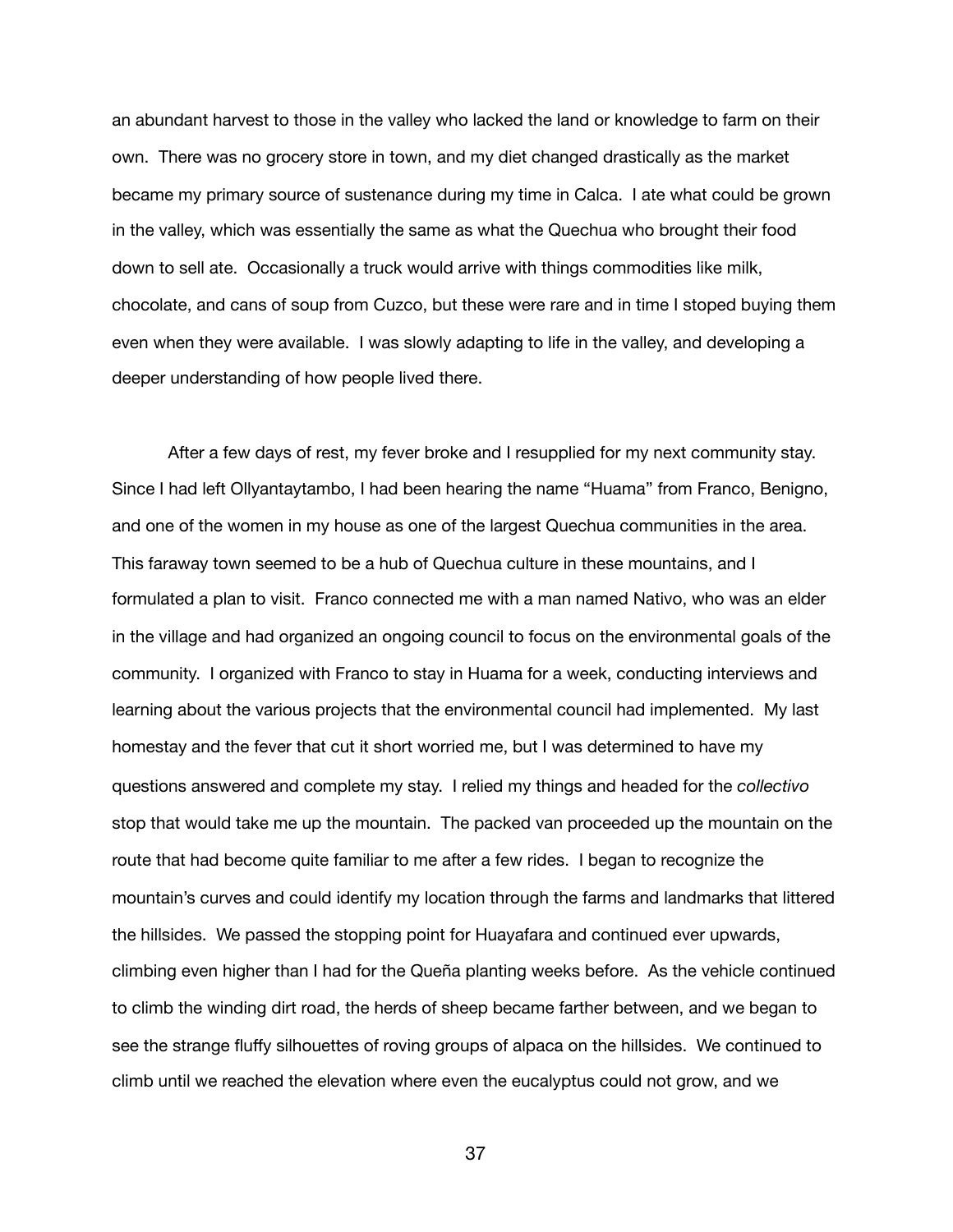climbed higher still. The *collectivo* rattled through sprawling fields of meticulously curated agricultural projects, some of which were situated at startling angles on the rising hills of the town. Some of the homes outside of town had fenced off sections containing cattle and more domesticated llamas. Finally we arrived in Huama, and I could see immediately that it was much larger than its neighboring Huayafara. The structures seemed a bit grander, and were made of stone and sometimes concrete rather than the adobe structures I had stayed in before. At a bend in the winding road at the base of town, I dismounted the van at the site of a large adobe building. It was built in the same manner as many of the structures in town, but bore a large cross above its heavy wooden doors. This was Huama's Evangelical church, where I would begin my stay in the community.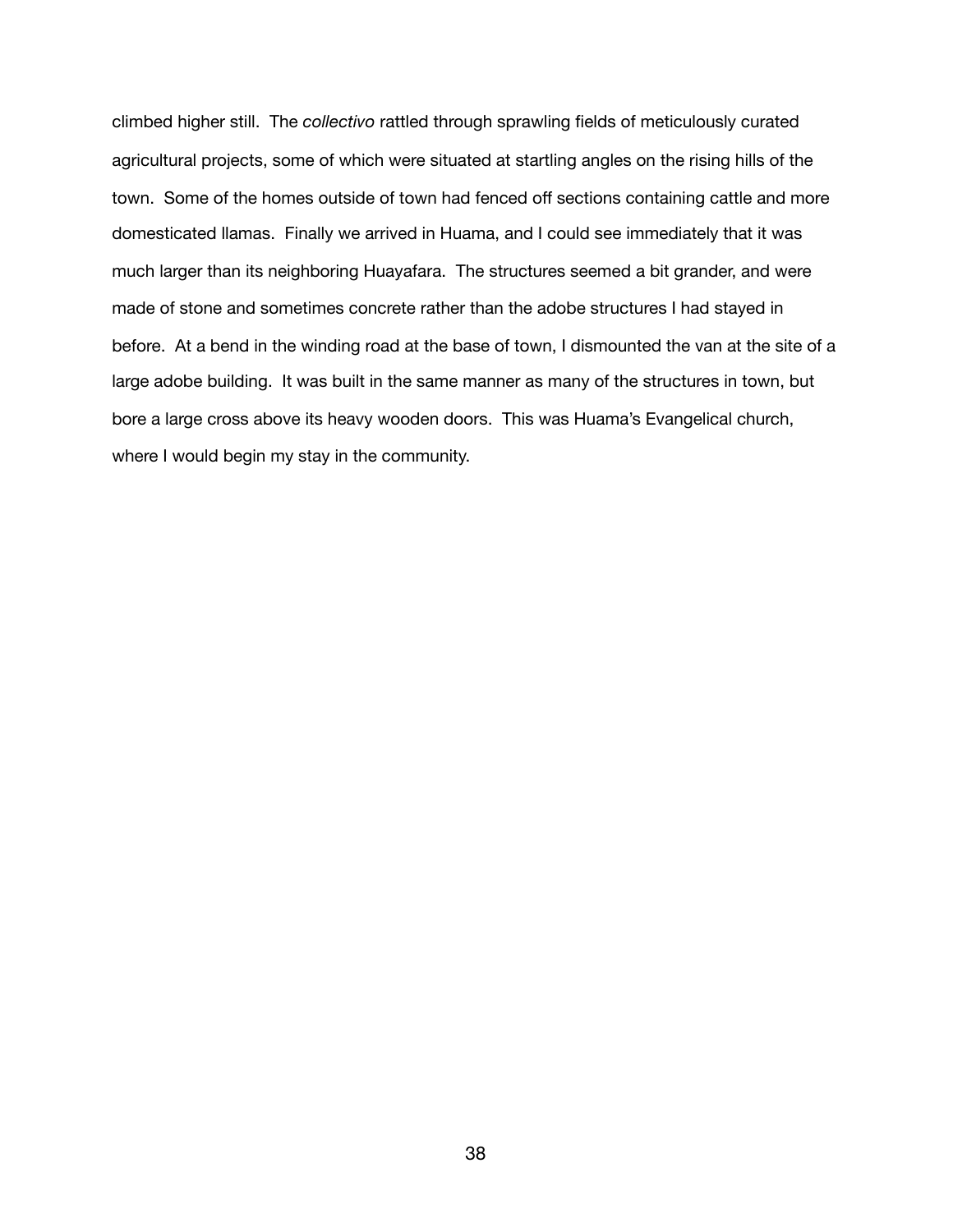#### **Huama**

Nativo was a rather short man, as many of the Quechua tended to be. He had bird-like features and a look of quiet understanding in his eyes, which he sometimes fixed to faraway places on the horizon when he spoke. Other times he would close his eyes and speak with his hands when coming to a head on one of his long talking points, as if searching for the words in the dark behind his eyelids. His Spanish was strong, and tinged with the skipping cadence of a native Quechua speaker. He brought me to his home, and shortly after to a blue building on he top of a hill, which acted as a community center and meeting place for SECAS, the environmental council Nativo was heading in the community. There was a spare room on the second floor of the building in which I would be staying for the week. It lacked nearly all furniture, save for a bed and a framed picture on the far wall next to the window. I put my bag down and examined the contents of the frame. It was a drawing, seemingly done by a child in crayon or colored pencil, of a vast natural landscape. Within this landscape was a road that wound through sections of forest, pasture, terraces full of various crops, and stone structures reminiscent of those left behind by the Inka. A sky blue river rand down from the mountains in the background and a few figures in Peruvian woven hats could be seen working their fields with cattle and tractors. I asked Nativo what the picture meant, and why it had been hung so prominently in the room. He responded in his distant stare that this scene was the collective dream of the community. It was drawn by a classmate of his in the 80s, and had been adopted by the community as a reminder of their goals.

I looked out of the window next to the drawing and saw many of the same things that were depicted in the drawing. The winding road through town, the fields of diversity and abundance, the cattle resting after a long day's work, and the highest mountain peaks rising proudly from the iconic Andean mist. He told me that they had been working hard for many years, but that there was still a long way to go in achieving this dream that the community dreamt almost 40 years ago.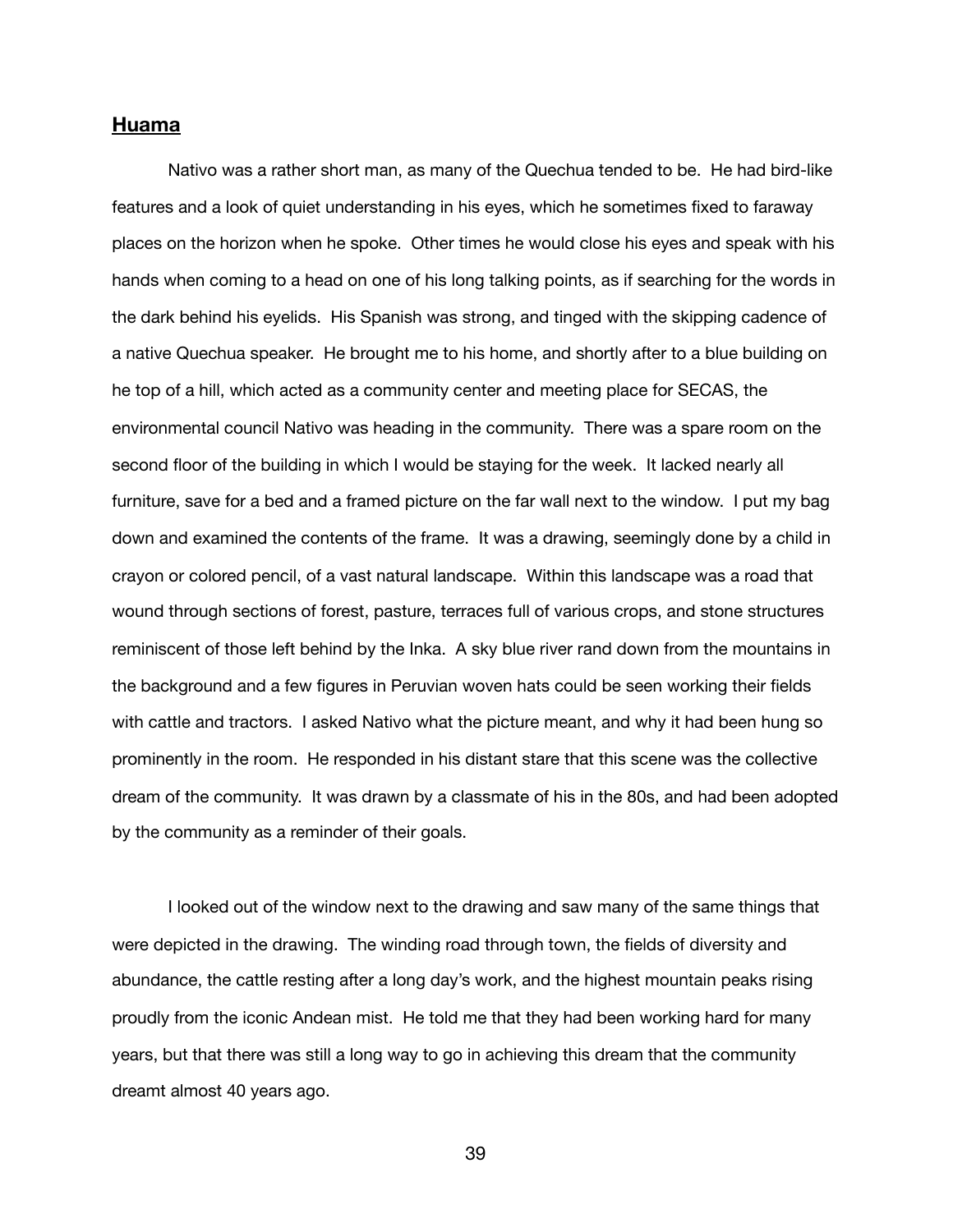The next morning Nativo and I ate a simple meal of oatmeal in fava milk for breakfast, and set out on foot to circumnavigate the community. The people of Huama utilized many of the same agricultural techniques practiced in Huayafara. These usually operated on a grander scale due to the higher population and level of development in the town, but the underlying themes remained the same.

Most elders in the village had access to multiple parcels of land, which they farmed and raised cattle on in a cycle of planting and fallow periods for the health of the soil. At any given point, a farmer in Huama may have one plot growing corn and quinoa, one growing potatoes or *ava* (an Andean variation of spinach) at higher elevation, and one that has finished its growing cycle and been left unmanned to grow native grasses that are then grazed by livestock. During our tour we passed by many farms in many different stages of this decade-long cycle, and it gave the whole community a sense of health agricultural diversity. Although one plot usually only hosted one or two crop varieties at one time, the parcel system created a mosaic within the agricultural reaches of the community that expressed the full timeline of these cycles. This aspect brought me back to the ideal of reciprocity, and seeing the different family's plots growing different crops right next to each other played into this ideal. In the case that one family experienced a plight or bad harvest year, this *ayni* principal could compound with the agricultural diversity of the cyclical parcel system to ensure sufficient food was available to all in the community who needed it.

I realized on the trip up the mountain that Huama sat at a much higher resting altitude than Huayafara, but I did not realize how much this would effect community life until I saw the *queña* trees. According to Nativo, there were full *queña* groves in the hills surrounding the community, some of which were planted recently and some of which were remotes from the time before the eucalyptus was introduced. The first *queña* I would see during my stay in the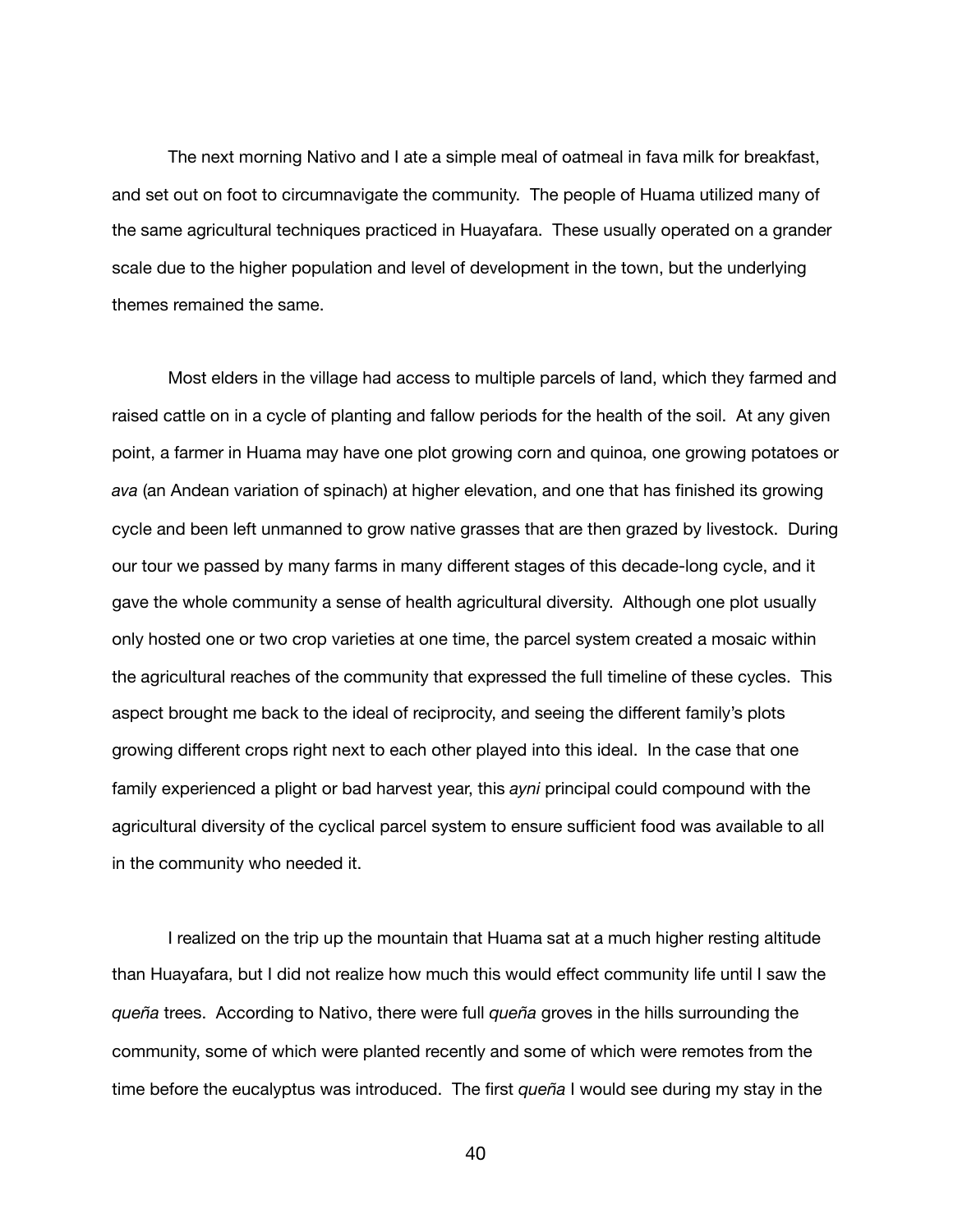community however, would not be in great groves but in neat rows around farm parcels. I harkened my conversation with Segundino at the ECOAN planting, and recalled the unique relationship that *queña* had with the wet and dry seasons. I assumed these trees were planted around a farmer's parcel to ensure adequate water for their crops during the dry season, and I brought this up to Nativo to clarify my theory. He responded that this water effect constituted part of it, but that it was not why the trees remained around the parcels. Walking gently through the parcel over to one of the nearby trees, he began to peel the flaky red bark from its trunk. He explained that much of the land here did not work for growing, as it was rocky and the soil was shallow. As his fingers worked the bark, the flakes he peeled floated down to his feet, where they joined small piles of flakes from the same trunk. He explained that the wind and rain rubbed this bark off of the surrounding *queña* trees, and they rejoined the soil as they decomposed. Acting like a natural compost, fallen flakes and the rich nutrients that they carried were then incorporated into the existing soil between agricultural cycle stages. Many of the more slopping plots boasted a row of *queña* lining their highest deliniation, using wind and gravity to incorporate this renewable source of fertilizer at a slow and steady rate throughout the year.

Since I was introduced to the concept of *ayni*, I had begun to see it incorporated in many aspects of life for the Quechua. It informed the way that the communities of these mountains and the people within them interacted with each other. It dictated reciprocity, but it did not end with human relationships. The role the the *queña* tree played in agriculture and ecosystem within these communities let me know that the environment has as much role to play in this process as any group of neighbors or family members in the community. In guaranteeing water to its surroundings in the depths of dry season, *queña* exemplified the first element of *ayni*: "today for you." It gave itself to life around it so that life could prosper where it otherwise might not. In return, the ecosystem and the Quechua people saw a benefit that they came to rely on. The equally important element of the *ayni* principal, "tomorrow for me," came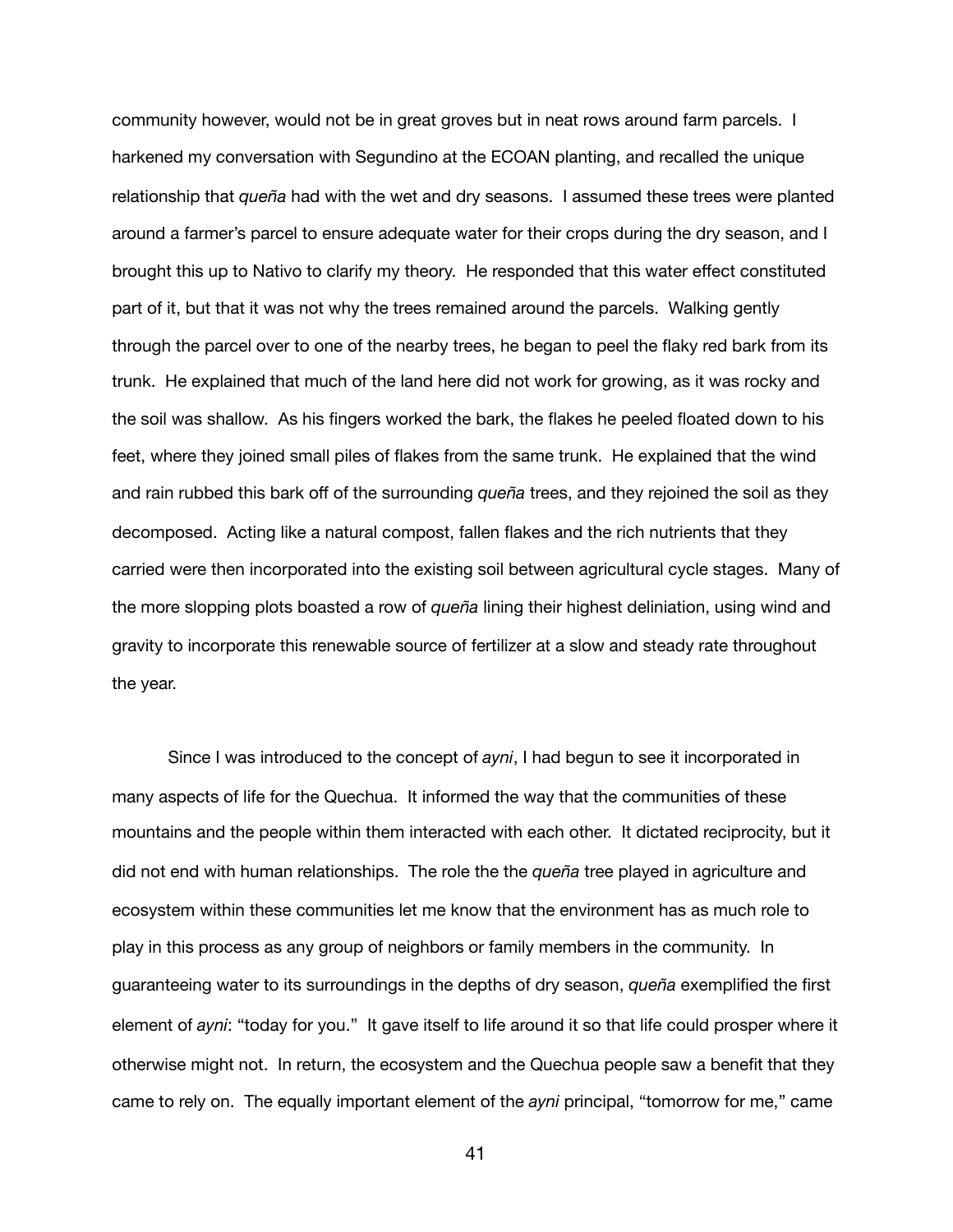forth from the community community's end through the agrarian plantings and conservation efforts of the existentially important *queña* tree. As the tree had done for them, the Quechua reciprocated for the *queña* as it faced endangerment on their lands. In the ways that ayni revealed itself in the non human world, it was clear that this principle represented not only reciprocity, but symbiosis with all life in the valley.

Nativo and I arrived at one of the higher plots belonging to his family, and after a brief quiz about the types of crops he had growing there, we sat down to take in the view. The plot was situated on the side of a hill, but had been leveled and terraced, allowing us to sit comfortably within its boundaries. The view from the plot encompassed almost the whole town, and we could see down through the agricultural district all the way to SECAS and the church far below. It was a clear and sunny day as we weaved through the parcels, and I was grateful for this rare break from the typical Andean mist. While taking in the view, Nativo voiced many of the same anxieties Benigno had the week before. Life was changing in his community, and he worried about what it would mean for the land he loved so dearly. Many of the young people in Huama left for the cities below as soon as they were old enough, and those few who did return brought with them the practices of the Westernized cities. He explained that many of them ended up working in farms in the valley, which were much more concerned with growing marketable crops like tomatoes and fruits than the traditional high altitude tubers grown on the mountain. He claimed that those who returned from these valley farms brought with them growth chemicals and pesticides, and the prevalence of these inorganic elements were growing in the community. It made their crops grow larger and mitigated their risk for shortage, but Nativo was still against it. He was concerned for the water and the soil, and worried that the introduction of chemicals would travel down the streams and effect the whole community. He claimed that he was already seeing more villagers getting sick, and he knew the chemical runoff into the water was to blame.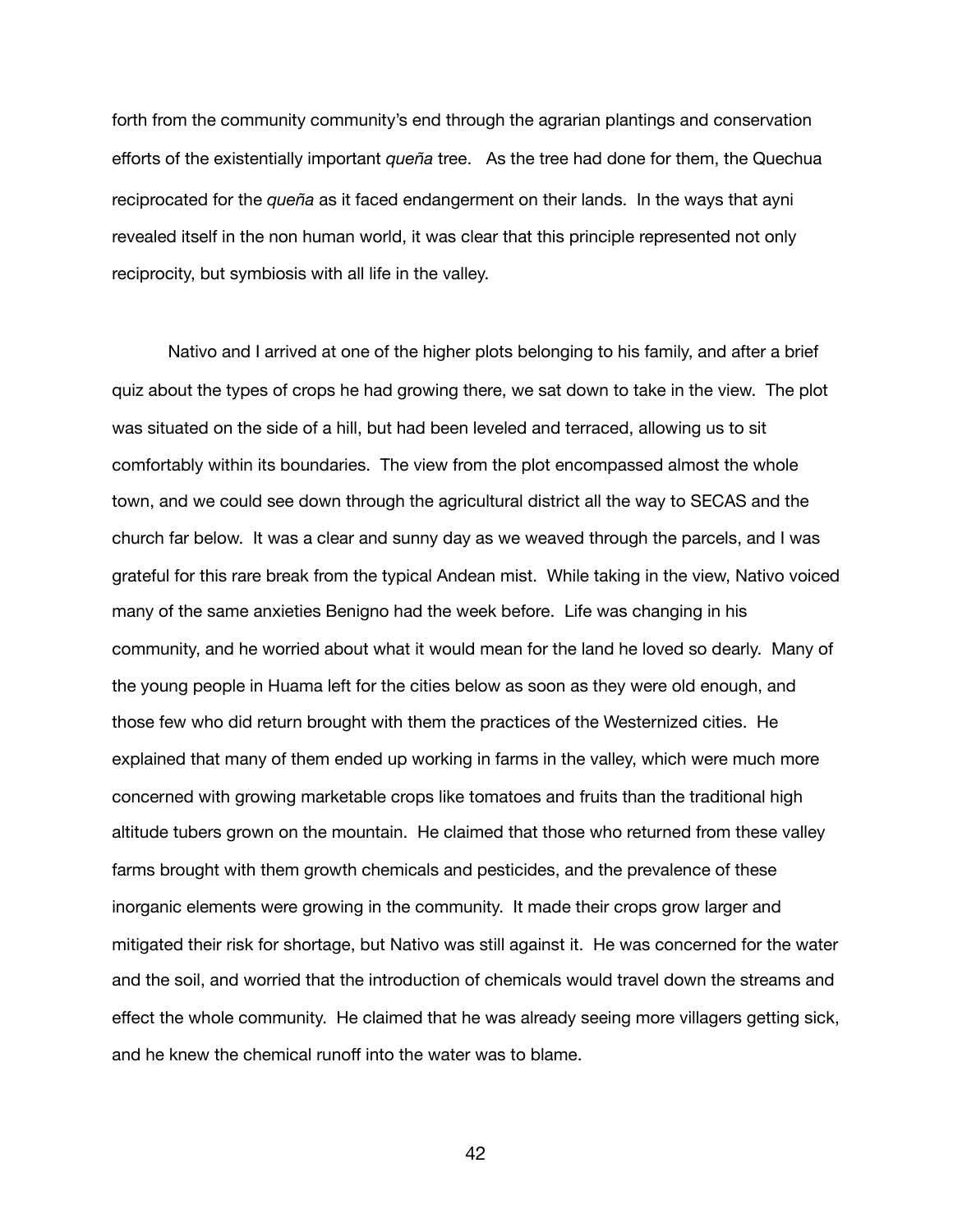Nativo identified two major camps that coexisted in the community. There were Evangelicals like himself, who believe in the Christian god and the stories of the Bible. This faith system was more recently introduced within his lifetime, but he was a devout follower even though he had converted in his 30s. The other major religion in the valley was one he called Catholic. Upon further description, it was clear that there were few similarities between the Catholicism of the Quechua and the religion I was familiar with. Catholics were a much older group in the community, and seemed to be a juxtaposing mix between Inka traditions and the introduced religion of the Spanish. Quechua Catholics (*Catolicas* as he called them) worshiped the sun, the Apu, and the Pachamama, giving the traditional thanks and offering to the deities as was inherited from pre-colonial age. In addition to this reverence for nature, the *Catolicas* had adopted the story of Jesus Christ and his teachings of penance and forgiveness. Nativo found Catholicism was too forgiving. It caused people to behave badly, he said, offering forgiveness to absolve sin. According to Nativo, this made men violent drunks who soon lost their work ethic and their commitment to the *ayni* principals.

Overall, life in Huama felt much more akin to that of life in Naso than it did life in Huyafara. Despite Huyafara's close proximity to Nativo's community, the former held a sense of guarded isolation. Upon reflection I came to the theory that this may have been due to a lack of children in the community. In the case of Huama and Naso, the community's kids could always be heard playing somewhere around the corner, or seen caring for one another as only siblings can. This presence of youth in the two communities exuded a sense of hope that permeated the hard lives of the adults; emitting the feeling that the community had a clear and present future.

Nativo and I spent the next day among the *queña* and pine forests of Huama. Leaving from the blue SECAS building, it was a short walk until we reached a sprawling *queña* forest. Under its short canopy, I could immediately see the marked improvement in soil quality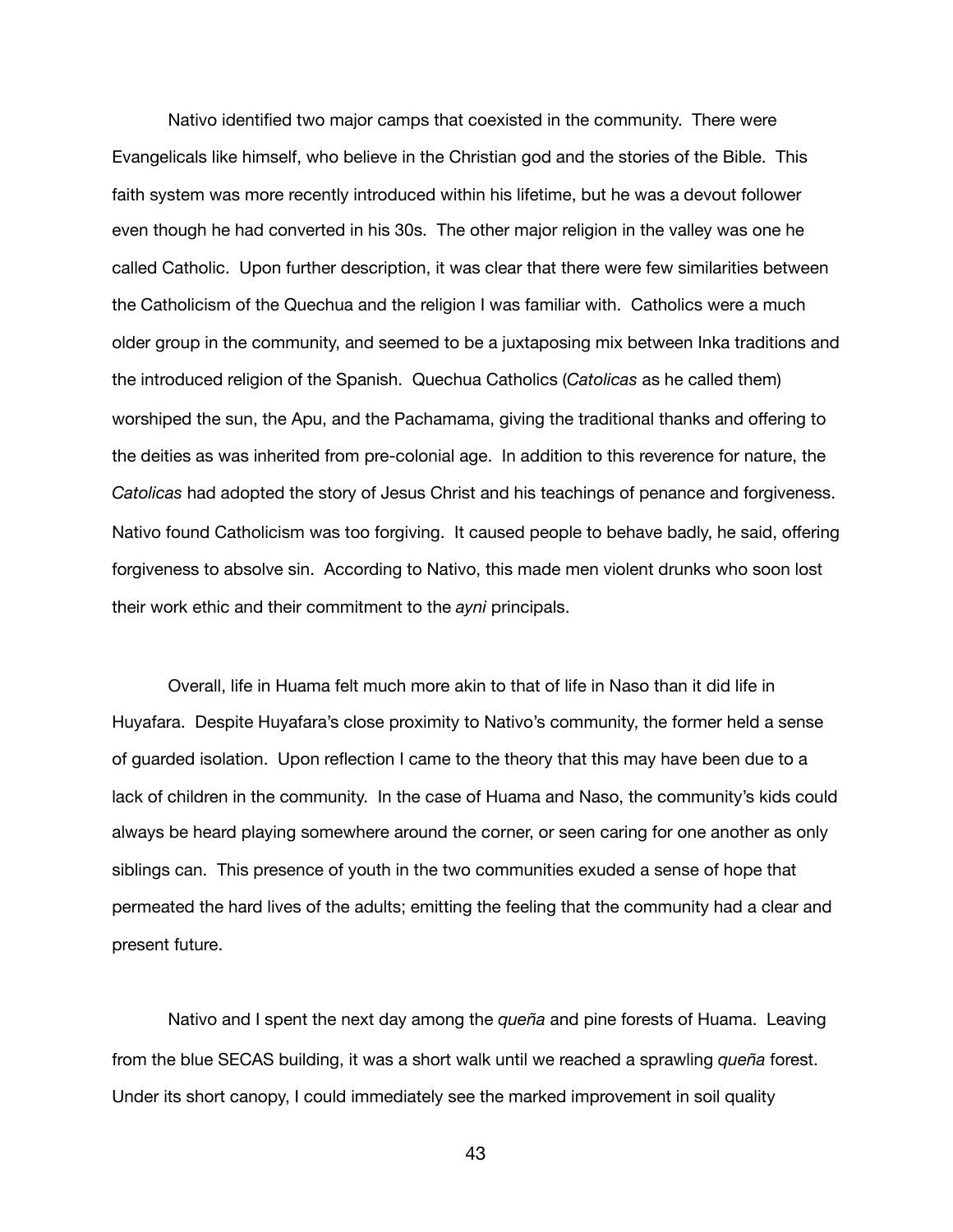compared to the grassland around it. This plot of forest had been planted over 15 years ago, and had the community's full support even back then. Down the hill beyond this forested section was an area of land the Nativo was particularly proud of. It had been planted by the community around 10 years prior to the grove we stood in, and was cleared once agriculturally viable. Without this context, one might think that this land had been farmed and cultivated for generations. As it stood the area, which encompassed several plots, was bountifully growing many of the stable crops of the Quechua. The land was formerly a rocky outcropping that could only be used for sheep grazing, Nativo explained. In a feat of naturalistic skill, the people of Huama had used only the natural resources at their disposal to vastly effect their environment and increase the ecosystem's carrying capacity for humans in the process. I thought back to the child's drawing that hung in my quarters and remembered the scattered plots of *queña* dispersed among the fields. I realized in this moment how pivotal to the dream that these endemic trees truly were. Within the vision of the community, they not only represented a healthy return to region's ecological past, but an essential member in building the community's agricultural future.

Many people of the village equated these reforestation projects with air and water quality in the community. There was an overarching feeling among the community members that a lack of forests and vegetation would lead to poor health of a community's people. This direct link between environmental and public health seemed obvious hearing it from these people of the land, but this was a connection I felt was well and truly lost back where I came from. In many cases in the U.S., environmental health is seen as an elective measure; one to be prioritized only was all "human" issues like public health and housing have been addressed. Although largely forgotten in the eyes of U.S. public policy, the connection between environmental health and human quality of life is becoming increasingly undeniable as we watch the earth's health deteriorate. Increased intensity of natural disasters, as well as the emergence of natural disasters in previous safe zones, are displacing humans across the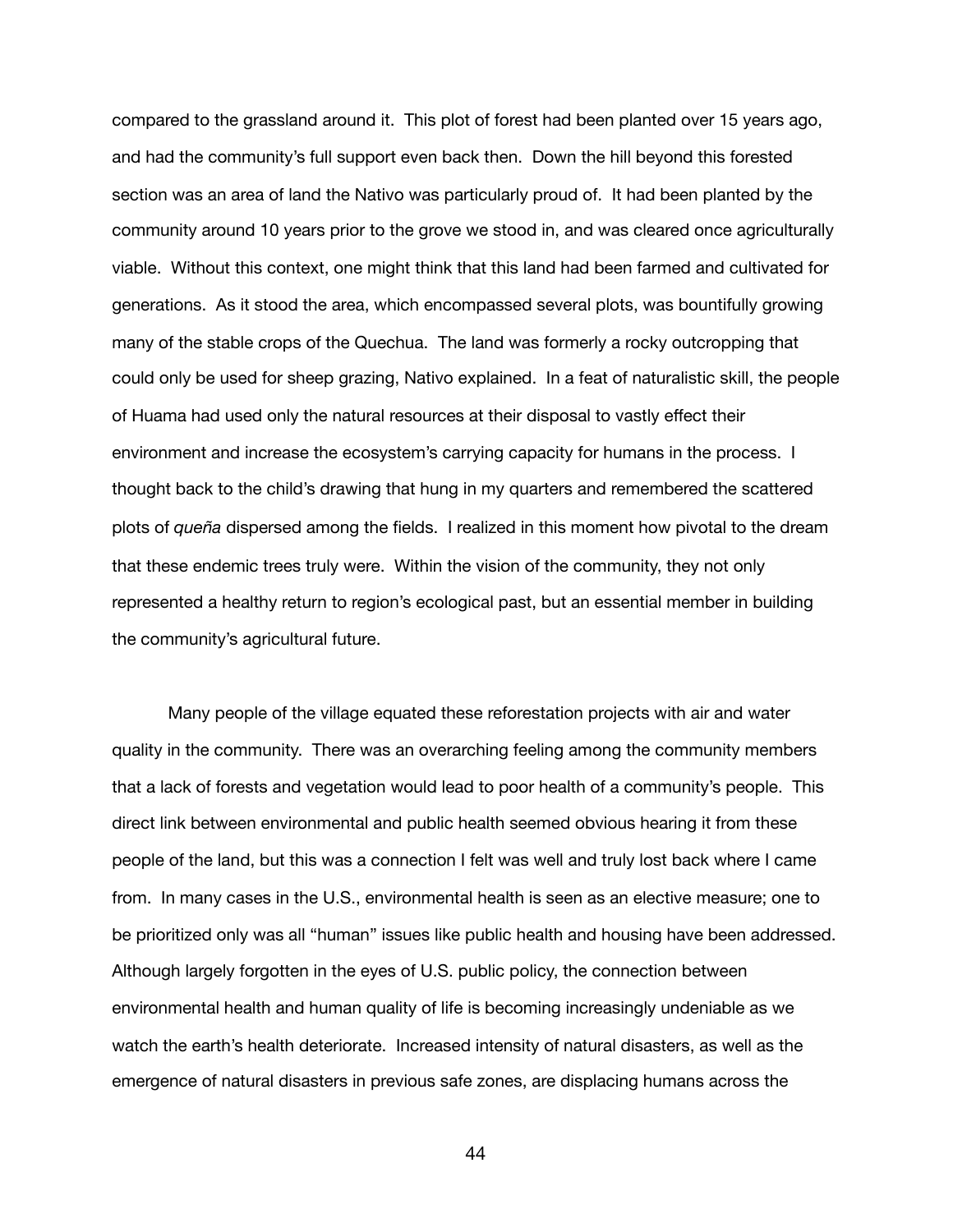globe. The desertification of formally hospitable environments is causing food shortages and accelerated refugee crises that will only grow in severity in the coming years.

Closer to home, pollution runoff from agriculture and urban centers has been linked to health defects in people living in places we once thought were "protected" from direct pollution. Environmental degradation's effect on humanity is driven by industrialization and waste culture, but one of its more ambiguous underlying causes comes from this broken cognitive link between public and environmental health. Coming from this world, it was almost jarring to hear the way that the people of Huama conflated their own physical wellbeing with their environment so absolutely. By maintaining this connection they were not only able to see themselves, but members of their family and community in any land management decisions that they made, even on a scale the size of a single parcel.

One villager named Dionisio, recalled his time spent as a porter on the Salkantay Trail, one of the most popular multi-day tourism treks through the Andes mountains. Leaving from Soraypampa, the week-long expedition makes its way through some of the highest mountain passes in the sacred valley, eventually meeting with the Inka and Jungle trek routes at Machu Pichu. As this tour and others like it have gained popularity, the role of porter to these tours has grown with it. Given the altitude gain, high daily mileage, and overnight gear needed for the expedition, many tourists are unable to complete the mission without the assistance of a team of natives to carry the extra weight. This team of porters (often times subsidized by pack mules or alpaca) do everything from carry packs, to set up tents, to cook meals for the tourists at the end of the day. These porters are the unsung heroes of the Andes mountains and without them these treks would not be possible for a majority of the guests who get to experience them.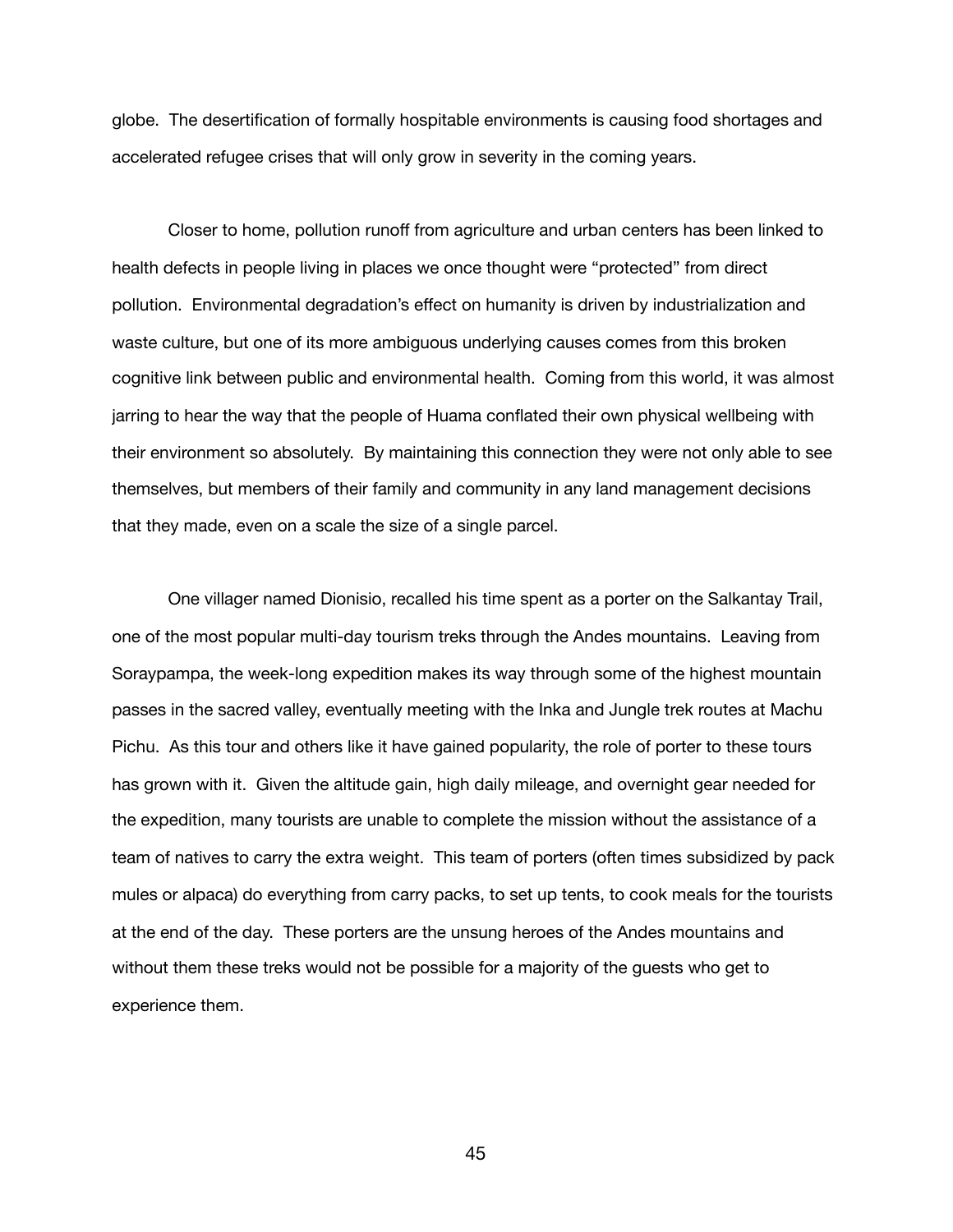While working this trail many years ago, one community member Dionisio gained his first insight into the lasting effects of synthetic and disposable materials on the environment for which he cared so dearly. The trash and pollution that the tour companies left behind on these treks would soil the water and scar the landscape. In the early days of Peruvian tourism much of the trash was also burned, creating smog in the clean mountain air that Dionisio and his community cherish so much. Furthermore, the Inka and Salkantay treks hold a sacred pilgrimage status to the Quechua, and to see them sometimes permanently scarred was harmful not just to the ecological ideals of Quechua, but their spiritual ideals as well. When the elders of Huama started to notice similar acts of pollution taking place in their community, their experiences with porter industry afforded them the foresight to mitigate lasting effects through education and community policies. Huama is not devoid of plastic by any means, but the fast actions of these elders ensured that plastic and non-biodegradable materials did not have the same surmounting effects on the environment that are so common in other parts of the developing world.

The concept of plastic's introduction is one that I was completely unfamiliar with in my own life. I was born in Washington, D.C., the capitol city of the United States. Like most other babies born in the U.S. that year, the day I was introduced to plastic was the day I was born. Before I could speak, walk, or even open my eyes, a plastic bracelet was clasped to my wrist denoting my age and welcoming me to this world. My clothes had always been made with synthetic dyes, my school lunches came with disposable utensils and plates of styrofoam. Throughout my short life, I would go through thousands of plastic bottles, cups, and wrappers in the simple act of living as an American. As I grew older and became more environmentally conscious, America grew with me, and we both began to take a closer look at the waste we created. However, this process in the U.S. was not like it was in Huama. Plastic had hit the Western world in such a torrential way, that any attempt to personally mitigate the millions of tons of plastic our nation went through annually seemed absolutely insurmountable. Not only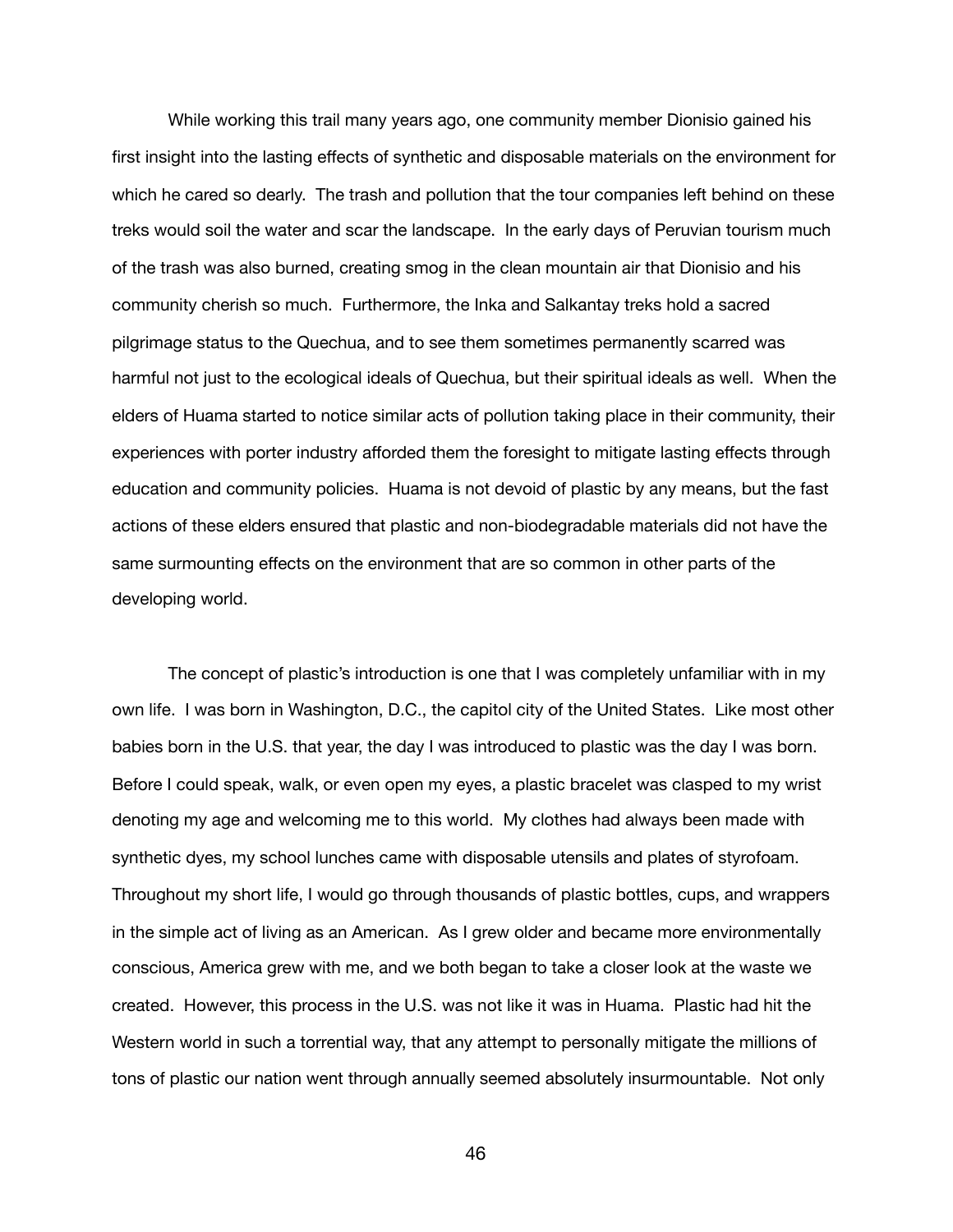were we tasked with reducing our footprint, but with fighting against the crushing force that is single-use culture in the modern world. In some sense, Huama found itself in an opposite dynamic with the introduction of synthetic material. Coming from a strong natural resource based culture and having gained an awareness of the harmful potential of pollutants early on, informing their community's ethic of sustainability surrounding plastics seemed a much more manageable process. Rather than having to overturn an empire, the people of Huama are tasked with seeking a balance between the standing environmental ethics of their traditions and the growing influences of a growing globalized trash culture.

In the constant strife for balance within the community, nearly everyone I spoke to in Huama stressed the importance of continuing traditions. Some elders, like Nativo and the community's president, expressed fear that the younger generation would not learn the important traditions of weaving, agriculture, and use of medicinal plants if they continued to leave the community for the city. Some younger community members expressed this same fear for themselves, noting that schools in cities like Cuzco did not teach these important traditions that are essential for anyone attempting to coexist with the mountain ecosystems from which they came.

Nativo assured me that much was being done to ensure the continuation and revival of traditions within the community, but outside of the town's influence there was not much that they could do. This informs the popularity behind the Linderage, one of Huama's most important annual traditions as the town meshes increasingly with the industrialized world. The Linderage is a community-wide event dedicated to the demarcation of ancestral territory in the sacred valley. This tradition exists in many Quechua communities in the area, and acts as an important reminder of the land that they have historically called home. This collective trek supersedes personal plot and property as it delineates the land that belongs to the entire community. This event lasts from sunrise to sunset, and the Quechua of Huama come from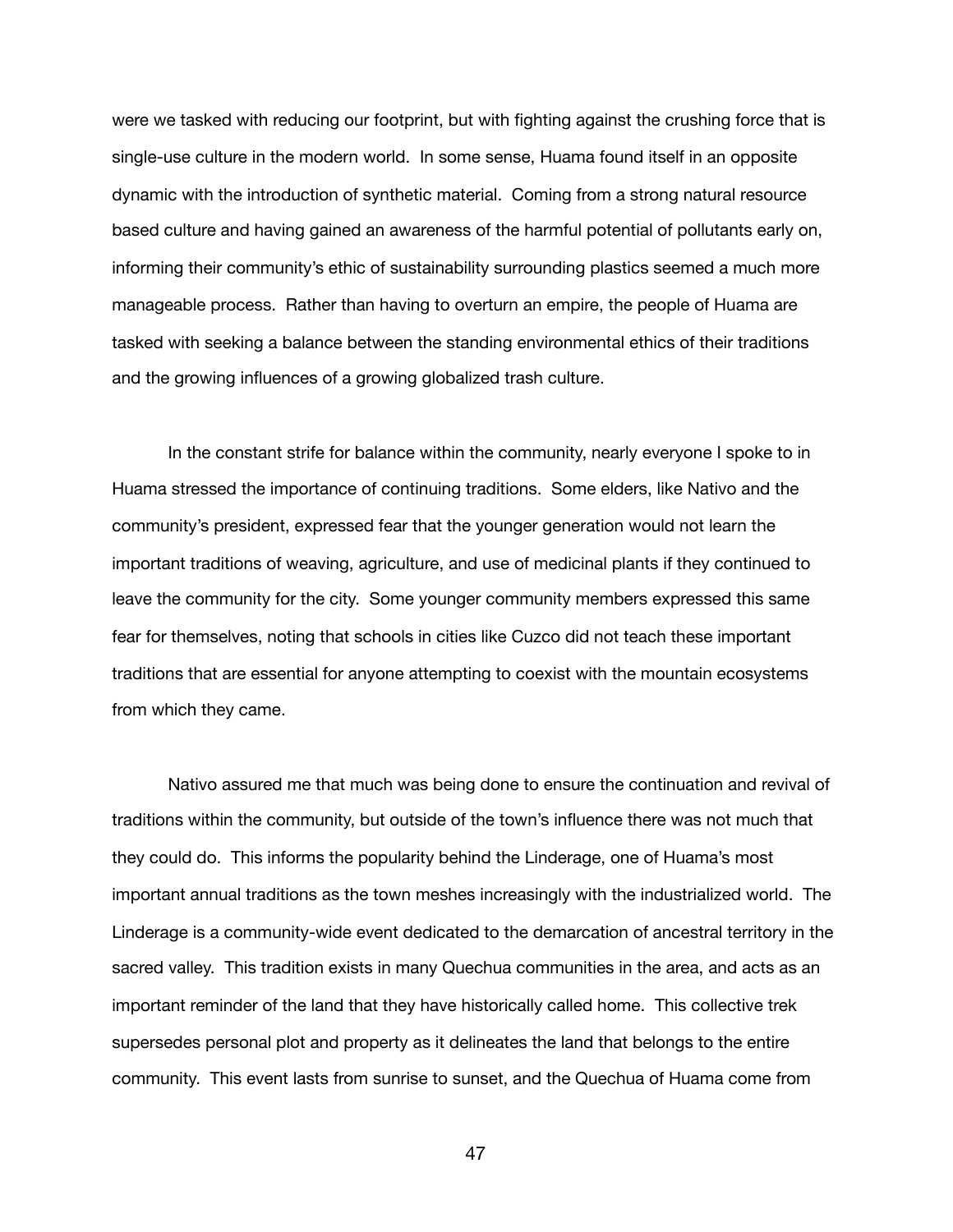their residences all over the valley to remind themselves of the land they came from. Leaving from the village square, the group splits in two to walk the community's borders and meet once again at the highest point of the perimeter. After returning to the town center, the community holiday culminates in a massive party complete with dancing, music, *chicha*, gift giving, and a ceremonial tree planting to demonstrate the cyclical longevity of the community. The event takes place in late February/early March every year to mark the changing of the seasons from wet to dry, and this year the event happened to fall on my 24th birthday. Delighted by this news, Nativo promptly invited me to take place in this year's Linderage. He let me know that Franco would be joining, as he did most years, and that his family would be honored for me to walk with them and celebrate my birthday in their traditional sense.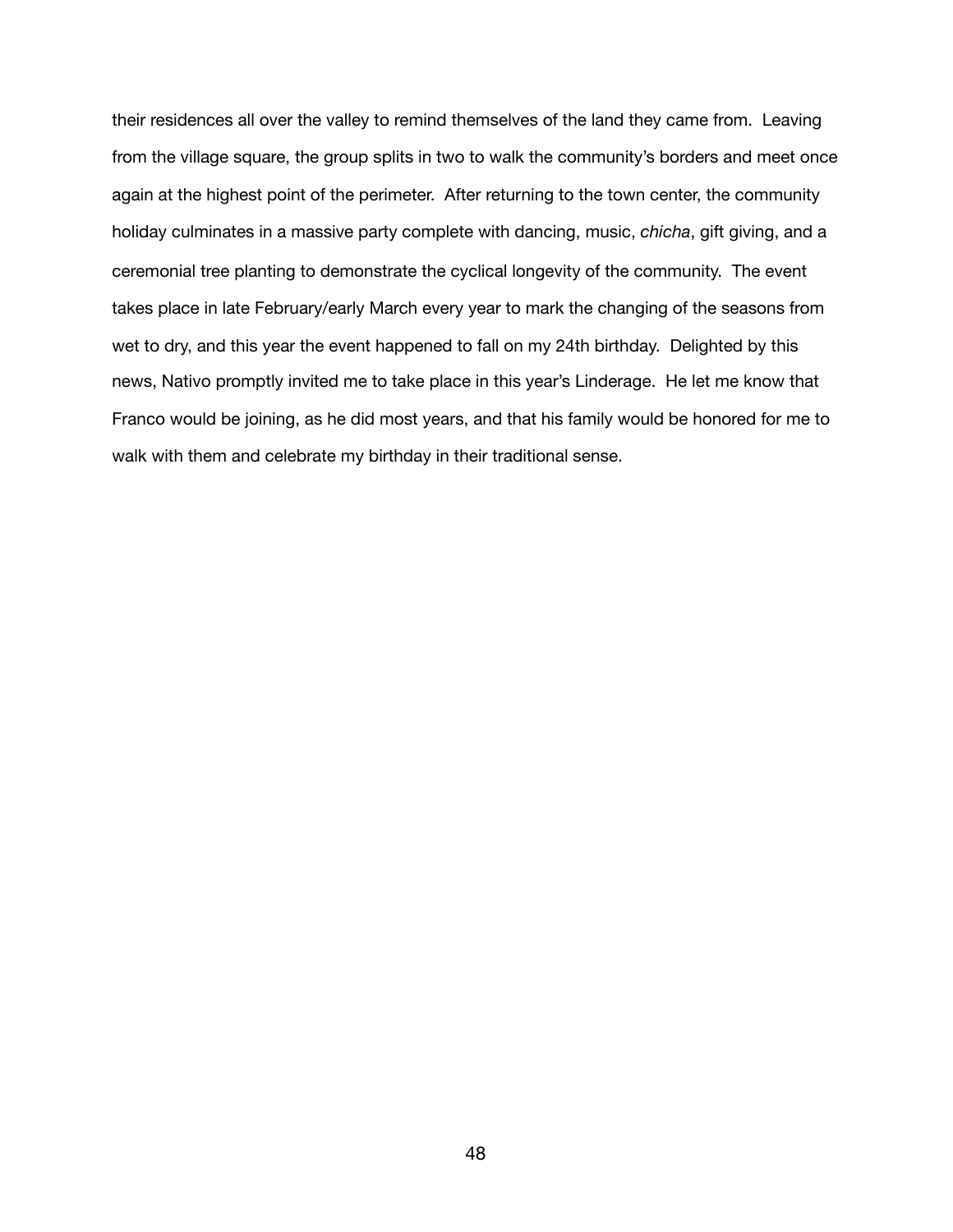# **Rhythm and Succession**

The Linderaje began on a misty morning in Huama, where the road ended and deposited myself and many others to the edge of the town center. On a normal day, one or two *collectivos* could be found here, either lingering after a trip up the mountain or waiting to fill a few more seats in order to justify the ride down. That morning the small lot was full, and *collectivos*, taxis, and even personal vehicles lined the sides of the road leading into town. They parked on the grassy banks of the unpaved road that was hardly wider than a walking path to begin with. From the various vehicles, Quechua of all ages spilled out of the vehicles. Men, women, young, old; all had donned their traditional colorful dress for the annual occasion. As they dismounted from their well-loved motorcade the mud colored square exploded with color, and the hand stitched clothing that covered them stood like rainbows against the cool morning clouds. I had ridden up the mountain with Franco, and we soon dismounted to join the vibrant mass on our way to the village square. Along the walk, we encountered Nativo and Serapio, the president of the community. Greeting them amicably, they informed us that we should follow Nativo to the group of the Alcalde, who was the elected keeper of traditions within the community. This community leader would lead on group of trekkers around the eastern perimeter of Huama, while Serapio took the helm of the group walking the other half. There were not offerings at the beginning of the trek, actually there was very little ceremony at all before we began the hike. I had grown accustomed to waiting patiently as some form of prayer was spoken in Quecha, and listening closely in hopes of picking the word "Pachamama" from the fluid speech. This ceremony began with only a call to be safe and stay hydrated during the strenuous day of trekking. Sticking next to Franco and following closely behind Nativo, we began our walk up the mountain.

During the event, almost everyone was dressed traditionally. Furthermore, every *manta* carried by a community member was full to bursting with food, *chicha*, and instruments for those who played them. The lack of ceremony at the trek's terminus would soon be made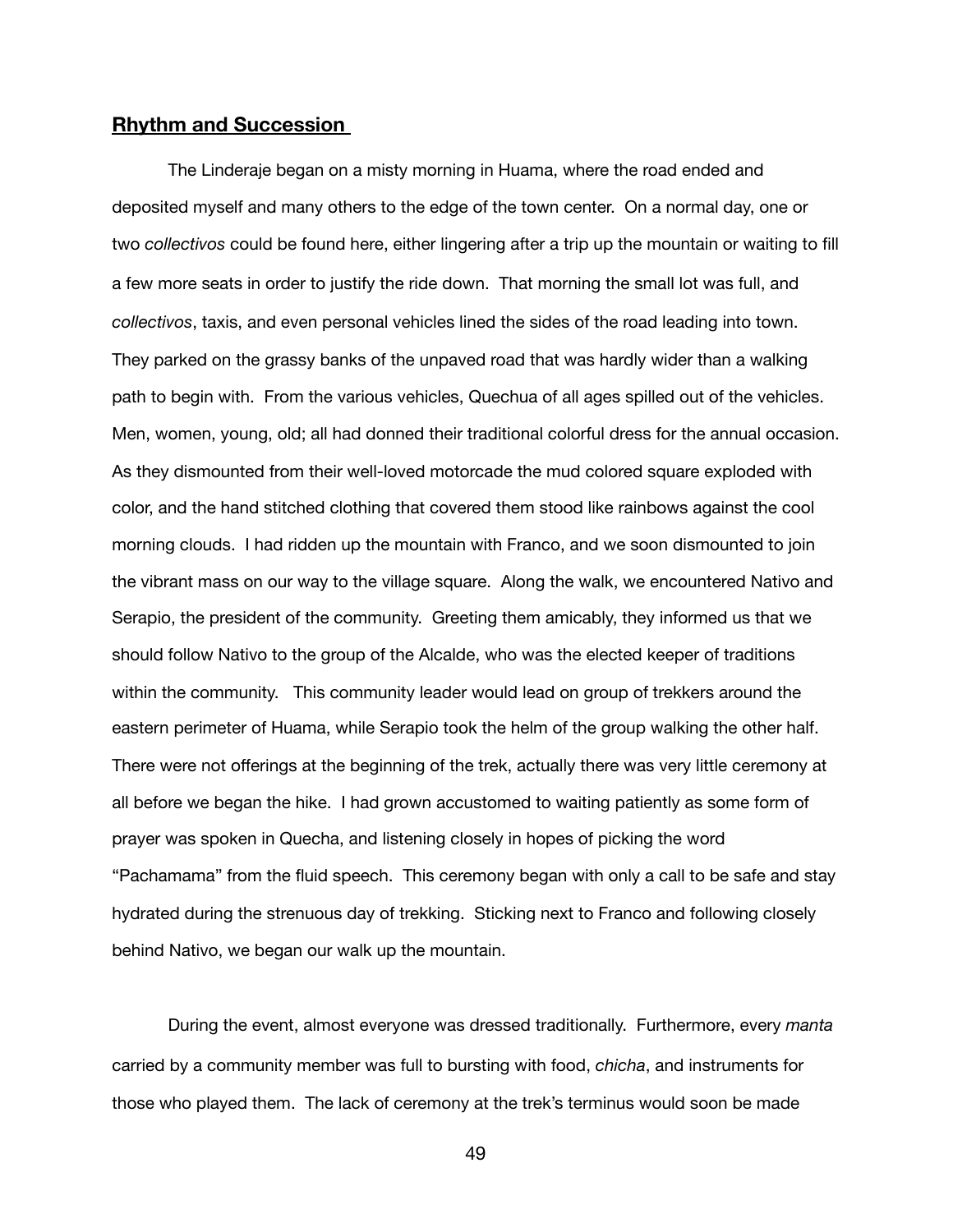clear to me as we arrived at the end of our first uphill section. Franco and I were not nearly as accustomed to the altitude as the locals, and we arrived towards the back of the group to find an encampment set up on a small plain overlooking the valley. Those who had arrived before us had unraveled the contents of their *mantas* and engaged in a brief festival of competition and camaraderie. Men played flutes and drums, as men and women alike danced circles around each another in the spinning, hopping, jovial style of the Inka. Pairs of men engaged one another in a rousing battle of bravado, in which each tried to topple the other by bashing shoulders together like the horns of great mountain goats. When finally one lost his footing after an especially great shoulder charge, the circle of colorful onlookers erupted in whoops and laughter. Although we were under an hour into our 13 mile trek, the *chicha* flowed freely as cups and corn passed hands throughout the crowd. The location of these festivities regarded my answer as to why there had been no ceremony in the village below. Through the mist and across the valley, jagged mountain Apu rose proudly from the earth in a sweeping crown of Andean peaks. Rivers ran down the far mountain's face, and a hillside teeming with prosperous cropland could be seen in the valley below. Despite the rambunctious energy of the gathering it was clear that this was a sacred place, boasting all of the elements present in the village's collective dream depicted in that child's drawing so many years ago.

After the clearing's festivities had concluded, the party's contents were rewrapped in their *mantas* and the parade continued ever upwards. The grade was steep and the terrain rough, but the people of Huama charged unstoppably around the borders of their home. In addition to the colorful dress of the community, some people carried Quechua flags by hand or jutting skyward from their *mantas*. These colorful checkered banners waved valiantly as the group marched on, signaling to everyone around them that this was a day of pride. Seeing these flags again brought me back to my initial introduction to them in Cuzco so many months before. They had signified heritage then, and I wondered if all this time they had been flying above the homes of those who had been forced to leave their communities in search of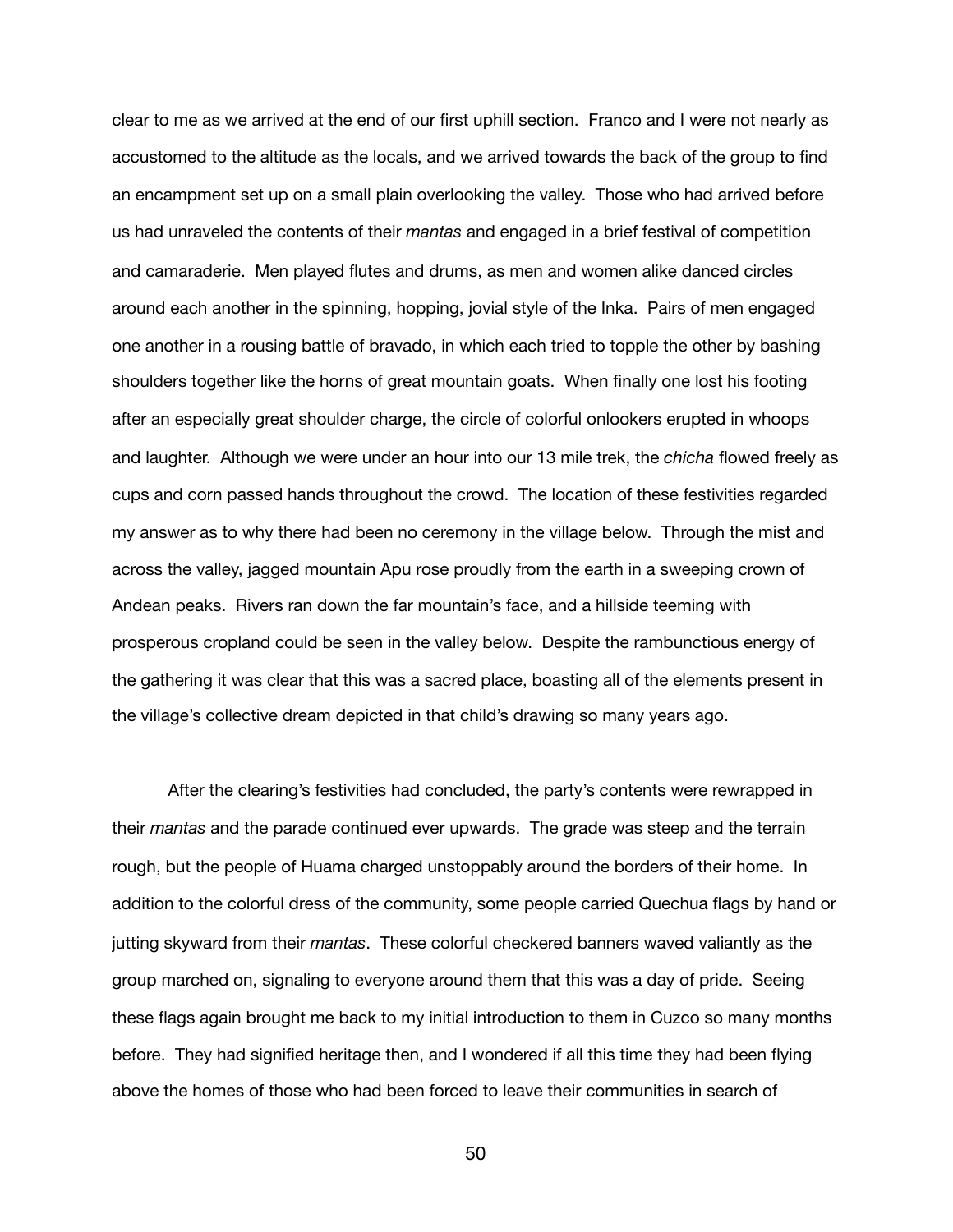education and employment. A constant reminder of who they were, and a rebuttal to a globalized culture hell bent on their systemic adaptation to industry.

Muddied and breathing ragged, Franco and I arrived at the site of the second parade party of the trek. This area was situated around an alpine lake high above the village we had started from. The music, drinking, and games recommenced, and my slowing pace awarded me the incredible opportunity to watch it all unfold from the ridge leading down to the lake. Once again the trekking resumed just as quickly as the party had, and the collective drunkenness from the *chicha* had some of the more musically inclined trekkers continue playing as they walked. As we pulled away from the lake, it struck me just how expansive the territory of Huama truly was. Before this event, my time in the community had seen me spending time on what I realized to be just the outskirts of the village's center. Even so, Nativo and I often walked for an hour or more to reach some of his more remote parcels during my initial stay. Given the remote wildness of our current location, I almost couldn't believe that all that we had traveled was home to these people. Given their pervasive environmental ethic, they held a responsibility of protection and coexistence with this massive amount of land, and had done so for hundreds of years.

I was a temporary visitor in this place, but it struck me that I may not have been the only one seeing these extensive lands for the first time. I remembered the children pilling out of the collectives that same morning, and it occurred to me that those who had spent their whole lives in Cuzco would be just as unfamiliar with these reaches of territory as I. It is one thing to be of Huama descent and see the village, but another entirely to walk with your people across swaths of healthy, native, breathtaking land and know that it has been home to you since time immemorial. In our initial conversations about the Linderaje, Nativo had described this annual practice as a reminder. Upon the borders of Huama I realized that this stood not just as a reminder to those who lived on the land, but to those beyond its borders who had not yet had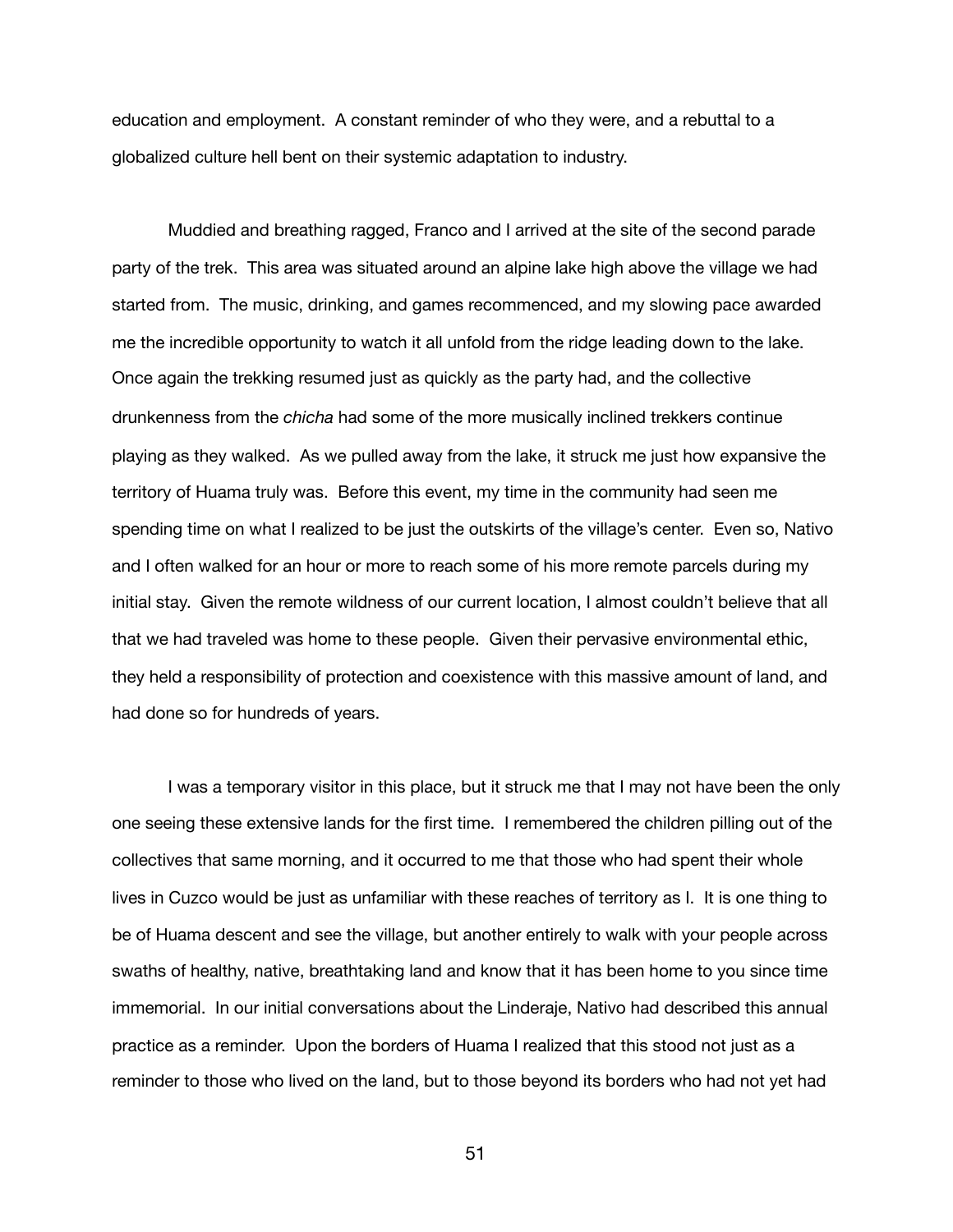a chance to do so. A reminder that no matter where they had been born or made to migrate, this land of beauty and plenty had always belonged to them, and they in turn to it.

The *chicha* sat heavy in our stomachs as we slogged up the final miles of the grueling trek. The last leg of our journey took us through waist-high grass that soaked our clothing as we waded through its dewey green stalks. Despite the physical demand of the tradition, music and morale continued at a high swell as we marched. Distantly at first, but increasing in volume, we began to hear the competing flutes and drums of the other group. As the bright colors of the approaching mass came into view over the horizon, we knew the trials of the day were coming to a close. The community's reunion took place in a great field flanked by crumbling rocky buttresses on either side, with a steep path back down to the community falling like a river through the middle. At this gathering point, we feasted. Women from the community had made the short but steep trek up this middle path, and brought with them all the delicacies the Peruvian Andes had to offer. Cuts of meat from cow, to lamb, to alpaca were distributed liberally, as people filled hands cups and plates with the harvest of the closing wet season. A bounty of corn, fava, quinoa, and endless variety of potatoes fed the entire community as the dancing and drinking continued. Even at the hike's precipice, there was no formal offering to Pachamama. Today was a gift in itself; nothing need be requested or groveled for. An air of comfort and gratitude filled the air, for community and bounty, in a manner that the omnipresent Pachamama surely felt.

Upon returning to the village below, the festivities continued as the sun made its way towards the cusp of the horizon. Coming down from the mountain the celebration took on a much different air. The drinking and dancing continued, coming to an even bigger swell as the eldest members of the community who could not make the trek joined the descending mob on their march towards the town's school. These elders walked proudly along with the men, women, and children returning from the Linderaje to the athletic square of the school center.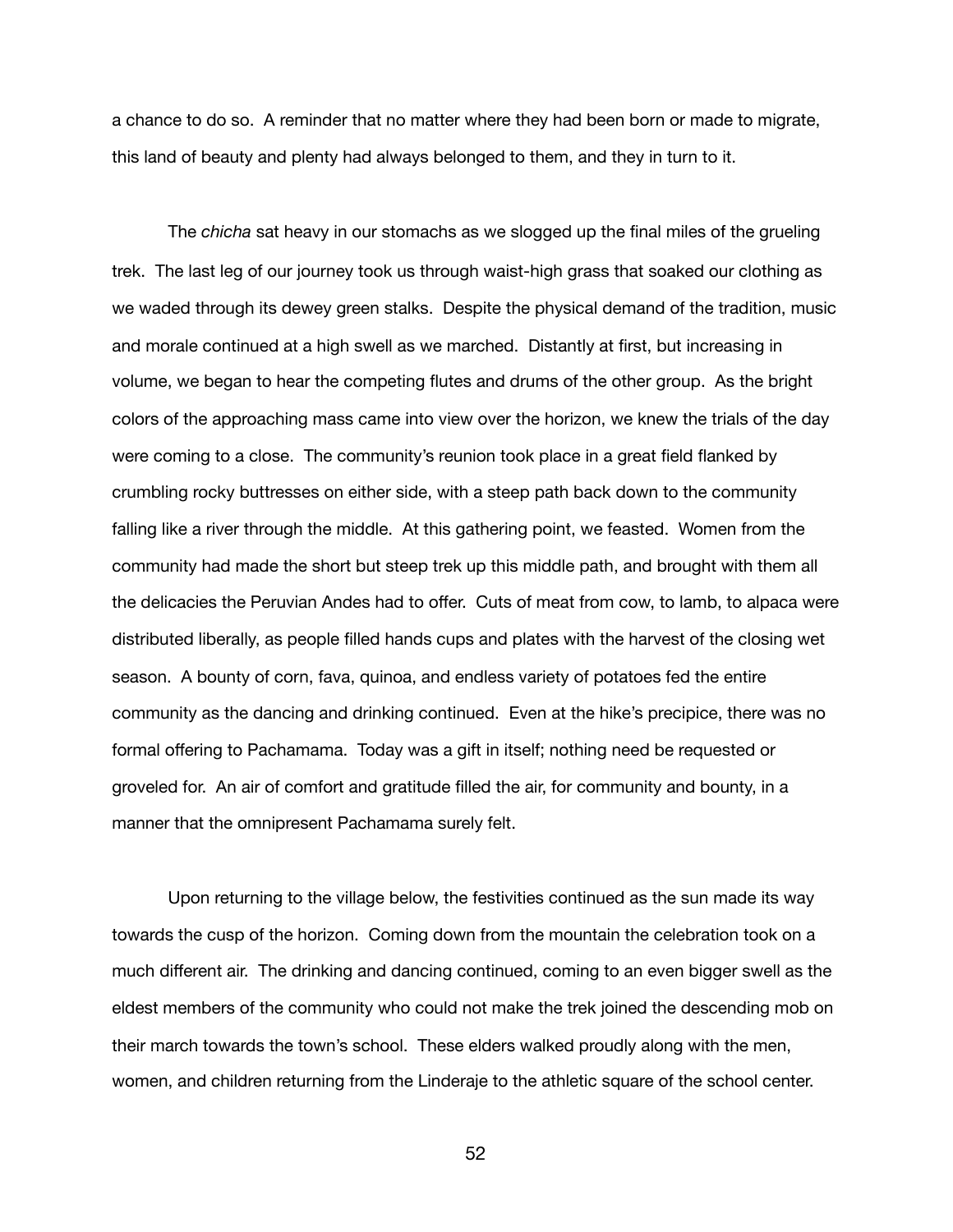They filled the square in a circuit of dance mimicking the Linderaje itself. Surrounded by music and the rising scent on yet another upcoming feast, the community made its way as an unbroken cycle through the concrete square. From the weathered skin of the town's oldest elders to the fresh faces and wide eyes of infants wrapped in mother's *mantas*, the community walked the same pace through the unbroken thread of culture that bound them all the same. I was escorted to a nearby *hospidaje* by Nativo, where I watched from the balcony. From the elevated position, I could see the whole community of Huama slither in and out of the square like the sacred symbol of the snake that connects the Quechua to the world beyond. I was flattered to participated in the Linderaje. I had been embraced by the community in an act of utmost hospitality, but as I watched the eyes of a child follow the waving rainbow flag of the proud Quechua man ahead of him, I knew that I had no place in this leg of the march.

At this point I was whisked into another home by Nativo, where his wife was waiting with a few other community members I had met throughout the week. Using her husband as a translator, she explained to me in her beaming smile that she had prepared a meal special for my birthday. After the whirlwind of events that had taken place that day, I had almost forgotten that I had just turned 24. We drank strawberry *chicha* and ate a starter course of purple Andean corn, both of which were considered rarities reserved for special occasions in the community. After our hors d'oeuvres and a bit of singing, a table cloth was removed from the center of the table to reveal a feast of *cuy* prepared special by Nativo's family. *Cuy* is the Quechua term for meat from a guniea pig, and is another rarity in the community. The initial shock on my face made the room erupt in boisterous laughter, as it often did when I let my gringo colors show. Upon further reflection, eating guinea pig would not even be the strangest thing I had done in the last 12 hours. We poured each other more cups of strawberry *chicha* and dug in to the feast before us, joking and laughing and reveling in the day.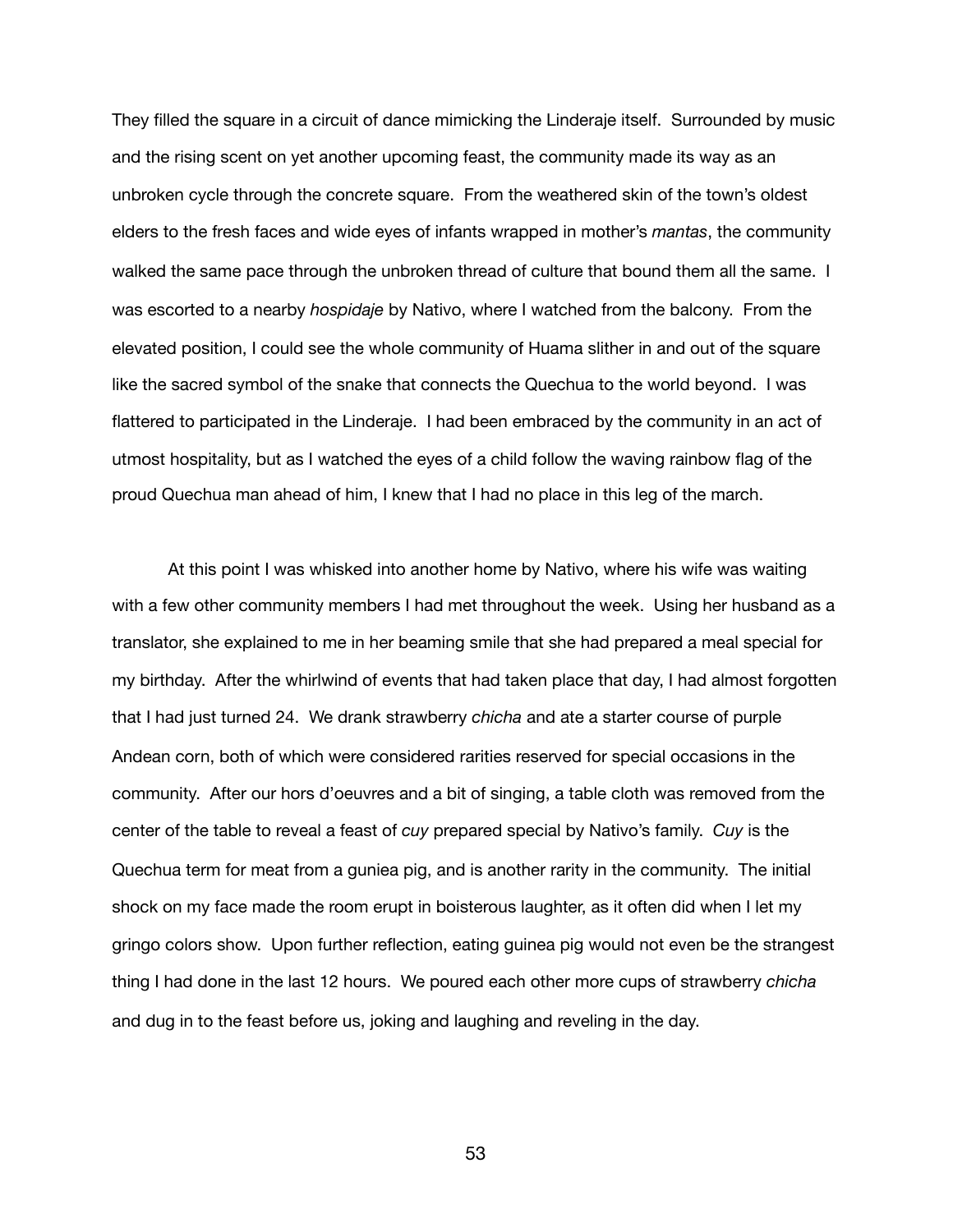After our rodential feast, I was brought back out to the balcony to witness the final element of the day's traditions. Several members of the community had surrounded a eucalyptus tree, all armed with machetes and strong stances. The rest of the community stood quietly and looked on, as the Alcalde of the community took the first swing at the young tree's supple trunk. They went around the circle taking swings as Nativo explained the tradition to me in detail. This tree had been planted at the end of last year's Linderaje and once this tree had fallen, another would be planted in its place. As the whacks of the machetes echoed through the square, he explained to me that the man who effectively fell the tree would be awarded its lumber, along with a seed from the fallen tree. He would keep the seed safe for a year until the next Linderaje, when he would return the seed to the soil in place of the fallen tree.

This year's tree was young, and it didn't take long until a powerful machete swing brought the trunk gracefully down to the ground below, its young leaves bedding its canopy from a crashing fall. The crowd let out cheers and applause as the year's victor took to severing the last fibers that held the tree to its base. Before even securing his prized lumber, he removed a seed from the upper reaches of the tree, and the Alcalde came forth from the crowd to speak a prayer over the unassuming seed in Quechua. The man pocketed the seed to further applause before the tree was hauled away and the celebration continued. The pocketing of the seed marked the formal end of the Linderaje, and I thanked Nativo and his family for all of their hospitality and tutelage. I assured him that this experience had been one of great personal growth for me, and that it would not have been possible without him and his community's kindness. We embraced, and he explained to me in so many words that my visit to Humama had meant a lot to his community as well. With eyes closed and hands talking, he recalled to me the skepticism of his community towards outsiders and the burgeoning industry of tourism. He spoke of the importance of culture in the community and the anxiety that traditions like the Linderaje may be lost the more they integrate with the growing tourist culture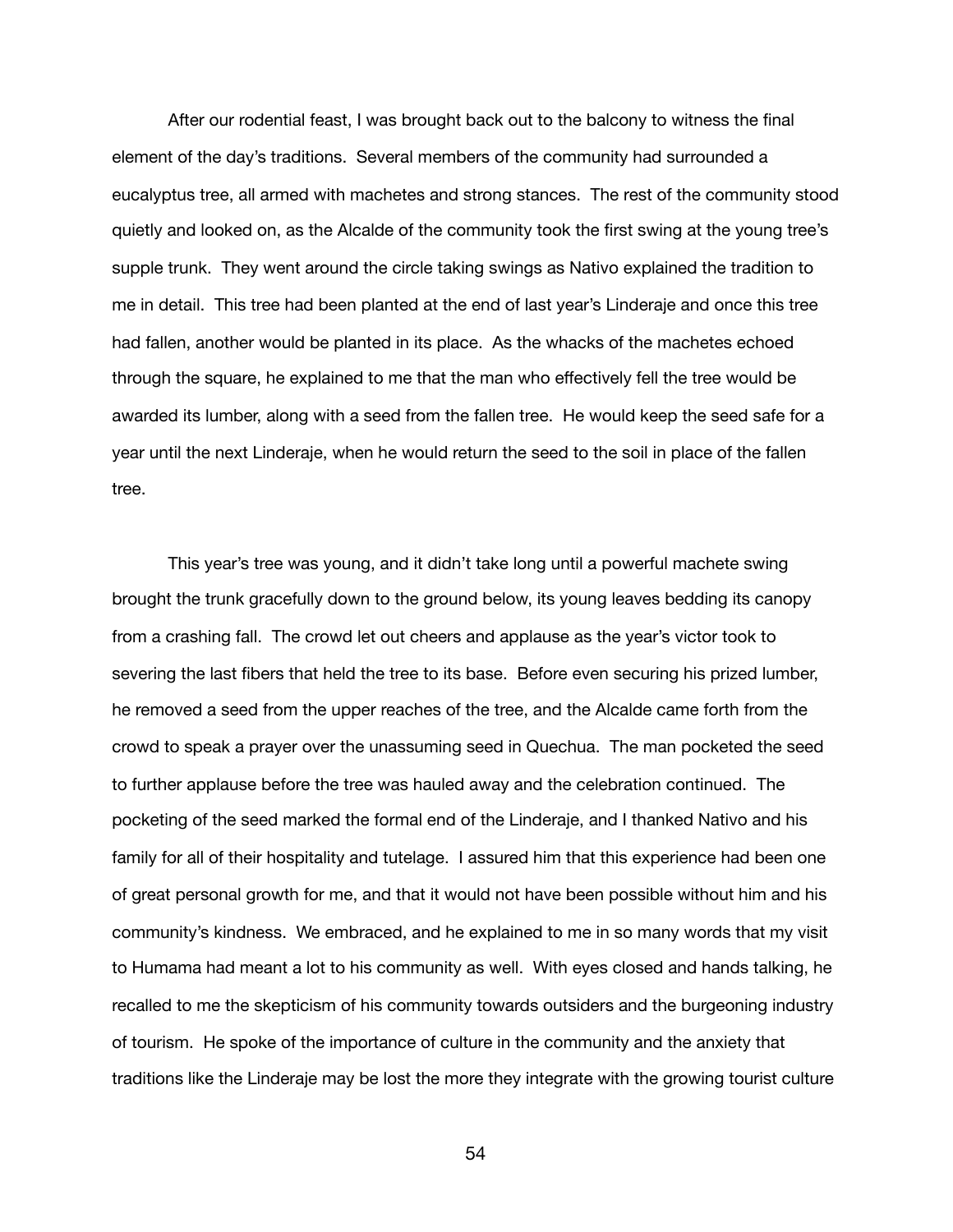of the Sacred Valley. He told me that my genuine curiosity to learn about the nuances and histories of their culture, as well as my willingness to share my own had left an impression on those in the community that I had had a chance to speak with. After another embrace and a promise that we would keep in touch through Franco, I boarded a collective full to bursting with *chicha*-sedated Quecha bound for the city below.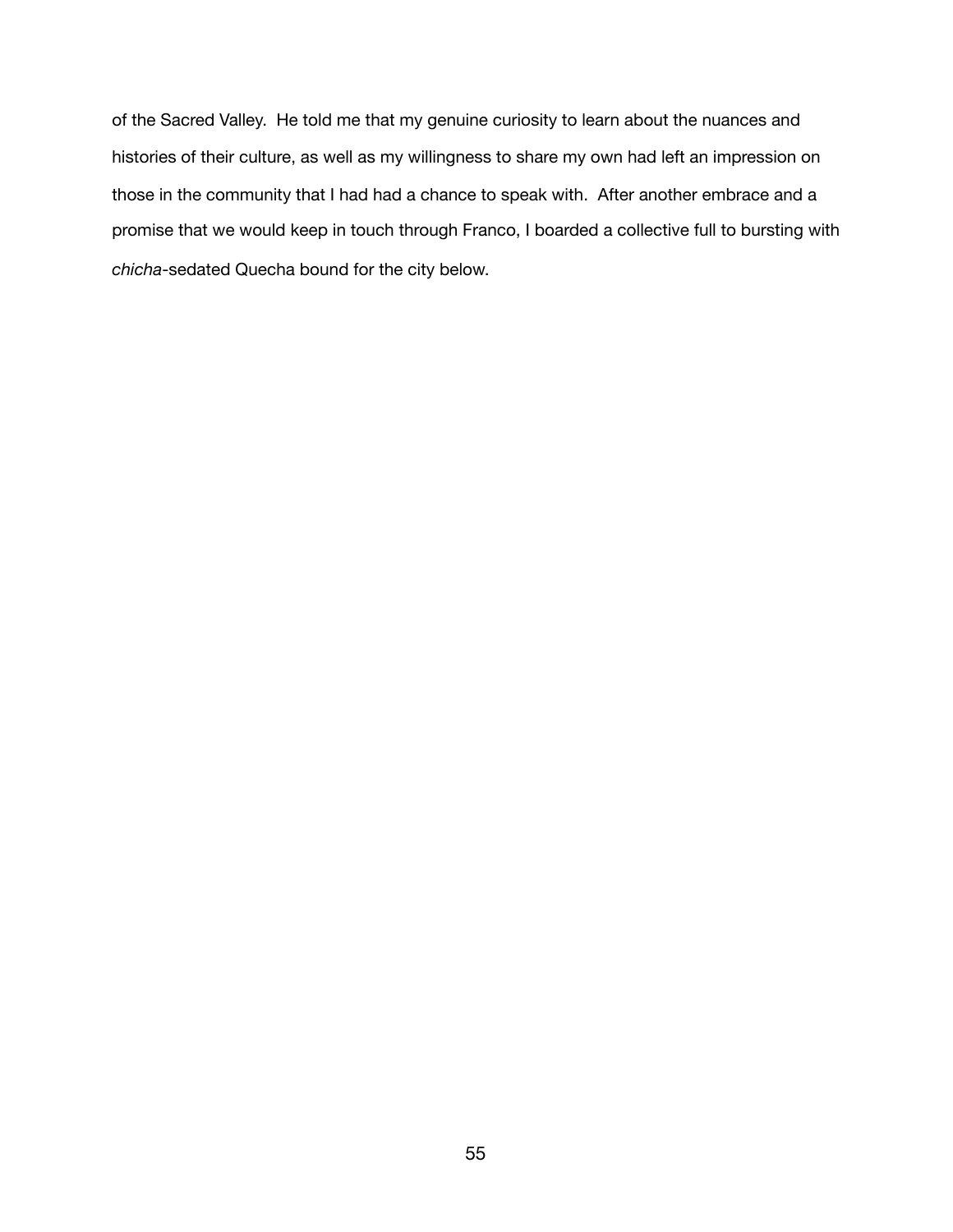### **Ruined Wonders of the New World**

Upon returning to Calca, I packed my things and said goodbye to the two women and cat I had been living with. I was headed to Cuzco to identify some medicinal plants using resources at ECOAN and the nearby university, as well as take one last dip into the gringo trail. My plan to solo hike the Salkantay trey had gone up in smoke after a record breaking mudslide had washed out large sections of the trail, killing 2 women and destroying a crucial bridge along the route. In accordance with this, I scaled back my plans to a morning hike up to the Machu Pichu from the nearby tourist town of Aguas Calientes, and caught a bus from Cuzco to the bustling town the next day.

Arriving in the Aguas Calientes was a jarring experience after my quiet stay in Huama. My bus dropped us at the terminal, and the paved streets and lively town squares were lit up by fluorescent streetlights in the dizzying insomniatic style of a Western city. Market stalls filled any empty crack in the tightly packed settlement, and tourists perusing the vendor's wares clogged the arteries of the alleys running through the city. I stopped at spots along the market, reaching down to feel the woven texture of bracelets, blankets, and ponchos as I went. I had learned to recognize the synthetic fabrics that were common in these tourist markets, and their factory-made fibers flickered like fools gold in my hands. I found a tour group that would handle tickets, lodging, and food leaving the next morning, and begrudgingly offered up my 80 Peruvian Soles to the industry I had developed such a complex relationship with for the last 3 months. I mingled with the international group at the hotel's provided dinner, before retreating to my shared room. I laid in the starchy hotel bed for a while before drifting off to sleep. I was anxious to see the lost city for its position as an archeological marvel, but mostly so that I could leave its western bubble and return to the backroads of the andes in which I had grown comfortable and curious.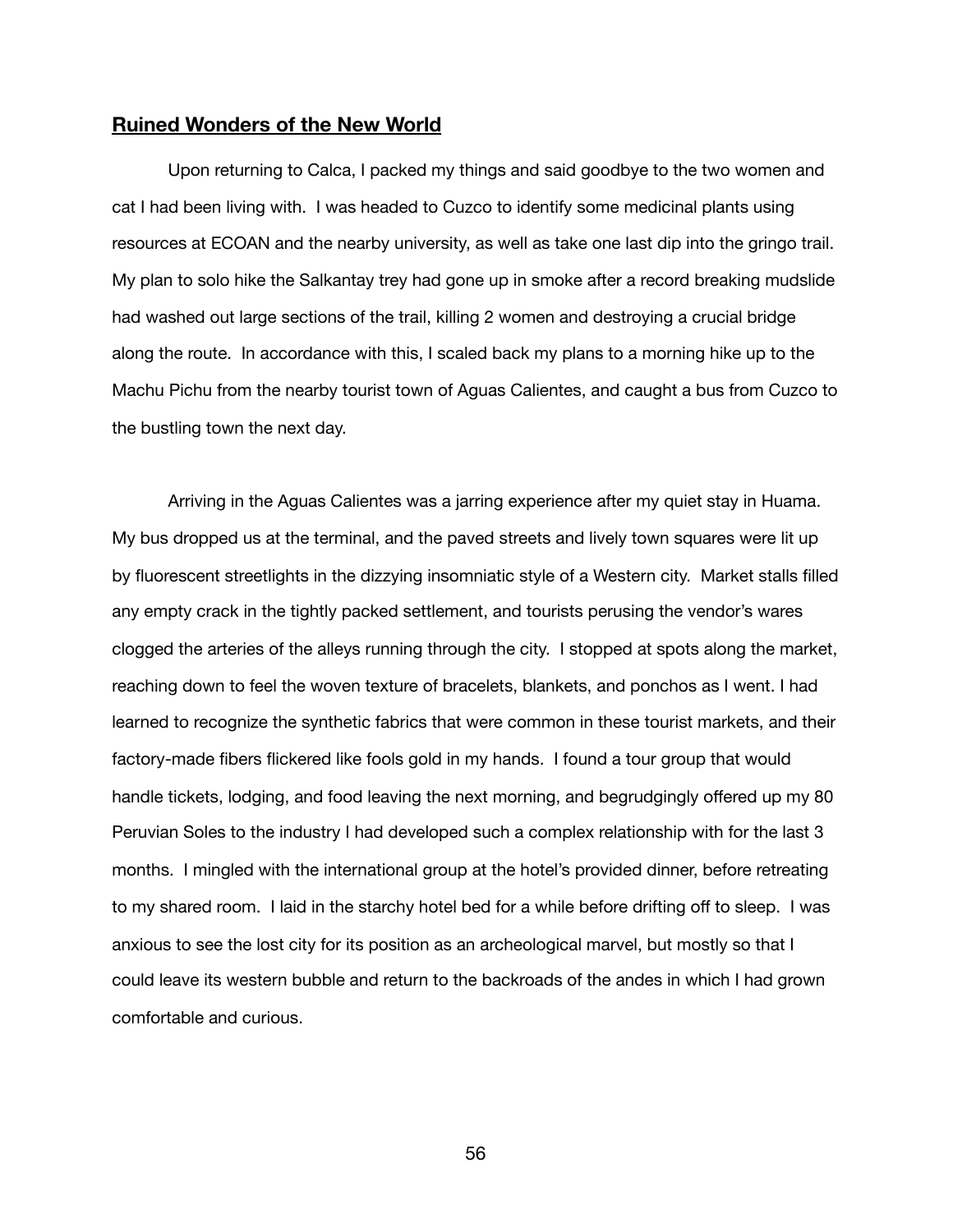We woke before the sun the morning of the hike and ate a simple breakfast of oatmeal and juice before heading toward the gates of the morning trek. Already there was a mass of people waiting to see the wonder of the world. I did not blame them or hold any ill will towards the group of tourist for their participation in the industry. I recognize that I was given a unique opportunity to connect with the culture of Peru in a way that very few tourists passing through were privy to. Besides, I was one of them them; waiting in the same line to see the same marvel despite what disruptive forces it may have been funding. When the bell rang and the gates opened we were off like cattle out to pasture. The sleepy crawl gradually picked up speed as our bodies began to move and our blood began to flow. Immediately I could see the difference acclimation makes in an uphill battle. After three months in the sacred valley, my lungs had reached a strength rivaling many of the Quechua who called this land home. During the Linderage just a week before, Franco and I had brought up the rear, falling behind even children as we pushed uphill. As I climbed the thousand step to the lost city of the Inka, I found myself weaving between groups and breaking for air half as often as those around me. Within the first 10 minutes of the hike I had totally lost sight of my group and ended up completing the final sections of the steep hike with a group of French soccer players who would normally far outclass me in athleticism.

We arrived at the ticket center before many of the buses had even made their way up the winding mountain pass. We were some of the first people in line for the Machu Pichu that day. With no one in it, it looked as though it had been abandoned in a hurry. Many of its structures still stood sound and proud, as if waiting for the Inka families who had left them hundreds of years ago to return and continue about their daily lives. As the sun climbed higher, the hordes behind us began to fill the impossible silence of the empty ruins, and soon enough even the loneliest corners of the city were occupied. Watching this process felt like watching the unfolding of the sacred valley's future, and the conflict in me swelled to a fever pitch. Like the valley itself, most of the people who now occupied this sacred city would not stay for long.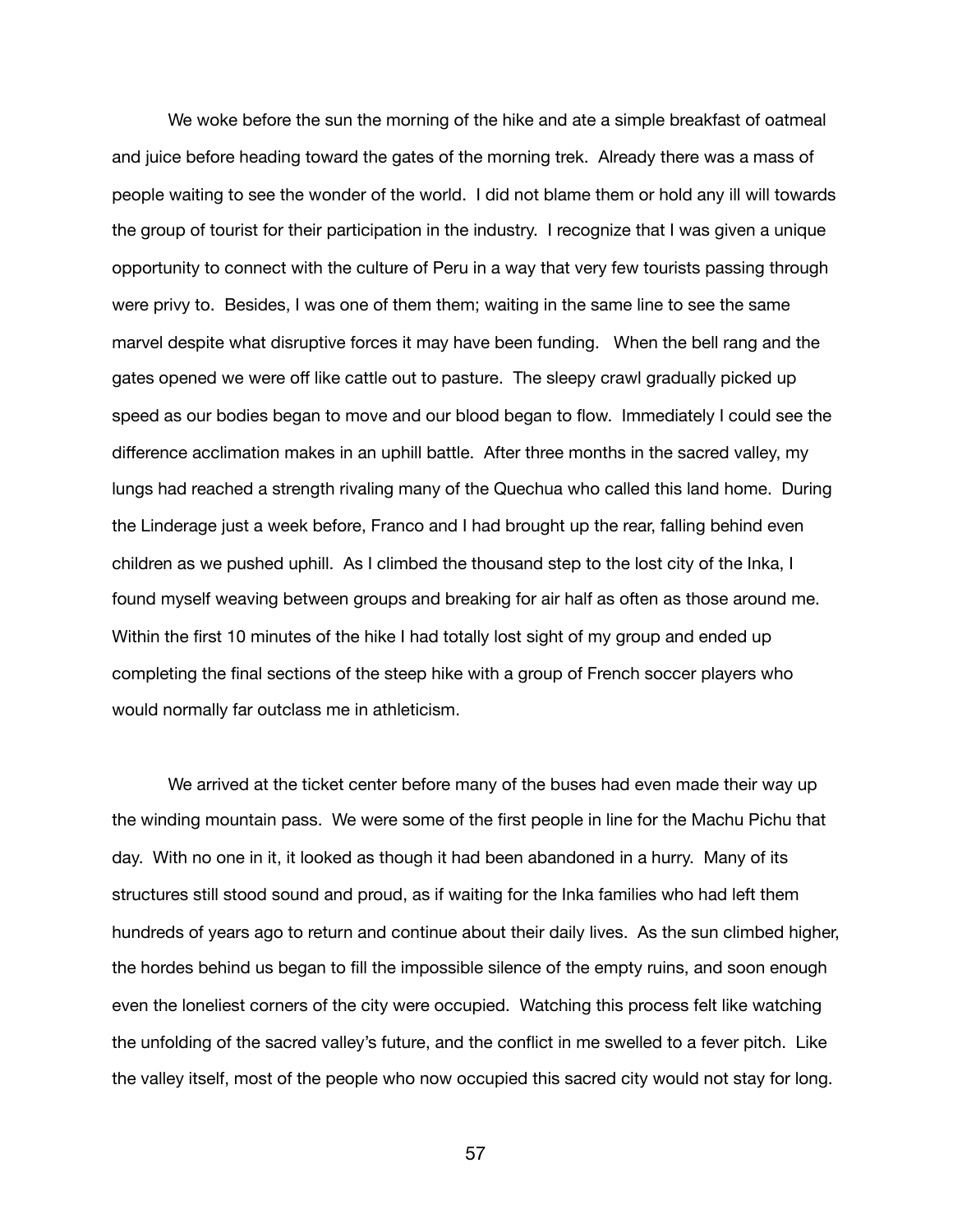They would learn only what their tour guides could fit into their allotted time period, and would leave with souvenirs and memories of a Peru curated to their increasingly Western expectations.

This is not to say the experience would not touch them, and in the context of their time spent shoulder to shoulder with the ancient culture would likely inform their perspective on the timeline of the world outside their own. Still, I couldn't hep but think back to my parting conversation with Nativo in that moment, and how genuine curiosity and openness of experience had created real cultural exchange. Watching the mob of tourists fill the ancient stonework of the lost city, I realized that it was not in the grandeur, but in the small moments between where true connection had taken place for me. I had seen the soul of Huama in the dinners eaten with Nativo's family. I had felt the strength of its community while working the potato fields with its residents. I had experienced the continuation of its culture in the eyes of the children experiencing its traditions for the first time. I knew that witnessing a marvel like Machu Pichu may create respect for an ancient culture as it stands today, but I doubted that it would ever create the understanding for the ethics and way of life that formed the roots from which this culture grew.

I left the lost city with an odd taste in my mouth, and an even stranger feeling in my gut. While I waited for the rest of my group, I wandered through Machu Pichu's eager crowds and found myself in the cafe built for those in my exact situation. Purchasing the cheapest item on the menu in exchange for the cafe's coveted wi-fi password, I sat down at a small table with my slice of apple pie to see what I had missed. Across party lines and all across the globe, it seemed the world was fixated on one thing; a newly discovered illness that had been given the temporary nickname "Corona." The virus had made its claim on Europe and Asia over the last month, and infection reports had been popping up in the the remaining continents within the last week.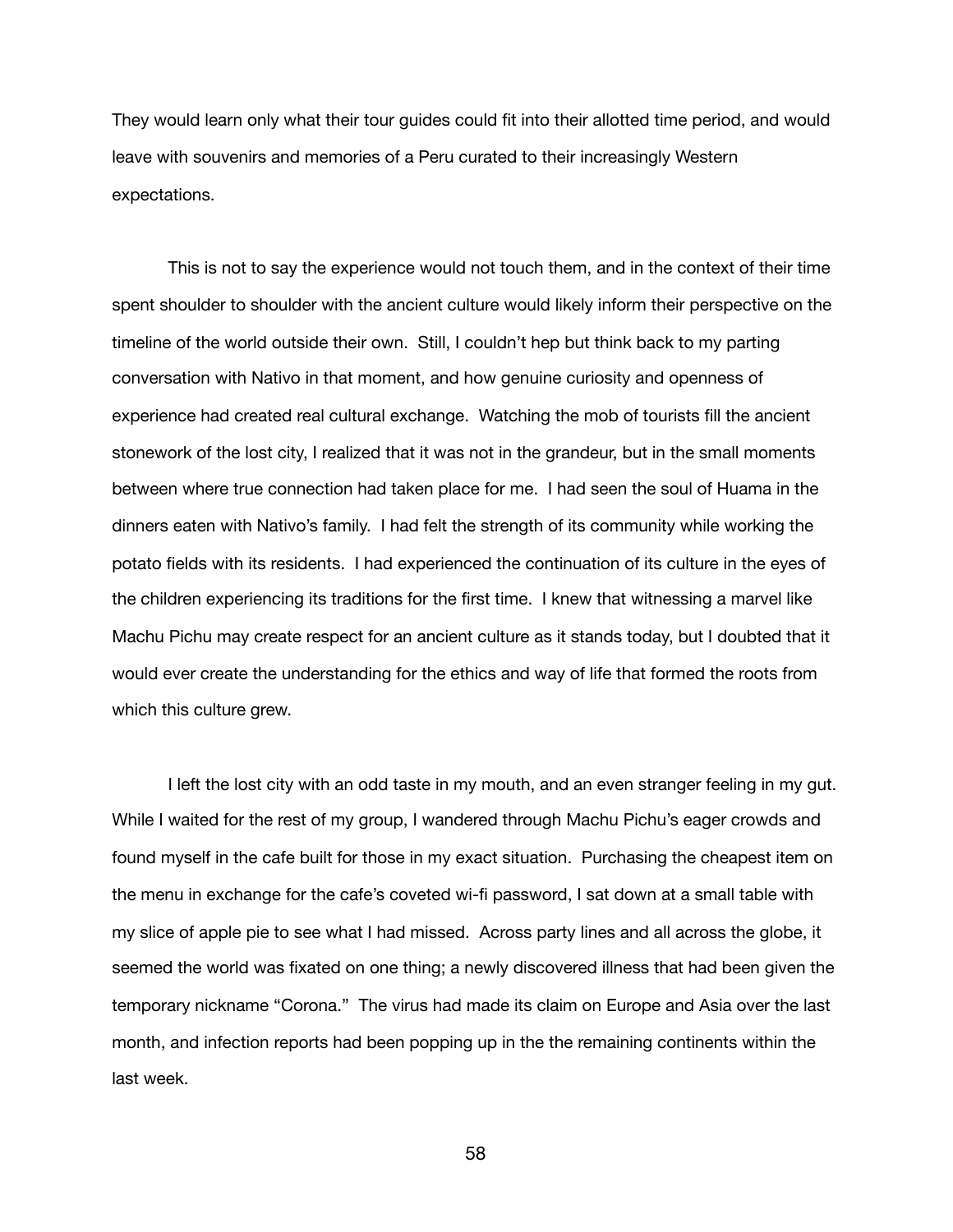The next few weeks went by in a panicked blur as Peru, myself, and the world around us attempted to navigate the unstoppable and cascading crisis' that the covid pandemic created. I was able to make my way back to the country's capital city of Lima in a feeble attempt to return home before international borders closed in all directions and I found myself trapped in this foreign land. The industrialized city of Lima is practically incomparable to Cuzco and its antiquated ways of life, and the sense of impending doom, global confusion, and unfamiliarity only accentuated the experience. The city had entered a state of martial law as armed military personnel patrolled the streets, searching for any unauthorized tourists or civilians who broke curfew or lockdown protocol. More than once I was stopped by these roving military gangs, and can vividly recall being cornered by a group of military police with AR-15s while going for a run to clear my head. The leading military personnel threatened me with jail and deportation, to which I responded that in my current situation I would welcome deportation; Being out on his streets was not my choice and I wanted more than anything to return home. This must have elicited some form of sympathy in the soldiers, and they let me go under the contract that I would return to me lockdown location immediately.

My lockdown location was an Airbnb that myself and a group of six international strangers had rented after being ousted from the hostel where had booked rooms in during the early days of this strange new world. We remained in the cramped space until one by one the rental's residents were saved by their countries of origin. The German went first, spending only a few days in this hostage state. She was followed by one Canadian and then another, while the rest of us checked our emails feverishly for similar news. The Australian was one of the last to go, as all of the Australian airlines went bankrupt within the first two weeks of the global lockdown. His country and its people banded together to charter private flights back to their motherland, and still we Americans remained.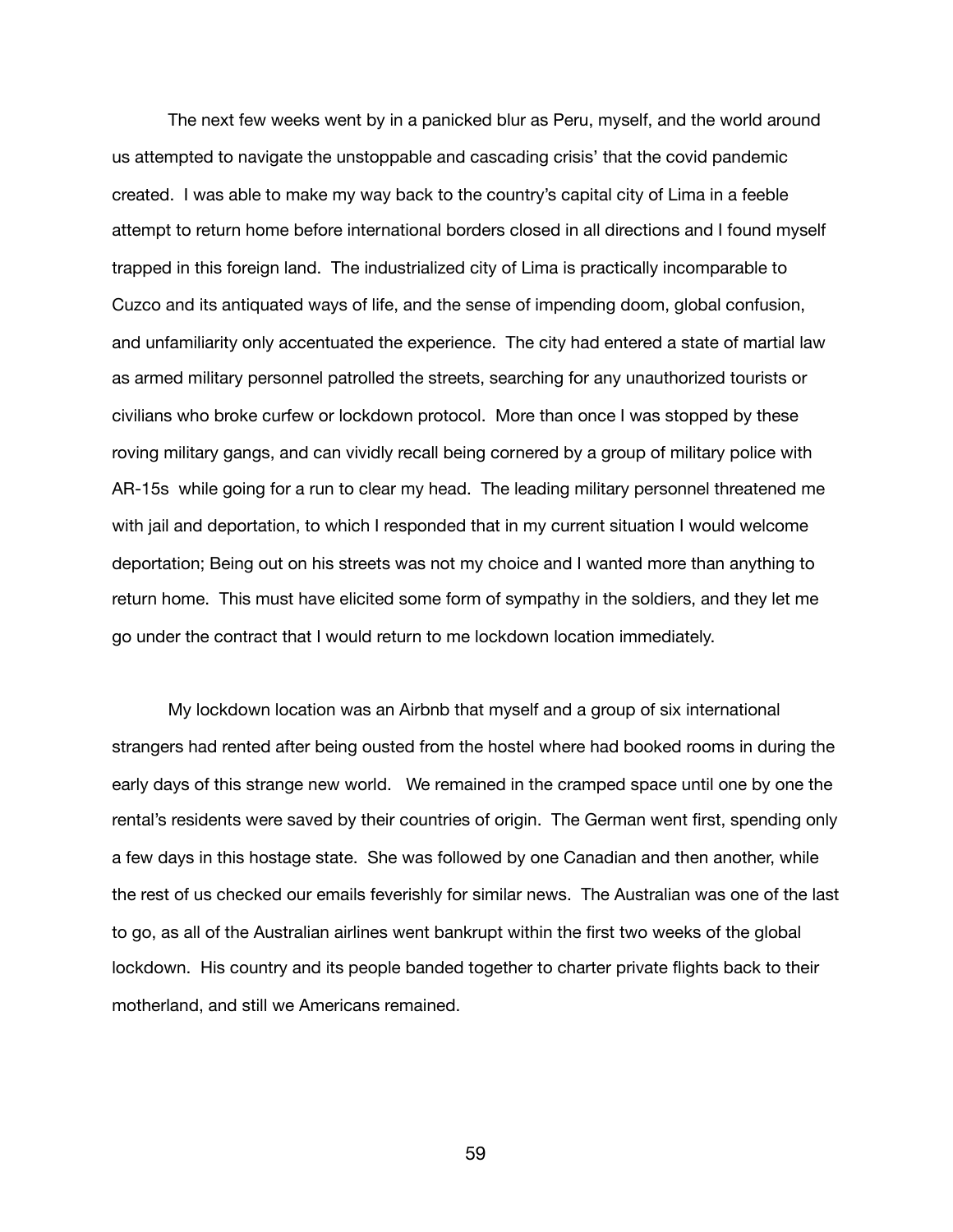After two weeks had passed, myself and a man my age from North Dakota came to the realization that our country was not coming for us. Breaking every lockdown restriction in place, we decided our only hope was to make it to the U.S. embassy nearly 8 miles away. We left under the cover of night and did our best to keep to the alleys and tightly packed residential areas of Lima. Our progress was slow and indirect, with our large backpacks full of travelers gear doing little to help our progress or stealth. When we did eventually arrive at the embassy, we found we were not the only ones who had felt abandoned by our government. We joined a line of stranded Americans stretching several blocks through Lima's empty streets. We waited in this line of broken patriots for nearly three days until a stroke of luck saw openings on a morning flight to Miami. A bus from the jungle bound for the flight had lost a tire on its way over the mountains, opening up hundreds of seats to the tired huddled masses groveling in front of the embassy. We said a thankless goodbye to the walls of the brutalist structure we had called home for the last 60 hours, and signed forms holding us accountable for the flight's fees. Even after all we had been through, we would still be footing the bill for our hard earned rescue. I was ecstatic to be escaping Peru, but I can't say I was thrilled to be returning to America. We were corralled in a lead-legged shuffle to a military base, in which we were processed and identified for 4 hours before eventually boarding our flight home.

Sitting in the meager seats of the flight I had waited so long to board, I felt an immediate wave of relief wash over me. Hiding behind that feeling, however were a million others, none nearly as gentle or easy to define. My life for the last three weeks had been defined by survival and purpose; I had to get home and couldn't allow myself to lose momentum until that goal was achieved. By the time our savior flight let Peruvian soil, this survival instinct disengaged, and in a surreal finale to my months in Peru I wept for the world to see. My project was over, and had come to a close before I could answer any of the questions that drove it. The world I knew was gone, and even after just three weeks I knew this virus had killed any sense of normalcy I had grown accustomed to for better or for worse. I was finally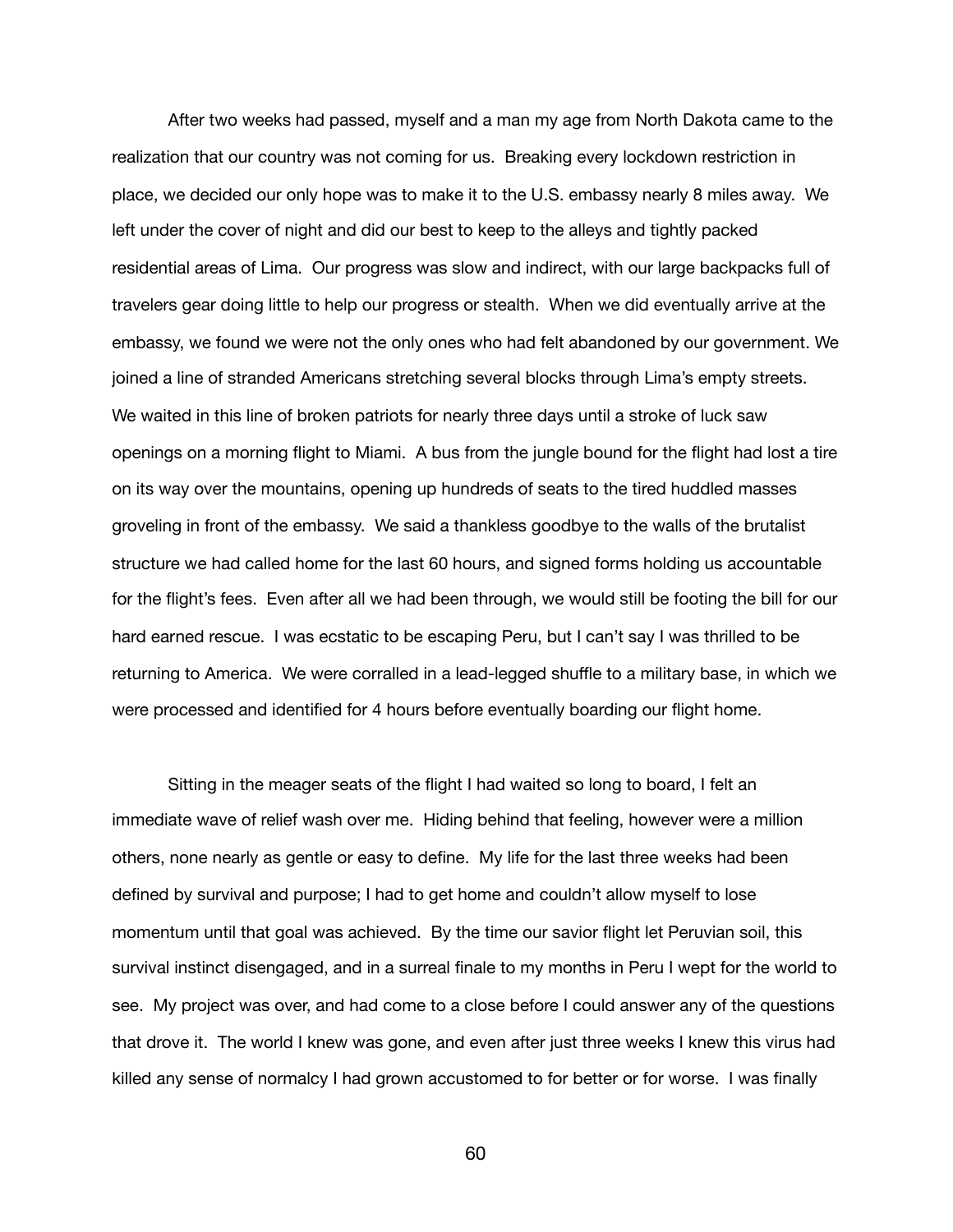coming home, but would return to a shell of a world with no prospects for housing, employment, or purpose on the horizon. With tired eyes and new levels of disgust at my home nation, I dragged my defeated spirit once again back to D.C.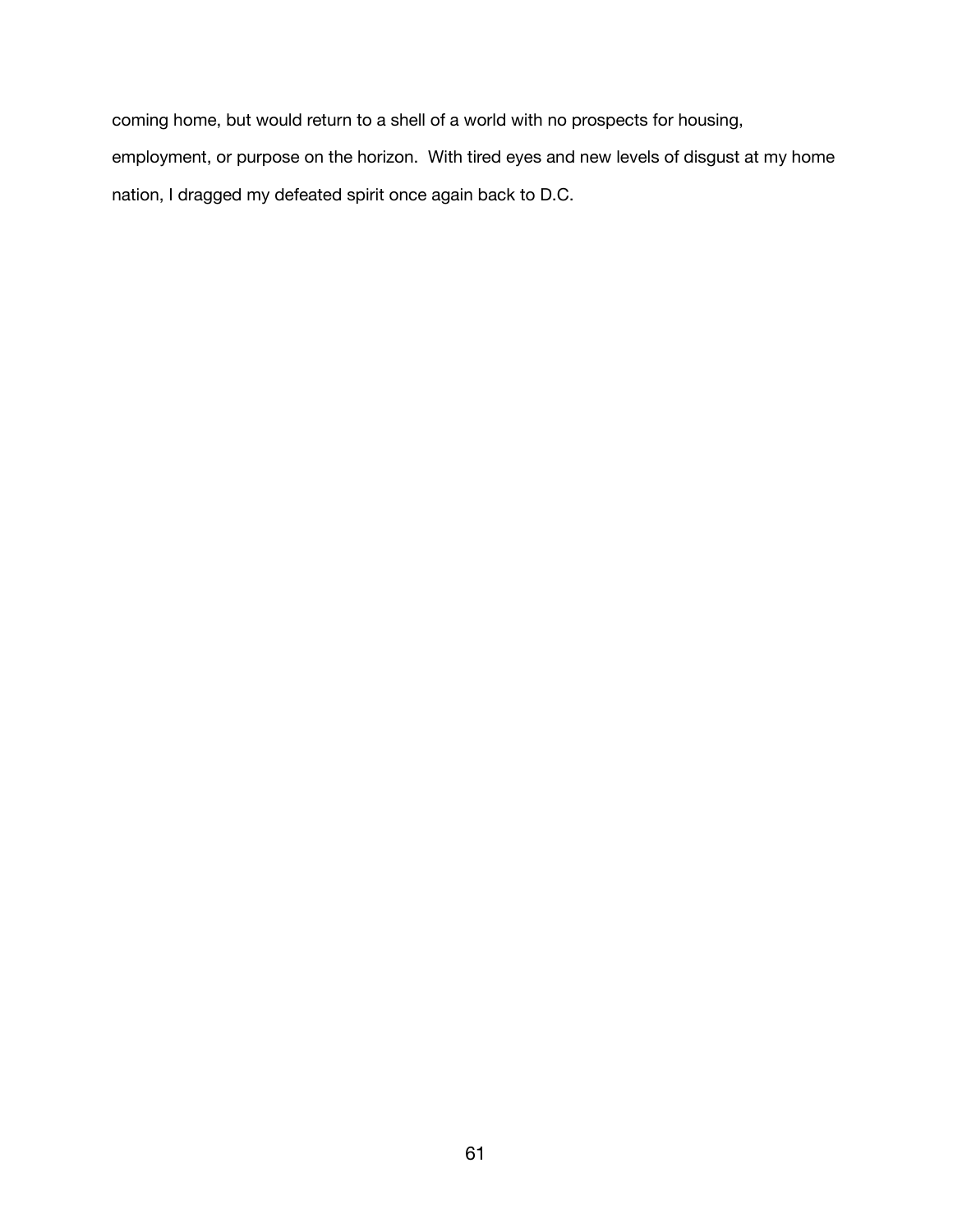# **Hiraeth**

My time back home settled into an unsettling routine of confusion and dread. I had returned to my childhood home and my time in Lima had left a deep scar in me. I often thought about the community I had briefly been a part of in Huama and how a place that relied so heavily on communal interaction would cope with this new world where everyone around you was now potentially a viral time bomb. The news outlets that I had so looked forward to reengaging with just weeks before had become a source of constant anxiety upon my return. Misinformation was rampant in these our end of days, and it quickly became clear that I should take everything written in this state of panic with a grain of salt. My one solace in the void that the world had become was that I was not alone in it. Nearly all of my friends and peers had been rendered unemployed, and their sense of dread and confusion mirrored my own. Given my affinity for the international, I also had several friends who had seen great adventures and passion projects cuts short, and were left with little to show for their previous bravery in choosing the path less traveled. I spent my days sifting through photos from my trip and getting lost on nearby trails on my borrowed bicycle, but mostly just waiting to see what happened next. I was bored to tears of this cycle of sleeping and wasting time until I could sleep again, but any change to it was nearly always negative.

Everyone was angry, and for a glorious moment, everyone's anger was aimed the same way. People had lost their jobs, their homes and their lives, and the government to whom we submitted so that we could be cared for in return did little to help anyone. Unemployment had hit a record high that rivaled the great depression, yet corporations received a substantially larger bailout than anyone equip to help the millions of Americans who were in real danger. I was disillusioned. I had learned much about the darker sides of my country while in South America, and how it had used and manipulated much of the world for profit in an outright psychopathic manner. Even in hearing these stories directly from the mouths of the Venezuelans, Chileans, Cubans, Brazilians, and many more directly effected by them, I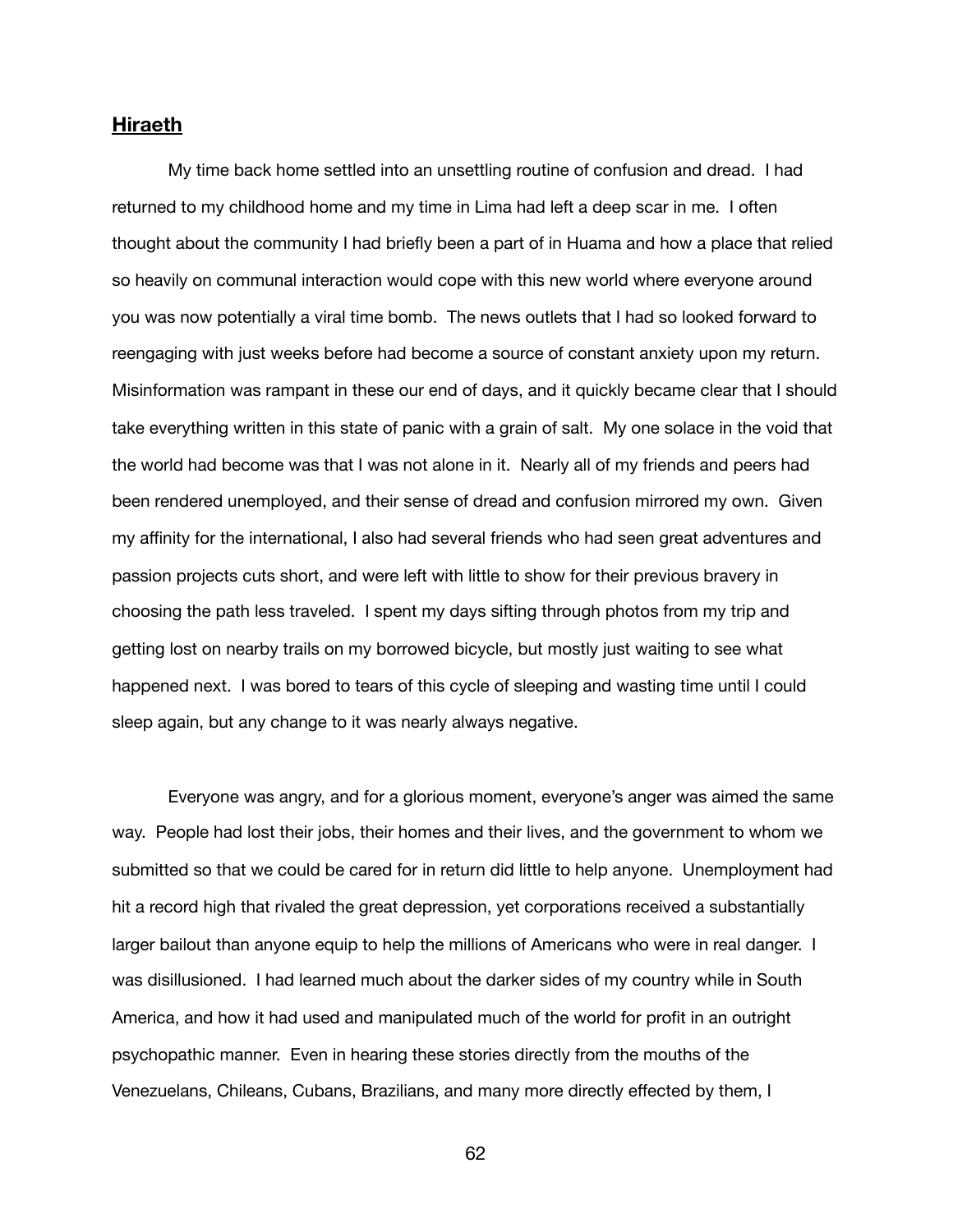somehow believed that the barrel of America's insanity would never be pointed at me. And then I was left to fend for myself in a foreign city while the world crumbled around me. And then George Floyd was murdered by the law in broad daylight.

George Floyd's death and the violent video that it produced sent shockwaves around the world. Civil unrest had been visibly mounting for months since the beginning of the Covid pandemic, and the killing was a breaking point for many Americans. Black people were murdered by the police often in my country, and I had learned from a young age that they were not on my side. As an entire nation lost their homes, jobs, and livelihoods, they learned the hard lesson that the police force and the government positioned behind it were not on their side either. Within a week, riots had erupted in every major city across this great nation, and for a brief moment, covid took a secondary position to the nationwide outrage. Visceral images of tear gas, screaming civilians, and burning structures broke the monotony of the covid protocol updates that had recently dominated media. Even in my disparaging state, I was ready to see change happen however it had to, and I gladly broke quarantine to join the masses of my disillusioned countrymen at the gates of the White House. Growing up in D.C., I had been to the while house countless times. When I arrived at the marble monolith with my two furious friends on our first day of protesting, I was not prepared for what I would see. The iconic image of American liberty had been barricaded a block out with fences 12 feet high. The fences were guarded by police officers armed to the teeth in military grade armor and weaponry. If there had been any doubt regarding the real role of the police force in America, it was dispelled for me that day. The president of the United States had segregated himself from his people with an army between them; and this came at a time of crisis when the people needed him most.

For the next 3 days the protests remained largely peaceful, with flaring clashes coming periodically from both sides. Sometimes the people's side would throw a plastic water bottle,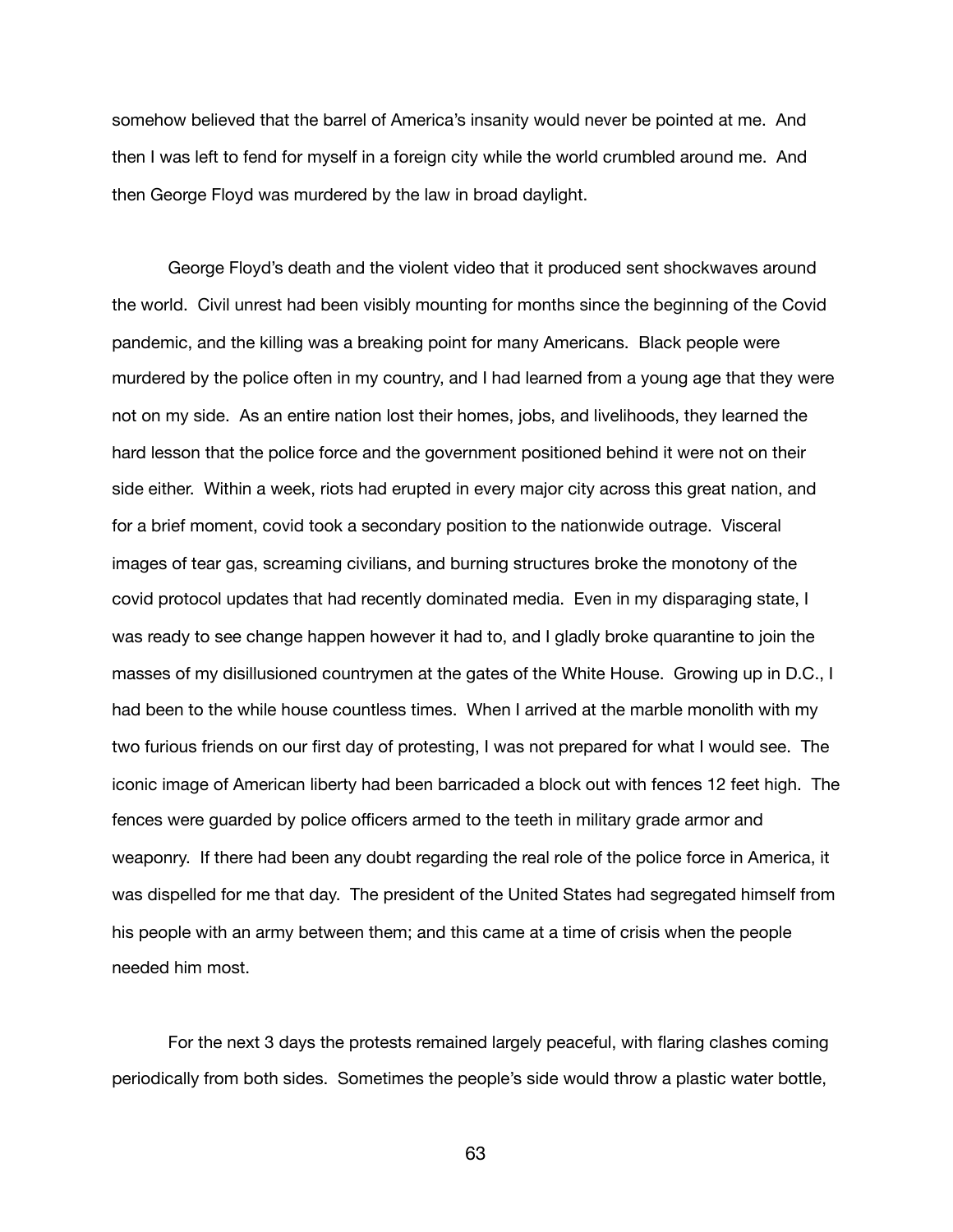and the violence that ensured left the crowd blind and battered. Sometimes an officer would swing a baton at a civilian who was encroaching on their personal space, and the conflict that ensued would end much the same way. During one of these sparks of conflict, the president's militia clashed near the section of the crowd that I occupied. The chaos that ensued felt like a bomb had gone off. Some people fled to the back, while others rushed to the front. The burning mist of pepper spray filled the air above the crowd. The sound of it all was a level of collective fear and hatred that I had not experienced amidst the frenzy of Nicaraguan uprising or the horror of Honduran drive bys. My eyes tinged from the mist and I was knocked in every direction at once by the herd of scattered civilians. The scene was a blur, but through it I can recall clearly the sobs of betrayal and loss, from a girl no older than 14. I watched her twisted face in flashes through the wave of the crowd. She held her hands to her face, and clutched her swelling eye, and cried bitter tears as blood streamed freely down her horrified angelic face.

I retreated to my quarantine and made a vow to take this isolation as far as it would carry me. In the face of global suffering, the dreams of a nations people had been met with brutal violence. My experience at the gates of the White House had shaved away the last shred of hope I had for this world. I stopped going to the protests, I stopped engaging with dissenters and change makers in the media, and I stoped believing that anything real would come from the good will of my friends and countrymen still on the front lines of the failed revolution. I was convinced that there was no tragedy; that the world was operating just as it was meant to and that it simply did not want to be saved. It felt like the bittersweet hand of fate that I ended up back home when I did. I was emotionally hollowed to have lost an opportunity that meant so much to me, but the collective rage of the movements that descended upon my city made me believe for a moment that it was part of a larger plan. Two months into quarantine however, I no longer believed in fate; I no longer believed in anything. With nothing left to fight for, it felt silly to be spending my days amidst such passion and talk of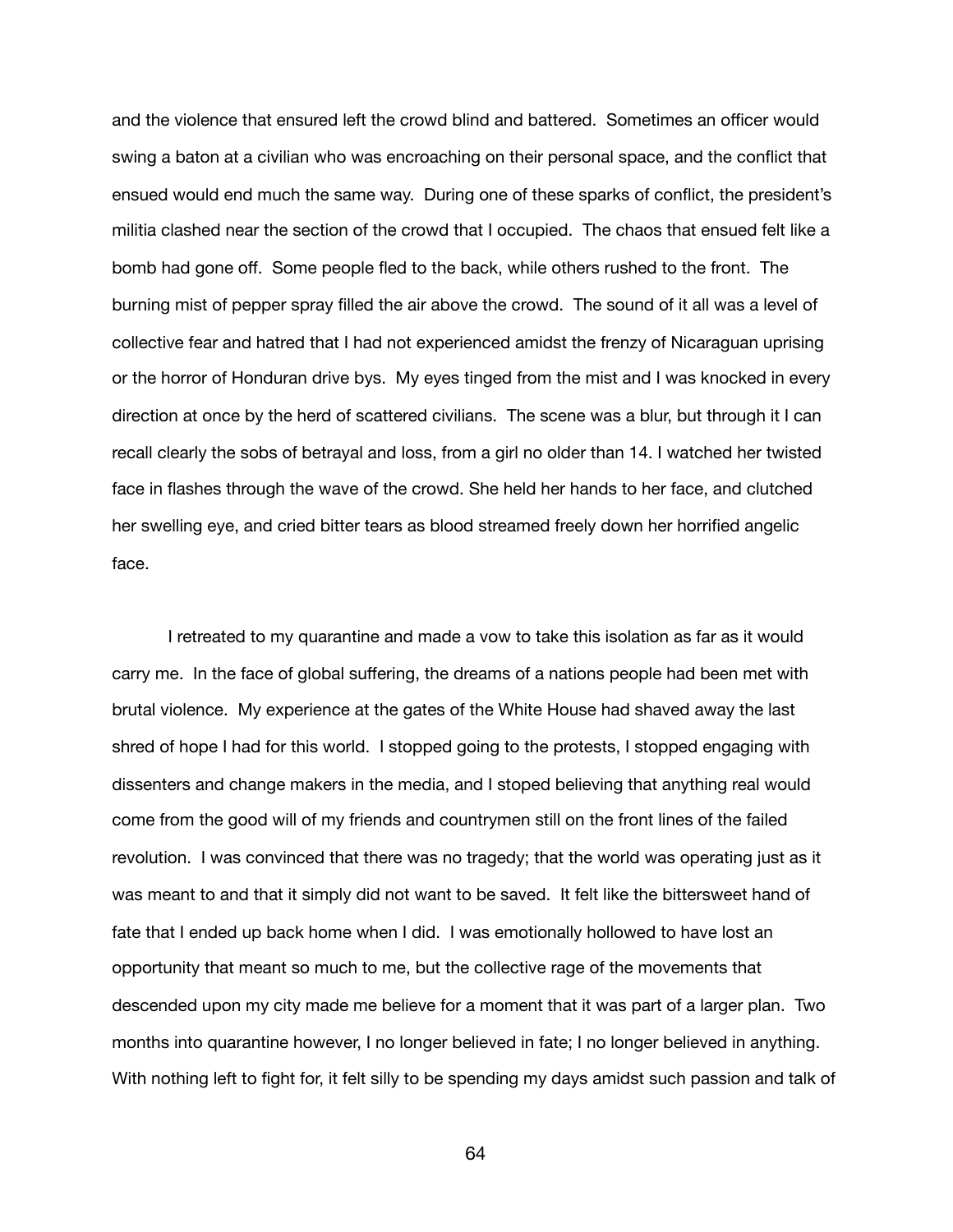change. I enjoyed nature, and began to ride my bike farther and farther from the noise of the city. These rides had once taken me into the wilds of suburbia to keep a safe distance from others in accordance with covid protocol. By the end of my time in D.C., I rode out of the city because I just didn't want to see anyone. Isolation is hard to find in a city of 7 hundred thousand, and it was made even more difficult by the fact that seemingly every resident had taken up cycling in their newfound free time. I needed to get farther away. I needed to leave the city, I needed to leave the passion, I needed to leave every drop of faith I had behind.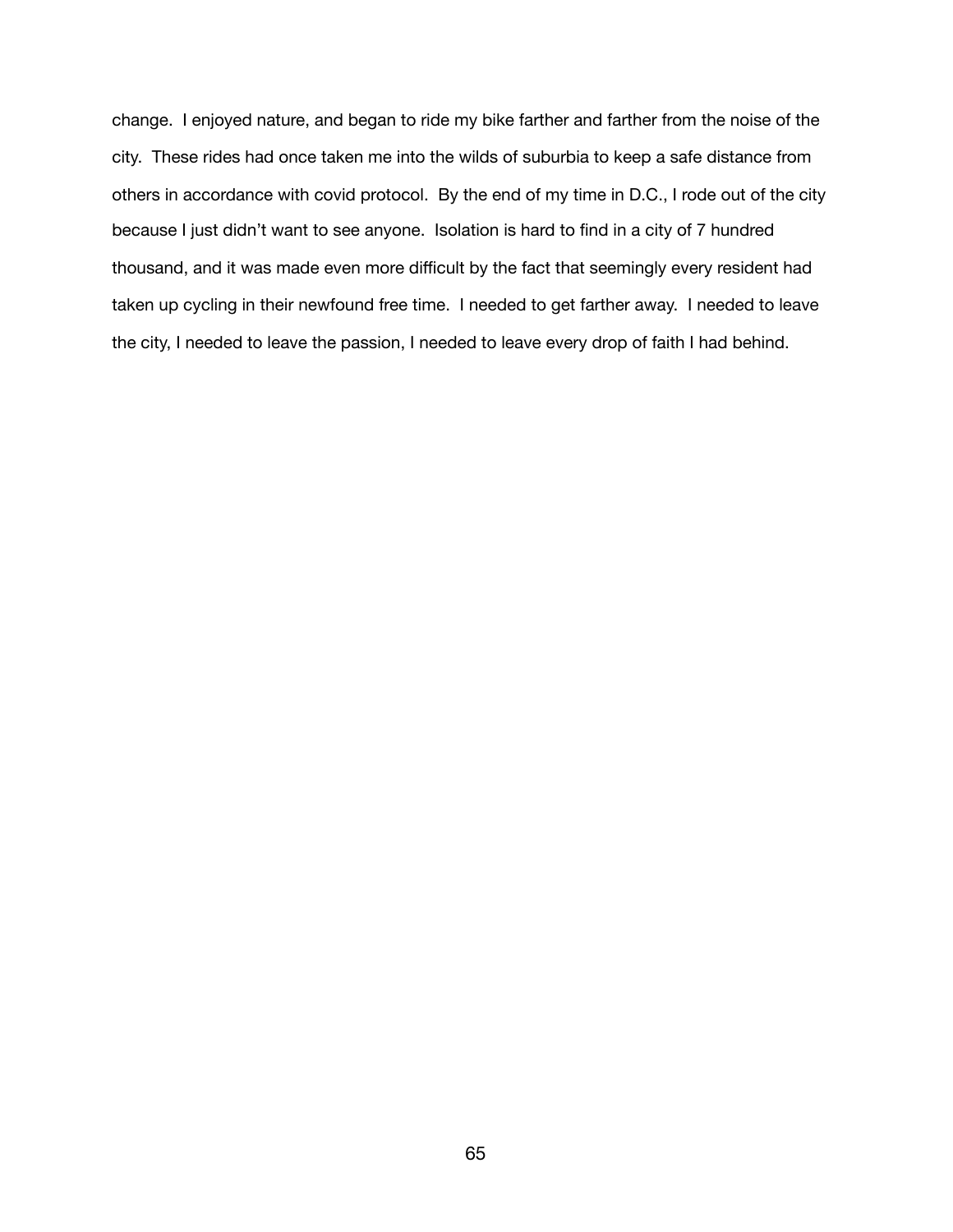# **Summer of the Red Sun**

My time in Colorado was spent in a state of purgatory. I had escaped the sociopolitical turmoil of D.C., but the mask of this nation had been removed and I could not forget its true face. I was living in the town of Avon in the spine of the Rocky Mountains and working as a sustainability intern for the Climate Action Collaborative. I was working on projects to calculate and reduce the carbon emission potential of residents of Colorado's Eagle County, and my ability to work remotely on these projects afforded me ample time to explore the surrounding area in an outdoor, covid-safe manner. The lockdown protocol had become a new normal for myself and those around me, and its state of resting panic seeped even into the tranquility of the remote mountains I inhabited. This global crisis had turned out pretty well for me all things considered. Many of my peers were still unemployed or back to living with their parents, and my new situation in the Rockies afforded me a lot to be grateful for. Still the events of the last three months sat like a poison in my stomach. I could not keep the injustices of this cruel world from darkening my bright days in Colorado. I had experienced firsthand the lack of care this country showed for my life or the life of its people, and patriotic pride was not a cave I could crawl back into. Below my surface I felt anger and betrayal, and no amount of environmentalist community action could change that. My mindset twisted my sustainability work in Avon into a microcosm of the world's disparity. The difference in resources between the wealthy semi-annuals of Colorado and the dedicated Quechua of the Andes who held true ethics of conservation were painfully obvious to me given my recent experience. It felt like lip service, as a big population in the Vail valley lived within the global 1%, making their money from international business, import/export, and the fossil fuel industry. The work I was doing to reduce their commuter carbon footprint felt meager in contrast to the impact of the industries that had made them rich. I felt that I was just another member of their endless serving class, offering them moral absolution with a smile and a silver platter.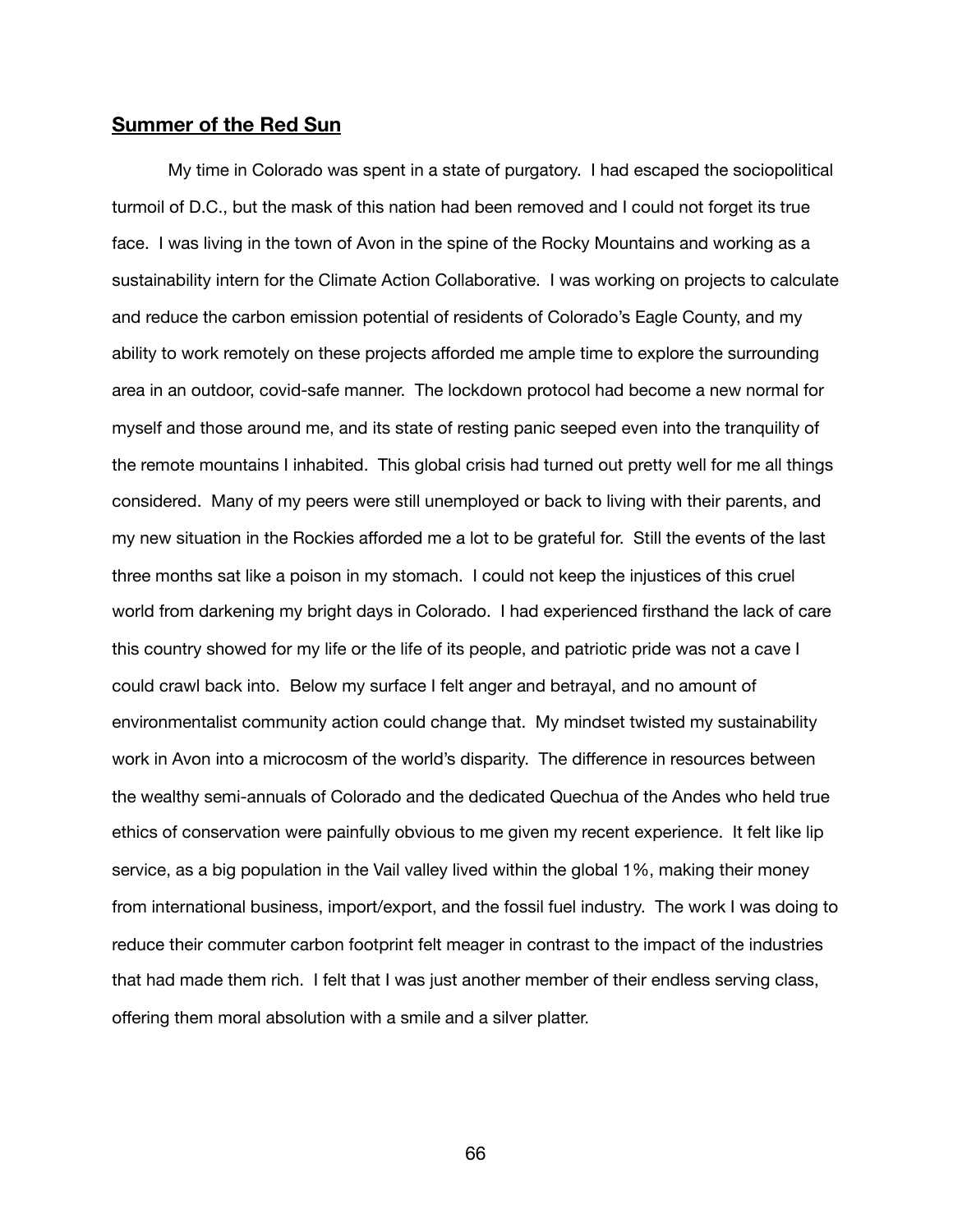I came home from the Collaborative defeated most days. I was housed in one of the workers quarters of a resort hotel in the middle of Vail. Objectively, it far exceeded anywhere I had been living in Peru. I had a room with a mattress, a shower to myself and a kitchen with a stove that I didn't have to light manually. The furnishings were minimalist, including only a couch, a lamp, and a dresser that I had borrowed from a friend in town. The light switch in my living room did not work, and was never meant to. The ceiling above the room was completely blank, with no fixture to circuit itself to the lonely switch on the wall. I often spent my time in my quarters staring out the window. I had a view of the town from the second floor, and could watch the families and groups of tourist wander about the European-style chalet plaza from my elevated perch. From my window, I also had a view into the penthouse floor of the French Cheteau across the way from my room. I couldn't see much of the top floor's great ballroom given the angle, but the one thing I could make out was the chandelier. A vast arrangement of delicate glass hung provocatively from the tallest heights of the hotel. Even on gloomy days the crystalline behemoth could illuminate the far off room in a regal glow, as if those it shone on didn't even have to feel the rain. On those rainy days I sat in my dark room and seethed at the gaudy monstrosity, boiling at its pompous beauty. Try as I might I could not look away from the gross disparity of the two worlds I was mentally coexisting in, and this feeling was further compounded by the devastation covid was causing across the globe. I was furious at the lack of U.S. response to the deadly virus that was spreading like wildfire and taking lives on a cataclysmic scale. More than anything I was furious that the reason behind their lethargy pivoted on the wellbeing of the economy. If I had learned anything from my time in the embassy line in Lima, it was that my life did not matter to the nation I had once trusted to protect and enrich it; and the following year taught me that no one else's did either. This prioritization of economic gain over human life cemented in my mind that we were nothing more than fuel to America's capitalist machine, and that we would continue to be thrown into its roaring flames until it destroyed the entire world.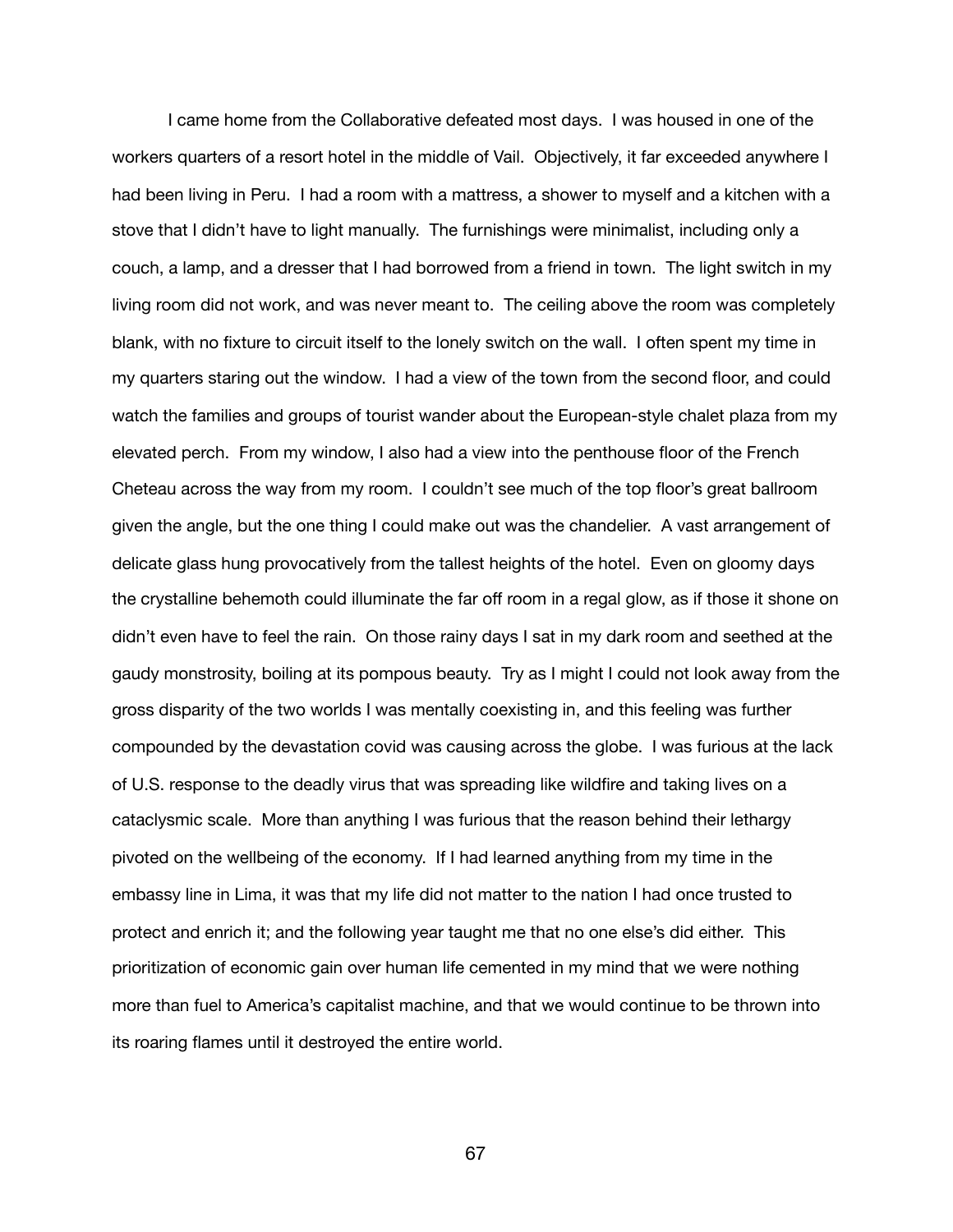During my summer in limbo, I escaped as much as I could to the mountains. My deteriorating mental state had made me sick to the resort that surrounded me. I continued on in my position at the Collaborative, but any drive I had to erect real environmental change was all but extinguished. Vail happened to be surrounded by one of the most beautiful and hallowed stretches of mountains in the country, and I spent all of my free time lost in its forested folds and striking ridges. Despite my brief hiatus in D.C., my body and lungs were still strong from my time in the Andes. I was venturing far from the marked trails of the Vail valley and well outside of my comfort zone. I enjoyed the challenge of the mountains and being away from the exorbitant wealth of the valley, but my time in the wilderness had deeper effects than that. High in the alpine, I often found myself looking over a cascade of mountain peaks as far as I could see, and for all of my anger and bitterness towards the world I could not deny its beauty. I had all but given up hope on humanity, content to watch it eat itself alive if it so chose. In the moments of sublime to which I often escaped during my summer in Colorado, I realized that I could never feel the same way about this planet. I came to the begrudging conclusion that there was no isolationist solution. I knew that these environments were pristine due to lack of human interaction, but also that they would not stay this way. Ecosystems are not closed circuits, they do not follow the lines with which we have arbitrarily vivisected this planet. They are effected by one another at an ever increasing scale that eventually grows to encompass the entire earth. No one could enjoy these places for long if others were left to be polluted. I found truth in these moments of doom and reverence. I came to the realization that to give up on humanity would be to give up on the earth, and that was something I simply could not do.

It was my luck that I rekindled my faith in humanity before the fires began, as faith would often be my only comfort in the coming months. Colorado was experiencing a record breaking drought year, as it had the previous two years before. As summer temperatures swelled and the rivers ran dryer, wildfire began to blossom throughout Colorado and the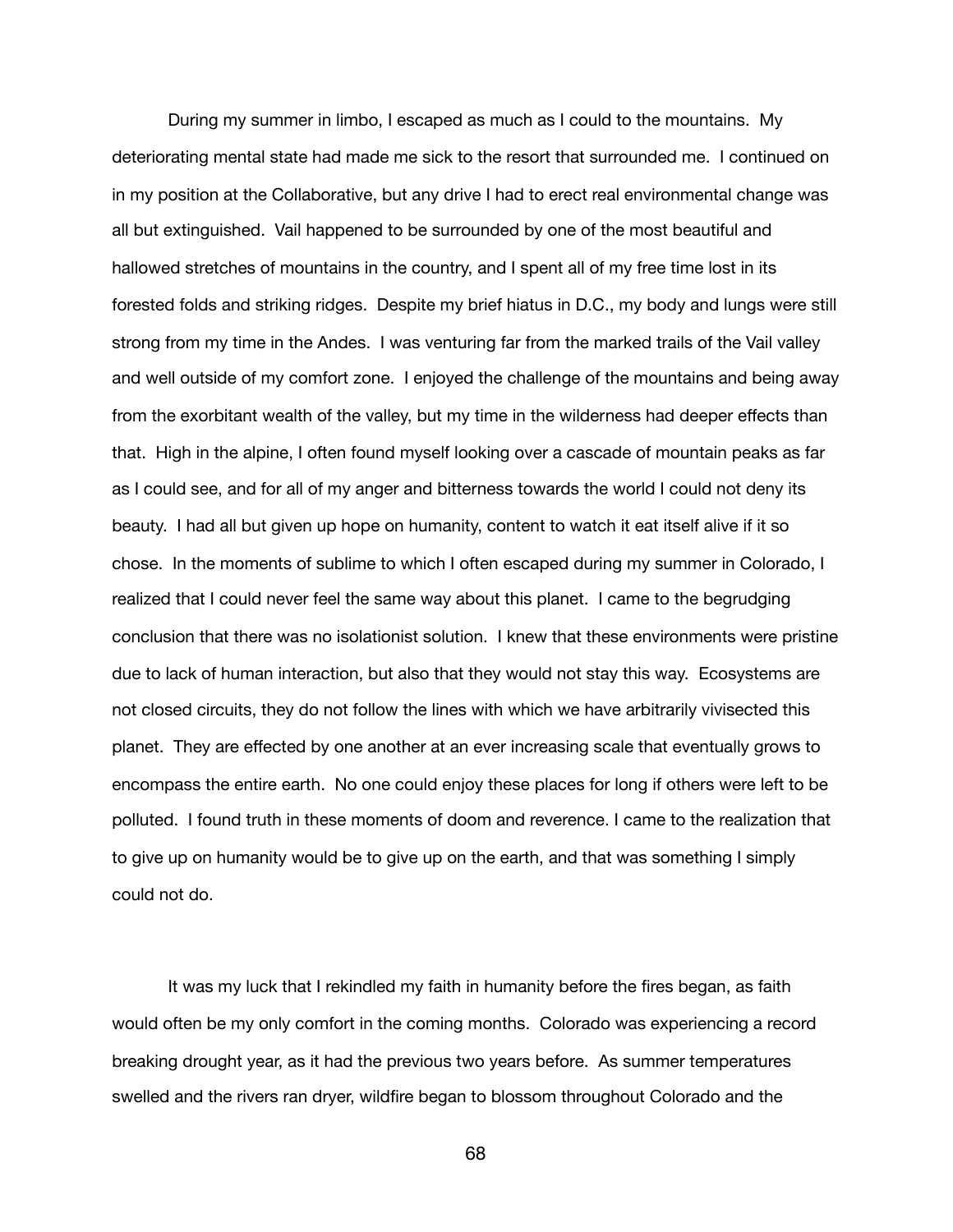Western states. Wildfires are a natural element in the arid climates and dense forests of these places, but the chaos that ensued late that summer was unprecedented even for the area. Whole towns were lost, people were displaced, and millions of acres of forest were reduced to immense burn scars in a few short months. When the fires began around Vail, the resting anxiety that the region felt through the confluence of covid, climate change, and the resulting economic crises was fanned into a full panic. Those who could left, those who had to fled, and the rest of us simply held our breath and hoped for good winds. The air quality plummeted; it was unsafe to recreate outside, and there were days that the smoke blew so thick I could not see the chandelier from my window. Down valley where the fire blazed in the canyon nearby, the eastward winds rained ash on the town of Eagle and its residents for 2 days before evacuations started. Fire crews worked tirelessly to keep the uncontrollable flames from consuming the American West. Skyrocketing covid cases had nearly cut fire response numbers in half, and they struggled to fight the growing disaster. From California to Kansas, smoke filled the air in a heavy blanket. The dismal air quality that summer caused the sun to loose its regular shine and take on an ominous, blood red glow. Looking up at that once blue sky, the apocalyptic glow of the red sun bore a hole through the thick smoke, like a sign from the divine of the end of the world as we knew it.

By the time the smoke cleared, it was undeniable that we were living in a different world. Something had shifted that summer, and it seemed as though the sins of our fathers were coming to bear on us all at once. The need to satiate the global market had kept the pandemic in full swing, the social turmoil that had bubbled below America's thin skin had finally burst forth, and the changing climate had emboldened the destructive forces of nature to a level that could no longer be ignored. Humanity needed to change, and no where was this more poignant than the case of the California wildfires. This trifecta of procrastinated issues had compounded into the most destructive wildfire season that the state had ever seen, and it would bring lasting changes to their treatment of wildfire management. In the days before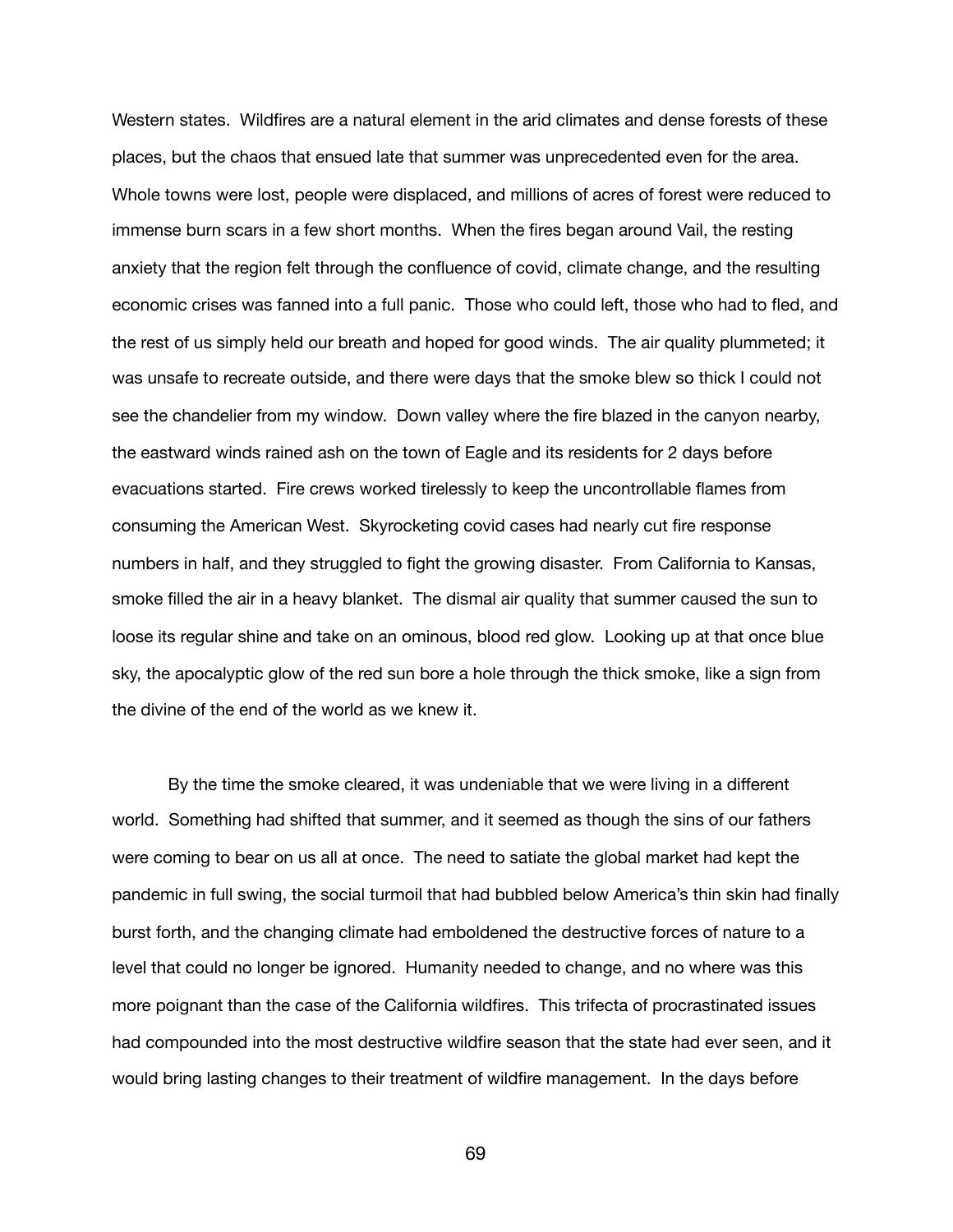Covid, a large part of California's fire force was composed of convict crews, who could gain training and experience in firefighting while they were incarcerated. Because of a loophole in California's legal system however, those released were faced with huge barriers in transferring those skills into employment on non-convict fire crews. In addition to this, California's high incarceration rate put its prisons at an almost constant state of capacity. This led to an inability to follow statewide covid protocols, and an immense rate of the virus among the prisoners by the time the fires started. The California prison system's gross violation of human rights culminated in a decreased wildfire management force when the state needed them most.

Many regions of California are pyrophilic in nature; requiring regular, natural occurring fires to maintain a healthy ecosystem. Despite this natural prevalence of fire in its ecosystem, California's forest service has suppressed any and all fires in the state for over 100 years. This prevents the natural burning of brush and dead trees, causing massive fuel buildups in California's forests, and seemingly endless fuel from which uncontrollable wildfires can feed. This buildup of fuel compounds with the growing issues of desertification and the warming climate in the state, which are both widely considered human-driven issues by the climate science community. As the state experiences annual exponential growth in the destructive force of its fires, a shift is occurring in the management plan of California's fire authorities. At this pivotal crossroads of the future of fire management, the original stewards of the area's ecosystems have been waiting impatiently. Before (and even during) this strict anti-fire regime, the indigenous people of California have been using their knowledge and connection with their ecosystem to utilize fire in a beneficial way.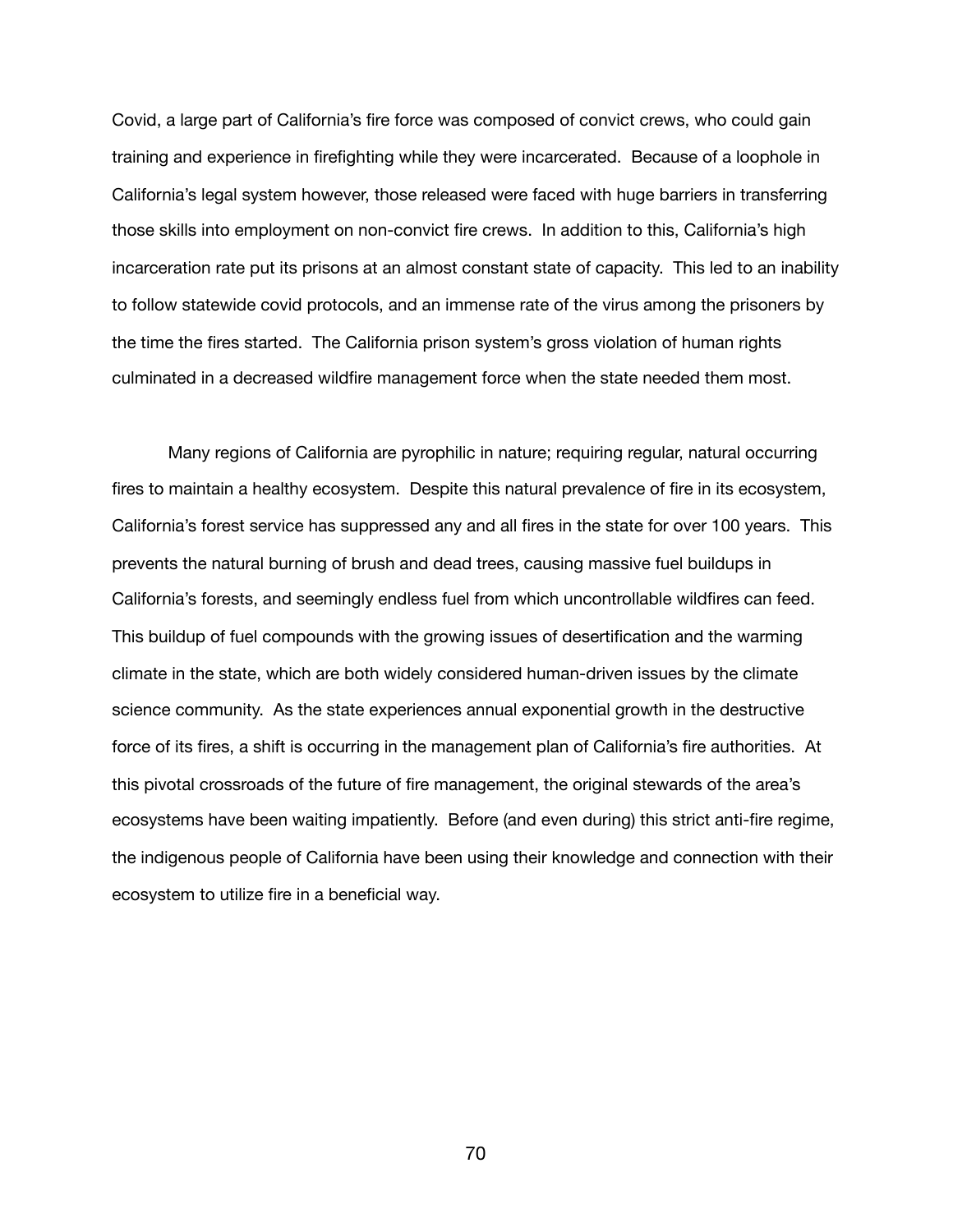# **Good Fire**

For thousands of years before the Spanish made their way to California through Mexico (and for hundreds of years after that) the many native groups of California have harnessed the power of fire as a tool for ecosystemic design. The frequency of fire even on a large and "uncontrolled" scale is natural in the area, and is essential for ecosystem function stretching all the way up into what is now Oregon. Because of this, many plant species that prosper in California have developed adaptations to defend against, recover from, or even benefit from fire. The bark and limb constitution of the iconic California Redwood tree (*Sequoia sempervirens*) has evolved to withstand even the hottest of blazes without damaging its core or canopy. Many shrubs and understory plants have also developed systems of storing nearly all of their nutrients in their roots in order regrow quickly and dominate the forest floor after sweeping brush fires. California pine tree species such as the lodgepole pine (*Pinus contorta*) have even developed serotinous cones, which are sealed with a substance that only melts at extreme temperatures. Only after these cones are exposed to wildfires are they able to release their seeds, dispersing saplings onto the freshly cleared forest floor.

Applying the principal of "good fire," precolombian native groups put fire to their land intentionally. Using a temporal cycle of burning in the wettest seasons, they were able to create a mosaic system of varying stages of forest emergence through the use of fire. This not only allowed them access to a greater array of resources close to their villages, but increased the overall diversity of their ecosystem by encouraging different growth cycles in the same area. In this mosaic of burned forest, Californian natives may have one plot burned recently, which allows for weaving material and bush berries to grow as the primary emergent species. Nearby to that, they might have altered the intensity of a fire in a forested area to clear grasses and understory, leaving only the shade of trees and emerging samplings. This would act as ideal habitat for grazing deer and elk, and provide the village with bountiful hunting ground. In this process of encouraging natural and cultural resources essential for survival they were also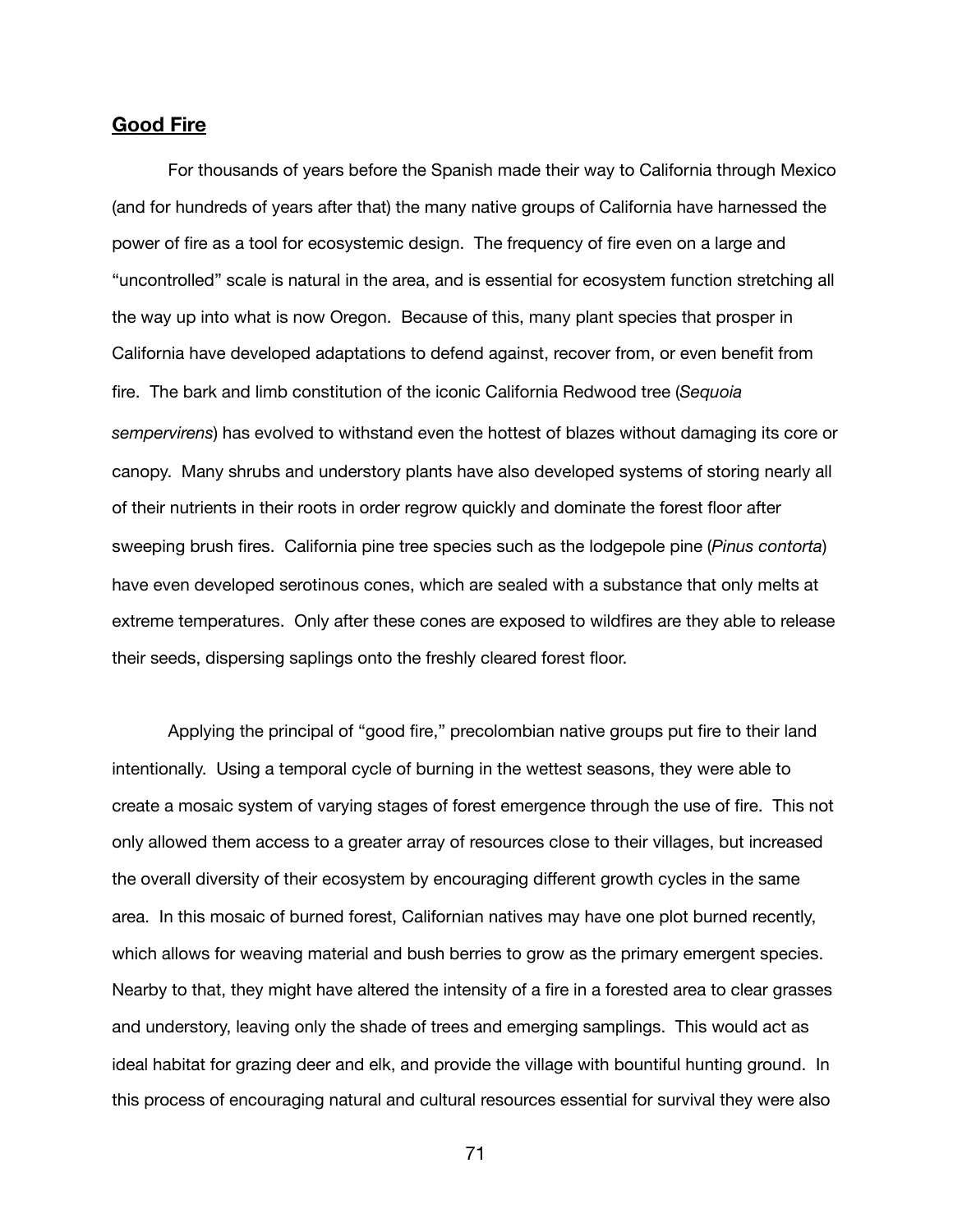accomplishing something of far more spiritual significance; creating a symbiotic relationship with fire and the land that it stewards.

The arrival of Americans to the Western coast of the continent brought with them existential changes in the ways that these natives lived. The white man brought with them a fear of fire that had no place in California's infernal ecosystems. The newcomers did not hold the necessary relationship with the ecosystem, and transplanted thier Western systems of monoculture farming and ranching to the land. From the newcomers' perspective, fire was a destructive force that that threatened their crops, cattle, and agrarian ways of life. The introduction of the Forest Service would see this fear channeled into action, and result in the fire suppression ethic that is now pervasive in the state. This era of suppression not only acted to extinguish the fires that burned throughout the state, but the many cultures that had grown dependent on it. With fire vilified so vehemently, those natives who would seek to use it as a tool were persecuted for the relationship they had with the resource. During an already immensely brutal era of U.S. history, the suppression of fire coopted with the era of marginalization of natives in California. In an attempt to "control fire" the governing bodies of California committed atrocious acts of cultural suppression, including the harsh prohibition of many cultural practices, the kidnaping of native children for the process of forced assimilation, and the violent genocide of native communities throughout California. This continued for multiple generations, as traditions, stewardship ethics, and native lives were lost to the oppressive and thinly-veiled land management regimes. Many submitted to the new American dictatorship, fearing for the lives and safety of their families if they so much as spoke in their native tongues. Luckily, many kept the fire within them, practicing traditions and keeping their culture alive in secret in hopes that they could one day burn again.

As the smoke rose high in the California skies, the day that the California natives had been waiting for finally came. California has experienced an undeniable increase in the severity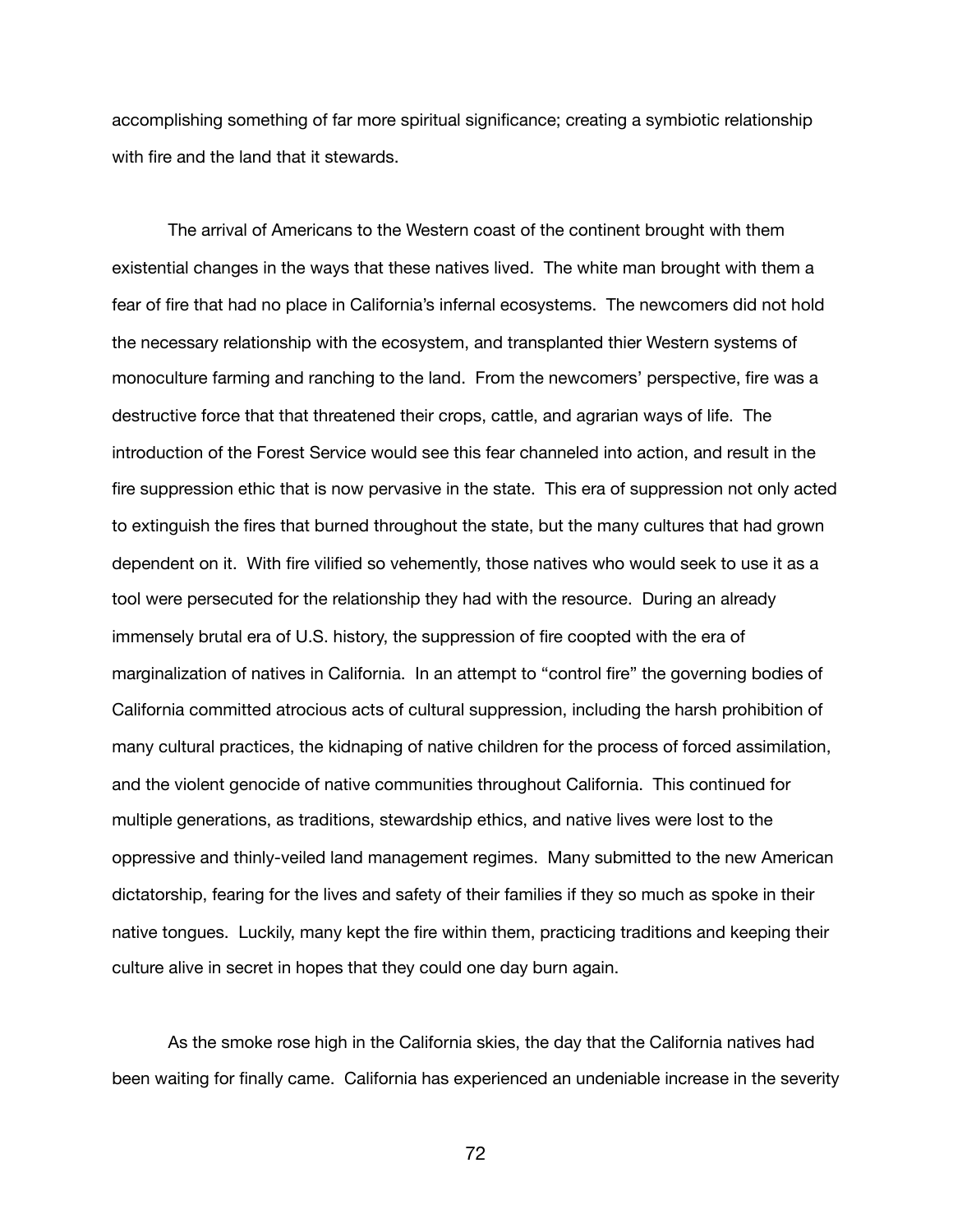and destructive force of its fires for the last 10 years, and amidst the flames its governing bodies have finally began to swallow their pride. California, among other states, have been implementing prescribed burns to reduce fuels during the colder months in attempt to mitigate the intensity of the fires when they come. In more recent years, they have also been seeking the wisdom of the land's original stewards to do this properly. One of the leading partners in this effort is a woman from the Yurok tribe in northern California. Speaking to Margo over the phone, she mentioned more than once the importance of time spent on the land in understanding land management. Her people did not always have the degrees and certifications that the forest service boasted, but in her eyes they had something far more important; a relationship with the land and its processes dating back thousands of years. For this reason she and her cultural fire council are invested in allowing the native people of California to reclaim the practice of cultural burning. We spoke at length during our initial conversation about the concept of traditional ecological knowledge, an endless wealth of generational information ingrained into her tribe's culture at its roots. I thought back to Benigno's farm and its complex polyculture rotation system, and realized that it was likely that his base of knowledge came from the same place; that information learned from a training or textbook was dwarfed by the wisdom that comes from the reliance and reverence of true subsistence on the land.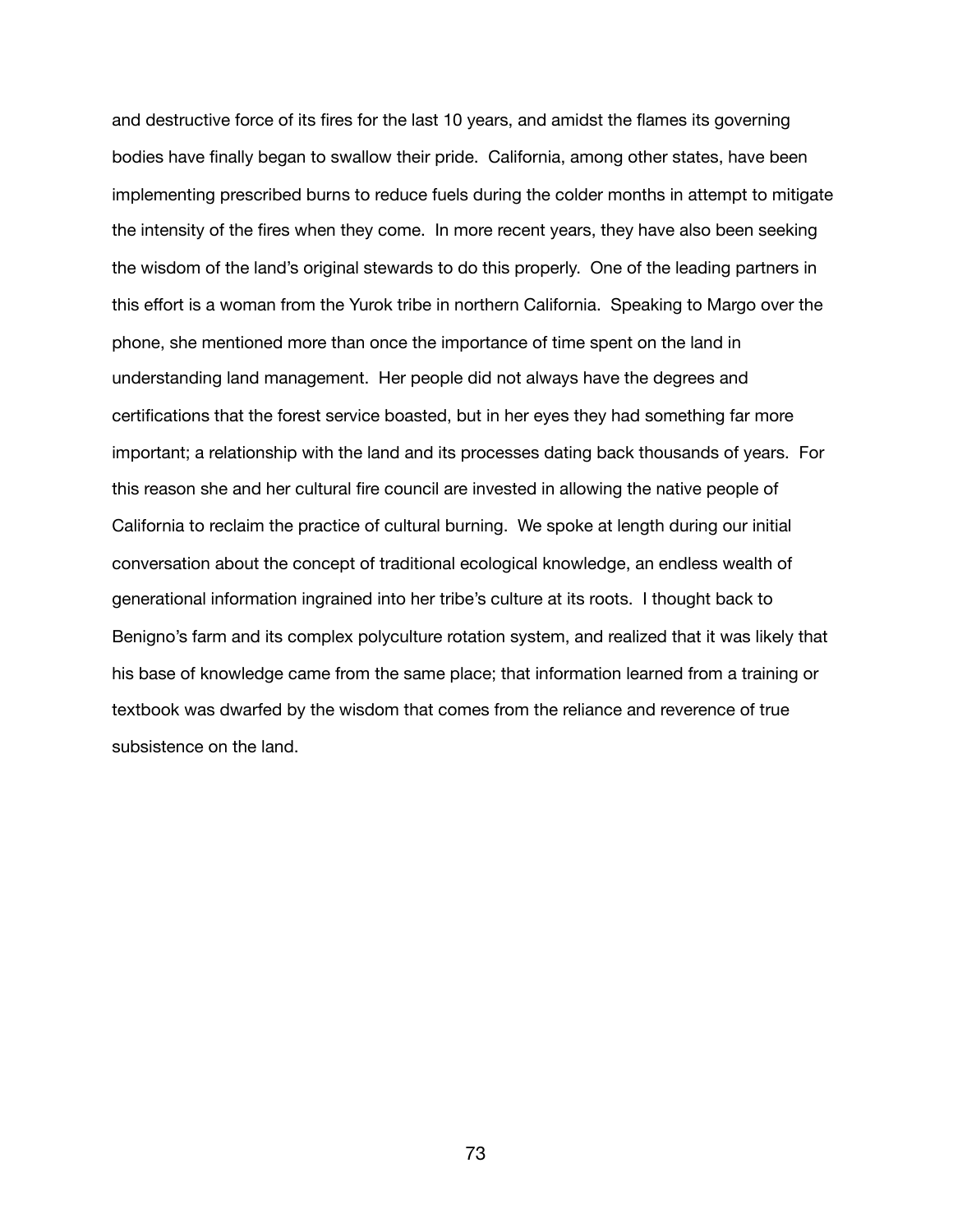# **Tools of Renewal**

I drove the winding backroads from the California coast up the foothills of the Sierra and felt a moment of anxious reminiscence at my journey thus far. It had been over a year since I was forced to flee my positions in Peru and put my pursuits on indefinite hold. As I took the curves that cut through the endless hills, I wondered quietly to myself if I still remembered how to do this. In many ways, my life had moved on from this project. I had moved to a new city and built a life for myself despite the unprecedented nature of the current world, but suddenly I found myself again en route to a remote and unfamiliar place. I was headed to a town called Hoopa, which was the central point between three major Native American communities that sat along the Klamath river. This town was also the location of the Cultural Fire Management Council, with whom I had organized a meeting to learn more about cultural fire in California and its uses in the Yurok and Karuk communities. These two cultural groups had made strides in the work they had done with the California's central fire authorities in the current burgeoning age of collaborative wildfire management.

I camped down by the river, and met with Margo early the next morning. Margo was an incredibly comfortable and charismatic woman who was well used to hosting visitors to her community who were interested in her work. After a brief spot of small talk about the community and my journey to get there, we loaded into her truck and set out to see some burn sites. One of the first things that Margo taught me was why the council burns. We would eventually discuss the how and when, but she made sure to immediately stress the importance of why. The Yurok and Karuk of Hoopa conducted what she defined as cultural burns. This ideology shared many of the same methods used in the prescribed burning that was becoming common among forest service fire crews, but differed greatly in its intention and desired outcome. While fuel reduction and wildfire mitigation was a positive outcome of cultural burning, these were secondary to the primary desire to increase abundance of cultural resources. Most of the burning that is done in and around the community is done for the useful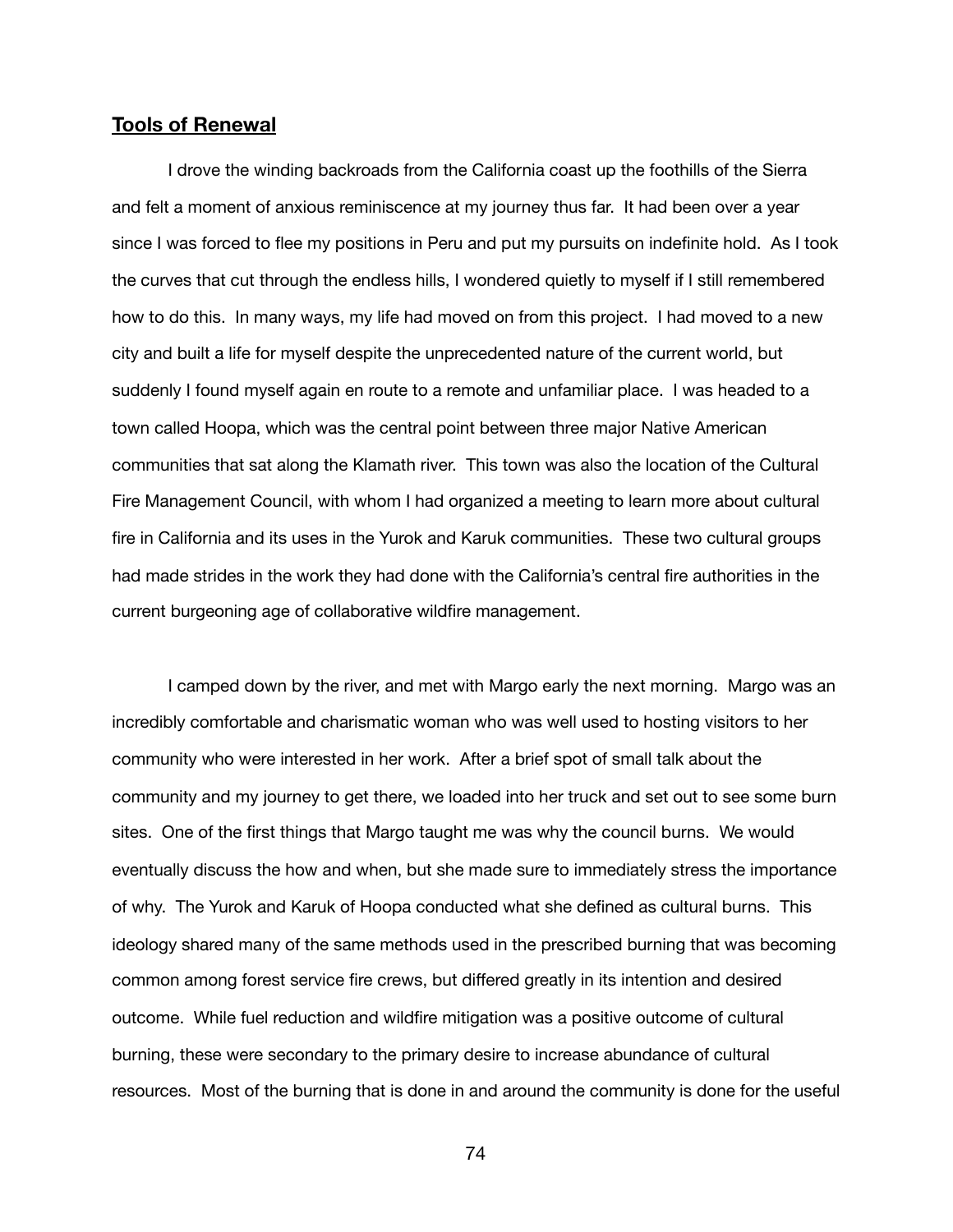abundance of hazel in the community, an essential weaving material for baskets and traditional dress in the community. If left to grow, hazel will grow woody and twisted, which can be used as firewood, but does not allow it its true cultural potential. After a burn, hazel grows long, straight, and flexible; making it a perfect material for weaving. The versatility and widespread use of this natural resource is a large part of why the Cultural Fire Management Council was formed. According to Margo, the years of fire suppression nearly left their community without access to this crucial material, and its disappearance led to severe endangerment of the traditions that surround its use. The council's organization of cultural burns has increased the availability of this and other important resources in the community, ensuring that their place in the culture can prosper along with them.

The idealogical difference between prescribed burning and cultural burning in California has led to dissonance and conflict even in the new frontier of fire management. Hoopa occupies a unique position in this dichotomy that has allowed it to prosper far ahead of other collaborative efforts. Many of the community members in Hoopa are affiliated with fire from a young age, and the use of the tool plays a big role in early environmental education within the community. This lifelong relationship with fire in many cases, has led to an unprecedentedly large percentage of the Klamath river fire authority organizations coming from Native communities in the area. This is not only the case with members of fire crews tasked with fighting fires and conducting prescribed burns, but with the higher ups in the organizations who play a role in effecting policy and fire management regimes. This internal Native influence has eased collaboration between the two entities. In the Klamath valley. This partnership has also led to the popularity of the TREX program in the Hoopa community, which seeks to train those interested in burning for cultural reasons in safe methodologies for the area. This represents huge strides in cultural fire, as the safe training of Native community members not associated with the Forest Service or California Department of Forestry and Fire Protection (CALFIRE) would allow a more community centered approach to fire-based land management.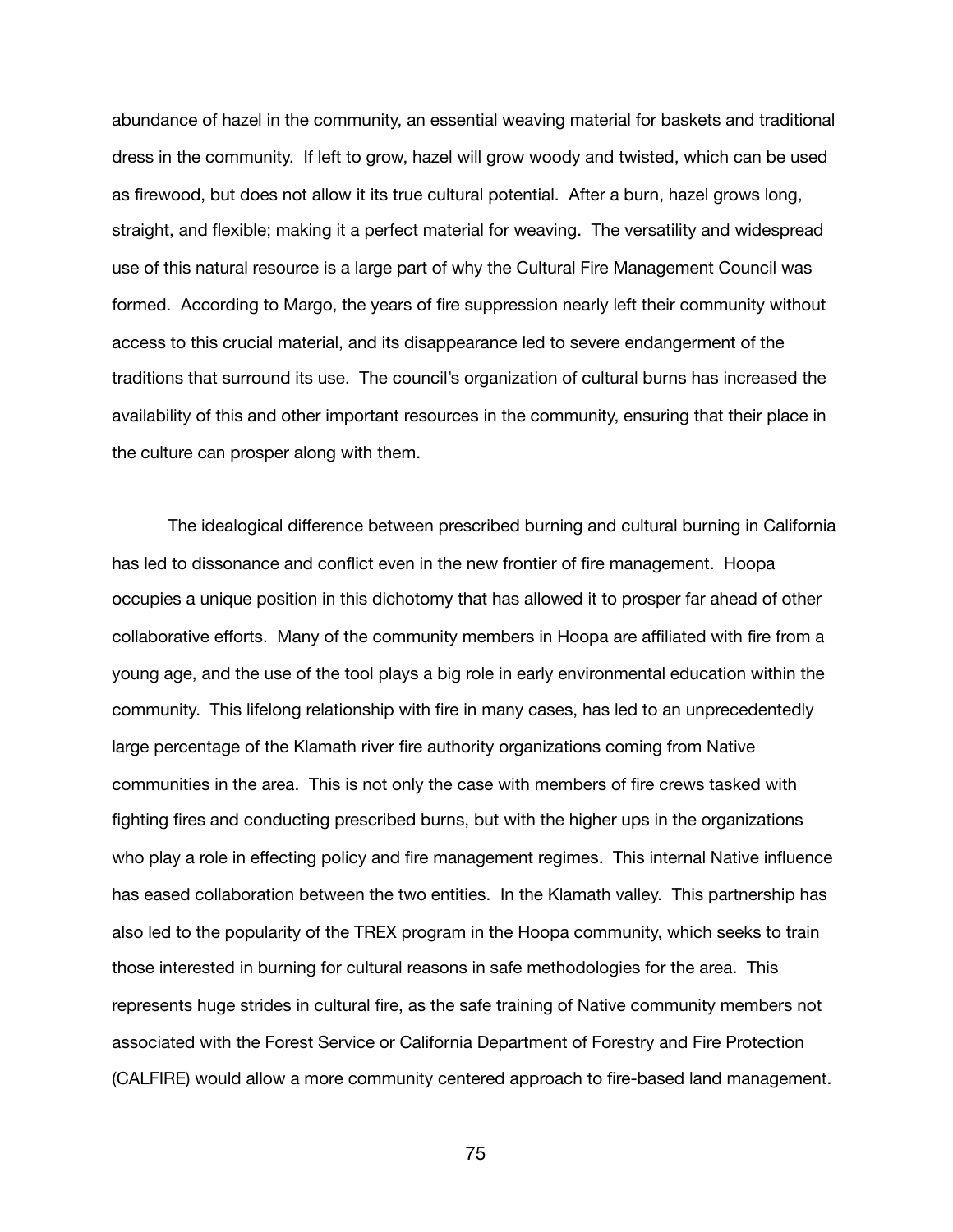After the crisis that resulted from lack of personnel on fire crews the previous summer, this prospect of a bottom-up approach to fuel reduction could mean reduction in costs and damages in responding to the fires of the future. The program also provides important benefits to the community members who choose to partake in it. Allowing more members of the Yurok and Karuk tribe to put fire on the land that they have historically stewarded would see them regain an essential element of their autonomy as land managers in California.

Throughout our tour, Margo and I discussed many things. We ebbed and flowed through topics of fire, land rights, issues of water scarcity, and culture. We drove the council's truck through groves of oak and pine, and the sparse congregation of the taller trees gave the forest a quiet, empty ambiance. Margo assured me that this was the product of seasons of restorative labor, as the community worked tirelessly to return the forests to the way they stood before their tools were suppressed. We drove by an endless tangle of brush and vines, and we stopped to admire the twisting mass of vegetation. Where we stopped, the shrubbery reached nearly as high as the trees, and one could not see anything but the maze of bushes and branches through the scattered trunks of withered oak. This was the forest without fire; a sorry state that much of the Hoopa community (and the state of California) had been reduced to during the century of suppression in the area. Margo described to me that the open groves we had seen on our trip out were cultivated with fire. The tool was used meticulously and intentionally to reduce the overgrowth and allow the forest to breathe. When the forest can do this, it opens up habitat for grazing wildlife, as well as accessibility to foraging humans. In this sense, fire acts as a connecting force for the Yurok people. In these pyrophillic biomes, fire was not just a tool for clearing forest in an efficient way, but a tool for ecosystemic renewal. Through the use of fire on the land, the Yurok were able to revive habitat that had once been lost. They were able to remove invasive species that had overgrown their forests and allow the fire-adapted native plants to prosper. The Yurok's use of fire was even able to bring more water to the surrounding ecosystem, removing the ground cover plants that would drink all of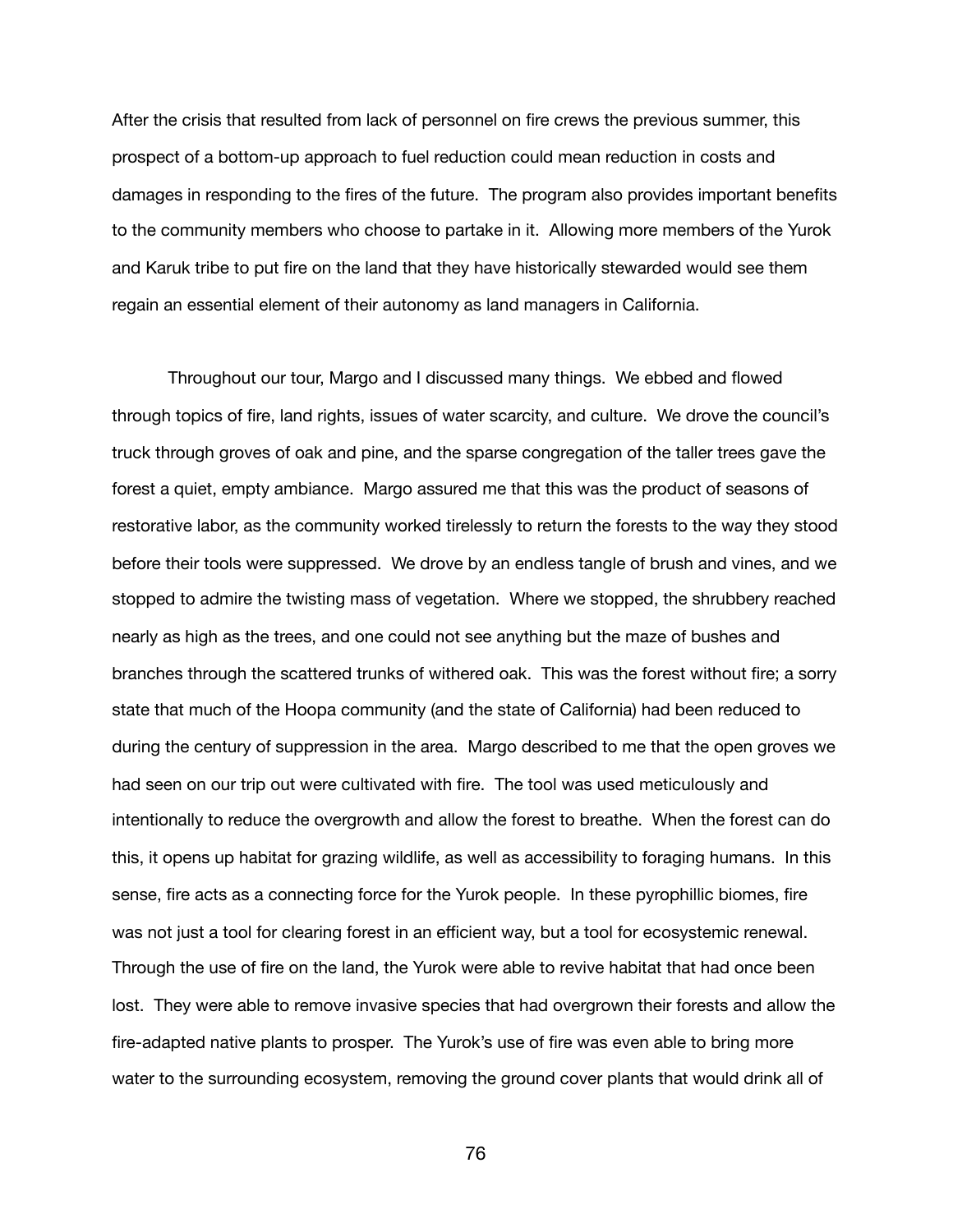the runoff bound for the tributaries of the Klamath. As Margo had stated previously, the reduction of fuels was a coincidental benefit in the idealogical drive of cultural burning. The true benefit to fire on the land was not to reduction, but generation of new life that is so essential to their ecosystem.

Fire as a renewal element extends beyond land management for the Yurok and Karuk tribes, and is prominently featured in spiritual traditions and ceremony in the community. Community gatherings in the form of traditional dances were abundantly practiced in Hoopa and its neighboring towns, and they all held different roles in the complex religious zeitgeist of the Yurok tribe. What struck me about the tradition of these dances were their generational transition through family structures. In a given village, certain families hold certain dances in high esteem, and become experts in their complex elements. These dances are often open to a large part of the community, but are hosted and led by the certain families that have been doing so for generations. This importance of tradition within the family unit is likely what allowed many of these dances to survive the long era of suppression by the U.S. government towards Native culture. To my luck and surprise, a ceremonial dance was being held at a site on the banks of the Klamath during my short stay in Hoopa, and Margo extended an invitation to the event. The dance occurring the following evening was a Brush Dance, and was performed for the health and wellness of a child within the community. These dances were common now, and open to the community, outsiders, and anyone interested in engaging with the culture of the Yurok. This was not always the case, and during the years of suppression in California these dances were often met with violent opposition by the military camps in the area. As smoke rose from the ceremonial pits of the Brush dances of old, these armed outsiders would descend on the community events, bloodying the sites that were meant to be used as a place of healing.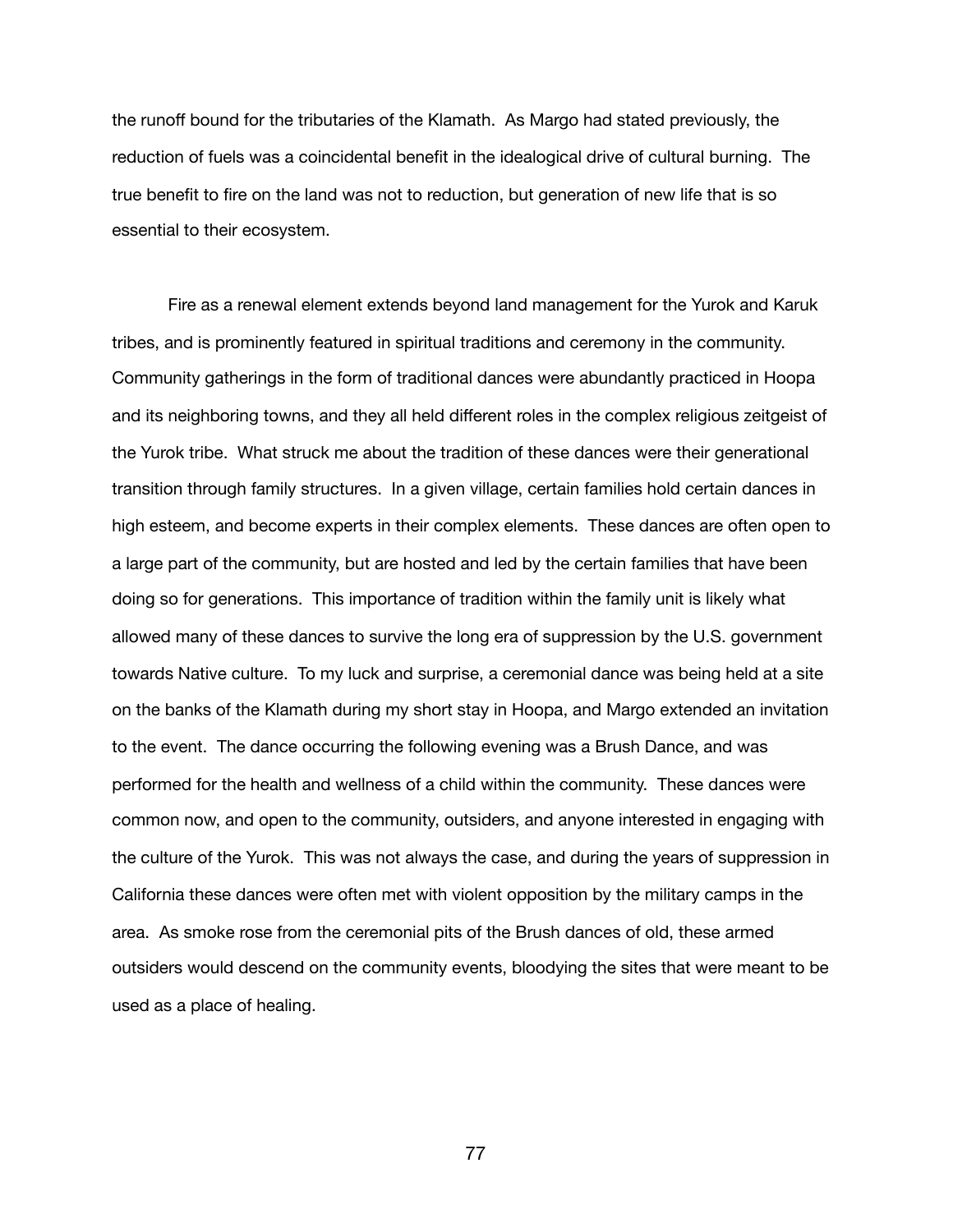Given the brutal historical role that outsiders played in these ceremonies, I was apprehensive to participate in the revitalized tradition for fear of causing discomfort. Upon arriving to the event with Margo, I was greeted amicably, shown to a campsite, and even briefed by a storyteller of the community as to the origin of this dance. I have been asked not to share the explicit details of that story, but the themes of its origin center heavily on the natural world. In summary, there was a time when a community faced a crisis that they were unable to defeat. In an act of solidarity, the spirits of the forest took animal form and used their power to heal what ailed the community. The Brush dance that evolved from this was intended to mimic those original events, and request further healing from the spirits of the forest who had cured the humans in their time of need.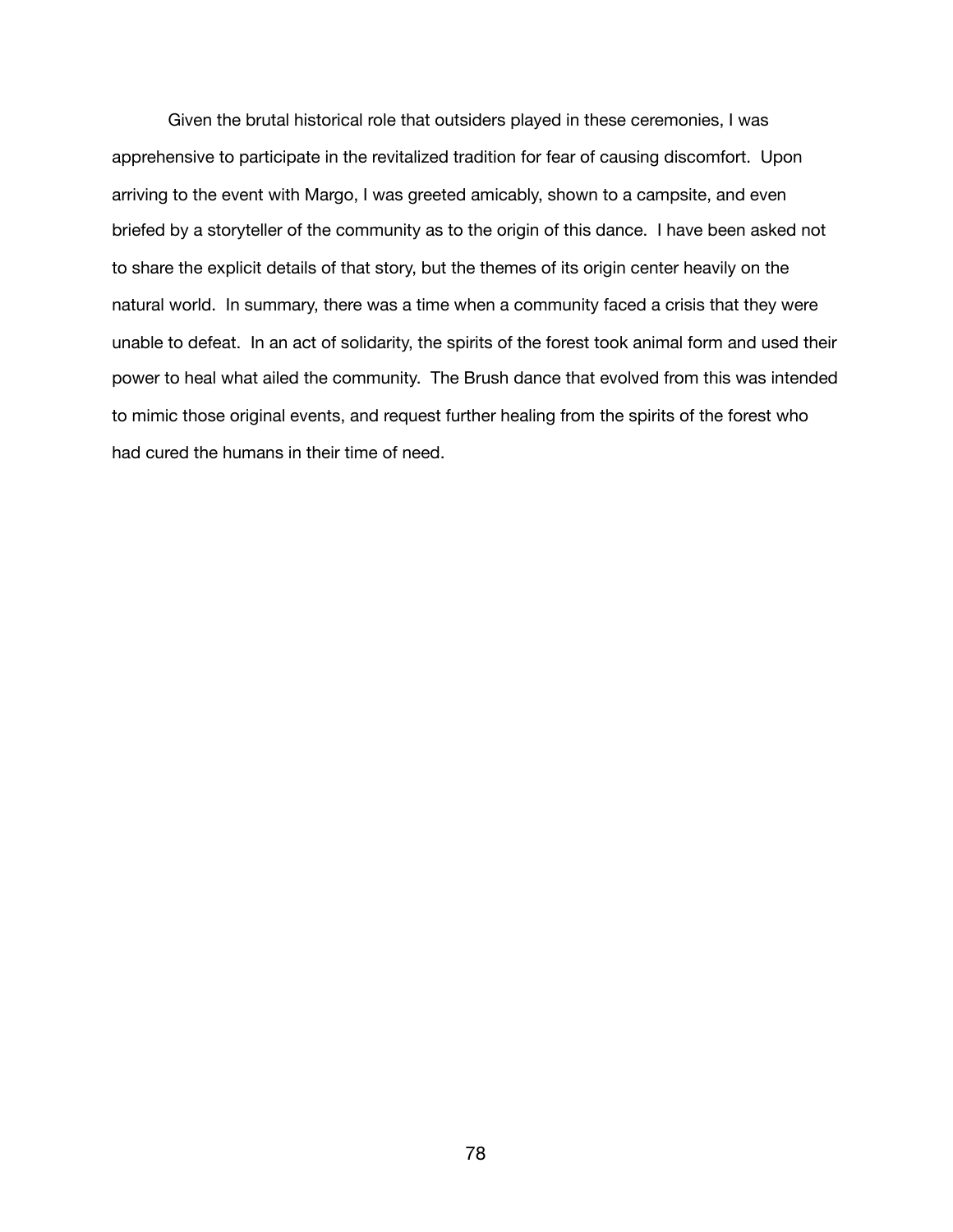## **The Brush Dance**

The Brush Dance ceremony took place by the river, and the community-made campground was full of those ready to observe and take part. The camp was separated into three main parts, all of which would play crucial roles in the ceremony. On one side was the men's camp, where the men prepared for their dance by dressing in traditional garb. The women's camp on the other side held the same role, and it was imperative that they did not mingle. In the center of these two camps was a large pit where the dancing would take place. There was already a fire burning in a ring of stones inside. Next to this fire sat the medicine woman, who stood over the child of the night's ceremony. The infant was swaddled in a traditional baby basket woven from the long, flexible stalks of the burned hazel plant. On the outskirts of the pit were a congregation of wooden benches lining the perimeter in three tiers. This stadium style seating allowed the whole community to witness the events of the ceremony below, even if they did not participate in the dance itself.

As people began to gather, I was amazed at the intergenerationality of the event. Infants, adolescents, young adults, and village elders were all in attendance to welcome this child into the community and wish him good health and swift recovery. The lack of participation by the adolescent and young adult age groups in many Quechua communities of the Sacred Valley was considered an existential threat to the timeless traditions of its people. This anxiety had been mirrored by the Naso of the Rio Terribe, and I was beginning to believe it was a common thread among indigenous communities and the threats they face in adjusting their culture to a modern world. Seeing this same age demographic not only in attendance but in active participation of the ceremony in Hoopa was a testament to the strength of the community's traditions. Despite facing one of the harshest and most recent cultural suppression regimes of the Indigenous cultures I've had the chance to interact with, the community has returned to its roots as a whole. There are no doubt those who no longer adhere to the traditions and ways of the Yurok, but the events of the night and those who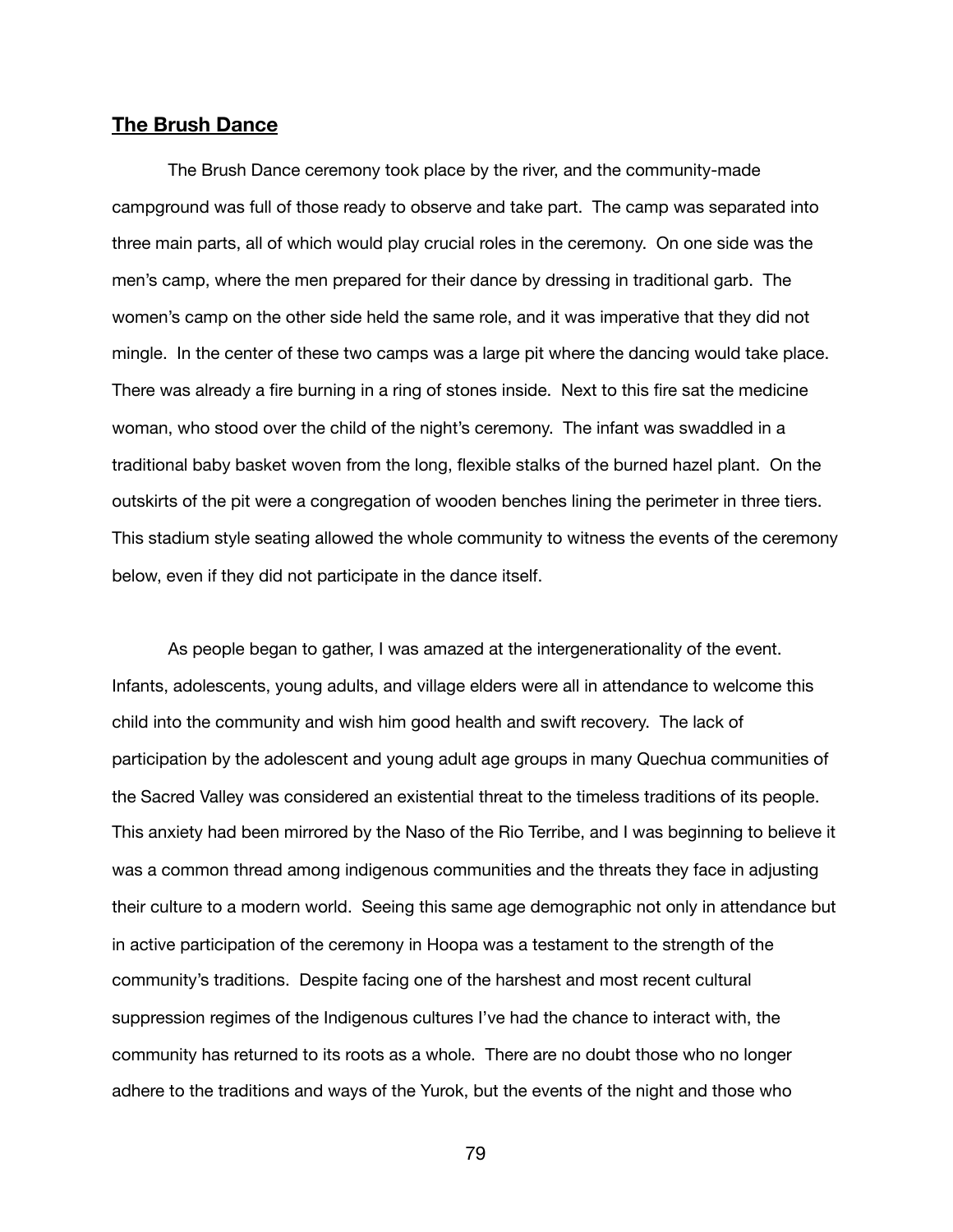partook in them made it clear that the bonds of nature and community had retaken their place in Hoopa against all odds.

The Brush Dance proceeded in rounds, and the dancing went on until morning with breaks for the dancers in between. As the night continued, the dancers' traditional regalia grew increasingly complex. The first round began in street clothes, with some dancers in the pit holding quivers woven from hazel or staffs fixed with the vibrant feathers of mountain birds. After each round of drumming, dancing, and sending up intention to the Creator, the occupants of the pit returned to their gendered camps to change clothes and occasionally swap dancers for the next round. From the first dance to the last, the fire in the pit burned with cleansing smoke to heal the child and ease the journey of the community's prayers as they made their way to the ears of the Creator. The final dance of the ceremony took place in the first light of morning, and by this time street clothes had no place in the sacred pit. The dancers, who started in jeans and jackets, had gradually draped themselves in the many bounties of the forests around them. The men's feet were bare, and the women wore suede moccasins of deer and elk skin. The women wore dresses and the men skirts, both made from flowing and tasled deer pelts, many of which had been hunted by the community within the borders of their territory. Many of the men went shirtless, but both groups were adorned with beautiful necklaces that covered their necks and chests. Woven with beads, shells, feathers and bones, the intricate bibs rattled as the dancers ran, skipped, and jumped through the ring. At this point in the ceremony, all of the men carried some form of quiver, staff or bow in their right hand, and waved them forcefully as they offered their prayers to the healthy future of the child in his basket. On the heads of the women sat the crown of the Yurok culture; perfectly symmetrical hats, woven from the same hazel used to weave the iconic baby baskets. These crowns came imbedded with patterned designs made by weaving the burned and unburned hazel strands to create a smoky signature in the icons depicted around them. I had been shown one of these headdresses earlier in the week with Margo, and was instructed not to so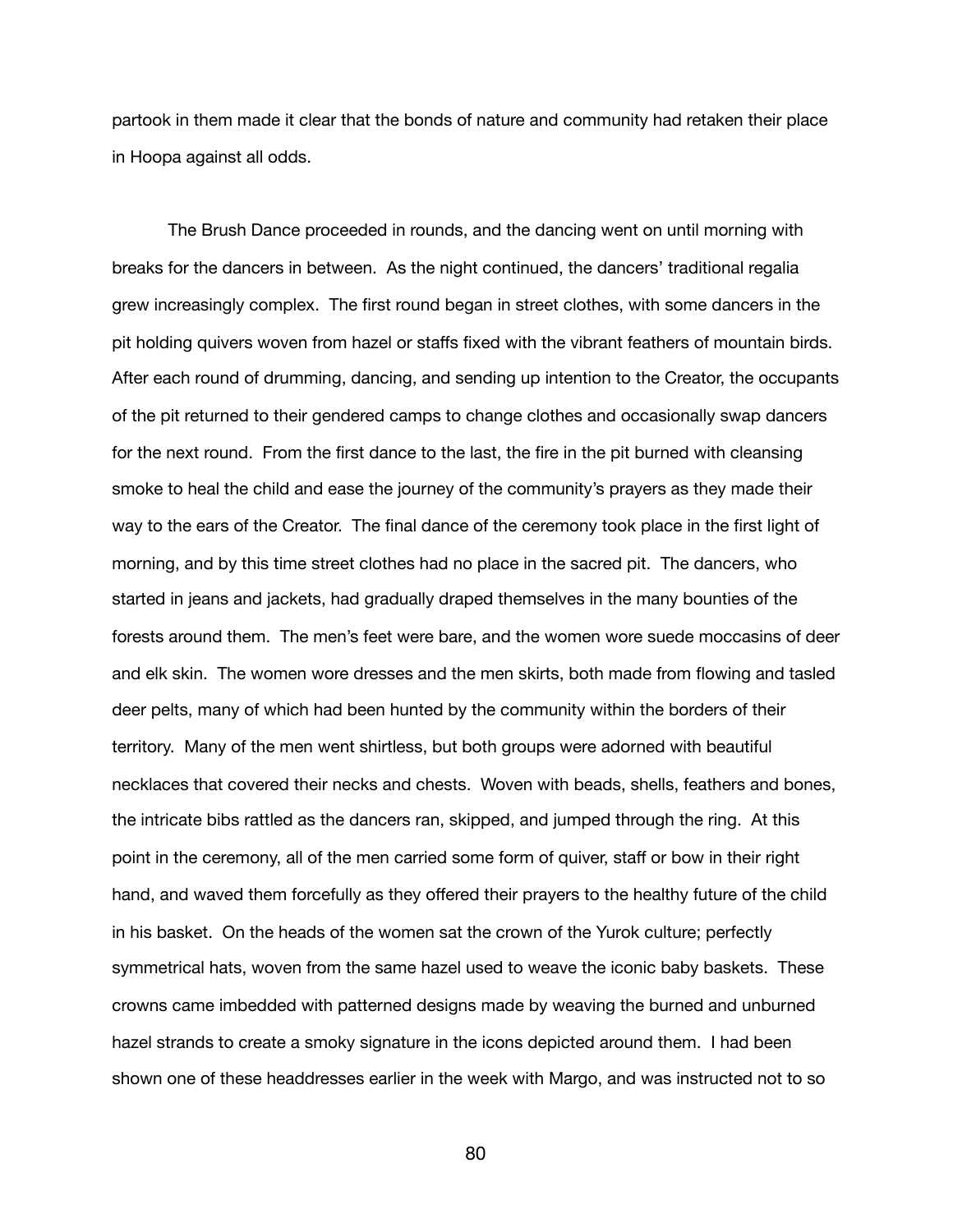much as touch the sacred regalia, as they could only be held by women of Karuk and Yurok blood.

In these early hours of the morning, the cultural resources for which Margo and her community's burning was so important were on full display. The deer and their pelts, the birds and their feathers, the porcupine and its quills, the bushes and their beads, the hazel and its woven limbs. These were the elements that were essential to important cultural traditions like the brush dance. These traditions not only kept the community together, but kept their ethic of environmental connection strong through the same reverence and reliance that allowed the Quechua to act in such firm stewardship. I though back to that section of unburned forest we had looked upon the day before. Recalling Its twisting brambles and invasive overgrowth, I knew that none of these resources would be accessible in a forest with such poor health. It was the renewal of that sacred fire element that allowed the berries to grow and the deer to graze and the birds to flock. Without the use of this forest renewal resource, there could be no Brush dance. I had known from the beginning of my stay that fire and cultural suppression were linked in the history of the community, but I did not truly realize until now that this was the case because fire and culture itself were linked just the same.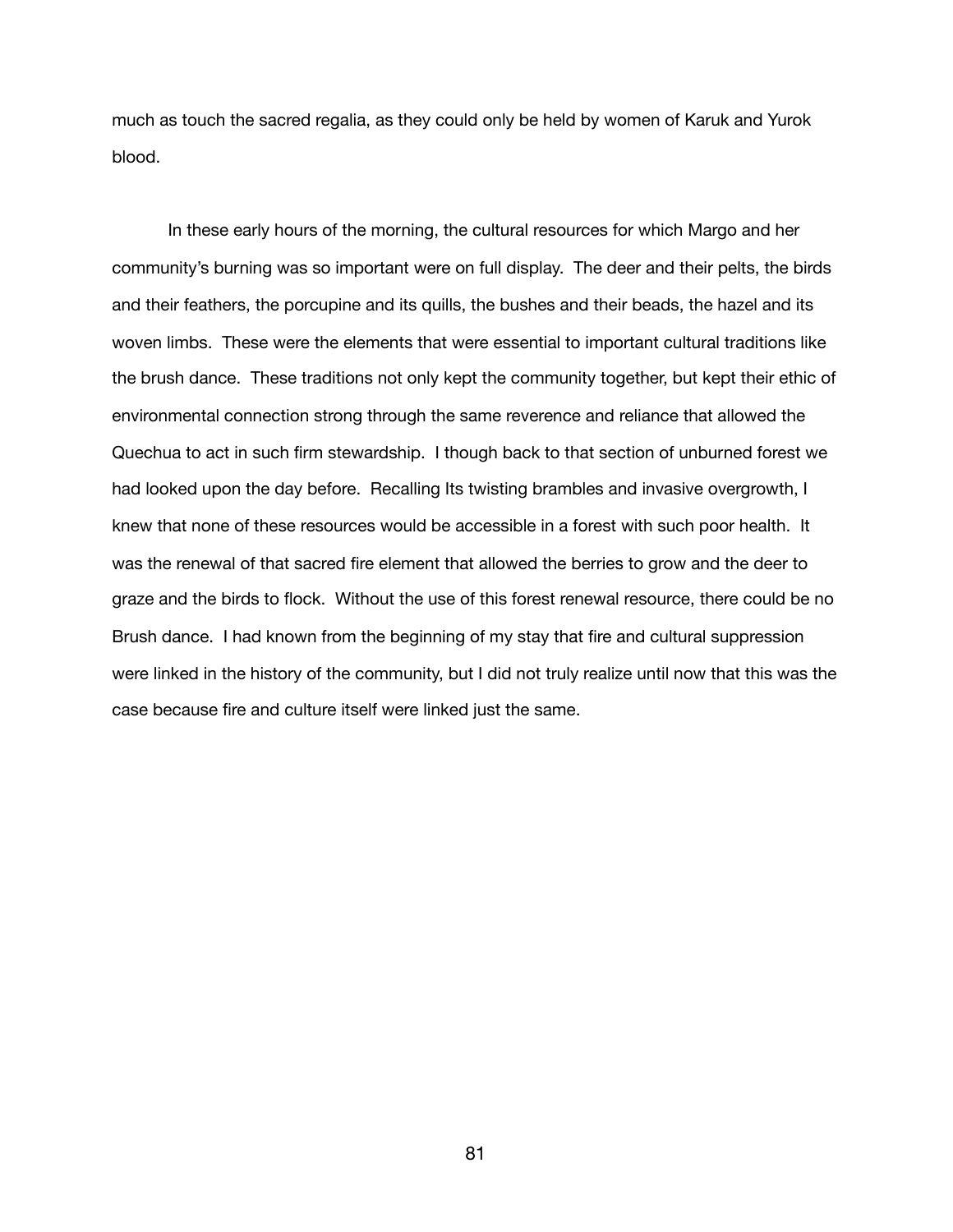# **The Steward's Ideology**

My time in California would take me as far South as Mariposa, in the western foothills of the Sierra mountain range. I was headed to this small ranching town to meet with a Man named Ron, who I had spoken to that spring about his grassroots cultural burning work and his struggle for autonomy in the area. There was about 12 hours of highway between Hoopa and Mariposa, which gave me a lot of time to think and observe. I had never been to California, and had only the influence of music and media to guide my opinion of the huge state. I had heard tales of its natural beauty, and my media consumption surrounding the state had pushed themes of the bounty and eden-esque freedom of the Gold Coast. I learned quickly that these days of opportunity had long since gone, and my gut feeling told me that they may have never existed to begin with. Already my time in Hoopa made it abundantly clear that the "land of plenty" ideal that was sold to early settlers was not as vacant as advertised. This land was occupied and stewarded by the Natives who lived here first, and a majority of its bounty was due to their hard work. On my long drive through California, it seemed that most of this "endless bounty" had shriveled up. The years of human-induced drought had left the forests a dry, brittle shell of their original glory, and the bounty they once produced had been replaced with monoculture farms and ranch land. As I continued South, the environment grew increasingly dry. I was not yet in the deserts of Bishop or Los Angeles, but had traveled far from the misty forests of the coastal Klamath. Gone was the freedom I had read about in books and marveled at in movies. Driving through the Lake Tahoe basin, the splendor of the landscape was undeniable. This splendor, along with a promised escape from the hustle of the city, had caused a level of temporary urbanization I had never seen before. As I drove around the basin's namesake lake, throngs of cars and crowds of people to rival an urban rush hour buffaloed through the grandeur of the landscape. Adding to this Mecca of congestion was the billowing smoke from the Dixie and Caldor fire. This volcano cloud of burning forest acted as a backdrop to the chorus of chatter and engines that threatened to drown out the area's beauty. The Sierra Nevada range, which John Muir had once described as "The eternal flux of nature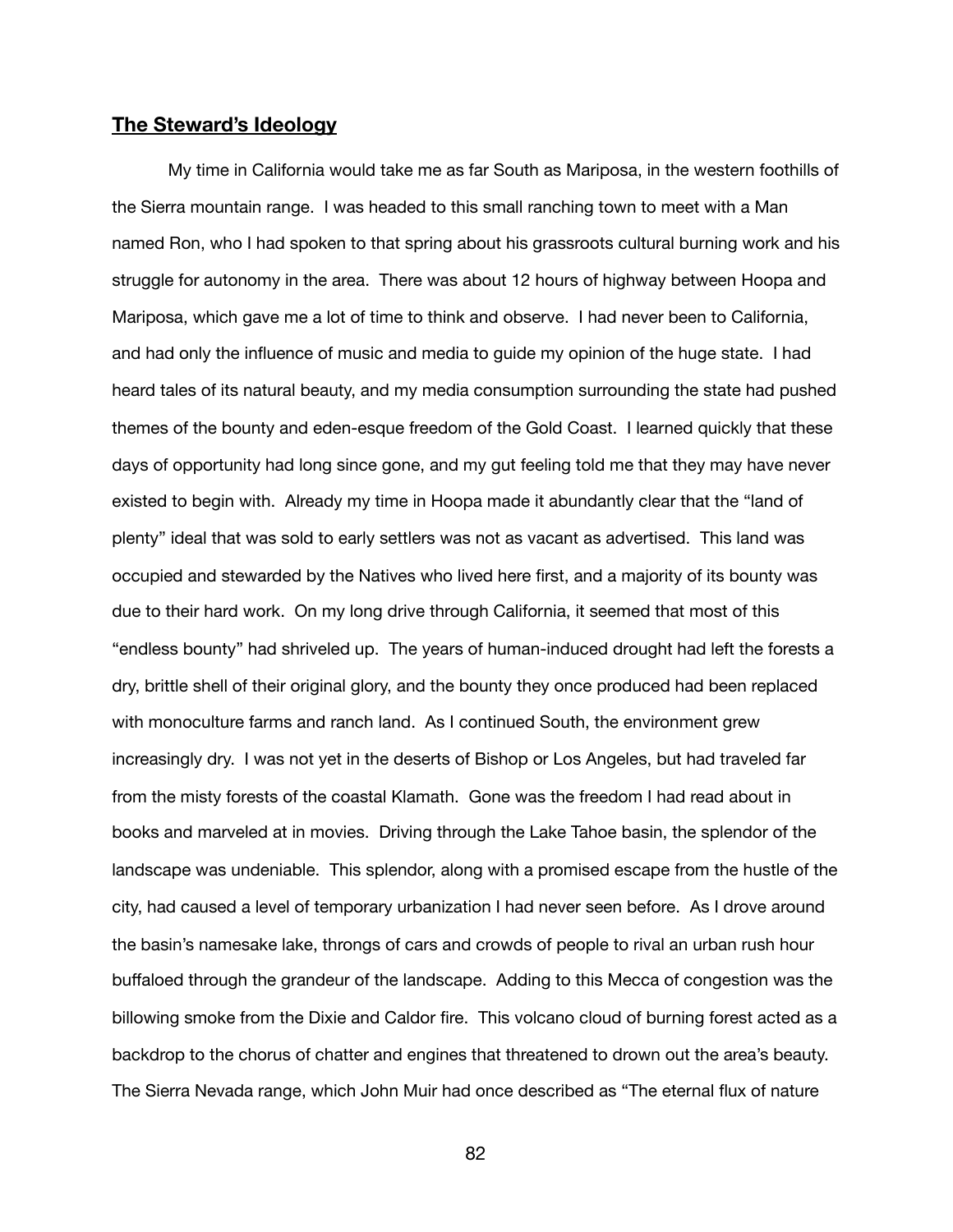manifested," had become another poignant example of paradise lost. I drove through the smoke from the young dixie fire, getting another glimpse of that apocalyptic red sun as I left the inescapable trappings of tourism in my rear view mirror. In the coming months, the Dixie fire would grow as only California fires can, and consume thousands of acres of forest on its journey to become the second largest fire in California's recorded history.

 I rolled through the arid pastureland of central California until eventually I reached the town of Mariposa. It was an unassuming town, with just a couple hanging stop lights keeping unnecessary order on the few empty streets that cut through it. I met Ron at one of his oldest burn sites just outside of town, and we sat in the open clearing to hold conversation. Ron hailed from the North Fork Mono band of California Natives, a group who had also been using the renewing effects of fire for generations. The people of North Fork Mono were introduced to fire from a young age, as evidenced by Ron's granddaughter who came along for the events of the day. At only 9 years old, she had participated in multiple burns with Ron and his tribe, and was knowledgeable and enthusiastic about the use of the ancient tool. Ron explained to me that one of the first introductions children have to fire in his community is learning the smell of smoke. When smoke is in the air, its effects are felt by all in its cloud. As such, North Fork Mono children learn young to distinguish the subtleties in scent, hue, and density between campfires, controlled burns, and wildfires. This practice lets the children know if this is a dangerous or intentional fire, and the identification skill has long been imperative to the safety of the individual and the community.

As a young man, Ron used this affinity and knowledge towards fire to become a long time member of fire crews around California. He spent most of his time fire fighting for these crews, but in his latter years has returned to his traditions as what he calls a fire lighter. Ron stresses the important distinction that this title of fire lighter should not be granted to the crews of the California fire authority organizations who perform prescribed burns. In Ron's eyes, even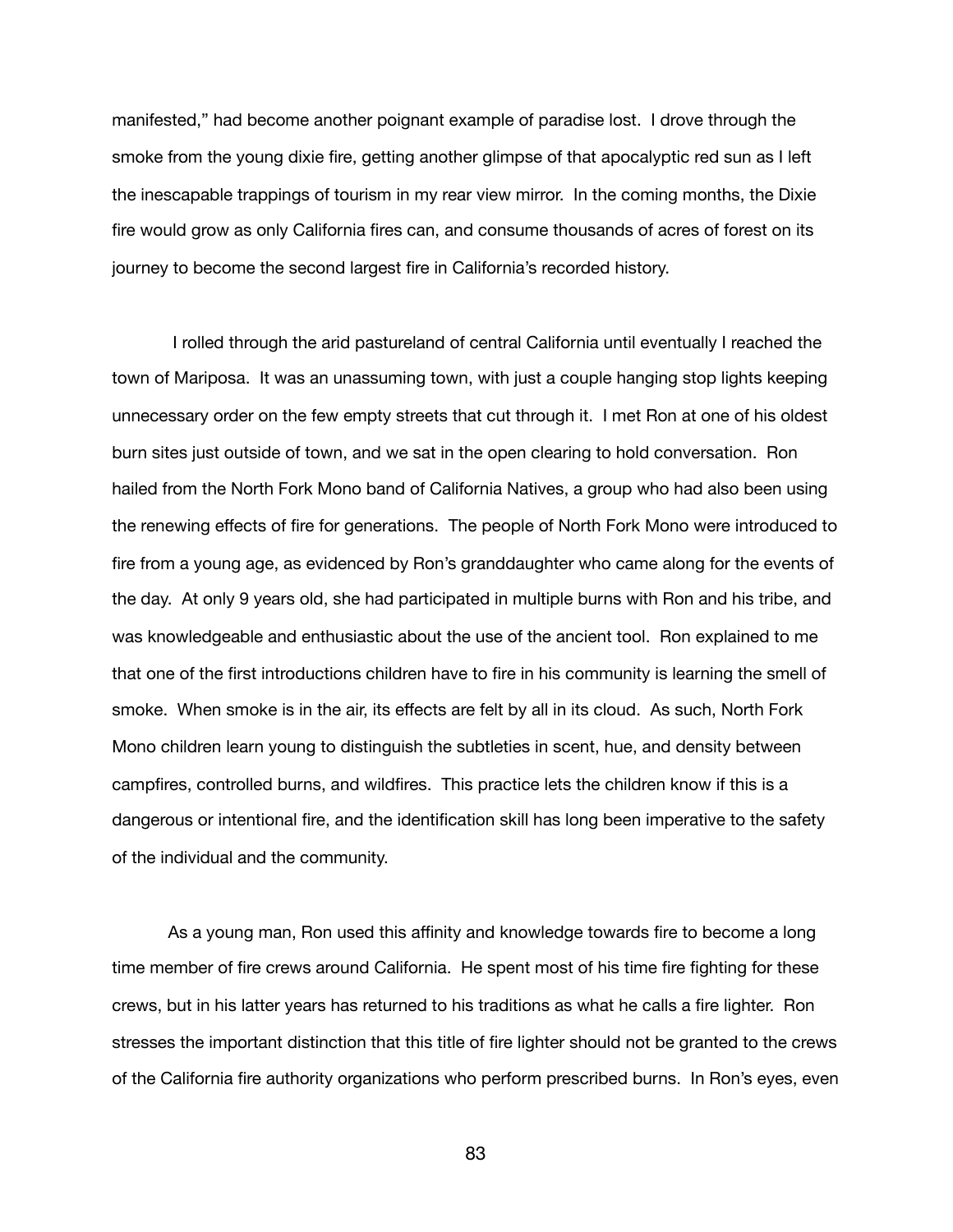prescribed burns are just another form of firefighting, as their primary and sole focus is on fuel reduction for the mitigation of future fires. Like Margo, Ron burns for cultural reasons, and this holistic use of fire for renewal and ecosystem health as well as fuel reduction is what separates fire lighters like himself from the firefighters of the Forest Service.

Ideology and its place in fire implementation is of the upmost importance to Ron, and the lack of it in the forest service bothers him. In the forests around Hoopa, many of the rangers who dealt in fire came directly from Native communities, and their methods were gradually coming to reflect that. In Mariposa however, this was not the case. Prescribed burns in Mariposa burned hot and broadly, with little regard for the many important natural and cultural resources they often destroyed. In these burns, hazel, deer grass, snowberry, and many other important cultural and medicinal resources were treated as no more than a fuel source that had to be eliminated. Not only did this leave the natives of the area with fewer resources for their traditional uses, but it lowered the biodiversity of the area's plant ecology. This lack of biodiversity brought with it cascading effects all the way up the area's trophic ladder. In repose to their obtuse view of fire and resources, Ron had opted not to work with the Forest Service in favor of relying on his community and trusted partners to complete his burns. This was demonstrated firsthand, as we drove through a great field that Ron and his people had been stewarding for over 15 years. After so many years of restorative work, the large area resembled the mosaic system of burning that California Natives had utilized before the arrival of the Spanish. Judging not by calendar years, but observable status of the plants, Ron had put fire to the land where it was needed in the flora's life cycle. He had burned back bushes to allow access to berries in one plot. In the next over, his team had burned the year before to promote hazel growth. On the far side of the meadow an oak grove had been removed of its low-hanging limbs and burned of its surrounding invasive ground cover, allowing saplings to come up through the enriched soil. By burning intentionally in accordance with the needs of the ecosystem, Ron was able to create a veritable farm of cultural resources that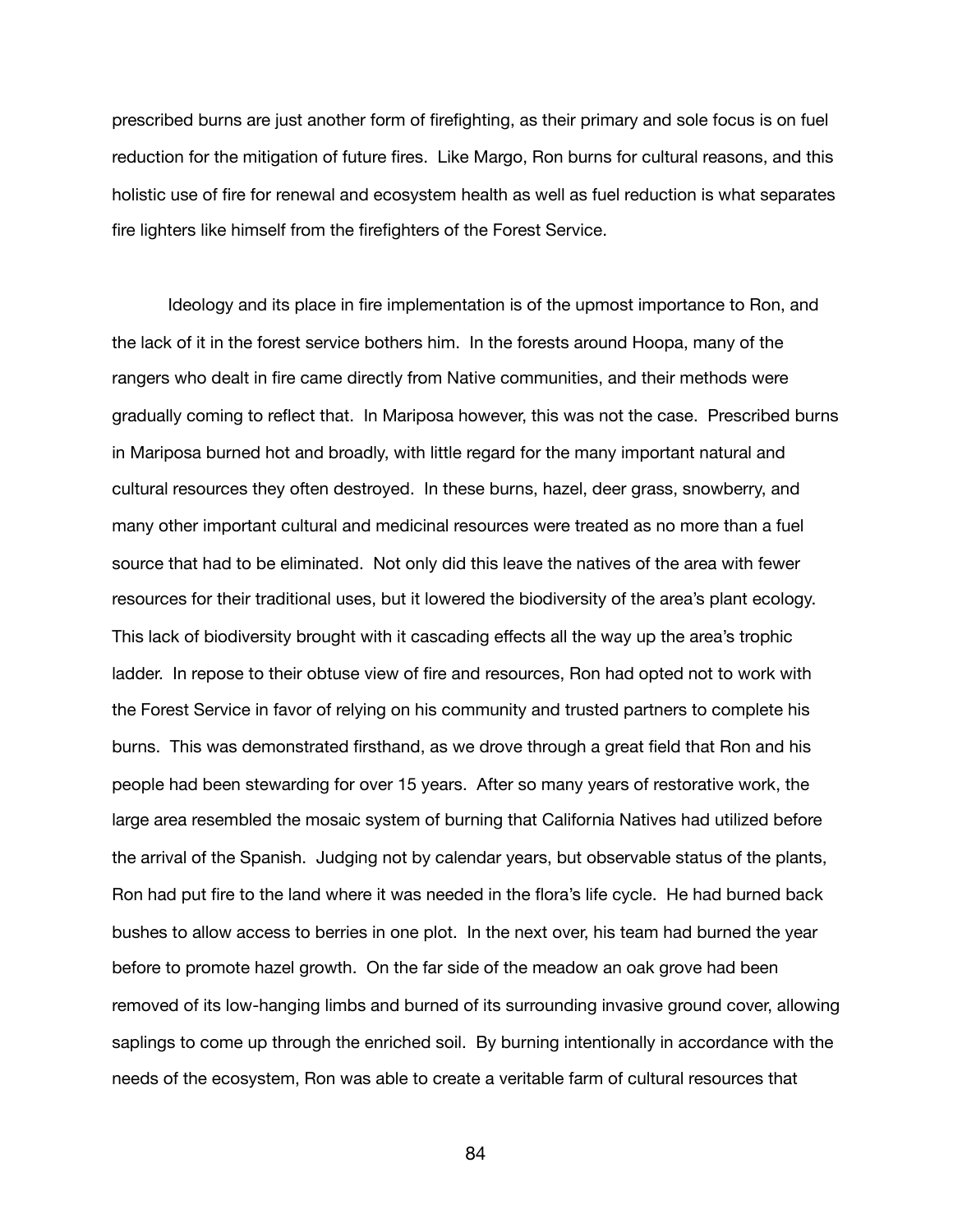would have otherwise been razed to the ground by the prescribed burn tactics common in the area.

Refusing the assistance of California's fire authorities was not without its detriments. Ron's was a grassroots operation, and was funded accordingly. Many of the people who assisted with burns in this plot were seasoned veterans of fire, but this did not make up for their lack of funding in some aspects. The tools that they used were antiquated, and after digging fire lines, the vegetation was often lit with grill lighter or handmade torches. Furthermore, the truck that we traversed this area in did not belong to a tribal fire authority like the ones in Hoopa, but rather was Ron's own personal vehicle. The restoration work that the community was doing, and that the ecosystem so desperately needed, was conducted and funded by the community alone. Despite Ron's best efforts to secure funding form outside sources, this was nearly impossible to do. They were up against organizations backed by the support of California fire authorities and the connections that come with it. Later that day when we were out to lunch, the humble Mariposa dinner in which we ate was descended upon by a CALFIRE firefighting crew. They wore brand new matching uniforms, each equip with a personal walkie talkie and steel toed boots. The truck that they arrived in was branded proudly with the CALFIRE logo, and boasted an array of shiny tools as well as a portable hose system. In contrast to Ron's barebones setup, the extravagance of the CALFIRE unit seemed downright Monarchal. With so much funding behind them and their prescribed burn ideology, attempting to steward the land through cultural burning in Mariposa mirrored the trials of David and Goliath. Despite this, Ron refused to yield to this behemoth if it meant compromising the ethics so central to his culture. Despite recent changes in California's fire management plan, Ron's experience with cultural burning is still much more common than the idyllic situation in Hoopa.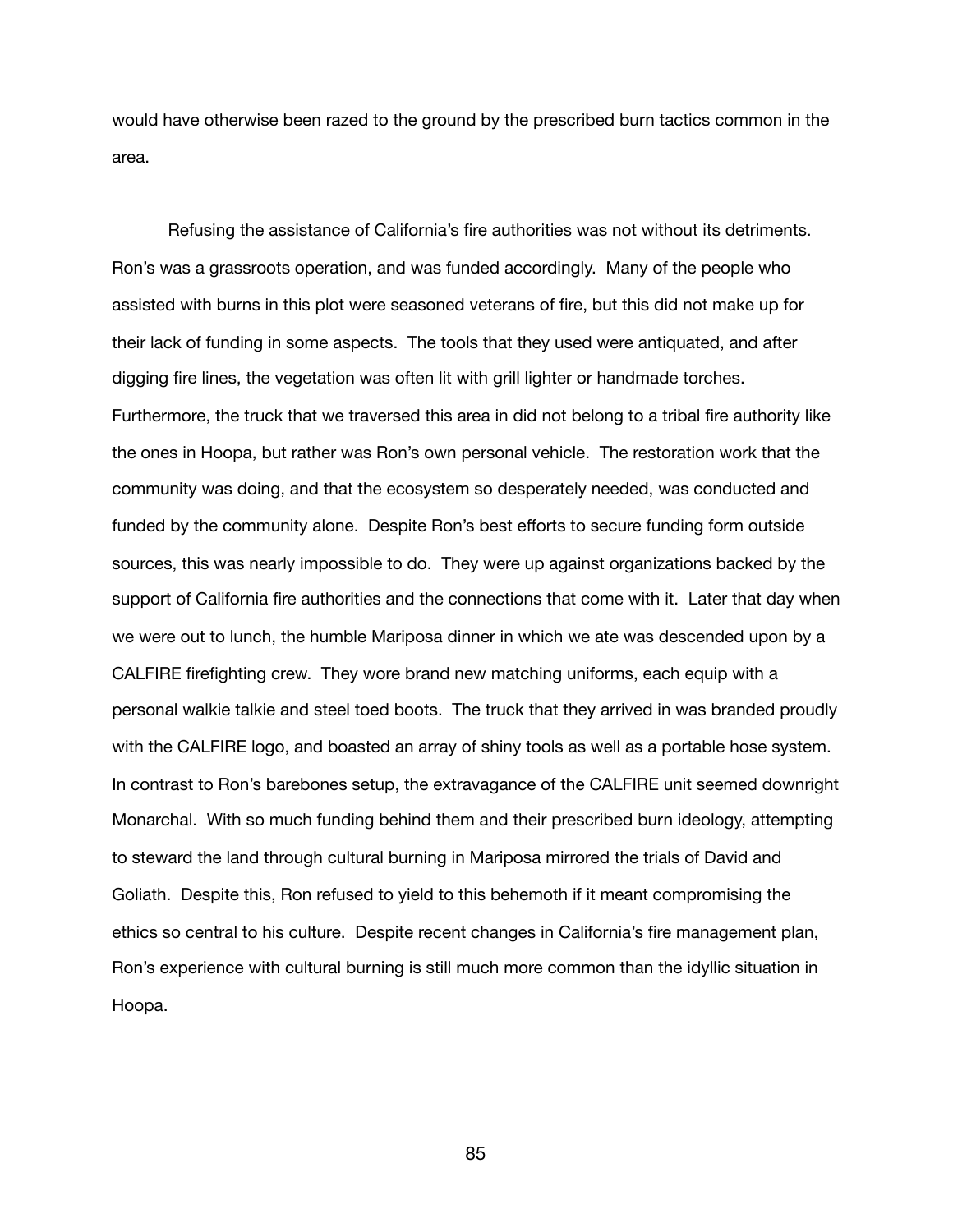While California's movement away form total fire suppression is a step in the right direction, its history of cultural suppression will continue to reign until Native people and their pervading ideologies are given a real seat at the table in conversations about the state's land management moving forward. The element of autonomy in Californian land management is not something that can be dismissed in these conversations. Some naives have expressed fear that working with the California fire authorities will create a relationship in which native labor is utilized while native practice and ideology is dismissed. Given the historic and current state of fire in California, this is a very justifiable fear for native people. The natives of California and their understanding of the state's complex relationship with fire and restoration fall far more in line with the ecosystemic needs of a state in the pivotal stages of desertification. In California's era of exponential fire growth and ecosystem degradation, Native autonomy and the realistic incorporation of cultural burning practices are imperative to the future habitability of much of the state.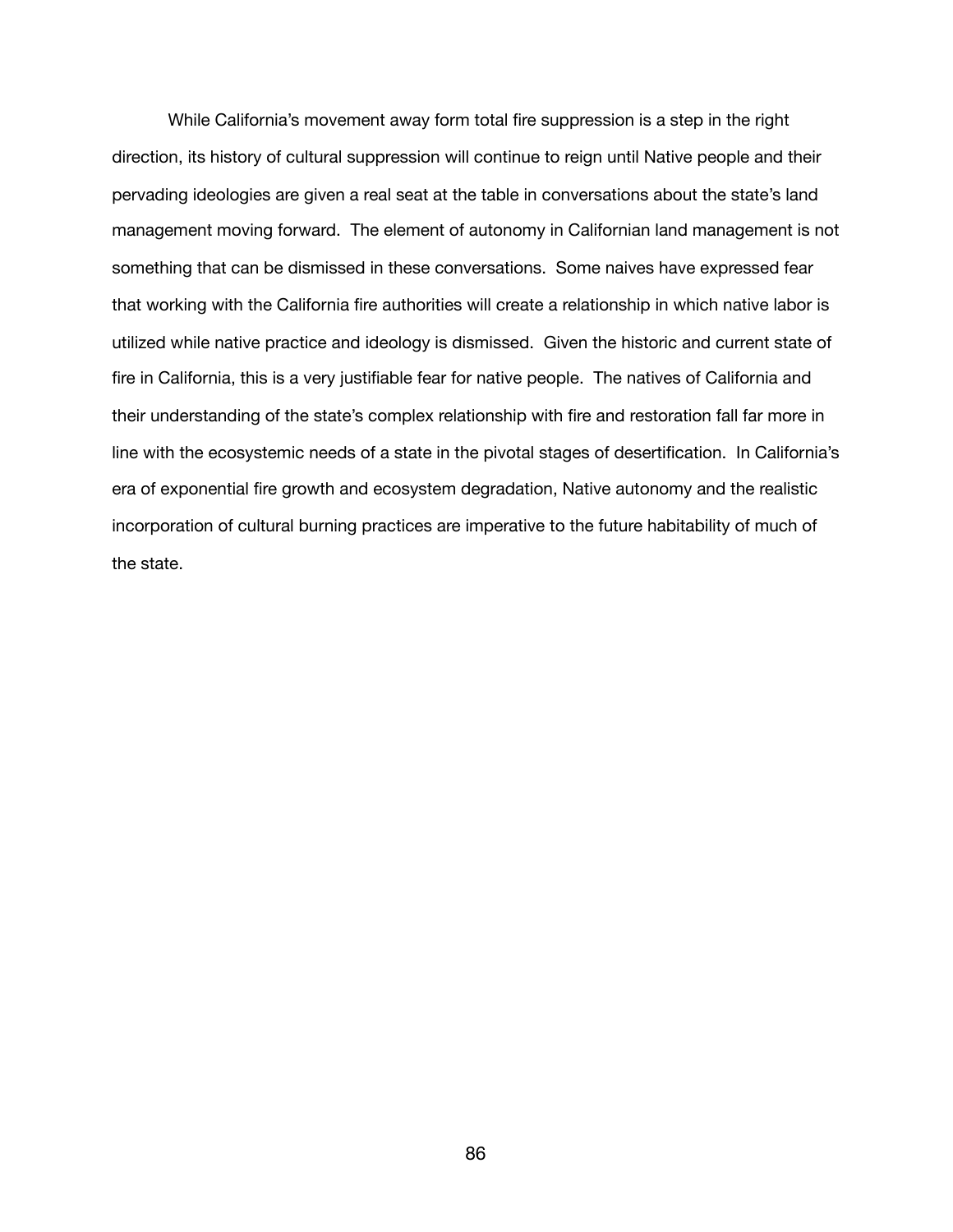# **1.5 degrees Celsius**

My time in California had opened my eyes to many of the issues of conservation, environmental ethics, and the struggle for autonomy taking place in my own backyard. Although the level of wealth and infrastructure is so astronomically high in this country as compared to the places like Peru, those resources mean nothing if they continue to be held in the hands of the same few who would promote such pervasive systems of oppression. Coming away from Mariposa, I felt more similar to the defeated anger I felt leaving the protests in DC than I did leaving the indigenous communities of Peru. The Quechua faced many problems in their struggle for conservation of culture and environment, but even without the necessary resources to accomplish some of their loftiest goals, they held the land rights and autonomy to make those decisions for themselves. In the Sacred Valley, I saw communities emboldened despite the uphill battles they were sure to face, as the simple fact that the future they dreamed of could be accomplished with enough strategy, consistency, passion, and work ethic. While in D.C., I saw my own community share a dream in a similar way, and the passion, hard work, and strategy that flowed from the crowds in America's capitol mirrored that of the Quechua. Where the paths diverged in the U.S. and Peru was a first crucial step. If any of the marginalized groups who shared these dreams would ever hope to follow them, we first had to remove ourselves from our position under the thumb of those who would see those dreams as a threat. People like Ron and Margo knew firsthand how difficult that first step would be, as the Natives in California have been trying to achieve it since the day they were told to put their fires out. The two paths that cultural fire were taking in their first steps out of banishment were the two paths given to any oppressed group by their oppressor: accept the oppressor's supremacy and gain access to a share of its resources, or refuse their hierarchy and deny oneself the resources needed to see a dream become reality.

As my time in California came to a close, I reflected on the many visions for the future that were held by these subsets of humanity that I had had the privilege of engaging with over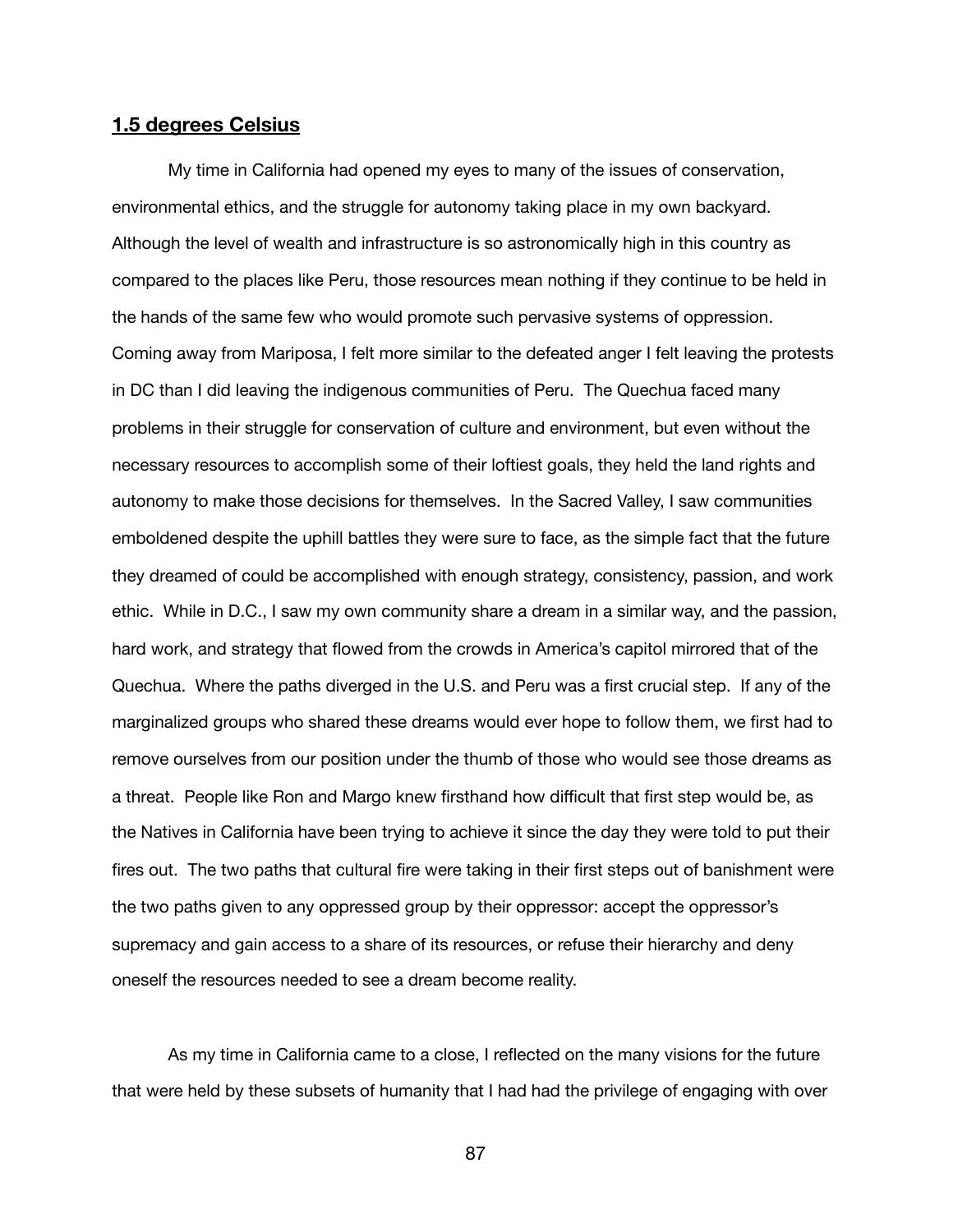the last 2 years. These idealogical and predictive paths diverted in sections, and vivisected in others, as the nuance and priorities of these diverse cultures weaved in and out of each other. I thought about the many pockets of the world I had seen in my pursuit of this project, and how my questions and answers had changed with the endless stream of new information I was constantly afforded. I could see clearly how my time in Naso had informed my time in Peru, which had informed my time in California, but I now realized that the process was not was linear as I had originally hoped. Experiences were static moments in time, but perspective works very differently. I found that the things I had learned in California shifted the way I perceived events long since past in Panama, and so on. This temporal dance of ever learning lessons made made my speculations into the future all the more dizzying.

I spent a week in the blistering desert town of Bishop, and my introspective trance was shattered as I was once again surrounded by smoke. The Caldor fire continued to force its way south, and winds over the desert plains funneled smoke into Bishop that announced its enveloping presence. Fires sprouted in the towns to the East and West, adding to the enormous smoke cloud that was wrapping itself like a snake around the length of California. The red sun returned to paint the air an ominous hue, and the end of days were upon me again. This time the sun brought with it a much less visceral, but far more jarring partner in the apocalypse.

I read the Intergovernmental Panel on Climate Change's 2021 Climate Report in the shared room of my California hostel with the shades drawn. The air quality was too poor to safely lounge outside, and the sanguine ambiance of the engulfing smoke cloud was putting me on edge. I had opted to sit inside a dark room so as not to engage with the burning world around me, but this time it still managed to find its way in. The IPCC began issuing climate reports in 1988, as the early observable effects of climate change were becoming noticeable to the general public. Farmers, environmentalists, fisherman, and other groups who relied on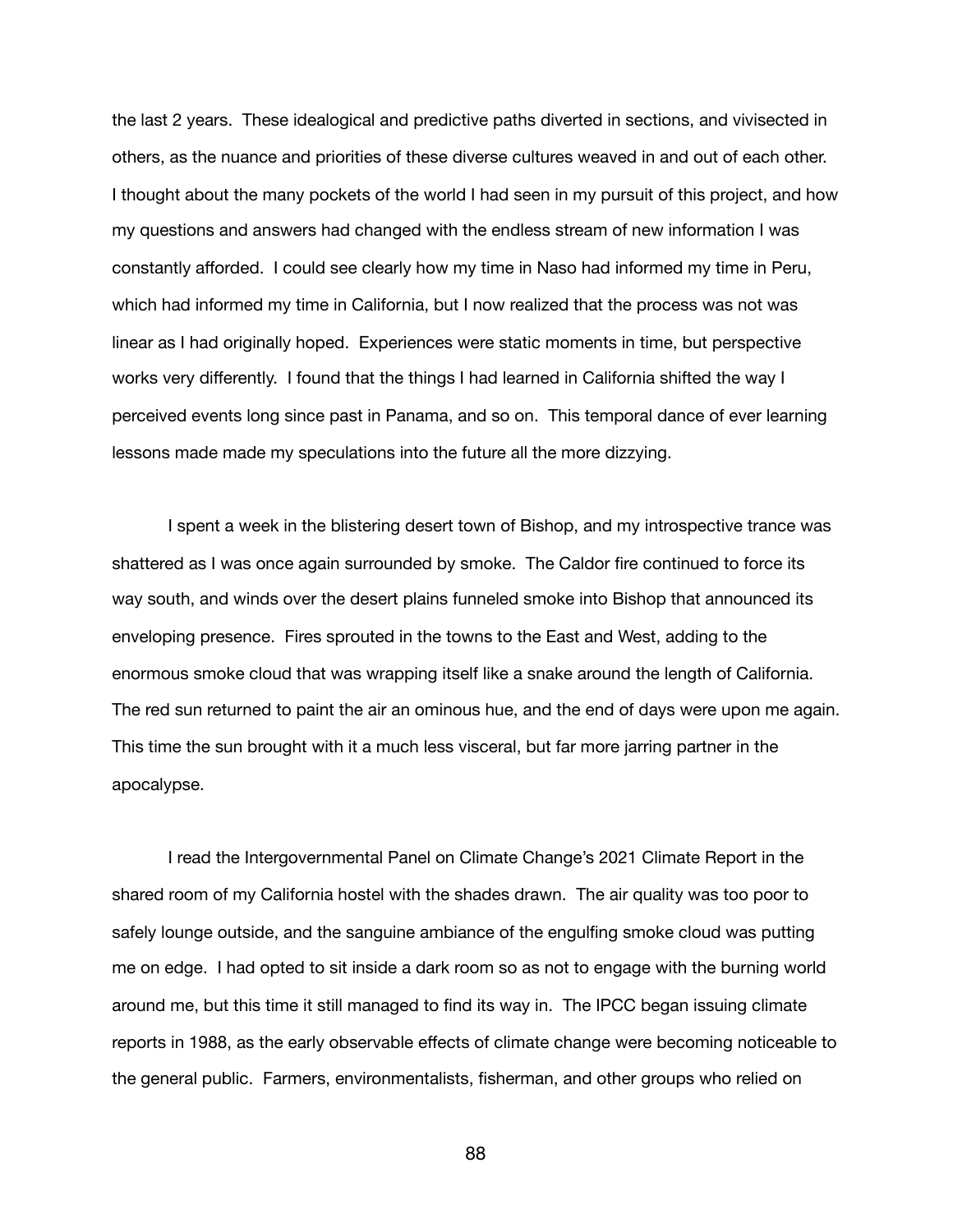stable environment for subsistence were the first to notice these subtle changes. Over 30 years later, there is not a person alive who is not feeling our impacts on this planet. Most climate reports have acted a canary for the problems to come if our unsustainable behavior does not change. This was not most climate reports. According to the report released in 2021, we are beyond the realm of the hypothetical. The Earth is changing, and even if we reduce our global carbon emission immensely in the coming years, the planet's surface temperature will increase by 1.5 degrees Celsius by 2050. Our actions may effect the intensity with which the climate changes in the next 100-150 years, but the temperature spikes we will see by 2050 cannot be stopped. Changes in climate are natural, and the planet has undergone ice ages and periods of extreme heat in its billions of years circling the sun. A sustained temperature spike of 1.5 degrees in under 30 years however, has never happened. Historically, the planet has warmed and cooled at a rate that evolution can match, allowing the millions of species that inhabit it to adapt generationally to changes in temperature and meteorological patterns. If the exponential increase in temperatures that the UN predicts come to fruition, life on earth will not have enough time to adapt to its new host, and the earth will see a period of mass extinction surpassing that of the last ice age. What really set the 2021 climate report apart from its predecessors is that for the first time, it openly blamed humanity for this encroaching catastrophe. The leading climate authority in the world had finally mustered the courage and urgency to point the finger at those of us who who would be the harbingers of our own demise.

It was all I could do to finish the article before the doom gripped me again. I left my cool room and sat in the thickening smoke of the California desert. All of those possible futures, drawn from so many diverse and enriched corners of the world, would lead to the same place. The dreams of the Quechua, the fires of the Yurok, even the spirit in the Naso's sacred river would all wither and die under the heat of this red sun. I thought about the immense death at the hands of the ongoing virus. I thought about the mass graves they were still digging for the nameless bodies around the world and that bleeding girl at the gates of the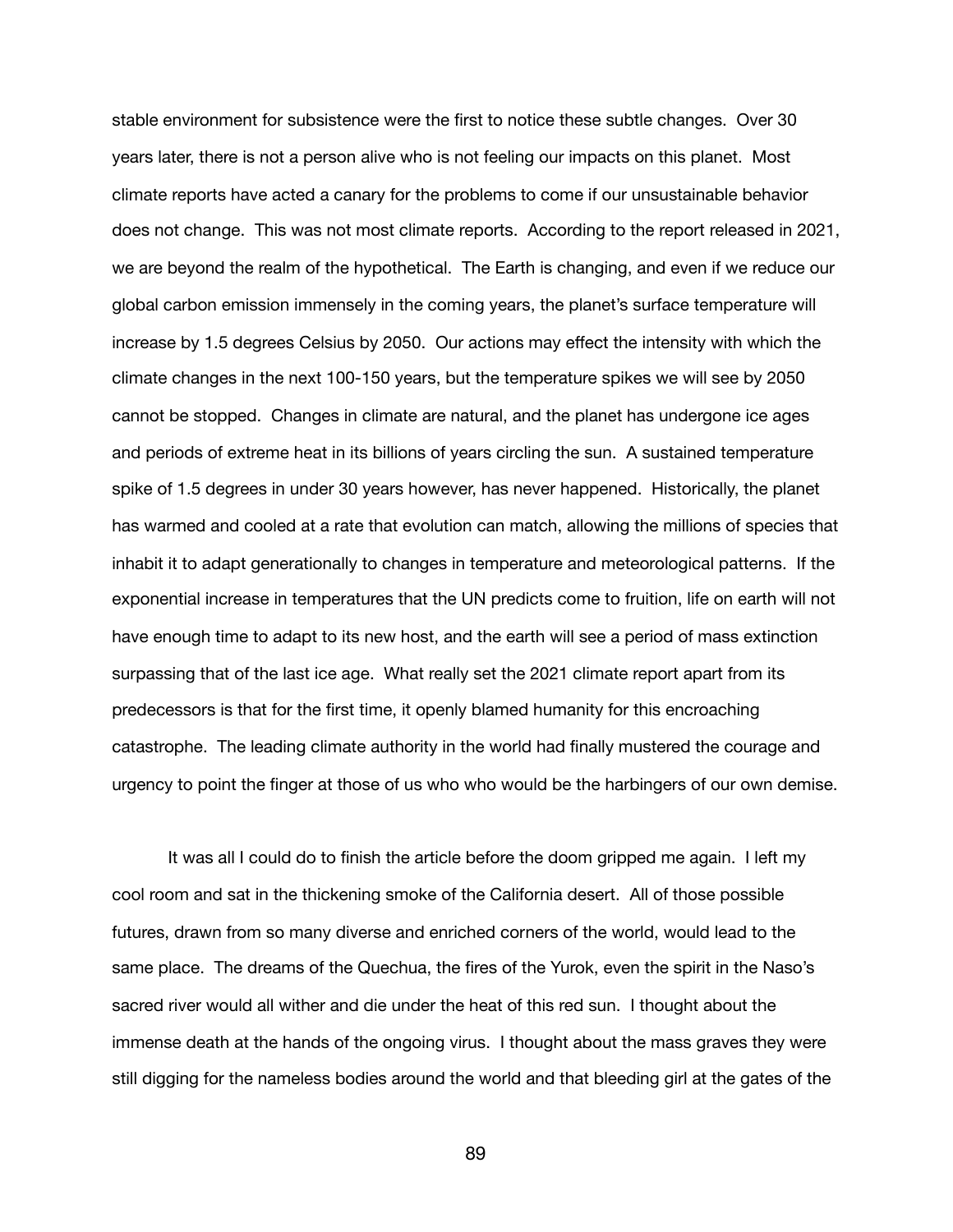U.S. Capitol. She could fight and bleed over and over for the equality and justice that she deserved, and still her world would be uninhabitable before the end of her lifetime. Humanity had lost this round, and as a citizen of the second highest CO2 producer in the world, I felt it was my fault.

 The Majority of Carbon emissions that had warmed the earth thus far had been produced by industrialized nations of Europe, Asia, and North America. Even in the face of such definitively apocalyptic news, I saw this as an opportunity. While CO2 super contributors such as the U.S. and China struggle to mitigate their already enormous annual emissions, the future looks more complex for much of the developing world. During my time in Peru I watched the ancient ways of the Quechua do battle with the ever encroaching globalization that the country faced. This battle, and others being fought like it all over the global South, will be a huge determinant of this planet's future. I hearken back to the introduction of plastic in the tiny secluded community of Huama, and hope that it can act as a microcosm for the coming climate crisis we face. In that one small community, a confluence of ethical stewardship, environmental awareness, and a priority of public and ecosystemic health allowed its members the foresight to avoid the plastic epidemic that nations like my own are currently drowning in. I believe that this same principal can be applied on a global scale to the many developing nations on the verge of industrialization. Growth on a global scale is imminent, but this does not mean that growing nations have to fall into the same trappings of industry that left our planet in such a dire state. While the coming of industry may effect the lifestyles and livelihoods of those living in the developing world, their loss of ecological and communal values does not have to mirror our own. The preexisting framework of sustainability, inter-generational learning, and spiritual connection to one's environment, place the Quechua (and the many indigenous ethnic groups facing these fast approaching changes) in the headlights of a potentially bright future. If the ethics and traditions that have allowed these groups to coexist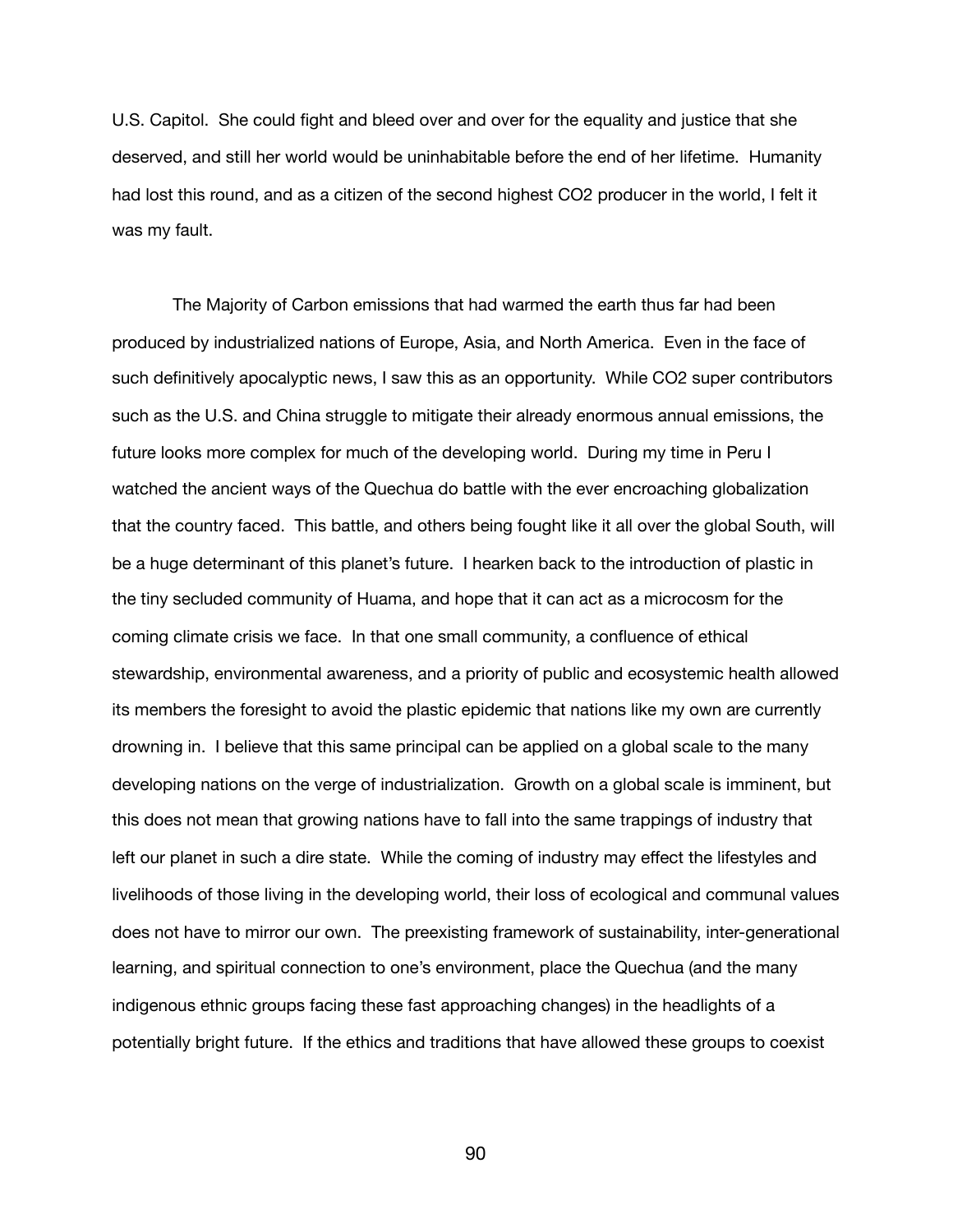with the environment can be maintained and protected through the storm of industrialization, the civilizations that emerge could bring the wisdom of the past into a sustainable future.

If the Quechua of the Sacred Valley are to act as a beacon moving forward, then the Natives of California should be seen as a stark historical warning. As the United States entered its age of industrialization, it was so wrapped up in the promise of progress that any and all past traditions were thrown aside. The wisdom that tribes like the Yurok had gained through generations of stewardship were seen as an impediment to progress, as this vapid early stage of industry valued nothing but production. In this era of industrialization and racial hatred, the Native ways of sustainability, coexistence, and stewardship were not allowed to coexist or incorporate with development, and were actively snuffed out by violent means. These native groups held to their own values, but because they did not aligned with the modern, valueless society taking shape in America, the groups and their ideologies were restricted from wielding autonomy or influence over culture of the nation and its future. Because it was associated with the natives, stewardship and environmental connection were deemed "primitive," and their practice was cast aside even in the rare instances that they appeared organically in American culture.

In many ways, this deafness to native culture and the backlash to its environmental ethics played a big role in the climate crisis we face today. As modern industrialization stands, this history is at risk of repeating itself on a global scale. In the race to "catch up" with the same nations that are destroying the planet with the greatest efficiency, indigenous voices and the knowledge that they speak are once again being drowned out by the roar of competition. If these developing nations go forth into industry by marginalizing and silencing indigenous voices as we did, they will likely loose the environmental ethics that might save them from our unsustainable fate. We as a species stand at a crossroads. It is the nature of the modern world to strive for innovation and progress, but if we do not re-learn to incorporate the health of